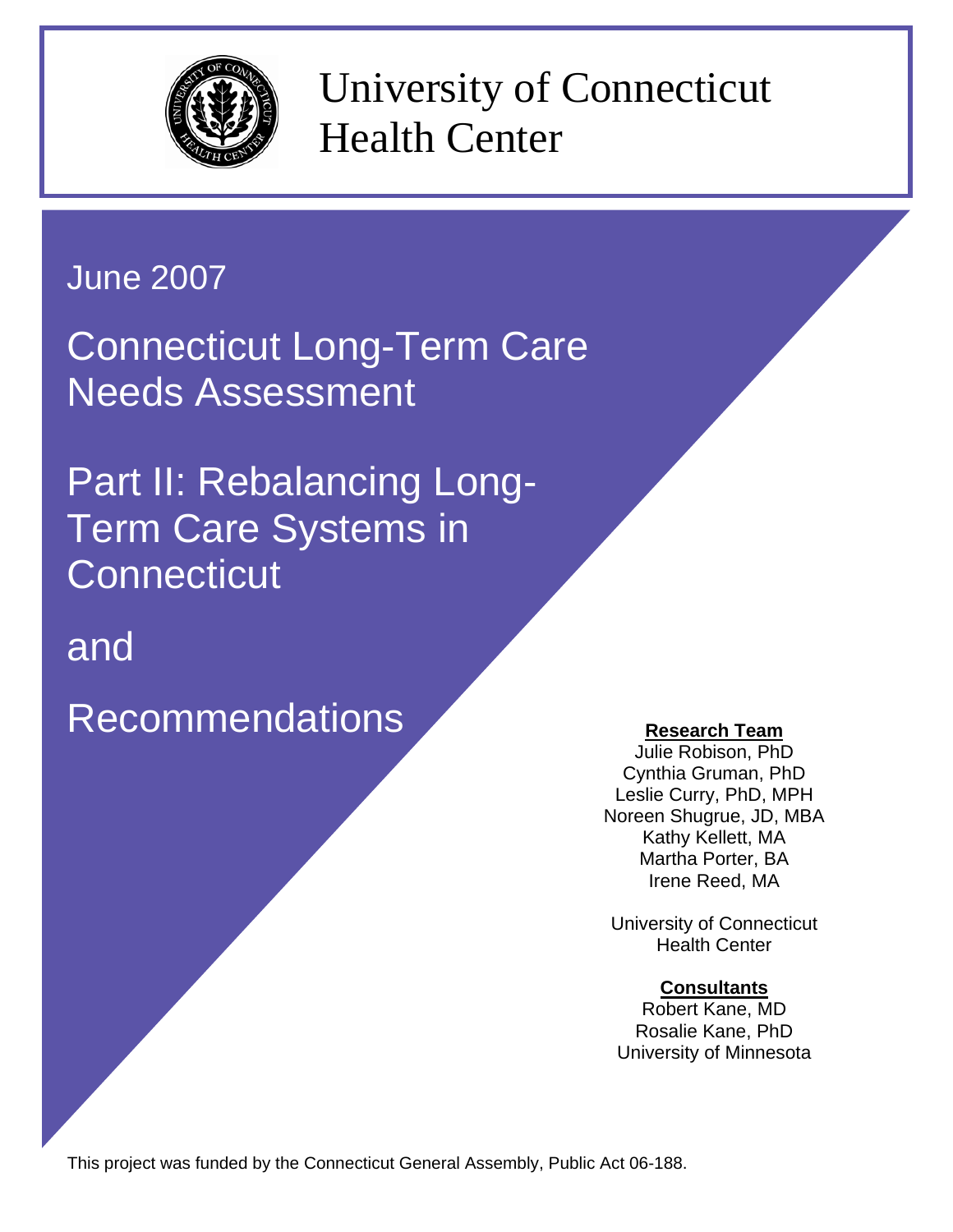#### **Acknowledgments**

We gratefully acknowledge the assistance and support of the Connecticut Commission on Aging, Long-Term Care Planning Committee, and Long-Term Care Advisory Council. We also would like to acknowledge the valuable assistance of numerous people from Connecticut state agencies, providers and advocacy groups who provided information and guidance in the preparation of this report. Particular thanks go to David Guttchen and Barbara Parks Wolf from the Office of Policy and Management, and Julia Evans Starr and William Eddy from the Connecticut Commission on Aging.

This project was funded by the Connecticut General Assembly (Section 38 of Public Act 06-188: An Act Concerning Social Services and Public Health Budget Implementation Provisions).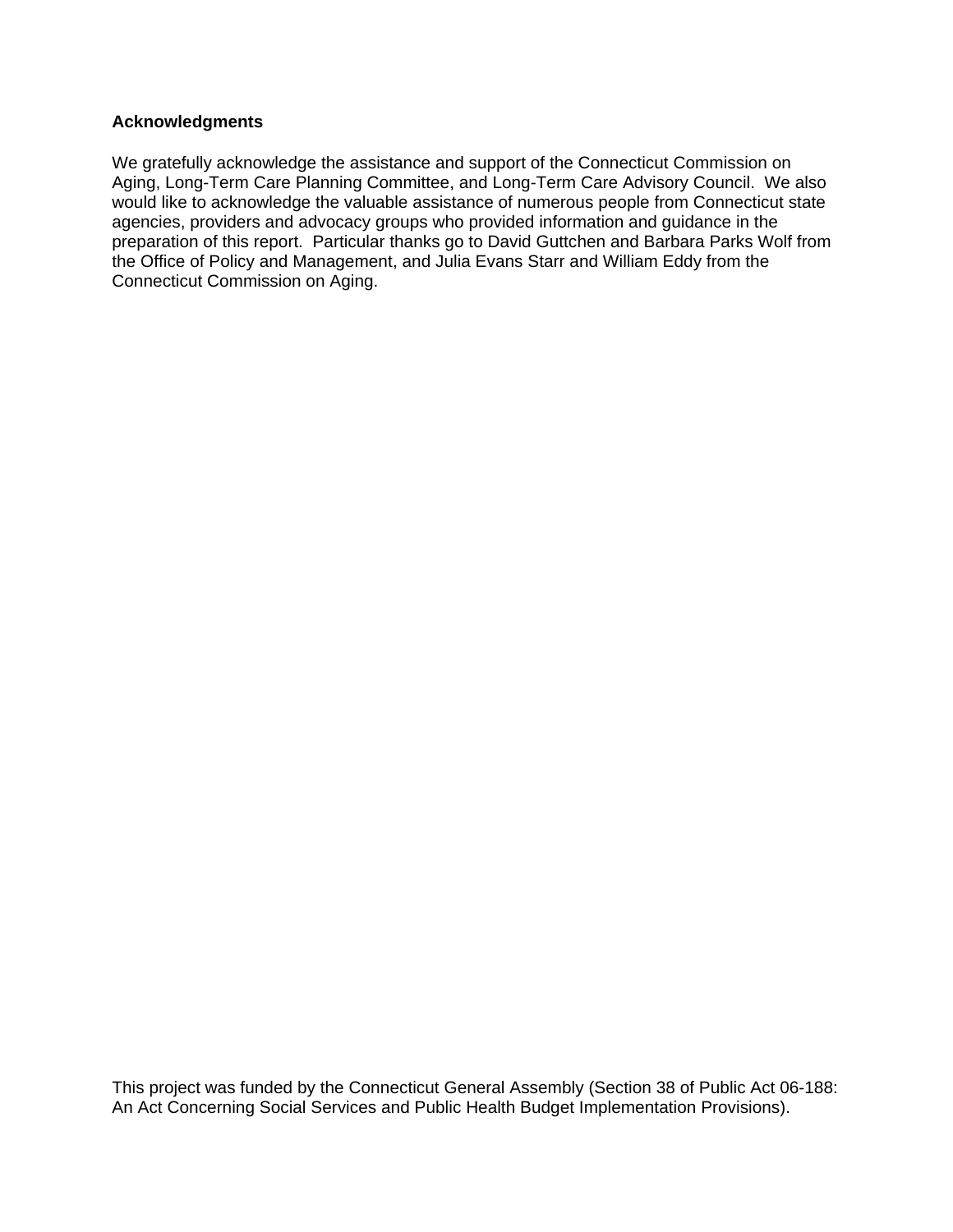#### **About the Authors**

Julie Robison, PhD, is Assistant Professor of Medicine in the Center on Aging at the University of Connecticut School of Medicine. Dr. Robison conducts research on aging and disabilities and long-term care, with particular emphasis on dementia, depression, families, and minority populations. She conducts evidence-based program and policy evaluation research and intervention studies. In addition to directing the Connecticut Long-Term Care Needs Assessment, Dr. Robison is conducting the evaluation of multiple Connecticut grants including Money Follows the Person, the Medicaid Infrastructure Grant, and the Benefit Offset Project.

Cynthia Gruman, PhD, is Assistant Professor of Medicine in the Center on Aging at the University of Connecticut School of Medicine. Dr. Gruman's primary area of expertise is the evaluation of community-based programs for individuals with disabilities, aging adults and their care providers. Her research has encompassed service delivery cost-effectiveness, quality of care measures, employment options, and policy analysis of services designed to assist adults and their family members. Dr. Gruman is conducting the evaluation of multiple Connecticut grants including the Independence Plus Waiver, the Medicaid Infrastructure Grant, and the Benefit Offset Project.

Leslie Curry, PhD, MPH, is Associate Professor of Medicine at the University of Connecticut School of Medicine. She uses qualitative and mixed method research approaches to examine the organization, financing and delivery of long-term care, ethical issues at the end of life and inclusion of diverse populations in health research. She is particularly committed to applied policy research, with a primary objective of informing the development of health policy at the state and national levels. She is the former Director of the Braceland Center for Mental Health and Aging and is a Fellow of the Gerontological Society of America.

Robert and Rosalie Kane served as external consultants to the project, participating in site visits, lending an outside perspective and linking this project to a national project funded by the Centers for Medicare and Medicaid Services that entailed case studies of rebalancing in 8 other states. Robert L. Kane, MD holds an endowed Chair in Care and Aging at the University of Minnesota School for Public Health, where he directs the Center on Aging and the Minnesota Area Geriatrics Education Center. He has a long career in conducting health services research and policy analyses on various aspects of aging and care. Rosalie A. Kane, PhD is a professor in the Health Management and Policy Division of the School of Public Health and also the School of Social Work, both at the University of Minnesota. She has a long history of conducting research, technical assistance, and education related to care programs across a variety of settings. She directs the multifaceted 8-state rebalancing study mentioned above that examines state management practices that have been used to change the balance of Medicaid care towards a greater proportion of utilization and expenditures on home and community services as opposed to institutional services.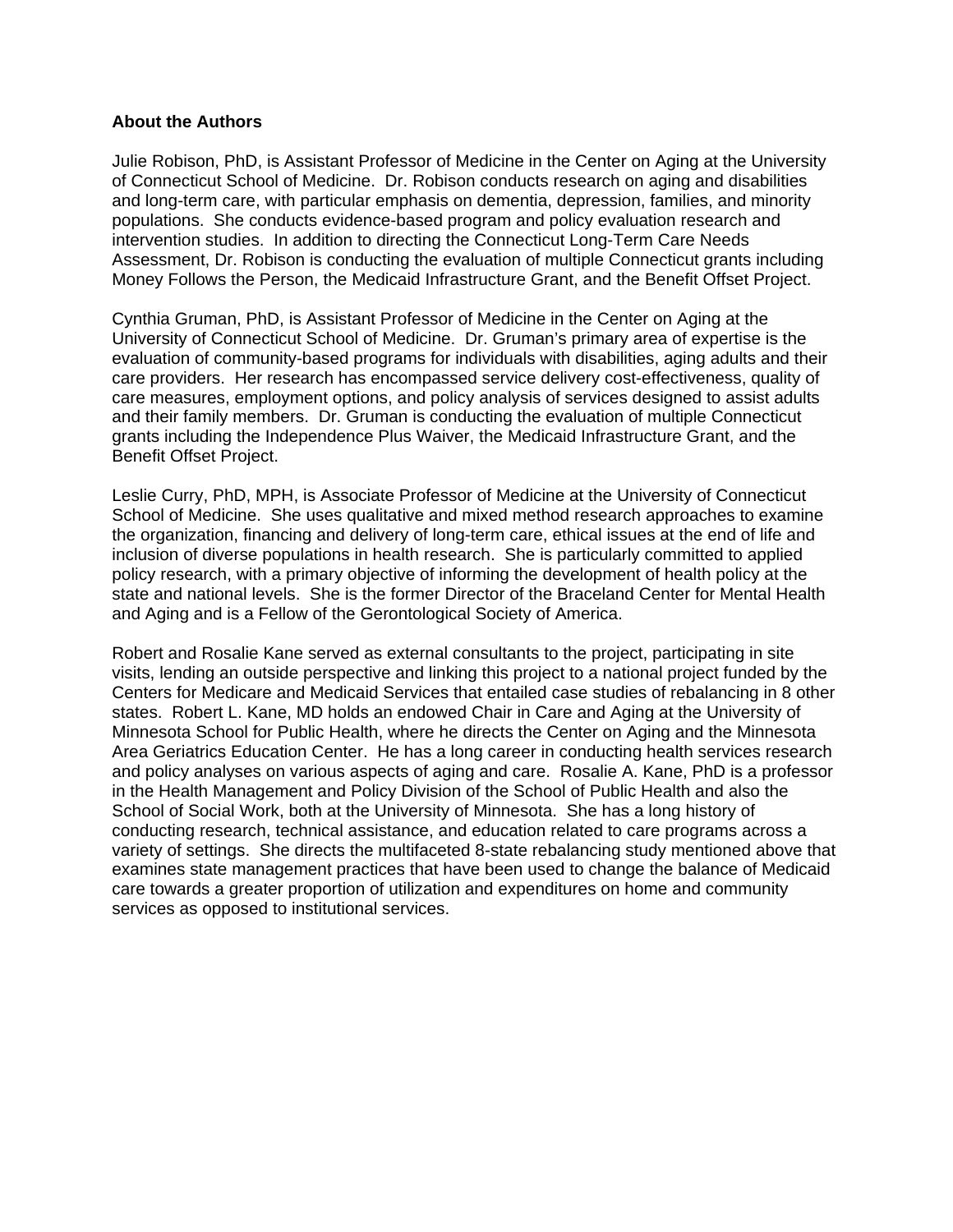#### **Preface**

This case study, **"***Rebalancing Long-Term Care Systems in Connecticut,"* (the "Rebalancing Report") is one of the reports comprising the Connecticut Long-Term Care Needs Assessment (the "Needs Assessment"). The Needs Assessment was commissioned and funded by the Connecticut General Assembly in Section 38 of Public Act 06-188 in consultation with the Connecticut Commission on Aging, the Long-Term Care Advisory Council and Long-Term Care Planning Committee. Two additional reports are being released simultaneously with the Rebalancing Report. First, there is a report on the results from an extensive survey of Connecticut citizens and long-term care providers called Connecticut Long-Term Care Needs Assessment Part I: Survey Results (the "Survey Results"). This Rebalancing Report presents recommendations from both the Survey Results and Rebalancing Report. Second, there is also a free-standing Executive Summary presenting the highlights of both pieces of inter-related work. A related report on the Connecticut Long-Term Care Ombudsman Program, funded by that office, will be released during the summer of 2007. There will also be in-depth follow-up reports on major topics from the Needs Assessment released during the remainder of 2007.

For this Connecticut rebalancing case study, the research team decided to build on the template used for comprehensive baseline case studies in an 8-state project funded by the Centers for Medicare and Medicaid Services (CMS), called *"Research on Program Management Techniques Taken by States to Rebalance Their Long-Term Care System***"** (Centers for Medicare and Medicaid Services, 2004b).As a result of a 2003 Congressional mandate for a study in up to 8 states to explore the various management techniques and programmatic features that states have put in place to rebalance their Medicaid long-term care (LTC) systems and their investments in support services towards community care, CMS contracted in the Fall of 2004 with University of Minnesota to conduct a series of qualitative and quantitative studies.

The states of Arkansas, Florida, Minnesota, New Mexico, Pennsylvania, Texas, Vermont, and Washington are participating in this 4-year rebalancing study. These particular states were chosen in order to obtain samples of varying progress in the rebalancing process, as well as varied long-term care policies, service delivery models, management approaches, diversity of Medicaid populations, urban and rural populations, and geographic and ethnic diversity. For the study, CMS defined rebalancing as reaching "a more equitable balance between the proportion of total Medicaid support expenditures used for institutional services (i.e., Nursing Facilities [NF] and Intermediate Care Facilities for the Mentally Retarded [ICF/MRs]) and those used for community-based supports under its State Plan and waiver options." CMS further clarified that a balanced LTC system "offers individuals a reasonable array of balanced options, particularly adequate choices of community and institutional options."

Connecticut similarly is interested in shifting its LTC utilization and expenditures towards community care and developing techniques that facilitate managing a system that is largely oriented away from institutions while assuring quality in all components of the system. By opting to use the organization employed in the baseline case studies, comparisons can readily be made between Connecticut and 8 other states. While these 8 states may not all be among those Connecticut would have chosen as the most comparable, the comparisons are nonetheless valuable.

This report is organized into five major sections:

 Section I. The Context for Rebalancing in Connecticut presents background in areas such as demography and economics, history of LTC in the state, LTC programs, the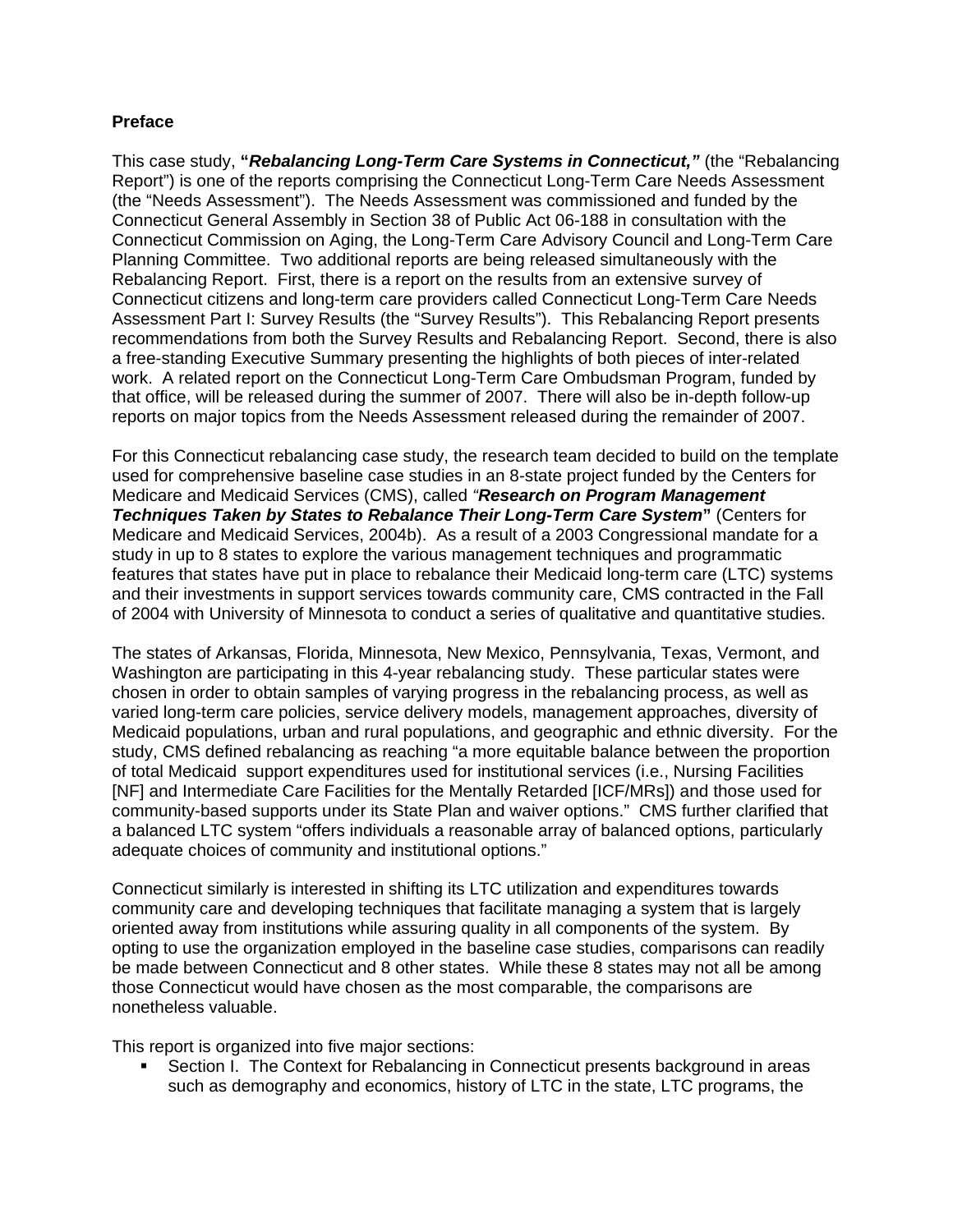organization for service delivery at state and local levels for each target population, and the political and advocacy environment;

- Section II. A System Assessment briefly and critically examines dimensions that have been thought important in a rebalanced system, including access to services, array of services, consumer-direction, quality monitoring, information systems, state efforts to downsize the nursing-home sector and reduce incentives for its use, and links between LTC, on the one hand, and housing, mental health services, and acute care;
- Section III. Featured Management Approaches highlights some strategies employed in Connecticut that were deemed helpful in facilitating rebalancing;
- Section IV. Connecticut in a National Context presents quantitative and qualitative comparisons between Connecticut and the 8 states in the CMS-Minnesota Rebalancing Research; and
- **Section V.** The report ends with conclusions and recommendations from both the Survey Results and the Rebalancing Report.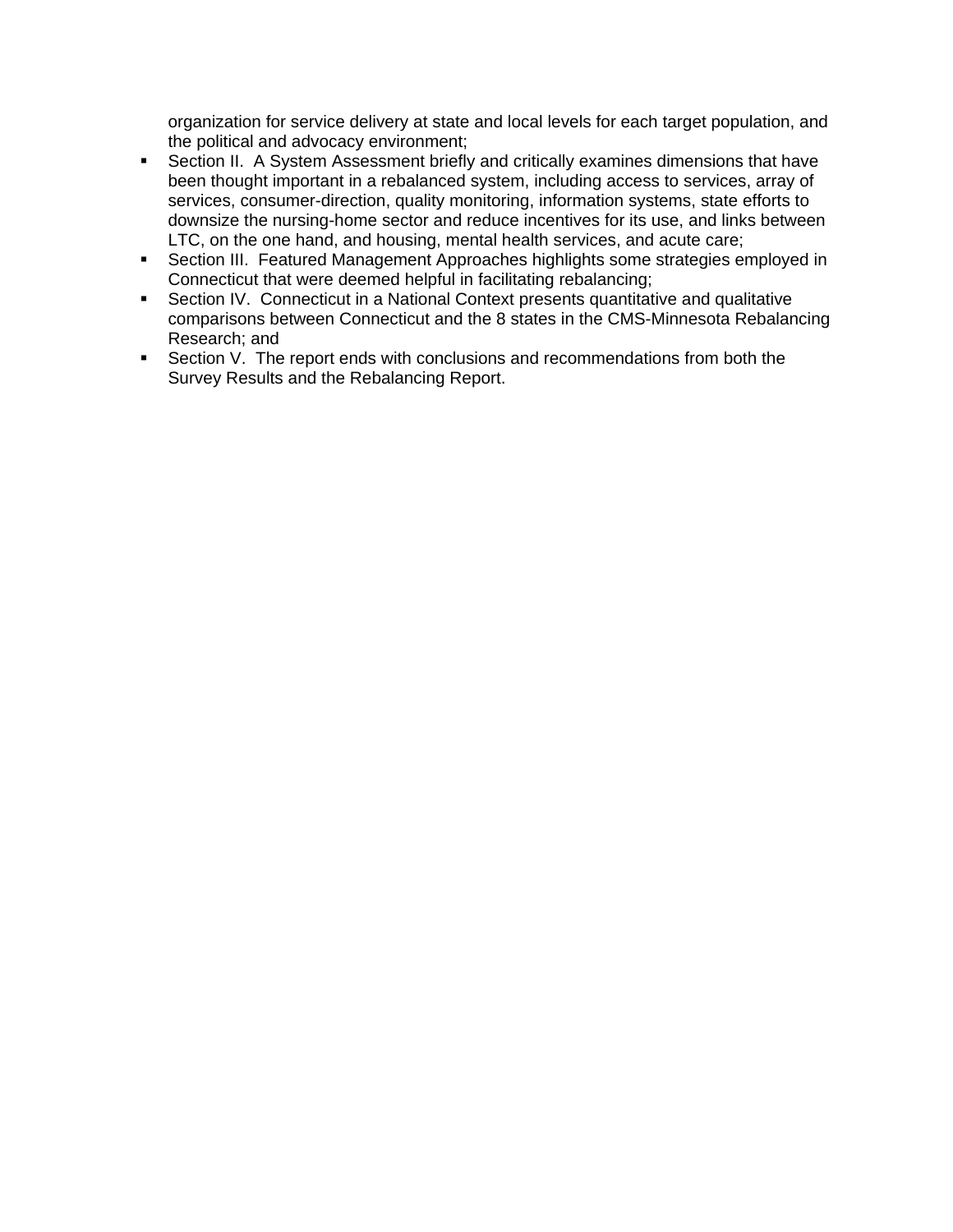# **Table of Contents**

| Ι.   | <b>Context for Rebalancing in Connecticut</b>                     | 1              |
|------|-------------------------------------------------------------------|----------------|
|      | A. Demographics and economics                                     | 1              |
|      | B. Geography                                                      | $\overline{2}$ |
|      | C. Rebalancing status in brief                                    | 3              |
|      | D. Political climate                                              | 4              |
|      | E. Vision and values for long-term care in Connecticut            | 5              |
|      | F. State and local organizations for long-term care               | 8              |
|      | G. History of policy implementation efforts regarding rebalancing | 13             |
|      | H. History of the state long-term care planning process           | 17             |
|      | Advocacy environment<br>I.                                        | 19             |
|      | J. Litigation related to rebalancing                              | 20             |
|      | K. Service provider environment                                   | 23             |
|      | L. Nursing home rate setting                                      | 29             |
|      | M. Programs for long-term care in Connecticut                     | 31             |
|      | N. Progress toward rebalancing goals                              | 36             |
| Ⅱ.   | <b>System Assessment</b>                                          | 43             |
|      | A. Access to services                                             | 43             |
|      | B. Array of services                                              | 45             |
|      | C. Consumer direction                                             | 45             |
|      | D. Regulation and quality approaches                              | 46             |
|      | E. Data capacity                                                  | 52             |
|      | F. Links to and availability of housing                           | 53             |
|      | G. Links to mental health care                                    | 54             |
|      | H. Links to primary/acute care                                    | 55             |
| III. | <b>Featured Management Approaches</b>                             | 56             |
|      | A. Nursing home transition/Money follows the person               | 56             |
|      | B. Housing/Assisted living pilot programs                         | 57             |
|      | C. DMR quality system                                             | 58             |
|      | D. Connecticut Partnership for Long-Term Care                     | 58             |
| IV.  | <b>Connecticut in a National Context</b>                          | 60             |
| V.   | <b>Conclusions and Recommendations for Connecticut</b>            | 67             |
|      | A. Conclusions                                                    | 67             |
|      | <b>B.</b> Recommendations for Connecticut                         | 70             |
| VI.  | References                                                        | 75             |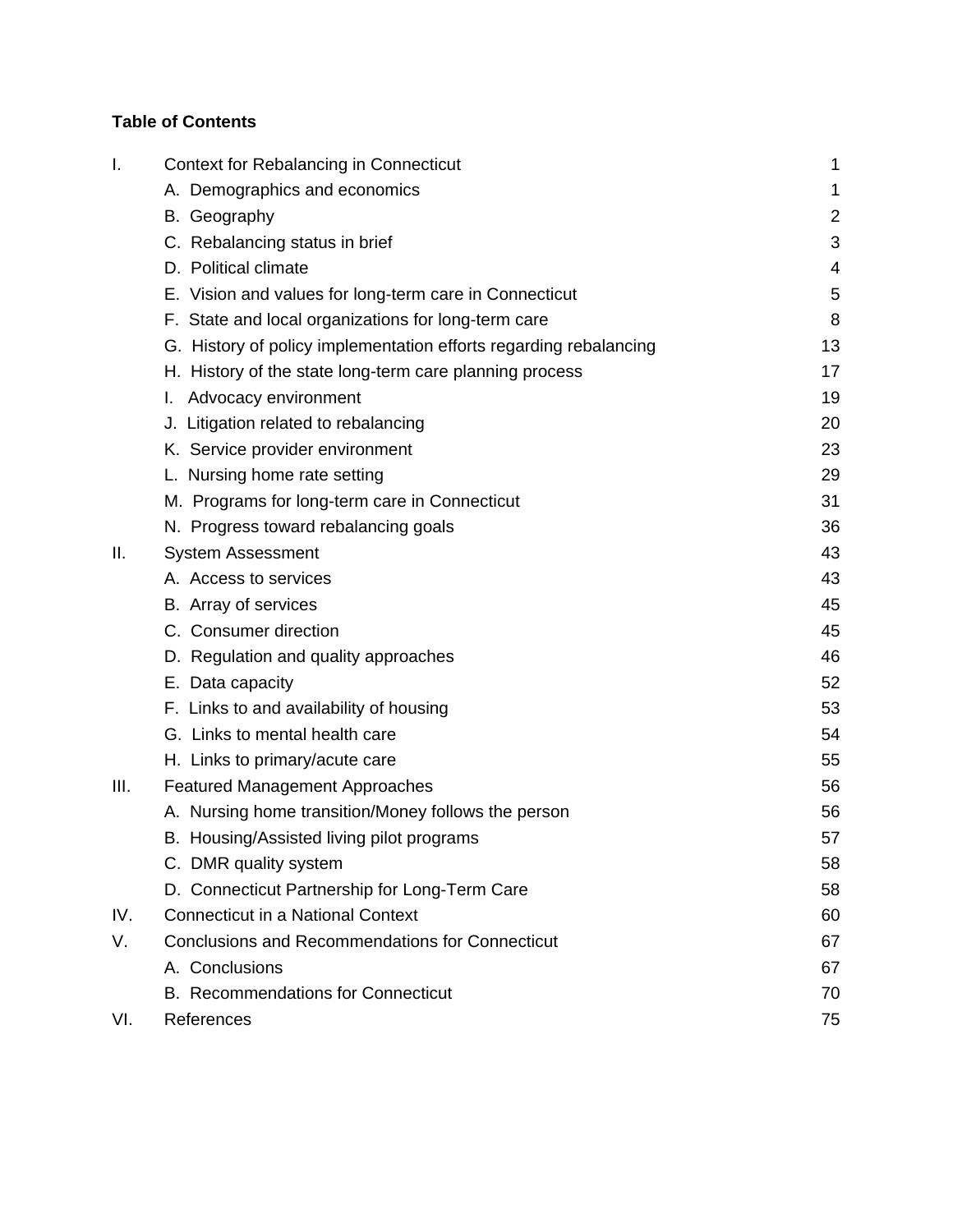# **I. Context for Rebalancing in Connecticut**

# **A. Demographics and economics[1](#page-6-0)**

 $\overline{a}$ 

Connecticut is a New England state with a population in 2005 of 3.5 million. Over the next 20 years, the total population is projected to grow by over 187,800 people, an increase of 5 percent. Although this increase in population is modest, there are two countervailing trends at work. According to U.S. Census Bureau projections, between 2005 and 2025, the number of children, youth and adults between the ages of 5 and 64 will actually decrease by more than 71,000 people, or close to three percent. In contrast, the number of individuals age 65 and over will increase by 243,880 people, or 51 percent, due to the aging of the Baby Boom generation (Table 1). In all age groups, Connecticut's population is projected to grow more slowly than the national average.

| Age<br>group                                                                                 | 2005      | 2010      | 2015      | 2020      | 2025      | Pop.<br>growth<br>$2005 -$<br>2025 | <b>Percent</b><br>change<br><b>Connecticut:</b><br>2005 - 2025 | <b>Percent</b><br>change<br><b>U.S.</b><br>$2005 -$<br>2025 |
|----------------------------------------------------------------------------------------------|-----------|-----------|-----------|-----------|-----------|------------------------------------|----------------------------------------------------------------|-------------------------------------------------------------|
| $0$ to 4                                                                                     | 215,290   | 217,712   | 228,547   | 234,055   | 230,618   | 15,328                             | 7%                                                             | 15%                                                         |
| 5 to 20                                                                                      | 755,632   | 739,879   | 712,195   | 707,438   | 716,787   | $-38,845$                          | $-5%$                                                          | 11%                                                         |
| 21 to 64                                                                                     | 2,052,820 | 2,104,278 | 2,117,589 | 2,091,616 | 2,020,285 | $-32,535$                          | $-2\%$                                                         | 10%                                                         |
| $65+$                                                                                        | 479,443   | 515.621   | 577,083   | 642.541   | 723,326   | 243,883                            | 51%                                                            | 73%                                                         |
| <b>Total</b>                                                                                 | 3,503,185 | 3,577,490 | 3,635,414 | 3,675,650 | 3,691,016 | 187,831                            | 5%                                                             | 18%                                                         |
| Source: U.S. Census Bureau. Population Division. Interim State Population Projections. 2005. |           |           |           |           |           |                                    |                                                                |                                                             |

Table 1. Connecticut Population Projections: 2005 – 2025

The most significant growth in the proportion of seniors in the population is not expected until after 2011, the year the oldest of the Baby Boom generation (those born between 1946 and 1964) turns 65.

In 2005, the U.S. Census estimated that there were approximately 402,400 individuals age five and over in Connecticut with one or more disabilities (excluding individuals living in institutions). Connecticut's overall rate of people with disabilities is 12.7 percent, lower than the national average of 14.9 percent. In fact, Connecticut had one of the lowest rates of disability in the nation, ranking  $41<sup>st</sup>$  (6.1%) among persons 5 to 20 years old,  $48<sup>th</sup>$  (10.1%) among persons 21 to 64 years old, and last (35.1%) among persons 65 and over. Although the largest proportion of the Connecticut population with a disability is found among those age 65 and over, half the total number of persons with disabilities are younger adults between the ages of 21 and 64.

Between 2005 and 2025, the number of non-institutionalized persons with a disability is expected to grow by [2](#page-6-1)5 percent, or approximately 99,000 people, to an estimated 501,400. $^2$ 

<sup>&</sup>lt;sup>1</sup> Data in this section taken in part from the Connecticut Long-Term Care Plan, January 2007.<br><sup>2</sup> These prejections are based an the 2005 Canaus disphility data applied to U.S. Canaus Burs

<span id="page-6-1"></span><span id="page-6-0"></span><sup>2</sup> These projections are based on the 2025 Census disability data applied to U.S. Census Bureau Population Projections for 2005 through 2025. The Census does not tabulate disability status for people under age five or individuals in institutions. Disability projections assume a constant rate of noninstitutionalized persons with disability over time. It should be noted that with this constant rate the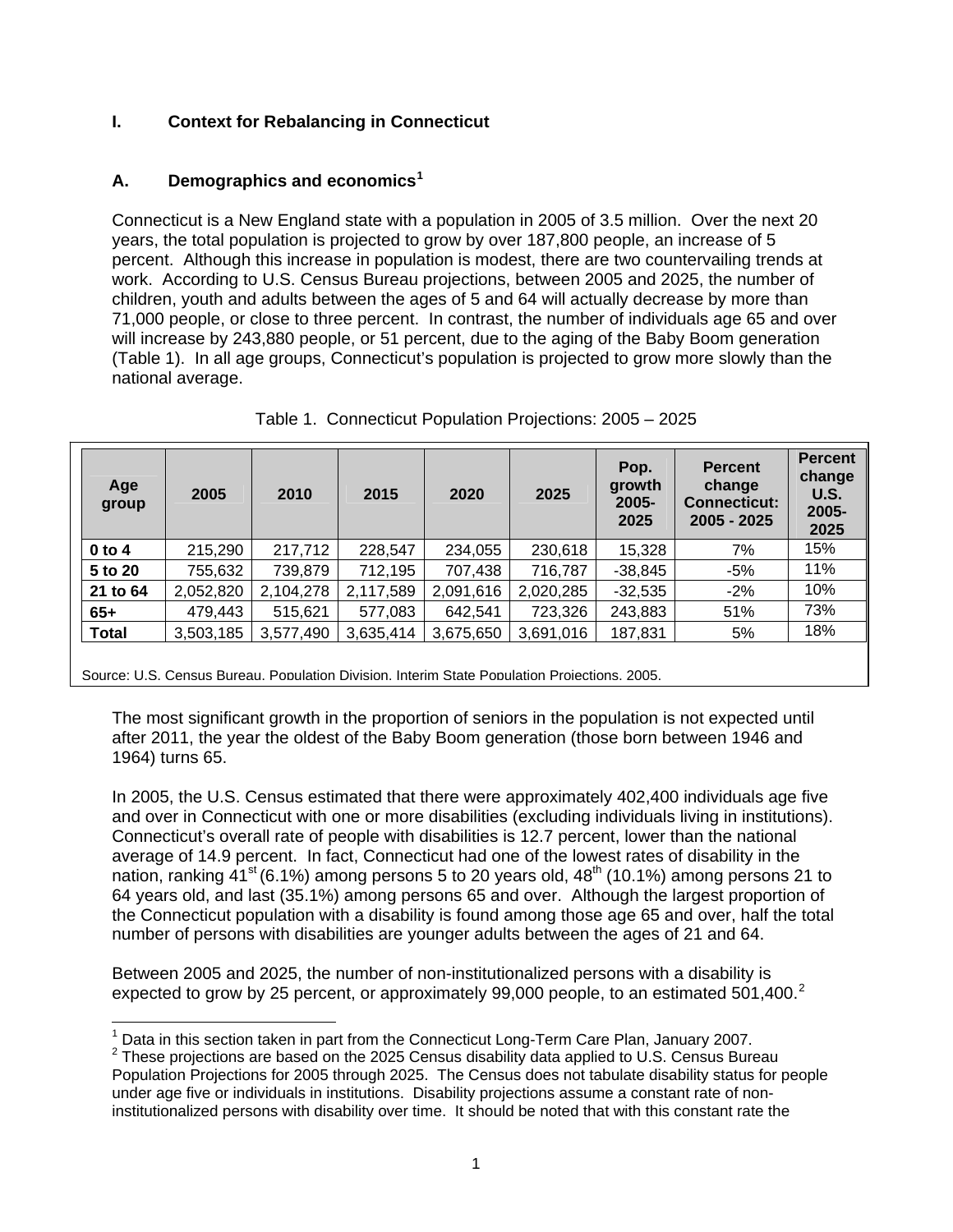However, when broken down by age, two dramatically different trends appear that parallel the general population trends. The number of individuals with disabilities age 5 to 64 will increase by only 514 over 20 years, less than a one percent increase. In contrast, the population with disabilities age 65 and over is expected to increase by 98,500 or 63 percent (Table 2).

By some measures, Connecticut's population as a whole is well-off financially. It is one of the wealthiest states in the U.S., with a 2005 median household income of \$60,941. It ranks  $3<sup>rd</sup>$  in the nation, and compares to the U.S. median household income of \$46,242. The percent of people living below poverty level ranked 49<sup>th</sup> at 8.3 percent, considerably less than the national average of 13.3 percent. The wealth is unevenly distributed, however, with concentrations of poverty in many of the major cities such as Hartford (32%), New Haven (27.2%), Waterbury (18%) and Bridgeport  $(17.9\%)$ .  $^{3}$  $^{3}$  $^{3}$ 

| $2005 - 2025$ |         |         |                         |                            |
|---------------|---------|---------|-------------------------|----------------------------|
|               | 2005    | 2025    | 2005 / 2025<br>increase | <b>Percent</b><br>increase |
| 5 to 20       | 44,499  | 43,767  | -732                    | $-2%$                      |
| 21 to 64      | 202,563 | 203,809 | 1,246                   | 1%                         |
| $65+$         | 155,307 | 253,825 | 98,518                  | 63%                        |
| <b>Total</b>  | 402,369 | 501,401 | 99,032                  | 25%                        |

Table 2. Projection of Non-Institutionalized Persons with Disabilities in Connecticut by Age:

Source: Connecticut Office of Policy and Management based on U.S. Census Bureau, Population Division, Interim State Population Projections, 2005 and U.S. Census Bureau, American Community Survey, disability.

Approximately 11 percent of the population in 2006 were receiving Medicaid services or acutecare services, (8.7% in the State Child Health Insurance Program, 1.9% in the Aged, Blind and Disabled program, and 0.6% in nursing home care.)

# **B. Geography**

 $\overline{a}$ 

Connecticut occupies about 5000 square miles, with a population density of over 700 persons per square mile, far higher than the national average of about 80 persons per square mile.<sup>[4](#page-7-1)</sup> There are eight counties and 169 towns, with a strong tradition of local government and community involvement. There is no government structure at the county level. Three-quarters of the population is concentrated in the central (Hartford County), south central (New Haven County), and southwestern (Fairfield County) portions of the state, with less populous eastern and northwestern regions. Only five cities (Bridgeport, New Haven, Hartford, Stamford and

number of institutionalized persons would have to grow at the same rate as those non-institutionalized,

<span id="page-7-0"></span>which is contrary to the goal of the state's Long-Term Care Plan.<br><sup>3</sup> Statistics in this paragraph are based on the U.S. Census Bureau, American Community Survey 2005, and exclude individuals living in institutions.

<span id="page-7-1"></span><sup>&</sup>lt;sup>4</sup> Geographical information available on the State of Connecticut website, [www.ct.gov](http://www.ct.gov/), based on 2000 U.S. Official Census figures.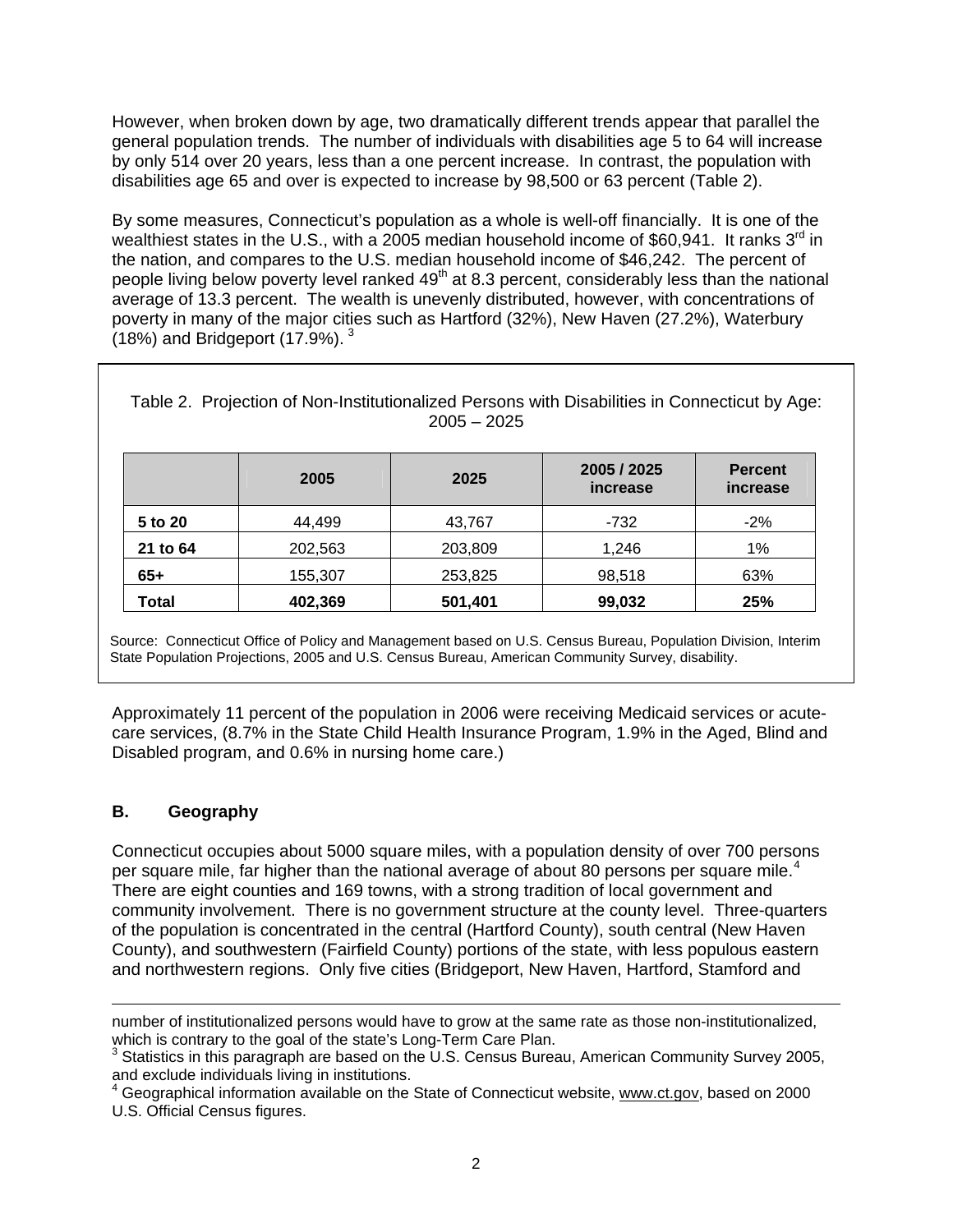Waterbury) have a population over 100,000, and 120 towns have a population of less than 20,000.

For illustrative purposes, Table 3 contains comparable data for eight selected states that have recently undergone similar in-depth assessments of their rebalancing efforts. As the table demonstrates, Connecticut has the advantage of a compact geographic area with enough of a population base and per capita income to sustain its programs. It also has a relatively low proportion of the population with a disability (ranking  $44<sup>th</sup>$  on this parameter) but a higher percentage of the population over 65 than many states.

| <b>State</b> | Size in<br>square<br>miles <sup>5</sup><br>(US rank) | <b>Population</b><br>$2005^6$<br>(US rank) | income 1999'  | Percent elderly in<br>population 2005 <sup>8</sup><br>(US rank) | Percent age 5+<br>disabled in<br>population 2005 <sup>8</sup><br>(US rank) |
|--------------|------------------------------------------------------|--------------------------------------------|---------------|-----------------------------------------------------------------|----------------------------------------------------------------------------|
| <b>CT</b>    | 5.543(48)                                            | 3,500,701 (29)                             | \$28,766(1)   | 13.0% (12)                                                      | 12.7% (44)                                                                 |
|              | $Small^9$                                            | Medium                                     | High          | High                                                            | Low                                                                        |
| <b>AR</b>    | 53,179 (29)                                          | 2,779,154 (32)                             | \$16,904(49)  | 13.5% (10)                                                      | $21.2\%$ (2)                                                               |
|              | Medium                                               | Medium                                     | Low           | High                                                            | High                                                                       |
| <b>FL</b>    | 65,755 (22)                                          | 17,789,864 (4)                             | \$21,557(19)  | $16.6\%$ (1)                                                    | 15.8% (20)                                                                 |
|              | <b>Medium</b>                                        | Large                                      | Medium        | High                                                            | <b>Medium</b>                                                              |
| ΜN           | 86,939 (12)                                          | 5,132,799 (21)                             | \$23,198(11)  | 11.6% (38)                                                      | 12.2% (48)                                                                 |
|              | Large                                                | Medium                                     | High          | Low                                                             | Low                                                                        |
| <b>NM</b>    | 121,589(5)                                           | 1,928,384 (36)                             | \$17,261(46)  | 12.1% (30)                                                      | 17.0% (12)                                                                 |
|              | Large                                                | Small                                      | Low           | <b>Medium</b>                                                   | High                                                                       |
| <b>PA</b>    | 46,055 (33)                                          | 12,429,616 (6)                             | \$20,880(25)  | 14.6% (3)                                                       | 15.9% (19)                                                                 |
|              | <b>Medium</b>                                        | Large                                      | <b>Medium</b> | High                                                            | Medium                                                                     |
| <b>TX</b>    | 268,581 (2)                                          | 22,859,968 (2)                             | \$19,617(33)  | $9.6\%$ (48)                                                    | 15.8% (20)                                                                 |
|              | Large                                                | Large                                      | <b>Medium</b> | Low                                                             | Medium                                                                     |
| <b>VT</b>    | 9,614(45)                                            | 623,050 (49)                               | \$20,625 (26) | 12.8% (17)                                                      | 16.0% (17)                                                                 |
|              | Small                                                | Small                                      | <b>Medium</b> | High                                                            | High                                                                       |
| <b>WA</b>    | 71,300 (18)                                          | 6,287,759 (14)                             | \$22,973(13)  | 11.1% (45)                                                      | 15.6% (22)                                                                 |
|              | <b>Medium</b>                                        | Large                                      | High          | Low                                                             | Medium                                                                     |
| US           | 3,794,083                                            | 296,410,404                                | \$21,587      | 12.1%                                                           | 19.4%                                                                      |

Table 3. Connecticut Comparisons on Relevant Variables to 8 States

# **C. Rebalancing status in brief**

 $\overline{a}$ 

Long-term care demand factors in Connecticut overall are somewhat lower than most other states, while its financial resources are greater. It is a wealthy, geographically compact state whose older population is growing more slowly than the nation as a whole, and whose population of people with disabilities is below the national average.

<span id="page-8-0"></span><sup>&</sup>lt;sup>5</sup> U.S. Census Bureau (2005) Density Using Land Area for States, Counties, Metropolitan Areas, and Places: 2000 At: <u>http://www.census.gov/population/www/censusdata/density.html</u> (last updated August 15, 2006).<br><sup>6</sup> U.S. Census Bureau Population Division (2005) Table 1: Annual Population Estimates: 2005. At:

<span id="page-8-2"></span><span id="page-8-1"></span><sup>&</sup>lt;u><http://www.census.gov/popest/states/NST-ann-est.html></u> (last updated December 21, 2005).<br><sup>[7](http://www.census.gov/popest/states/NST-ann-est.html)</sup> U.S Census Bureau (2005a) State and Local Government Finances: 1999. At:

<sup>&</sup>lt;u>http://www.census.gov/govs/www/estimate.html</u> (last updated May 31, 2006).<br><sup>[8](http://www.census.gov/govs/www/estimate.html)</sup> U.S Census Bureau American Community Survey (2005). Fact Sheets. At:

<span id="page-8-3"></span>[http://factfinder.census.gov/home/saff/main.html?\\_lang=en](http://factfinder.census.gov/home/saff/main.html?_lang=en). 9<br>The refines of Links was

<span id="page-8-4"></span>The ratings of high, medium, and low are simply based on whether the state falls, respectively, in the top, middle, or bottom third of all states on the parameter in question.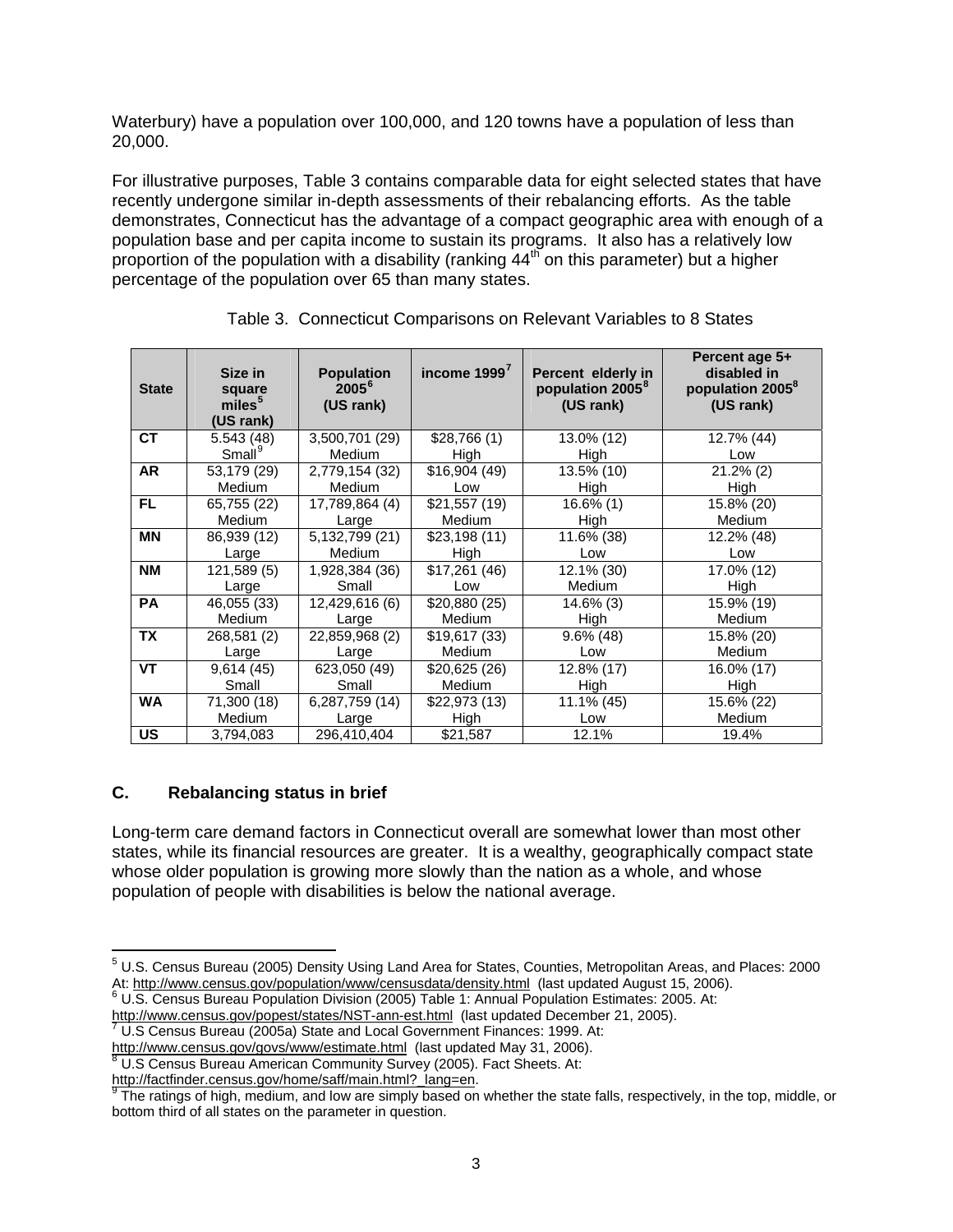While Connecticut has made some progress in rebalancing, it remains average among the states for rebalancing expenditures. In a FY 2005 ranking of the states by percent of total Medicaid long-term care expenditures spent on community-based services, Connecticut ranked 26<sup>th</sup> at 37 percent, very close to the U.S. average (Burwell, Sredl, & Eiken, 2006). Top-ranked Oregon spent 70 percent of its Medicaid long-term care dollars on community-based services, while CMS comparison states Vermont, Minnesota and Washington ranked  $4^{th}$ ,  $5^{th}$  and  $6^{th}$ , respectively, at between 60 and 57 percent. Nevertheless, Connecticut is an expensive state for long-term care, spending more per capita than most states in many areas. For example, in 2005 Connecticut ranked high in per capita expenditures in the following areas:

- $\blacksquare$  4<sup>th</sup> in nursing home expenditures
- $\bullet$  9<sup>th</sup> in ICF/MR expenditures
- $\bullet$  9<sup>th</sup> in home and community-based waiver services
- $\bullet$  3<sup>rd</sup> in home health care expenditures (although not all home health expenses are for long-term care)
- $\blacksquare$  2<sup>nd</sup> in total long-term care expenditures

(Burwell, Sredl & Eiken, 2006). Details of Connecticut's long-term care expenditures follow at the end of this section.

While Connecticut is clearly moving in the right direction in its rebalancing efforts, many other states are moving faster.

# **D. Political climate**

Long-term care planning efforts in Connecticut have evolved within a political landscape that has reflected ongoing changes in leadership, varying budget circumstances and diverse policy priorities. Currently, there is a Republican governor, while Democrats enjoy veto-proof majorities in both houses of the state's General Assembly. There have been expressions of interest in using the state's nearly \$1 billion budget surplus to increase funding for a variety of social programs, including long-term care. The state climate contrasts somewhat with that at the federal level, where the prospects for increased funding for long-term care initiatives are less likely.

During its 2007 legislative session, the General Assembly continued to explore ways to help older adults and younger people with disabilities remain living independently in the community, and to improve the quality of care provided in institutional settings. However, little substantial progress toward rebalancing was made during the regular session. Bills that died in committee would have expanded the Connecticut Home Care Program for Elders (CHCPE), created a pilot for adults age 18-64 based on the CHCPE model, and increased funding for the assisted living pilot program. The Democratic-controlled General Assembly did override a gubernatorial veto of a bill that will require legislative approval of Department of Social Services applications seeking federal Medicaid waivers. It is likely that some rebalancing proposals may again be raised during the 2007 Special Session.

Many of the state's long-term care efforts have been bipartisan efforts, however, and many, such as state funding for assisted living pilots and liberalization of the Connecticut Home Care Program for Elders (both discussed in more depth below) were proposed by the previous Republican governor through the State Office of Policy and Management.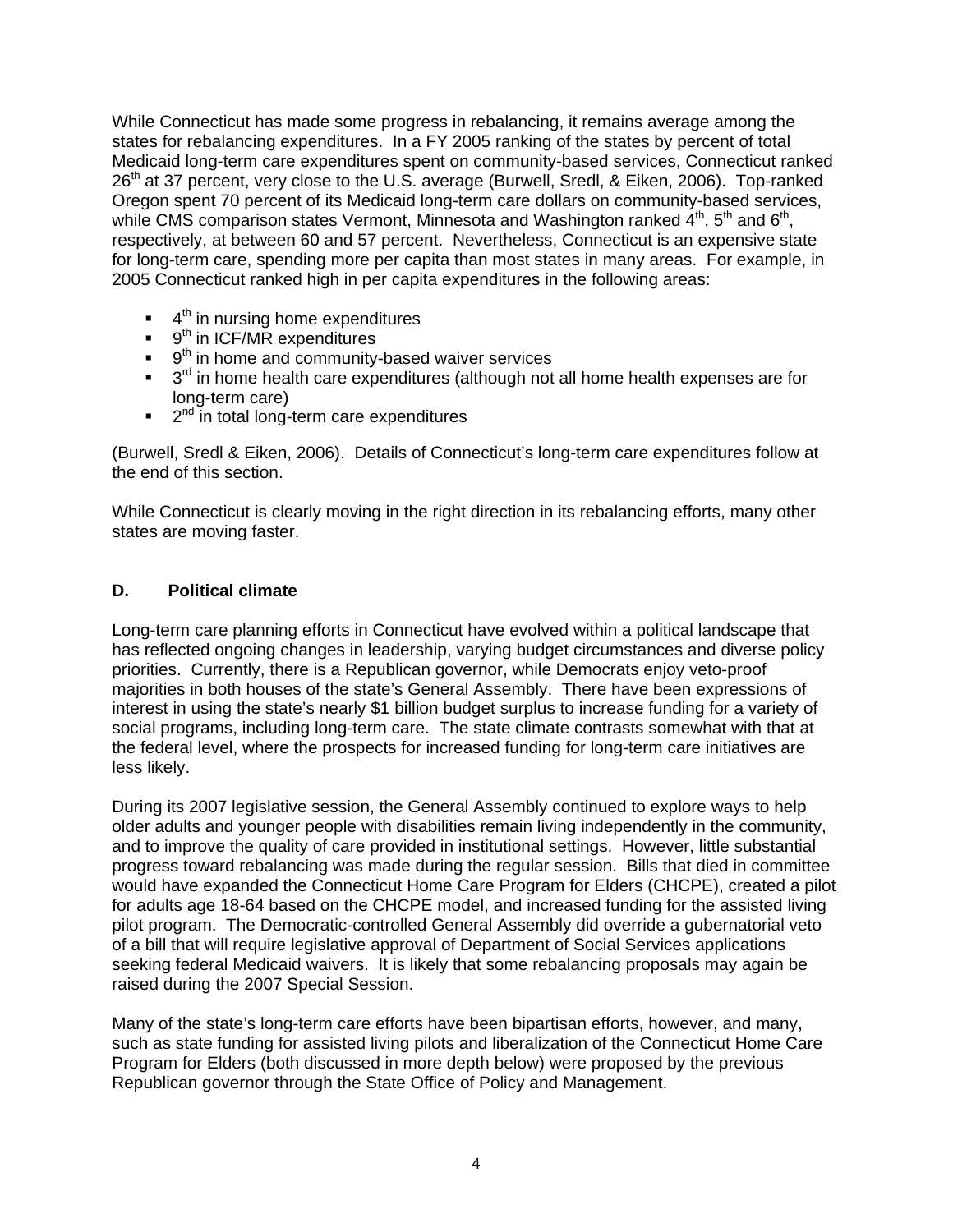Further bifurcation of services to older adults and people with disabilities has been the theme in two recent legislative initiatives, both of which go against the national trend to consolidate longterm care services in an umbrella agency. A 2005 law requires the re-establishment of a Department on Aging and the transfer of the functions, powers, duties, and personnel of the Department of Social Services Division of Aging Services to the new department. This Department on Aging initiative has engendered controversy and uncertainty among various constituencies across the state. There has been a proposal to postpone the effective date for the new department until July of 2008. A 2007 legislative proposal would have created an independent Board of Education and Services for Citizens with Autism Spectrum Disorders. While that proposal had not passed by the close of the 2007 regular session, the creation of such a separate agency would also go against the national trend of serving people with mental retardation and other developmental disabilities in the same agency. The proposal was supported by an advertising campaign from the Connecticut State Employees Association/Service Employees International Union Local 2001.

In a bipartisan demonstration of support during the 2006 legislative session, Connecticut lawmakers, in consultation with the Connecticut Commission on Aging, the Long-Term Care Advisory Council and Long-Term Care Planning Committee, authorized and funded the state's first comprehensive long-term care needs assessment in more than 20 years. This report is one result of that effort.

The primary goals of the needs assessment are to:

- **Document the public and private inventory of long-term care services and supports currently** being provided in Connecticut.
- Assess which segments of the population are receiving services.
- Project the number of persons who will require long-term care services over the next 30 years.
- Document the needs, desires and expectations of Connecticut's residents as they anticipate their need for long-term care services in the future for their families and themselves.
- Make recommendations on qualitative and quantitative changes that should be made to existing programs or service delivery systems, including recommendations on new programs or service delivery systems to better serve persons with long-term care needs.

In conjunction with the state's 2007 Long-Term Care Plan, study findings will help to develop the state's long-term care policy over the coming years.

# **E. Vision and values for long-term care in Connecticut [10](#page-10-0)**

In 2005, Connecticut Public Act 05-14 codified into law a broad philosophical statement to guide future policy and budget decisions regarding long-term care. As a result of this legislation, the policy and planning work done through the Long-Term Care Planning Committee is required to "provide that individuals with long-term care needs have the option to choose and receive longterm care and support in the least restrictive, appropriate setting." This statement serves as a guideline to measure progress, and positions Connecticut to make the necessary changes to the laws and regulations that govern the state's long-term care system to make real choices for consumers a reality.

<span id="page-10-0"></span> $\overline{a}$  $10$  Discussion taken in part from Connecticut Long-Term Care Plan, January 2007.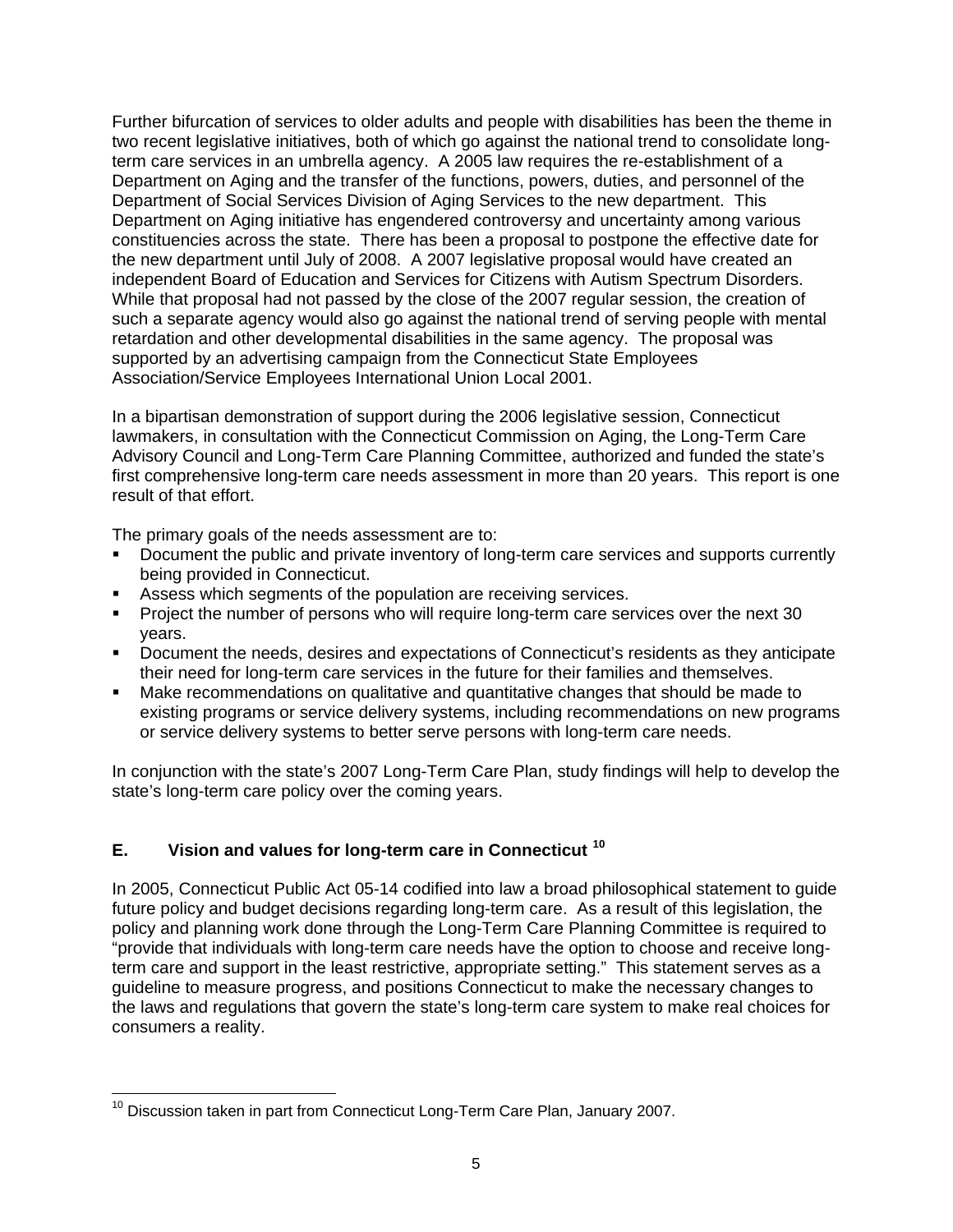In addition, the 2007 Connecticut Long-Term Care Plan summarizes the vision, mission, and principles governing the long-term care system developed by the Long-Term Care Planning Committee.

# *Vision*

To assure Connecticut residents access to a full range of high-quality long-term care options that maximize autonomy, choice and dignity.

# *Mission*

To develop a comprehensive system of community-based and institutional long-term care options which promotes access to affordable, high-quality, cost-effective services, and other supports, delivered in the most integrated, life-enhancing setting. The components of the long-term care system must be effectively communicated to all those potentially impacted by the need for long-term care.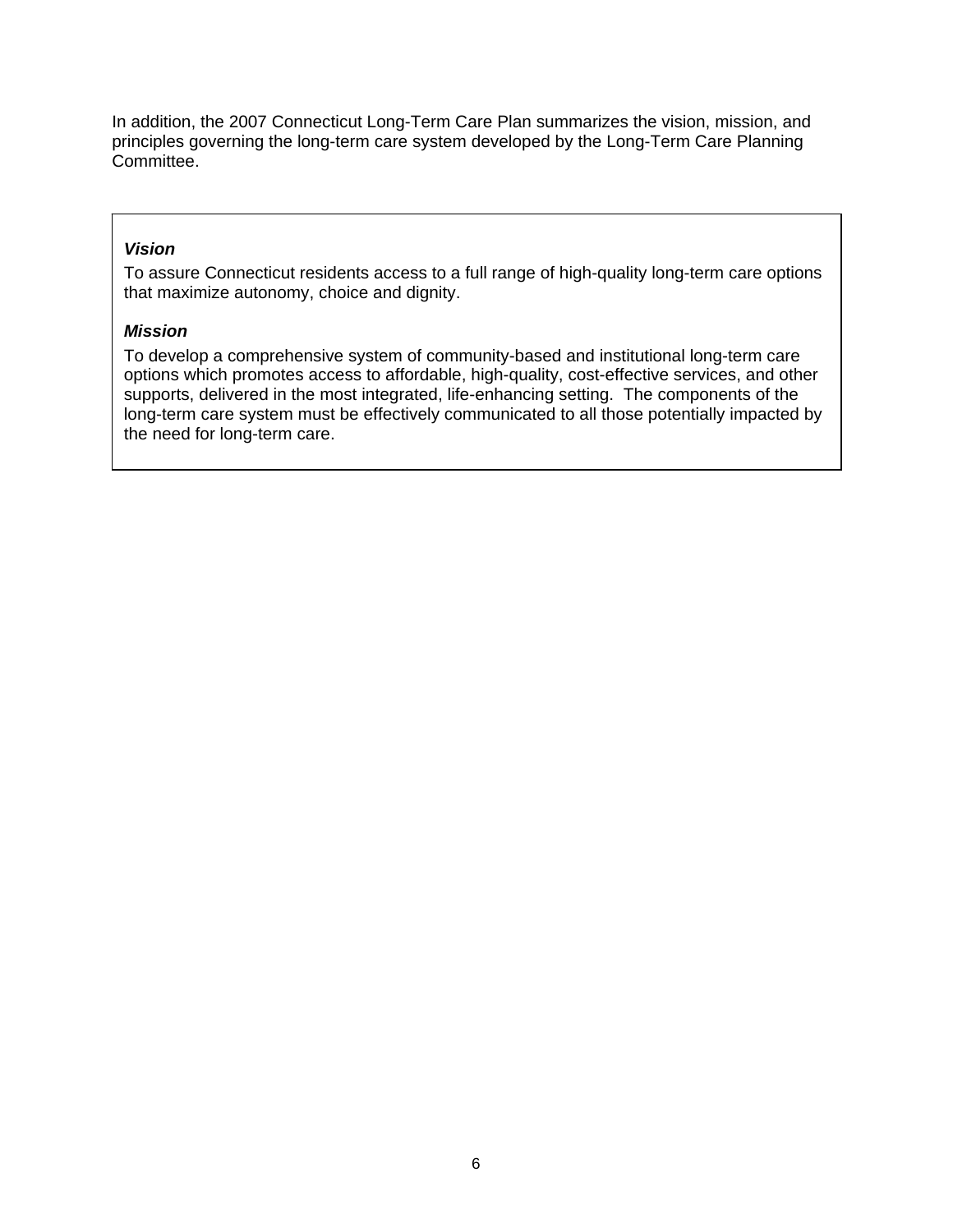# *Principles governing the long-term care system:*

The system must:

- 1. Provide access to all necessary supports and services, including a comprehensive range of medical, social, assistive, health promotion, diagnostic, early intervention and other services.
- 2. Deliver services in a culturally competent manner to meet the needs of a diverse population.
- 3. Assure that people have control and choice with respect to their own lives.
- 4. Be adequately financed and structured to assure that decision-making and service delivery are based on the needs of the individuals and families served and on the needs of employees who provide care and services. It must assure that profits are not made at the expense of delivering necessary care, that informal caregivers receive the support that they need, and that there are a sufficient number of formal caregivers available to provide the necessary care.
- 5. Assure that consumers have meaningful rights and protections, including access to a strong enforcement authority and the ability to appeal denials and reductions of services and transfers from one service setting to another.
- 6. Include an information component to educate individuals about available services and financing options.
- 7. Have an adequate and coordinated regulatory structure to assure that services are provided in a quality and safe manner taking into account the consumer as well as the state perspective of quality and safety. This should maintain a reasonable balance between individual choice and individual acceptance of risk.
- 8. Include a simplified eligibility process.
- 9. Provide equal access to home and community-based care and institutional care.
- 10. Include a care management component that, while stressing individual autonomy and self-direction, provides comprehensive assessment, care plan development, coordination and monitoring services to assist individuals and families in providing and securing their necessary care.
- 11. Have mechanisms for integration with related services and systems including acute medical care, housing and transportation services.
- 12. Include a prevention component to educate individuals regarding actions that can be taken to reduce the chances of needing long-term care.
- 13. Have a strong independent advocacy component for those in need.
- 14. Include meaningful consumer input at all levels of system planning and implementation.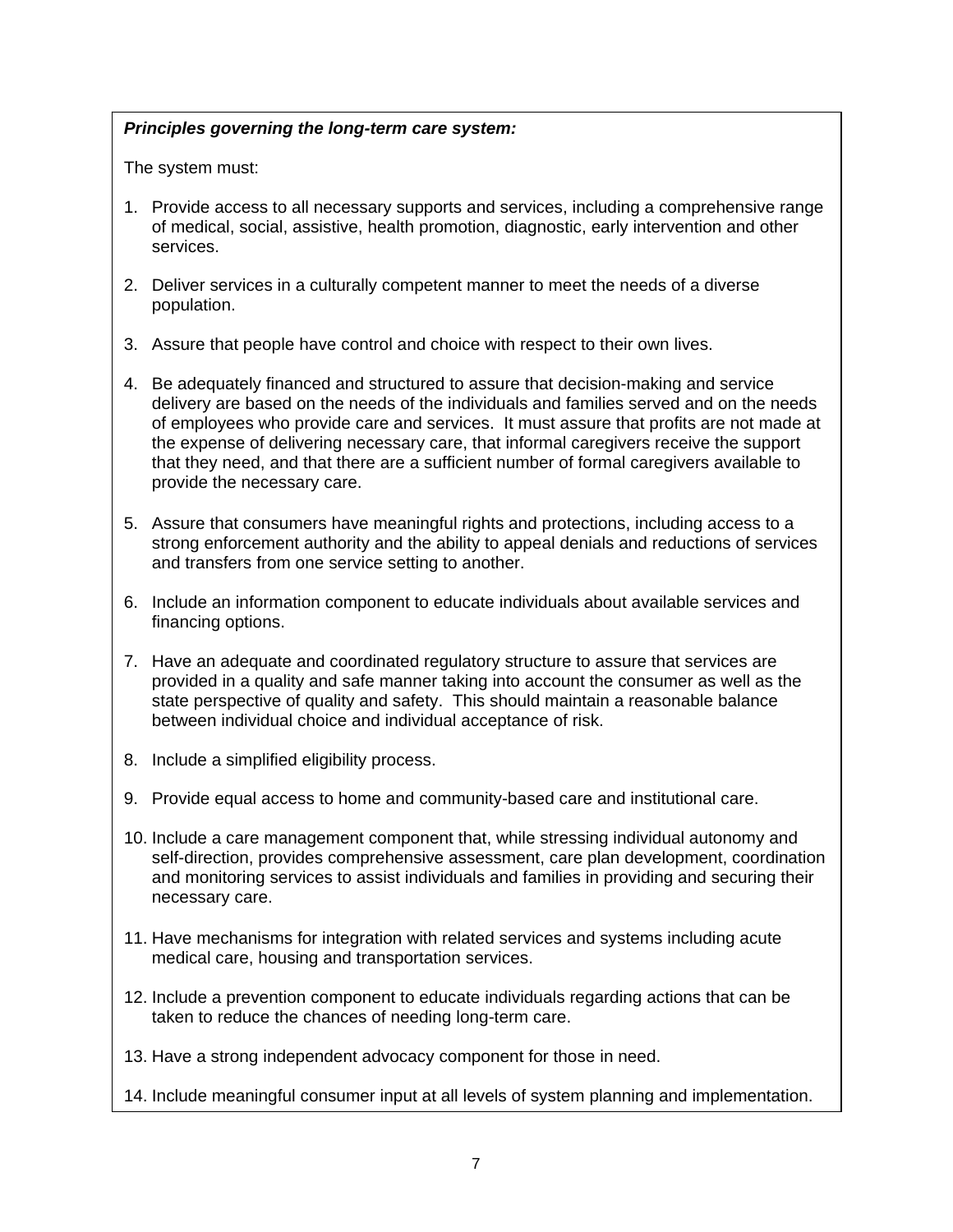# **F**. **State and local organizations for long-term care**

Connecticut has a fractured governance structure for providing administrative and programmatic support to older adults and persons with disabilities. A number of different state departments and agencies are responsible for services and funding for different populations and programs. There are four major agencies responsible for various aspects of long-term care in Connecticut: the Departments of Social Services, Mental Retardation (including the Ombudsman programs associated with those two agencies), Mental Health and Addiction Services, and Public Health. There are many more that play lesser but still significant roles. This organizational complexity poses significant challenges for both consumers and providers of long-term care services. Further uncertainty has been created by a legislative mandate to create a new Department on Aging. The following section of this report describes the major state agencies and their role in the long-term care system, as well as the proposal for a new Department on Aging.  $11$ 

 *Department of Social Services (DSS):* DSS is itself an umbrella agency that provides a broad range of services to older adults and people with disabilities, families and individuals who need assistance in maintaining or achieving their full potential for selfdirection, self-reliance, and independent living. The DSS mission statement declares that it provides services to "promote and support the choice to live with dignity in one's own home and community." The agency oversees more than 90 programs and is the hub of the majority of long-term care services and supports in Connecticut. By statute, it is the state agency responsible for administering a number of major programs pursuant to federal legislation, including the Social Security Act (which includes Medicaid), and the Older Americans Act. Its Aging Services Division is the state's identified State Unit on Aging (SUA). Among the SUA's primary responsibilities is the administration of the Area Agencies on Aging (AAAs) in their regional use of Older Americans Act funds, including funding for social services, elderly nutrition, health promotion and support of family caregivers. Additionally, the SUA oversees the AAAs in regional administration of the CHOICES<sup>[12](#page-13-1)</sup> program, and administers state-funded initiatives including the Statewide Respite Program, Home Share Match Program, and various small volunteer programs such as the Retired & Senior Volunteer Program (RSVP) and Breakthrough to the Aging. Several other programs that serve older adults and persons with disabilities are found in various divisions within DSS, including but not limited to: the Connecticut Home Care Program for Elders (CHCPE), a portion of which is state-funded, Personal Care Assistance (PCA) Waiver Program, the Acquired Brain Injury (ABI) Waiver Program, the Katie Beckett Model Waiver Program, the Department of Mental Retardation Home and Community-based Waiver Program, the Connecticut AIDS Drug Assistance Program, Protective Services for the Elderly, and the Connecticut Pharmaceutical Assistance Contract to the Elderly (ConnPACE). DSS also has administrative oversight responsibility for the independent Long-term Care Ombudsman Program, described more fully below.

DSS administers most of its programs through regional offices located throughout the state. Within the department, the Bureau of Rehabilitation Services (BRS) provides vocational rehabilitation services for eligible individuals with physical and mental disabilities at 23 offices across Connecticut. For the other programs, services are available through 11 offices located in three regions, with central office support located

 $\overline{a}$ 

<span id="page-13-1"></span><span id="page-13-0"></span><sup>&</sup>lt;sup>11</sup> Discussion based in part on Connecticut Long-Term Care Plan, January 2007.<br><sup>12</sup> Connecticut program for Health insurance assistance, Outreach, Information and referral, Counseling, and Eligibility Screening.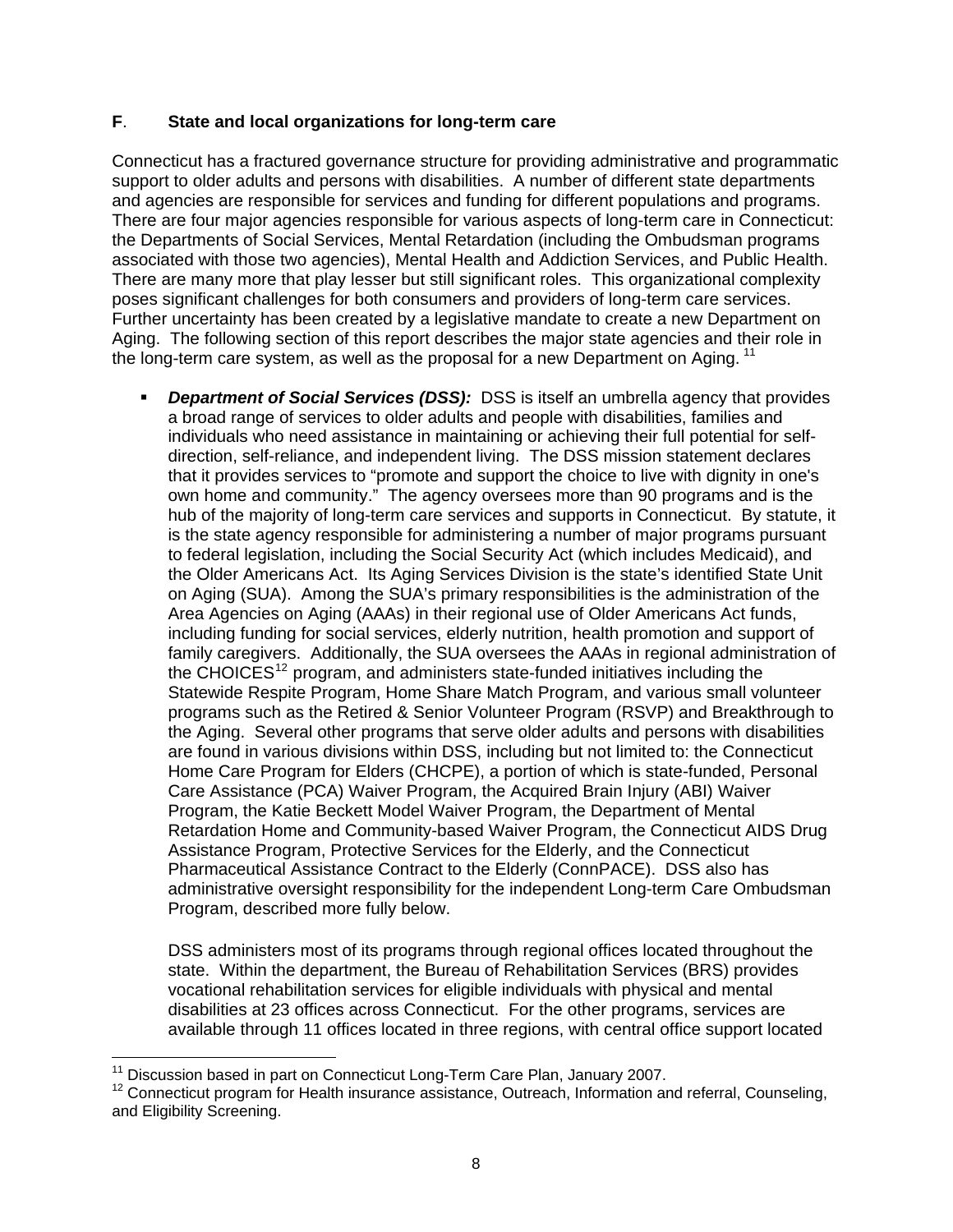in Hartford. In addition, many services funded by the agency are available through community-based agencies.

 *Department of Mental Retardation (DMR)*: DMR provides, either directly or through contracts with private community agencies, case management, residential habilitation, individualized supports, campus settings, day habilitation, prevocational services, supported employment, respite care, family support and Birth to Three services to more than 16,000 persons with mental retardation and their families. Its stated mission is to join with others to create the conditions under which all people with mental retardation experience: presence and participation in Connecticut town life, opportunities to develop and exercise competence, opportunities to make choices in the pursuit of a personal future, good relationships with family members and friends, respect and dignity. As of June 2005, 62 percent of those receiving services from DMR were served in their own homes, 5.6 percent lived in campus settings, 24 percent lived in public or private community living arrangements, three percent lived in community training homes, and 2.8 percent were in skilled nursing facilities. DMR is organized into three geographic regions and administered out of a central office located in Hartford.

Unlike all but one other state, Connecticut's DMR serves only people with a mental retardation diagnosis. People with other developmental disabilities are served primarily through other state agencies, when eligible. Generally, DMR serves people with autism spectrum disorders (ASD) only if they have a co-occurring diagnosis of mental retardation. DMR also houses a small pilot program created by the state General Assembly for up to 50 adults who have ASD, who do not have a diagnosis of mental retardation, and are not receiving services from DMR.

There was a proposal during the 2007 legislative session that would create a new Board of Education and Services for Citizens with Autism Spectrum Disorders to address the lack of services for people with ASD. It would be an independent board residing for administrative purposes only within DMR. The bill received widespread support but did not pass by the time the regular session adjourned. Its future is uncertain.

Legislation passed in 2007 will change the name of the DMR to the Department of Developmental Services, effective October 2007.

 *Ombudsman Programs:* The Long-Term Care Ombudsman Program (LTCOP), an independent office under the umbrella of the DSS, provides complaint investigation, educational, and advocacy services to residents of nursing facilities, residential care homes and assisted living facilities. The mission of the Connecticut LTCOP is to protect the health, safety, and rights of long-term care consumers by supporting clients' rights to self-determination. This is accomplished by providing prompt and timely investigation of complaints, supporting resident and family councils in long-term care facilities, disseminating pertinent information and resources regarding options for long-term care, and representing resident interests in shaping legislative agendas.<sup>[13](#page-14-0)</sup>

The 2007 state Long-Term Care Plan recommends that the Long-Term Care Ombudsman's jurisdiction be expanded to include other long-term care settings and include consumer education about the availability of these services.

 $\overline{a}$ 

<span id="page-14-0"></span> $13$  From the Connecticut Long-Term Care Ombudsman website at [www.ltcop.state.ct.us](http://www.ltcop.state.ct.us/).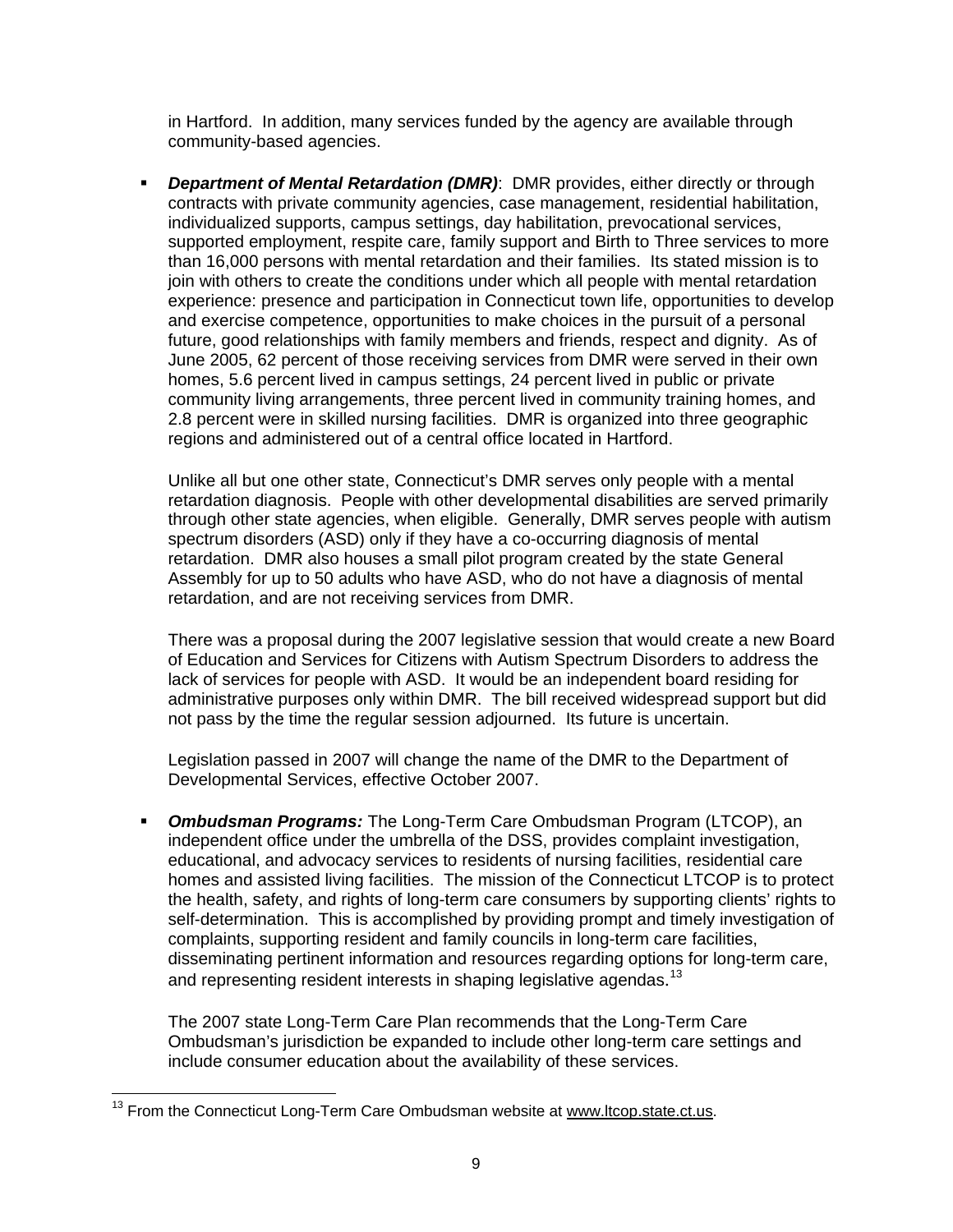In addition, the Independent Office of the Ombudsperson for Mental Retardation, created in 2001, works on behalf of consumers and their families. The office addresses complaints or problems regarding access to services or equity in treatment. The results and nature of complaints and concerns are communicated to the DMR commissioner, the General Assembly, and the Council on Mental Retardation.<sup>[14](#page-15-0)</sup>

 *Department of Mental Health and Addiction Services (DMHAS)*: DMHAS has 15 Local Mental Health Authorities that provide a vast array of comprehensive, recoveryoriented services in the areas of mental health treatment and substance abuse prevention and treatment throughout Connecticut. While the Department's prevention services serve all Connecticut citizens, its mandate is to serve adults (over 18 years of age) with psychiatric or substance use disorders, or both, who lack the financial means to obtain such services on their own. DMHAS operates five inpatient hospitals and facilities for persons with severe addiction and/or psychiatric problems. In SFY 2005, DMHAS served 45,480 persons with mental illness in the community and 2,112 persons with mental illness in inpatient facilities.

DMHAS also provides collaborative programs for individuals with special needs, such as persons with HIV/AIDS infection, people in the criminal justice system, those with problem gambling disorders, substance abusing pregnant women, persons with traumatic brain injury or hearing impairment, those with co-occurring substance abuse and mental illness, and special populations transitioning out of the Department of Children and Families.

- **The Department of Public Health (DPH):** The mission of DPH is to protect and improve the health and safety of the people of Connecticut. DPH is the state's leader in public health policy and advocacy. The Department is a partner to local health departments for which it provides advocacy, training and certification, technical assistance, consultation, and specialty services such as risk assessment that are not available on the local level. Additionally, DPH establishes health priorities and evaluates the effectiveness of health initiatives. The agency also has regulatory functions which focus on the quality of services provided by licensed professionals, health care institutions such as nursing homes, residential care homes and ICF/MRs, laboratories, ambulances, and environmental health entities. Regulation of ICF/MRs is shared by DMR, which does licensing, and DPH, which regulates health and safety. Resources are also dedicated to epidemiology, vital statistics, health education, and surveillance.
- **Proposal for New Department on Aging:** PA 05-280 requires the re-establishment of a Department on Aging and the transfer of the functions, powers, duties, and personnel of the DSS Division of Aging Services to the new department. That law also created a task force to study the department's re-establishment. In 2006, the General Assembly adopted the task force's recommendations to postpone the new department's start date from January 1, 2007 to July 1, 2007 and to analyze the service needs of Connecticut's older adults by conducting a long-term care needs assessment. There has been a proposal to further postpone the effective date to July 2008.

<span id="page-15-0"></span> $\overline{a}$ <sup>14</sup> From the Mission Statement of the Independent Office of the Ombudsperson for Mental Retardation.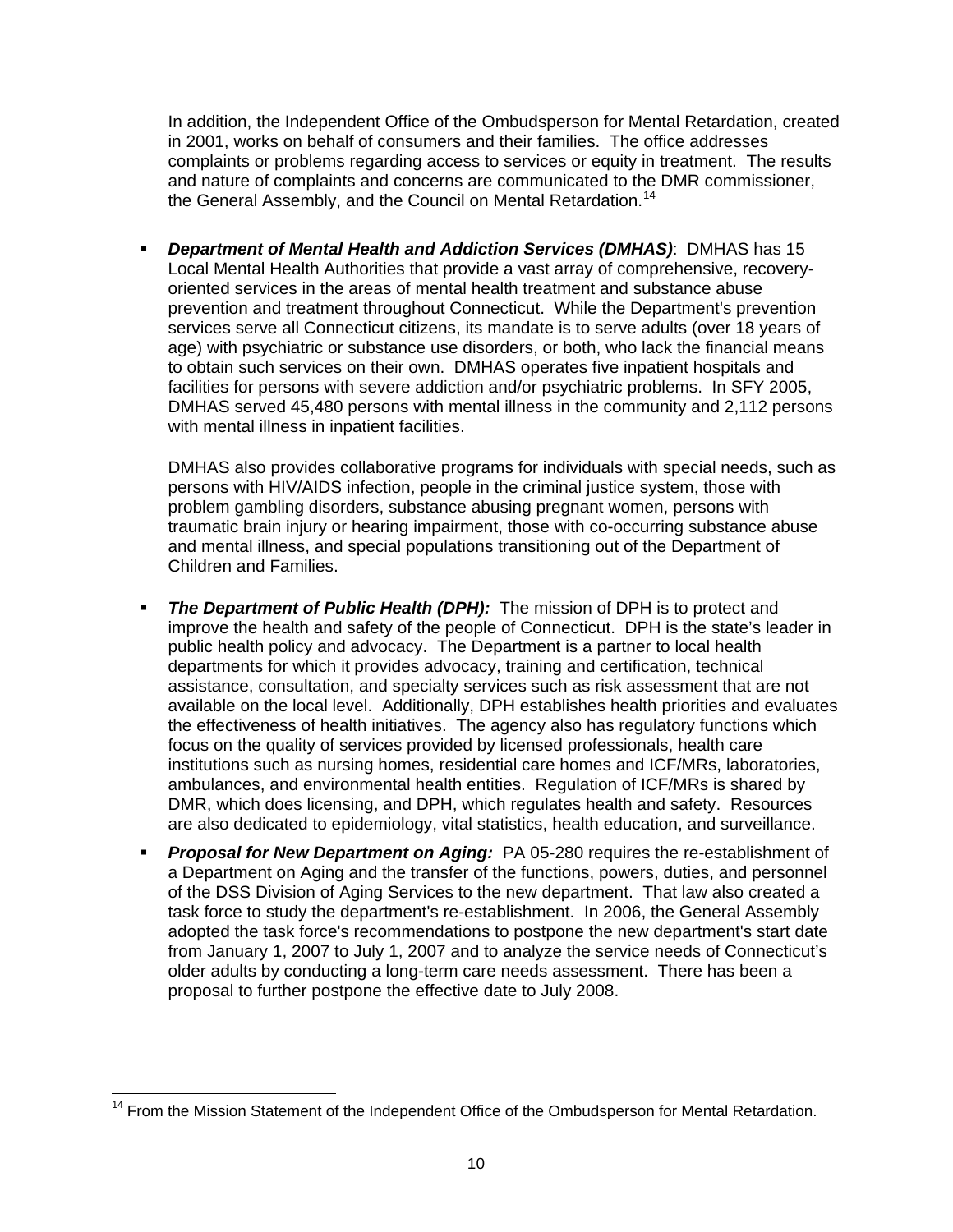Other agencies that play roles with respect to long-term care include:

- *Office of Policy and Management (OPM):*OPM coordinates the long-term care planning efforts of state agencies. It also collects data and maintains the annual nursing facility census, which provides aggregate information on the state of nursing facilities and their residents each year. In addition, OPM administers the Connecticut Partnership for Long-Term Care, a unique alliance between state government and the private insurance industry. The Partnership is explored in more detail in Section III.
- **The Connecticut Commission on Aging (COA):** The COA, created by the Connecticut General Assembly in 1993, leads public/private-sector efforts to promote and improve public policy on older adult issues including health care, long-term care, and many others. The independent Commission is guided by a Board composed of citizens with expertise in aging issues who represent the voting members, as well as the chairs and ranking members of several legislative committees, and representatives of various departments of state government. In order to strengthen its independence, it became a part of the Legislative Branch through legislative action in 2005, and is now located at the State Capitol.
- *Department of Economic and Community Development (DECD):* DECD oversees all state statutes related to accessible housing. In addition to being a key partner in the assisted living demonstrations, it administers capital grants for the conversion of adaptable living units to accessible units for persons with disabilities. The agency is also responsible for a statewide registry of accessible housing.
- *Department of Transportation (DOT):* DOT provides about \$80 million a year in subsidies to bus and paratransit systems throughout the state. The fixed route bus system provides discounted (half-fare) rides to seniors and people with disabilities. Out of a total of 37 million riders annually on the fixed-route system, about 2 million rides are provided to seniors and customers with disabilities. DOT administers the Federal Section 5310 program, which provides over 100 vehicle grants to municipalities and nonprofit organizations in the state. In addition, the federal Americans with Disabilities Act (ADA) requires that demand-responsive paratransit services be provided to pre-qualified individuals who are not able, due to their disability, to utilize the local fixed-route bus system. ADA paratransit services are available to origins and destinations within 3/4 mile of the local bus route and are operated during the same days and hours as the local bus service. The state currently spends over \$10 million annually to support ADA services, and provides over 500,000 rides annually. The DOT-subsidized bus and paratransit operations serve 107 towns in the state.
- *Department of Children and Families (DCF)***:** DCF provides a variety of communitybased and institutional services for children and adolescents with disabilities and their parents. DCF's mandates include prevention, child protection, juvenile justice services and behavioral health. Services are provided through contracted providers as well as state-operated facilities. DCF and DSS have formed the Behavioral Health Partnership to provide enhanced access to and coordination of a more complete and effective system of community-based behavioral health services and supports and to improve individual outcomes.
- *Office of Protection and Advocacy for Persons with Disabilities (P&A):* P&A is an independent state agency created to safeguard and advance the civil and human rights of people with disabilities. By providing various types and levels of advocacy assistance, P&A seeks to leave people with disabilities and their families better informed, equipped, and supported to advocate for themselves and others. In SFY 2005, the P&A provided information, referral, or short-term assistance to 5,967 people, while 1,046 individuals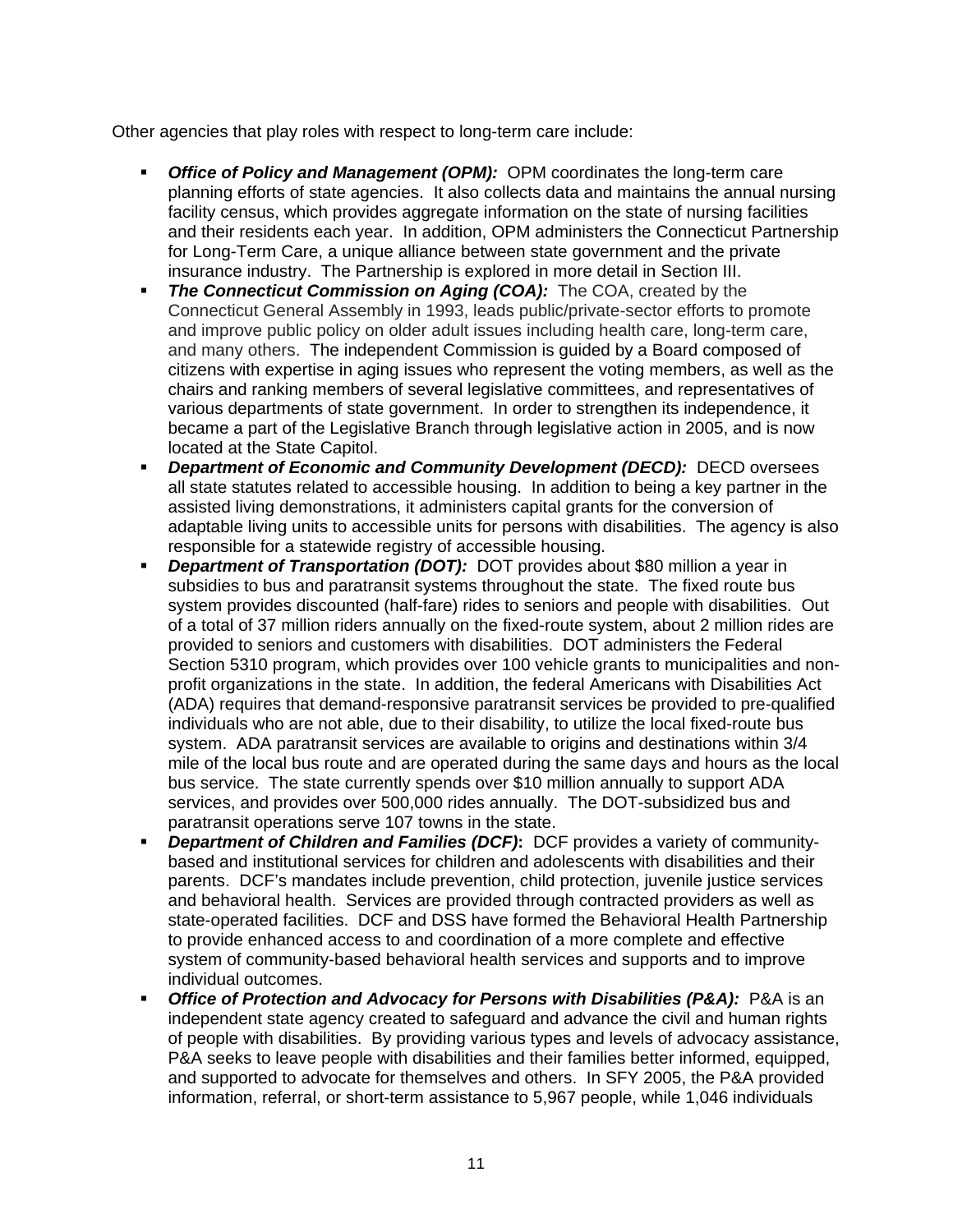received a more intensive level of advocacy representation. P&A also investigated or monitored 1,029 investigations into reports of suspected abuse or neglect of adults with intellectual disabilities, and provided training to over 2,000 individuals on disability rights topics.

- *Board of Education and Services for the Blind (BESB):* BESB offers a comprehensive array of services to improve the independent living skills of adults and children who are legally blind or visually impaired. Services are customized to each consumer's specific situation and include vocational counseling, technology training, teaching to improve activities of daily living, training in use of devices for safe travel, provision of low vision evaluations and aides, and self-advocacy training. Rehabilitation professionals are available to come to the homes, schools and places of employment of consumers, delivering specialized independent living, educational and vocational training. In addition, the agency Business Enterprises Program offers a unique opportunity for people who are blind to become entrepreneurs.
- *Commission on the Deaf and Hearing Impaired (CDHI)*: CDHI works to advocate, strengthen and implement state policies affecting deaf and hard of hearing individuals. Services and supports include: interpreting services for deaf and hard of hearing persons interacting with the public; counseling and assistance regarding many types of job-related concerns; individual, marital, family and group counseling services to deaf and hard of hearing persons and hearing family members; and orientation seminars on deafness and deaf culture. Based on 2000 census numbers, CDHI estimates that there are slightly more than 200,000 people in Connecticut with hearing disabilities.
- *Department of Veterans' Affairs (DVA)*: DVA provides health care, residential and rehabilitative services for veterans honorably discharged from the Armed Forces. Its health care facility is licensed by the DPH as a chronic disease hospital and provides general medical care, physical therapy, occupational therapy, respiratory therapy, an Alzheimer's unit, and hospice care. A new replacement health care facility, serving 125 beds in total, is currently under construction with an anticipated completion date of January 2008. DVA's residential facility is certified for 488 beds by the Federal Department of Veterans Affairs. In SFY05 the average monthly residential census was 324. Veterans receive substance abuse treatment, social work services, educational and vocational rehabilitation, job skills development, self-enhancement workshops, employment assistance and transitional living opportunities.
- *Other Organizations:* In addition to the state agencies and programs, a wide array of statewide, regional and local long-term care supports and services exist throughout Connecticut that are administered by government agencies, non-profit and for-profit organizations, as well as volunteer groups. Each city and town provides services and accommodations to address the needs of older adults and people with disabilities. Connecticut has five regional Centers for Independent Living, five Area Agencies on Aging (AAAs), and a number of statewide and local mental health councils and advisory councils for persons with disabilities. There is also the Corporation for Independent Living, which is a non-profit partner focused on new housing initiatives for person with disabilities. Also indispensable to the system of care are the myriad volunteer organizations that address the needs of individuals with specific chronic illnesses and conditions, providing support and companionship that foster sustainable independent living.  $15$

<span id="page-17-0"></span> $\overline{a}$ <sup>15</sup> Connecticut Long-Term Care Plan, January 2007.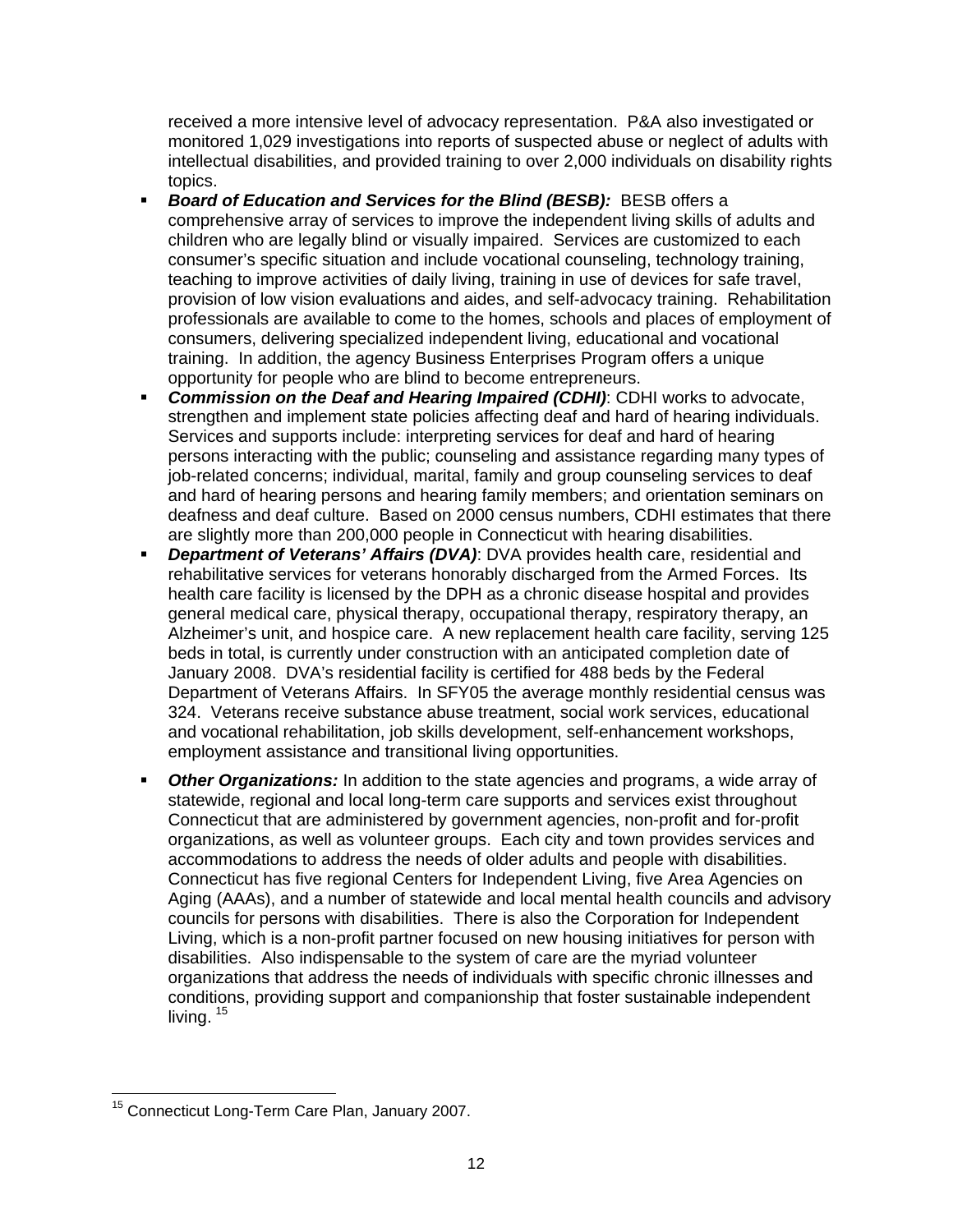# **G. History of policy implementation efforts regarding rebalancing[16](#page-18-0)**

# *Introduction to Olmstead plans*

Many of the policy implementation efforts regarding rebalancing were strongly influenced by the U.S. Supreme Court's 1999 decision in the case *Olmstead v. L.C*., 527 U.S. 581 (1999). The case was brought against the Georgia State Commissioner of Human Resources (Tommy Olmstead) on behalf of two women with developmental disabilities (known as L.C. and E.W.) who were diagnosed with mental illness (schizophrenia and personality disorder respectively). They were voluntarily admitted to Georgia Regional Hospital for treatment in a psychiatric unit. After some time, they requested discharge and the professionals working with them assessed that they were ready to move into a community setting with appropriate support.

However, they were not successfully discharged from the hospital and in 1995 the Atlanta Legal Aid Society brought this lawsuit which was eventually heard by the Supreme Court. The Supreme Court ruled that under Title II of the Americans with Disabilities Act (ADA, 1990) the women had the right to receive care in the most integrated setting appropriate and that their unnecessary institutionalization was discriminatory and violated the ADA.

The *Olmstead* ruling stimulated lawsuits raising similar issues in other states on behalf of people who are institutionalized or at risk of institutionalization because of a lack of community-based services. However, numerous barriers exist to implementing Olmstead plans and promoting the inclusion of people with disabilities in the community including, financial constraints on Medicaid, the lack of affordable and accessible housing, labor shortage of home care workers and political pressure of institutional care facilities.

In response to the Olmstead decision, Connecticut began development of its "Olmstead Plan." A Community Options Task Force, including adults of all ages with various disabilities, family members of persons with disabilities, and representatives from the elder community, completed the "Choices are for Everyone" plan in 2002, in collaboration with the Long-Term Care Planning Committee and DSS. A number of activities have occurred or are ongoing in Connecticut that support the goals outlined in the "Choices are for Everyone" Plan.

# *Systems Change Grants and Mental Health Transformation Grant*

The rebalancing goals of Connecticut's long-term care plan have been furthered through the work accomplished with the funding of seven *Systems Change for Community Living* grants awarded to Connecticut by the Centers for Medicare and Medicaid Services (CMS) as part of the federal New Freedom Initiative, and one grant from the Substance Abuse and Mental Health Services Administration (SAMSA). (See Table 4 below). These grants were designed to assist states in their efforts to remove barriers to equality for individuals living with disabilities or illnesses, enabling them to live in the most integrated setting suited to their needs, exercise meaningful choices about their living arrangements and exercise more control over the providers of the services they receive.

<span id="page-18-0"></span> $\overline{a}$  $16$  A portion of the following discussion is based on the Connecticut Long-Term Care Plan, January 2007.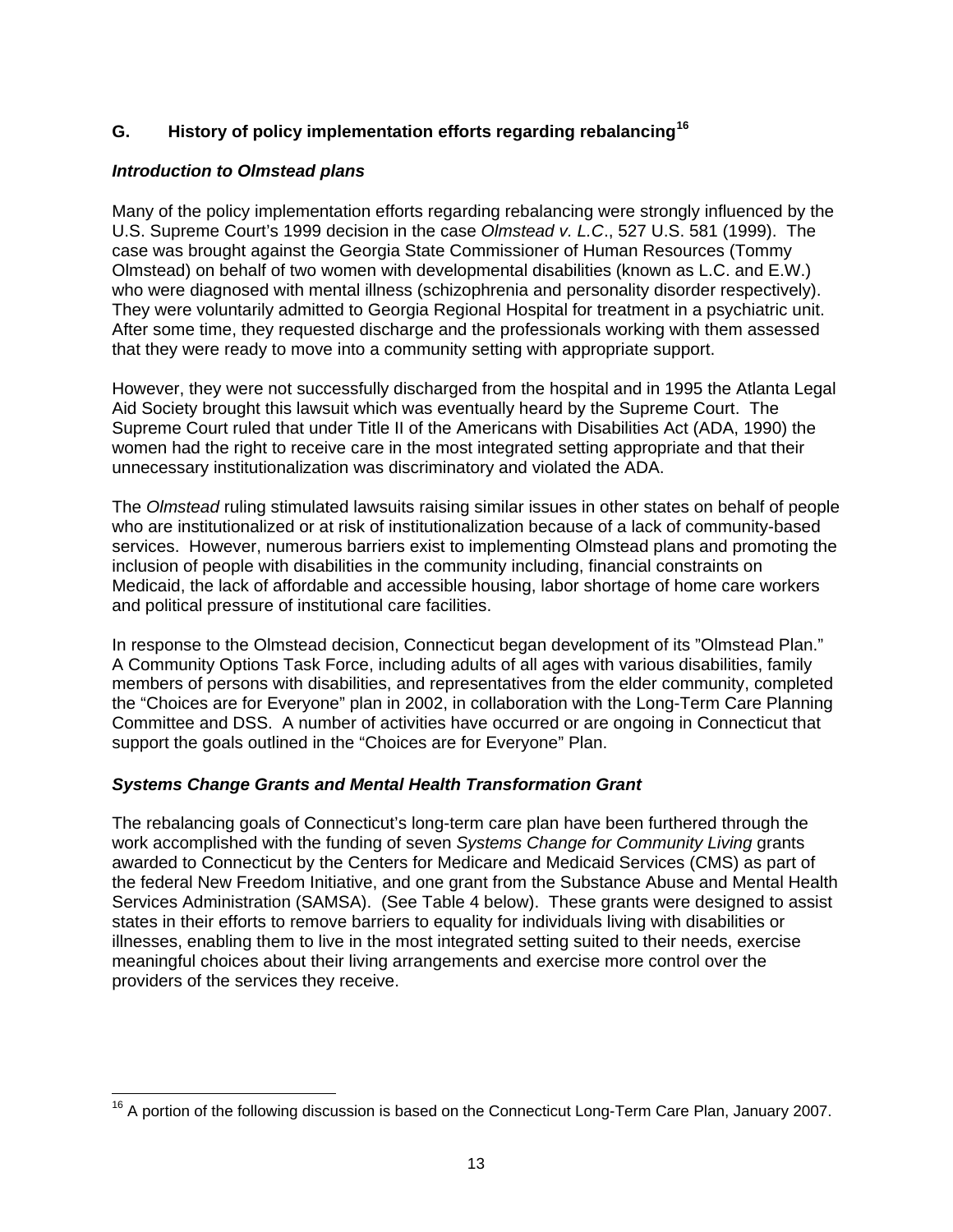Table 4. Summary of Grants

|           |                                                    | To: BRS<br>From: CMS<br><b>Amount: \$800,000</b><br>Duration: 3 years<br><b>Purpose:</b> To help transition individuals with disabilities out of<br>nursing homes and back to the community.                                                                                                                                                                                                                                                                                                                                              |
|-----------|----------------------------------------------------|-------------------------------------------------------------------------------------------------------------------------------------------------------------------------------------------------------------------------------------------------------------------------------------------------------------------------------------------------------------------------------------------------------------------------------------------------------------------------------------------------------------------------------------------|
| 2001-2004 | <b>Nursing Facility</b><br><b>Transition Grant</b> | <b>Goals:</b> To develop an effective system of transition for<br>individuals residing in nursing facilities who want to return to<br>independent community living, transitioning 150 people out of<br>nursing facilities over the course of the grant.                                                                                                                                                                                                                                                                                   |
|           |                                                    | <b>Result:</b> 101 people were transitioned from residing in a<br>nursing home to the community over the course of the three<br>year federal grant period. The project was estimated to save<br>nearly \$2.8 million annually in Medicaid nursing home<br>expenditures. To continue the work begun with this grant,<br>\$267,000 in state funds were appropriated for SFY 2006 and<br>a total of \$375,000 are available in SFY 2007 to support the<br>transition of individuals wishing to move from a nursing home<br>to the community. |
|           |                                                    | To: DSS<br>From: CMS                                                                                                                                                                                                                                                                                                                                                                                                                                                                                                                      |
|           |                                                    | Amount: \$1.4 million                                                                                                                                                                                                                                                                                                                                                                                                                                                                                                                     |
|           |                                                    | <b>Duration: 3 years</b><br><b>Purpose:</b> To design and implement effective and enduring                                                                                                                                                                                                                                                                                                                                                                                                                                                |
|           |                                                    | improvements in community long-term support systems                                                                                                                                                                                                                                                                                                                                                                                                                                                                                       |
| 2002-2005 | <b>Real Choice</b>                                 | enabling children and adults with disabilities or long-term                                                                                                                                                                                                                                                                                                                                                                                                                                                                               |
|           | <b>Systems</b>                                     | illness to live and participate in their communities.                                                                                                                                                                                                                                                                                                                                                                                                                                                                                     |
|           | <b>Change Grant</b>                                | <b>Goals:</b> To build the capacity within Connecticut to support<br>informed decision-making, independent living and a                                                                                                                                                                                                                                                                                                                                                                                                                   |
|           |                                                    | meaningful quality of life for persons with disabilities and to                                                                                                                                                                                                                                                                                                                                                                                                                                                                           |
|           |                                                    | assist three communities in Connecticut to become models of                                                                                                                                                                                                                                                                                                                                                                                                                                                                               |
|           |                                                    | support for opportunities and choices for persons with<br>disabilities.                                                                                                                                                                                                                                                                                                                                                                                                                                                                   |
|           |                                                    | <b>Result:</b> Three Connecticut towns, Bridgeport, Groton, and                                                                                                                                                                                                                                                                                                                                                                                                                                                                           |
|           |                                                    | New Haven were awarded model community inclusion grants                                                                                                                                                                                                                                                                                                                                                                                                                                                                                   |
|           |                                                    | of \$75,000 over the three years to support activities that<br>enhance inclusion efforts for persons with disabilities and their                                                                                                                                                                                                                                                                                                                                                                                                          |
|           |                                                    | families. The remainder of the grant money was used                                                                                                                                                                                                                                                                                                                                                                                                                                                                                       |
|           |                                                    | primarily for training, grant management and research. The                                                                                                                                                                                                                                                                                                                                                                                                                                                                                |
|           |                                                    | three model communities provided a learning environment for                                                                                                                                                                                                                                                                                                                                                                                                                                                                               |
|           |                                                    | local change, but with varying levels of success. Beyond the<br>model communities themselves, the project held eight                                                                                                                                                                                                                                                                                                                                                                                                                      |
|           |                                                    | regional forums throughout the state, and found that these                                                                                                                                                                                                                                                                                                                                                                                                                                                                                |
|           |                                                    | forums were a valuable tool for promoting local change. A                                                                                                                                                                                                                                                                                                                                                                                                                                                                                 |
|           |                                                    | compendium of Ideas was developed to chronicle the learning<br>from the communities, the forums, and the project's statewide                                                                                                                                                                                                                                                                                                                                                                                                              |
|           |                                                    | conference.                                                                                                                                                                                                                                                                                                                                                                                                                                                                                                                               |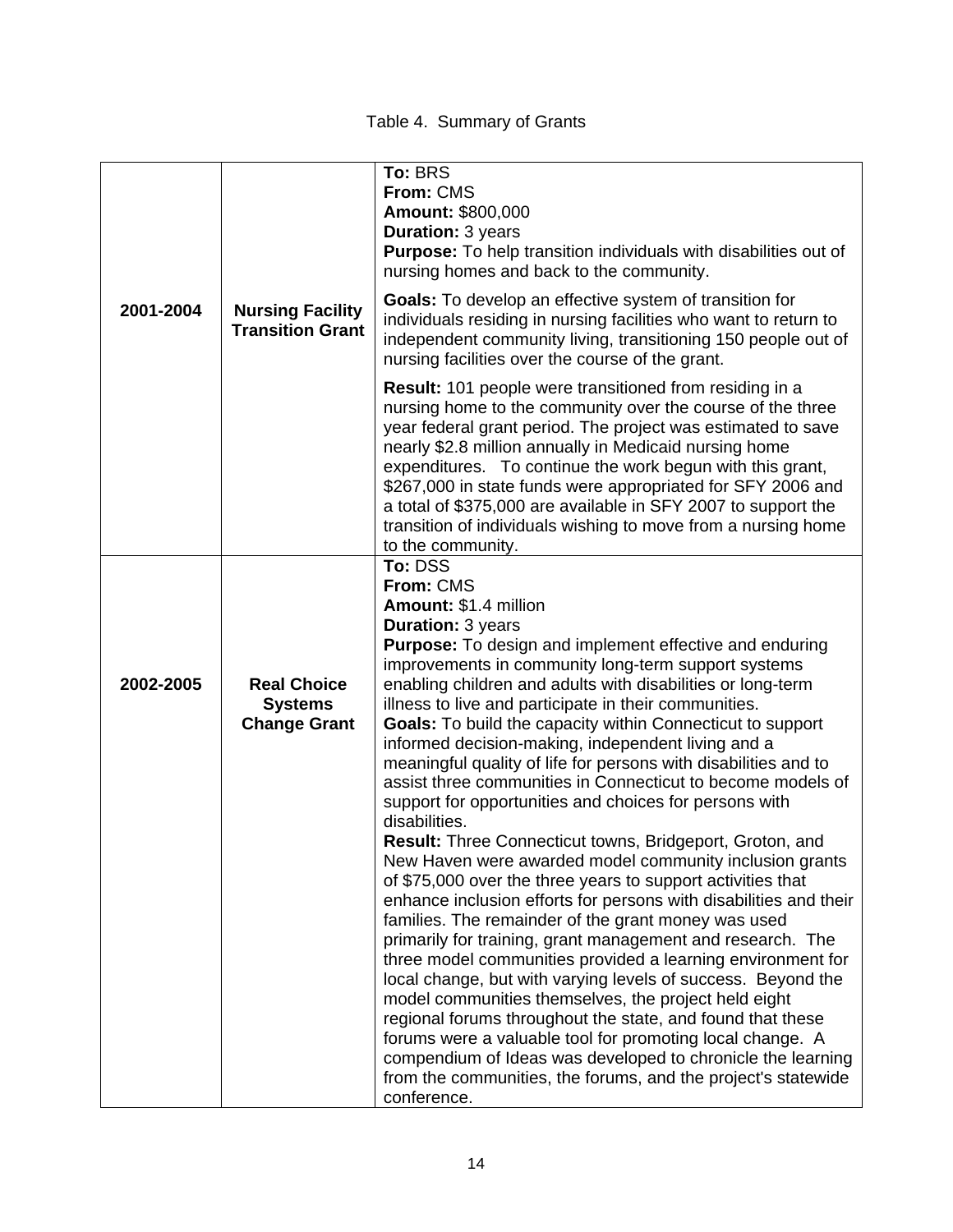|           |                       | To: Department of Mental Retardation (DMR)                           |  |  |  |
|-----------|-----------------------|----------------------------------------------------------------------|--|--|--|
|           |                       | From: CMS                                                            |  |  |  |
|           |                       | Amount: \$175,000                                                    |  |  |  |
|           |                       |                                                                      |  |  |  |
|           |                       | <b>Duration: 3 years</b>                                             |  |  |  |
|           |                       | <b>Purpose:</b> To help consumers and their families develop and     |  |  |  |
|           | Independence          | manage individual budgets for their services and supports.           |  |  |  |
| 2003-2006 | <b>Plus Waiver</b>    | Result: DMR developed a new Level of Need Assessment                 |  |  |  |
|           | <b>Initiative</b>     | tool and individual budget methodology that improved its             |  |  |  |
|           |                       | ability to equitably disperse resources. It also supported the       |  |  |  |
|           |                       | submission of a new Independence Plus Waiver effective Feb           |  |  |  |
|           |                       | 2005 that introduced extensive consumer-directed care                |  |  |  |
|           |                       | options in the DMR service system under waiver funding. A            |  |  |  |
|           |                       | second waiver, the Comprehensive Services Waiver also                |  |  |  |
|           |                       |                                                                      |  |  |  |
|           |                       | included the same consumer-directed options in Oct. 2005.            |  |  |  |
|           |                       | To: DMR                                                              |  |  |  |
|           |                       | From: CMS                                                            |  |  |  |
|           | Quality               | <b>Amount: \$499,000</b>                                             |  |  |  |
|           | <b>Assurance and</b>  | <b>Duration: 3 years</b>                                             |  |  |  |
|           | Improvement in        | <b>Purpose:</b> To implement its comprehensive quality               |  |  |  |
| 2003-2006 | Home and              | improvement review system                                            |  |  |  |
|           | Community-            | Result: The development of a web-based data application to           |  |  |  |
|           | <b>Based Services</b> | support the department's new Quality Service Review                  |  |  |  |
|           |                       | System, which evaluates all waiver service types and                 |  |  |  |
|           |                       | providers. The grant also supported the development of               |  |  |  |
|           |                       | numerous consumer friendly publications regarding the                |  |  |  |
|           |                       | department's new waiver, consumer direction, and training            |  |  |  |
|           |                       | materials for support staff who are hired directly by                |  |  |  |
|           |                       | consumers and families.                                              |  |  |  |
|           |                       | To: DSS                                                              |  |  |  |
|           |                       | From: CMS                                                            |  |  |  |
|           |                       | Amount: \$585,000                                                    |  |  |  |
|           | <b>Community-</b>     | Duration: 3 years                                                    |  |  |  |
|           | integrated            | Purpose: To address the development of a personal                    |  |  |  |
|           | <b>Personal</b>       | assistance workforce by building an infrastructure that will         |  |  |  |
|           |                       | allow for the effective recruitment and retention of direct          |  |  |  |
| 2003-2007 | <b>Assistance</b>     |                                                                      |  |  |  |
|           | <b>Services and</b>   | support personnel.                                                   |  |  |  |
|           | <b>Supports</b>       | <b>Goals:</b> To develop a single statewide tool to recruit personal |  |  |  |
|           | (C-PASS) Grant        | assistants for permanent and backup employment, to create a          |  |  |  |
|           |                       | strategic marketing plan to recruit personal assistants and to       |  |  |  |
|           |                       | provide training for employers of personal assistants.               |  |  |  |
|           |                       | Result: A statewide registry tool has been developed                 |  |  |  |
|           |                       | (http://www.rewardingwork.org), as well as an extensive              |  |  |  |
|           |                       | training curriculum and marketing efforts. A study is currently      |  |  |  |
|           |                       | underway to asses the training efforts.                              |  |  |  |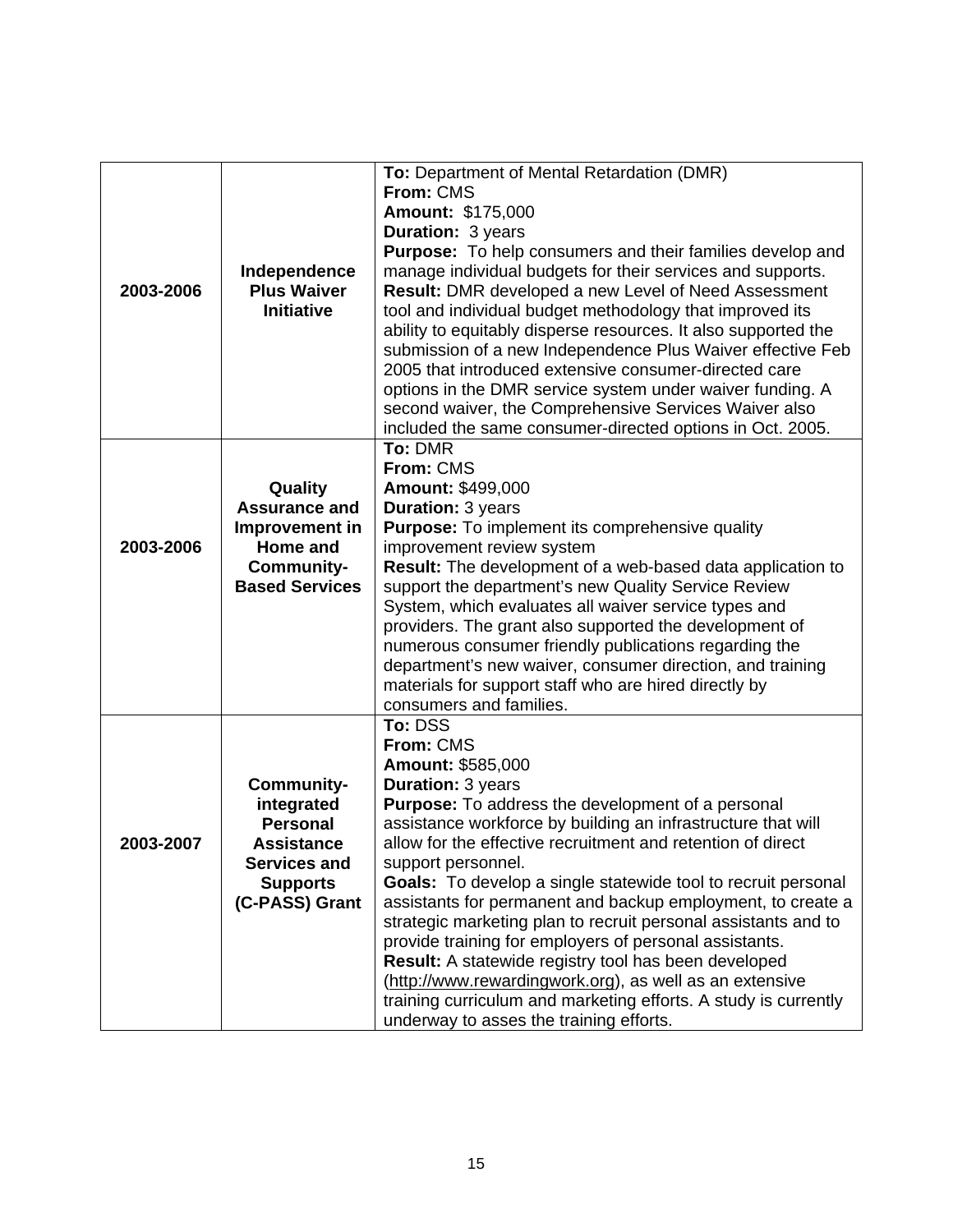| 2005-2010 | <b>Mental Health</b><br><b>Transformation</b><br>Grant                           | To: Connecticut (14 key state agencies and Judicial Branch)<br>From: Substance Abuse and Mental Health Services<br><b>Administration (SAMHSA)</b><br>Amount: \$13.5 million<br><b>Duration: 5 years</b><br>Purpose: Collaborating on this grant are 15 state agencies,<br>providers and consumers, who are addressing the needs of<br>all individuals with mental health needs across the lifespan.                                                                                                                                                                                                                                                                           |
|-----------|----------------------------------------------------------------------------------|-------------------------------------------------------------------------------------------------------------------------------------------------------------------------------------------------------------------------------------------------------------------------------------------------------------------------------------------------------------------------------------------------------------------------------------------------------------------------------------------------------------------------------------------------------------------------------------------------------------------------------------------------------------------------------|
|           |                                                                                  | <b>Result:</b> A needs assessment and comprehensive state<br>mental health plan was completed by September 2006 that                                                                                                                                                                                                                                                                                                                                                                                                                                                                                                                                                          |
|           |                                                                                  | directs system transformation activities.<br>To: BRS                                                                                                                                                                                                                                                                                                                                                                                                                                                                                                                                                                                                                          |
| 2006-2011 | <b>Medicaid</b><br><b>Infrastructure</b>                                         | From: CMS<br>Amount: \$15 million<br>Duration: 6 years                                                                                                                                                                                                                                                                                                                                                                                                                                                                                                                                                                                                                        |
|           | Grant (MIG)                                                                      | <b>Purpose:</b> This grant is a continuation of a 2000 grant. Its<br>renewed funding and expanded purpose is to achieve full<br>participation and increase employment, increase earnings<br>and independence and increase access to long-term care<br>services and supports.<br>Goal: In this new cycle of funding, the project has taken a<br>broader view, looking toward a comprehensive employment<br>structure for everyone.<br><b>Results:</b> The first grant received in 2000 focused on<br>establishing a Medicaid Buy-In program for the employed with<br>disabilities, which allows people to earn up to \$70,000 and                                              |
|           |                                                                                  | retain \$10,000 in assets while retaining Medicaid coverage.                                                                                                                                                                                                                                                                                                                                                                                                                                                                                                                                                                                                                  |
| 2007-2011 | <b>Money Follows</b><br>the Person<br><b>Rebalancing</b><br><b>Demonstration</b> | <b>To: Connecticut</b><br>From: CMS<br>Amount: \$24.2 million<br><b>Duration: 5 years</b><br><b>Purpose:</b> Under this program, Medicaid funding is allowed to<br>follow Medicaid eligible individuals living in a nursing home or<br>other institution as they move out to live in the community and<br>receive community-based services.<br>Goals: The program will serve 700 individuals across the age<br>span with physical disabilities, mental illness and mental<br>retardation. For eligible individuals, Medicaid funding will<br>cover 24-hour live in assistance, personal management and<br>home alterations, among other home and community-based<br>services. |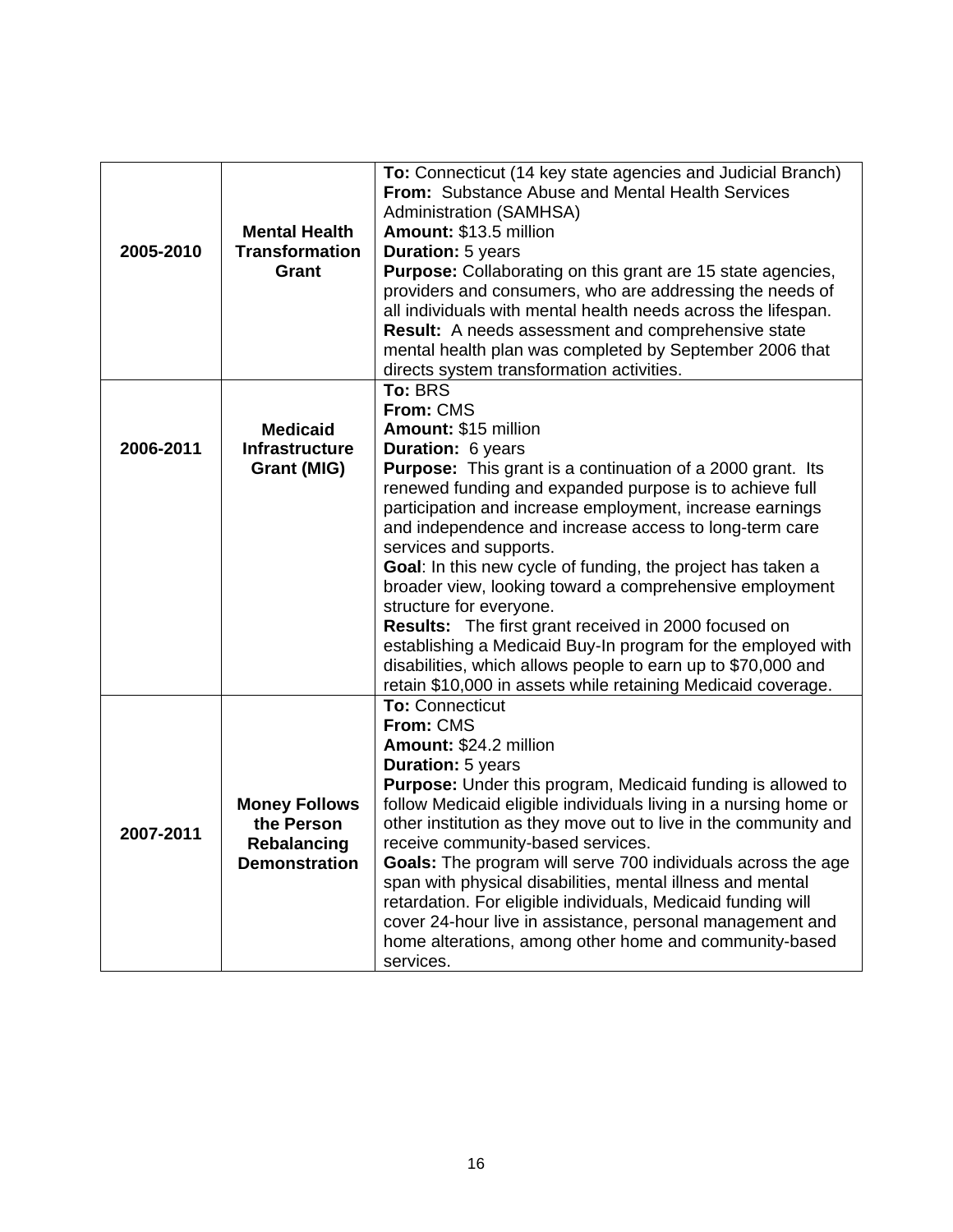# *Connecticut Behavioral Health Partnership*

In addition to the systems change grants and mental health transformation grant summarized above that furthered the state's rebalancing efforts, in 2006 the Department of Children and Families and DSS formed the Behavioral Health Partnership to plan and implement an integrated public behavioral health service system for children with special behavioral health needs and their families. The primary goal is to provide enhanced access to and coordination of a more complete and effective system of community-based behavioral health services and supports and to improve member outcomes. Secondary goals include better management of state resources and increased federal financial participation in the funding of behavioral health services.

The Behavioral Health Partnership is designed to eliminate the major gaps and barriers that exist in the current children's behavioral health delivery system. As such, both Departments are committing resources to develop a full continuum of behavioral health services for children that include evidenced-based programs, non-traditional support services, and community-based alternatives to restrictive institutional levels of care. Through collaboration with family members, providers and social support systems, the Behavioral Health Partnership promotes a strengthsbased treatment approach that focuses on client success. Particular attention is given to the cultural needs and preferences of the child and family and treatment planning reflects this focus on cultural competency.

# **H. History of the state long-term care planning process[17](#page-22-0)**

Over the last decade, Connecticut has been engaged in a comprehensive planning process for the organization, financing and delivery of long-term care. This process has gained significant momentum and is receiving increased attention across the state and nationally. The process in Connecticut pre-dated *Olmstead,* but was significantly affected by that decision. The following synopsis highlights the progress of long-term care planning efforts to date:

- **1996**: Report issued by Legislative Program Review and Investigations Committee concluded that the state's structure for planning, funding and overseeing long-term care services needed reinforcement and coordination. The Committee recommended the creation of an interagency committee to exchange information on long-term care issues, ensure coordinated policy development, and establish a long-term care plan.
- **1998:** Public Act 98-239 created the Long-Term Care Planning Committee (LTCPC) for the purpose of exchanging information on long-term care issues, coordinating policy development and establishing a long-term care plan. Public Act 98-239 also established the Long-Term Care Advisory Council (LTCAC) to advise and make recommendations to the Planning Committee. The LTCAC members include a balance of consumers, providers and advocates representing a wide range of interests.
- **1999:** Supreme Court Olmstead decision.
- **1999:** The LTCPC produced a Preliminary Long-Term Care Plan that provided a description of Connecticut's long-term care system in order to develop a baseline for future Plans. This preliminary plan for older adults integrated the three components of a long-term care system including home and community-based services, supportive housing arrangements and nursing facilities.

<span id="page-22-0"></span> $\overline{a}$  $17$  The following highlights are based in part on the Connecticut Long-Term Care Plan, January 2007.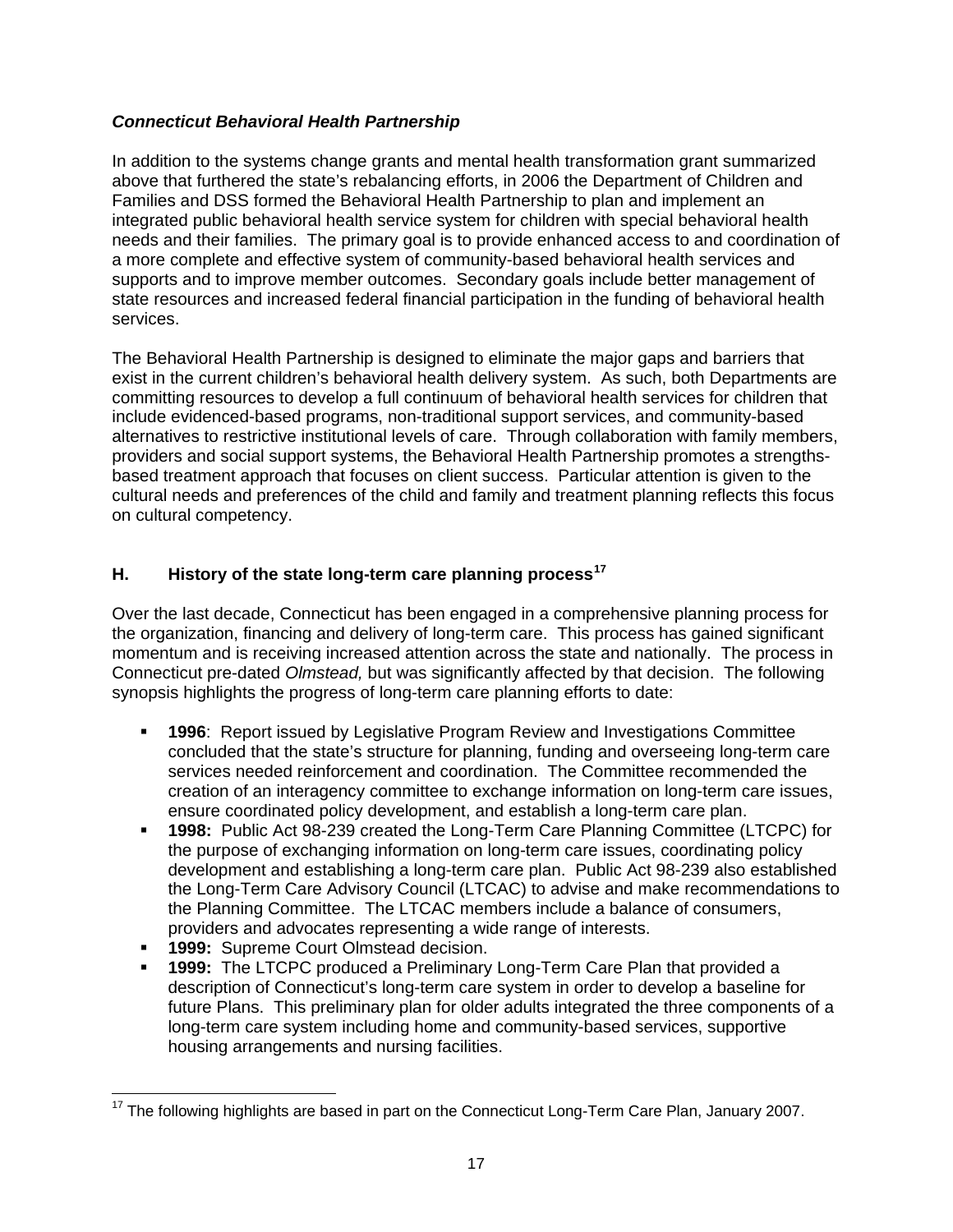- **1999:** General Assembly enacted Public Act 99-279 requiring the LTCPC to develop, by February 2000, a plan to ensure the availability of home care services for persons under the CHCPE who meet all qualifications for the program except established income limits. The impetus for this legislation was the fact that the CHCPE had a strict income eligibility requirement that resulted in individuals with as little as one dollar above the income level being found ineligible for home care services. This contrasted with the income requirements for Medicaid nursing home coverage that allow individuals with incomes that are not sufficient to pay for their care to become eligible for Medicaid as long as they contribute most of their income towards their care.
- **1999-2000**: The LTCPC and LTCAC embarked on a series of meetings with a variety of groups and organizations involved with the long-term care system, including 24 forums and five public hearings throughout the state to gather additional feedback and input for the Long-Term Care Plan from a wide range of constituencies.
- **1999-2000:** In 1999, legislation established a 10-person pilot program to permit those whose monthly income exceeded income eligibility limits for the Medicaid waiver component of the CHCPE by no more than \$100 to continue accessing the program. During the 2000 session, the General Assembly approved legislation that revised the income requirements for both the state-funded and Medicaid components of the CHCPE to allow individuals with incomes in excess of the income eligibility cap to become eligible for the CHCPE by buying into the program. The expanded income level was implemented for the state-funded portion of the CHCPE in October 2000. However, to implement a similar revision for the Medicaid portion of the CHCPE, federal approval was needed.
- **2000:** The LTCPC produced and delivered to the General Assembly a report titled "Home Care for Older Adults - A Plan for Increasing Eligibility under the Connecticut Home Care Program for Elders." The report concluded that the only mechanism to assure the availability of home care services under the CHCPE was to revise the income eligibility cap to mirror the income requirements utilized for nursing home care eligibility, thus allowing individuals to buy into the CHCPE.
- **2001:** DSS submitted a proposed revision to the CHCPE Medicaid waiver in 2001, but the DSS proposal was not approved by CMS. The state attempted to negotiate the buyin, but CMS determined it was not consistent with Medicaid regulations and therefore not reimbursable. The state remained committed to the change in income limits regardless of the CMS ruling, and the eligibility revisions remained intact in the state-funded portion of CHPCE.
- **2001:** Long-Term Care Plan submitted to the General Assembly in January.
- **2001:** Public Act 01-119 broadened the LTCPC's purview by requiring a plan for all persons in need of long-term care, including persons with disability of any age. It also required the LTCPC to issue its long-term care plan every three years instead of every two.
- **2002:** Connecticut's Olmstead Plan, entitled "Choices are for Everyone," was completed as a collaboration among DSS, the LTCPC, and the Community Options Task Force.
- **2003:** LTCAC assumed responsibility for seeking and gathering broad public input on the draft Plan from diverse organizations and individuals throughout Connecticut with an interest in long-term care. Public comment solicited for next triennial long-term care plan. Comments were received from over 100 consumers, professionals and advocates, with representation from 23 public and private organizations.
- **2004:** LTCPC's third plan was issued in January. The 2004 plan for the first time established specific goals for HCBS services.
- **2005-2006:** Status updates issued on 2004 plan.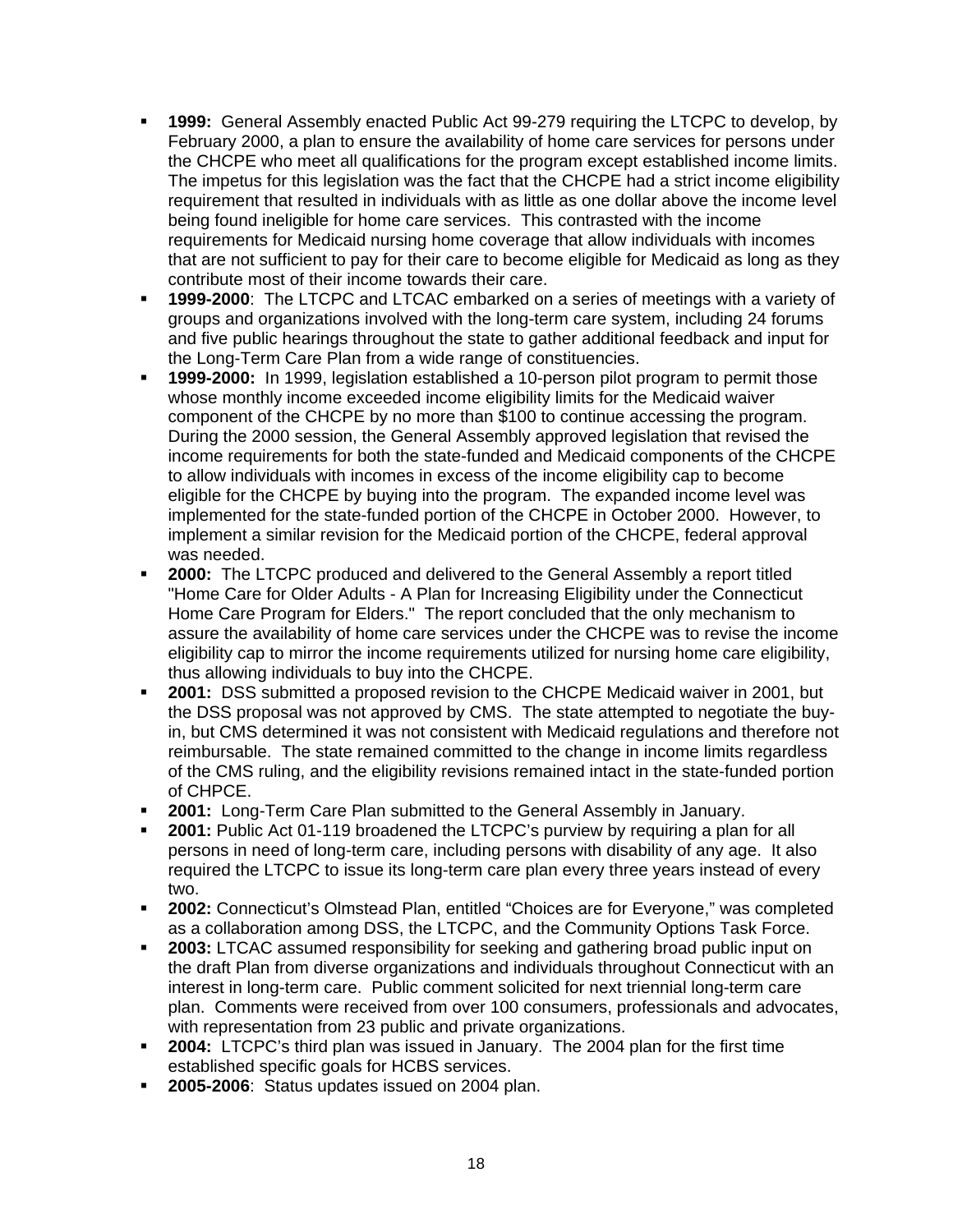**2007**: Using a similar process, the state's 2007 long-term care plan was developed and presented to the Connecticut General Assembly in January of 2007. The Plan contains recommendations for continuing to rebalance the state's long-term care system by shifting from a system reliant primarily on institutional care to one that supports care in a variety of home and community-based settings.

# **I. Advocacy environment**

The advocacy environment in Connecticut is rich with committed, active and fully engaged advocates participating in many aspects of state planning for long-term care, including many self-advocates and direct consumers of services. They are, however, often fragmented across disability groups and between disability and aging issues, which has lessened their overall effectiveness. While Connecticut historically has had a weak advocacy presence (with some notable exceptions), there has been some progress in recent years in the level of collaboration among groups on long-term care issues, particularly with respect to strengthening advocacy for the poor in various Medicaid programs and waivers. An organized voice for long-term care consumer advocates is still lacking. However, there is a foundation for such a voice as well as a growing need and will to move advocacy in that direction.

Advocacy groups for issues concerning those with developmental disabilities have a long history in Connecticut. In the 1950s, for example, The Arc of Connecticut lobbied to obtain a Special Education law long before federal legislation. In the 1960s, it encouraged the state to develop small regional centers as an alternative to its two big institutions for people with intellectual disabilities. This was followed by settlement of litigation in 1983 that developed a community system of group homes and individual apartments and resulted in the closure of Mansfield Training School, a 2000-bed institution, as well as some of the small regional institutions. Litigation settled in 2002 resulted in a five-year plan to increase the proportion of students with disabilities included in regular classrooms. Additional litigation settled in 2005 led to a settlement that will reduce the Department of Mental Retardation's waiting list by 750 individuals over a 5 year period.

Numerous advocacy groups are also involved in issues concerning mental health and substance abuse. The Connecticut Legal Rights Project and the Connecticut affiliate of the National Alliance on Mental Illness have been most active in rebalancing efforts for their constituency. Citizen involvement is encouraged through regional mental health boards and catchment area councils.

In the past decade, cross-disability advocacy groups have been evolving and becoming increasingly effective. The LTCAC, comprising consumers, providers and advocates, collaborates with the LTCPC on several initiatives, including the state's long-term care plan. In 2002, representatives of numerous disability advocacy groups joined the LTCAC bringing together AARP, the COA, and other advocates for older adults with those advocating for younger people with disabilities. Since that time, they advocated successfully to codify into law the statement of principle guiding future policy and budget decisions regarding long-term care (discussed in Section I (E) above), to create the state's long-term care website, and to secure funding for this Long-Term Care Needs Assessment. Moreover, cross-disability groups also joined together to support Connecticut's efforts to obtain federal grants for Nursing Facility Transitions, Medicaid Infrastructure and Money Follows the Person, described more fully below.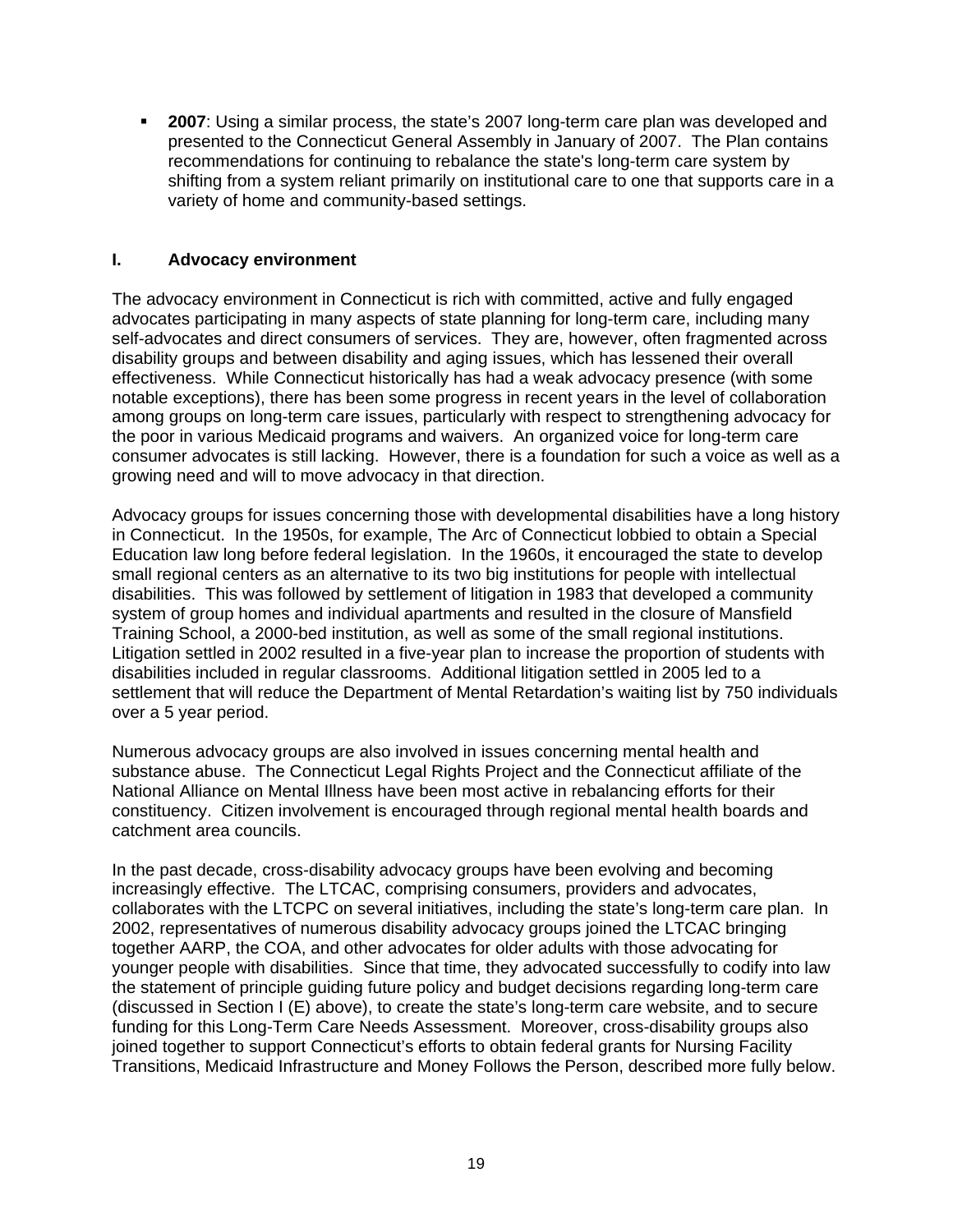For the last two years, disability advocates have been involved in the organization of a cross-disability network called the Connecticut Disability Advocacy Collaborative.<sup>[18](#page-25-0)</sup> The purpose of the Collaborative is to draw from the collective strength and energy of individuals with disabilities and families, as well as the dozens of advocacy organizations that exist in the state, in order to have a meaningful impact on the way services and supports are provided to people with disabilities in Connecticut. As a part of the organizing effort of the project, regional advocacy networks are being formed in nine different areas of the state.

# **J. Litigation related to rebalancing**

Connecticut has a history of litigation concerning rebalancing issues. Two cases from the 1970s and 1980s involved clients of the Department of Mental Retardation and resulted in consent decrees. Two more recent cases involve issues raised in the Supreme Court's *Olmstead* decision and its progeny.

# *Department of Mental Retardation consent decrees[19](#page-25-1)*

Two consent decrees from the 1980s made community placement a top priority at DMR. The most far-reaching was the result of a federal class action suit filed in 1978 by the Connecticut Association of Retarded Citizens (CARC) against DMR and its Commissioner. In *CARC v. Thorne*, CARC represented clients at Mansfield Training School, contending that the care provided by DMR to these clients at Mansfield and clients transferred from there to other longterm care facilities violated the U. S. Constitution and other federal protection laws.

The case was settled in 1984 through a consent decree. The settlement applied to about 1300 individuals meeting certain criteria, primarily residing at Mansfield on a particular date or at risk of placement there at a particular time. These "class members" for lawsuit purposes retained their status as such even after placement in the community. Provisions of the Consent Decree directed DMR to reduce the client population at Mansfield Training School and skilled nursing facilities by making available "suitable facilities and services that will assure an opportunity for every class member to live in a community residential setting." Each class member was to be evaluated by an interdisciplinary team to determine his or her needs and suitability for community placement. Any decision on placement had to be made with the knowledge, input and agreement of the client and his or her parents, guardian, or advocate. In addition, Mansfield had to improve its facilities and its care of clients who remained residents of the school. The consent decree ultimately contributed to the closing of Mansfield in 1993.

A second significant court case involving DMR was *U.S.A. v. State of Connecticut*, which concerned Southbury Training School. Plaintiffs in this case alleged civil rights violations based on conditions at the school. The suit was initiated by the Department of Justice in 1984 and resolved in 1986 through a consent decree. The *U.S.A.* case only applies to individuals while they are in residence at Southbury. The Consent Decree required DMR to develop an implementation plan addressing conditions that led to the lawsuit. The plan addressed: (1) assuring sufficient staffing to protect and enhance the life of residents; (2) providing periodic, professional evaluation of residents and communication about their care, training and medical

<sup>&</sup>lt;sup>18</sup> See organization's website at www.ct-dac.org.

<span id="page-25-1"></span><span id="page-25-0"></span> $19$  Information in this section is from the Central Connecticut State University library website at <http://library.ccsu.edu/oneill/>and the Department of Mental Retardation website at [http://www.dmr.state.ct.us/wrstsabout.htm.](http://www.dmr.state.ct.us/wrstsabout.htm)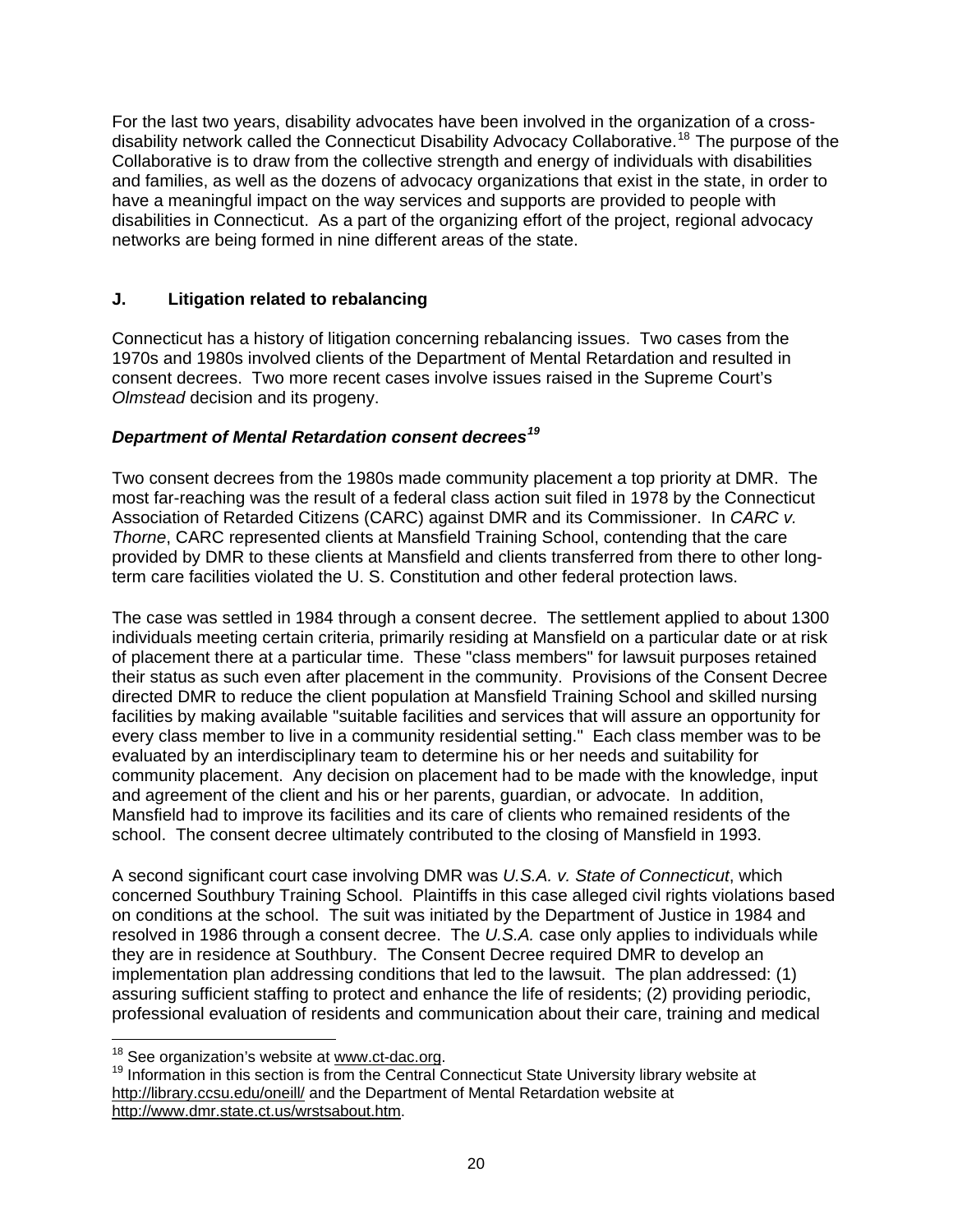needs; (3) creating more community-based opportunities for residents; and (4) improving the physical environment of the facility to eliminate fire and safety risks. Admission to Southbury closed in 1986. The Decree authorized meeting staff ratios and other standards through increased staffing and/or planned reduction of the resident population. In 1997 the state was held in contempt of Consent Decree provisions and a Special Master was appointed. In March of 2006 the Court held that the state had purged itself of contempt. Today, Southbury remains open with a population of 533, compared with 1200 residents in 1986, the year the state entered into the Consent Decree with the U.S. Justice Department. The average age of the individuals who live at Southbury Training School is currently 59.

# *Olmstead lawsuits*

Even though community-based services have grown in the wake of *Olmstead*, most states have not kept pace with the huge demand, resulting in waiting lists. As a result, over 100 lawsuits have been initiated across the country (Smith, 2007; Kitchner, Willmont, Wong, and Harrington 2006).

- In many cases, the lawsuit involves individuals who receive no services at all and are seeking HCBS waiver services (e.g., KY, TN, UT);
- Other lawsuits involve persons who already participate in a waiver program but have been wait-listed for or denied some services offered in the program, most often residential services (e.g., CT, MA, WA);
- In a few lawsuits, the plaintiffs seek ICF/MR services in small community group homes as opposed to HCBS (e.g., CO); and,
- In other lawsuits, plaintiffs also include individuals who reside in ICF/MRs or large public institutions who are seeking HCBS instead as well as persons in the community waiting for services (e.g., NM, TX)

Two cases in Connecticut that address rebalancing have been brought since the *Olmstead*  decision, the first of which is settled.

# Arc/Connecticut et al. v. O'Meara and Wilson-Coker

This complaint (01-cv-1871) was filed in October 2001 in U.S. District Court for the District of Connecticut by Arc/Connecticut against the Commissioners of DMR and DSS (the state's Medicaid agency) on behalf of persons with intellectual disabilities wait-listed for Medicaid waiver services. The plaintiffs included persons who received some waiver services but were wait-listed principally for residential services and persons who did not receive any waiver services at all.

The lawsuit challenged several state policies. A central issue was plaintiffs' allegation that Connecticut restricted waiver services to available funding. The plaintiffs argued that this practice violated federal policy which requires that waiver participants receive the full range of services offered in a state's program that are necessary to meet their needs. The state was alleged to have wait-listed individuals who receive day and other supports for waiver residential services.

In January 2003, the court granted class certification, thereby expanding the lawsuit's scope to the then 1,700 individuals on the state's waiting list. The class included all persons eligible for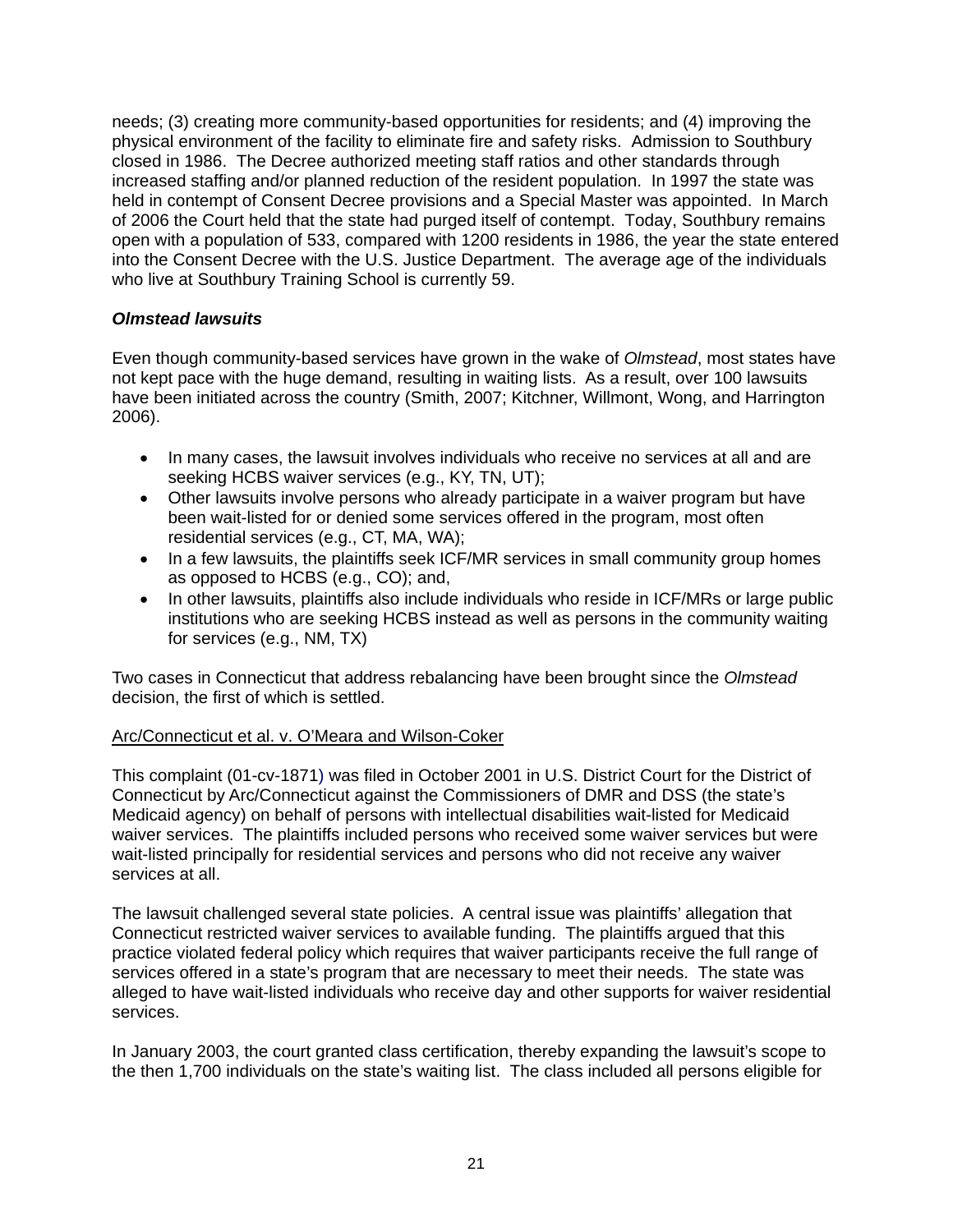DMR services who have applied for and are eligible for the waiver program or would be eligible if they had the opportunity to apply.

In late 2004, the parties arrived at a settlement agreement. In February 2005, the Connecticut General Assembly agreed to underwrite the costs of the settlement. In March 2005, the parties submitted the agreement to the court. The court approved the agreement and dismissed the lawsuit in May 2005. The agreement provides for the following:

- The class includes persons who have been found eligible for DMR services and (a) have applied for and been found eligible for waiver services or (b) would be eligible for services had they had a reasonable opportunity to apply;
- Over the five-year period commencing in FY 2005 year and ending in FY 2009, the state committed to expand its HCBS waiver to accommodate an additional 150 persons each year at an average annual cost of \$50,000 per person and furnish family support services to another 100 persons per year at an average cost of \$5,000 per person. Over the five-year settlement period, Connecticut committed to spend an additional \$41 million in state funds to underwrite the settlement. Persons with urgent or high priority immediate needs will have priority for waiver services;
- The state also agreed to create a new Individual and Family Support HCBS waiver that offers flexible supports, incorporate self-direction, and complement the "comprehensive services" offered under the state's existing waiver. The state also agreed to revamp its current waiver, including providing for independent service brokers; and,
- The state agreed to revise its procedures to ensure that individuals have the opportunity to apply for waiver services, are provided information about such services, and receive a prompt determination of their eligibility for such services.

The settlement agreement is currently being implemented. While the number of persons receiving services has increased as per the agreement, the waiting list for services has continued to grow. The state redesigned its comprehensive services waiver and secured federal approval to launch the individual and family support waiver.

# Office of Protection and Advocacy v. State of Connecticut (DSS, DPH, DMHAS)

In February of 2006, in reaction to the increasing number of nursing home placements for individuals with mental illness, the Connecticut Office of Protection and Advocacy (OPA) filed a complaint (06-00179)<sup>[20](#page-27-0)</sup> against the Connecticut Departments of Social Services, Public Health, and Mental Health and Addiction Services in the U.S. District Court for the District of Connecticut. The suit alleges that individuals with mental illnesses are needlessly unnecessarily isolated and segregated in nursing home facilities in violation of the ADA and the Rehabilitation Services Act. The complaint centers on 200 individuals with mental illnesses who are served in three nursing facilities in Hartford, Manchester and New Haven. The complaint charges that individuals served in these nursing facilities are housed in locked units. The complaint alleges that the annual costs of nursing facility services is between \$50,000 and \$80,000 per year and these individuals could be served more appropriately and economically in community mental health settings, including supportive housing living arrangements.

 $\overline{a}$ 

<sup>&</sup>lt;sup>20</sup> The complaint is located at:

<span id="page-27-0"></span>[ct.gov/opapd/lib/opapd/documents/adobe/complaint,\\_opa\\_v.\\_state\\_of\\_ct.pdf.](http://www.ct.gov/opapd/lib/opapd/documents/adobe/complaint,_opa_v._state_of_ct.pdf)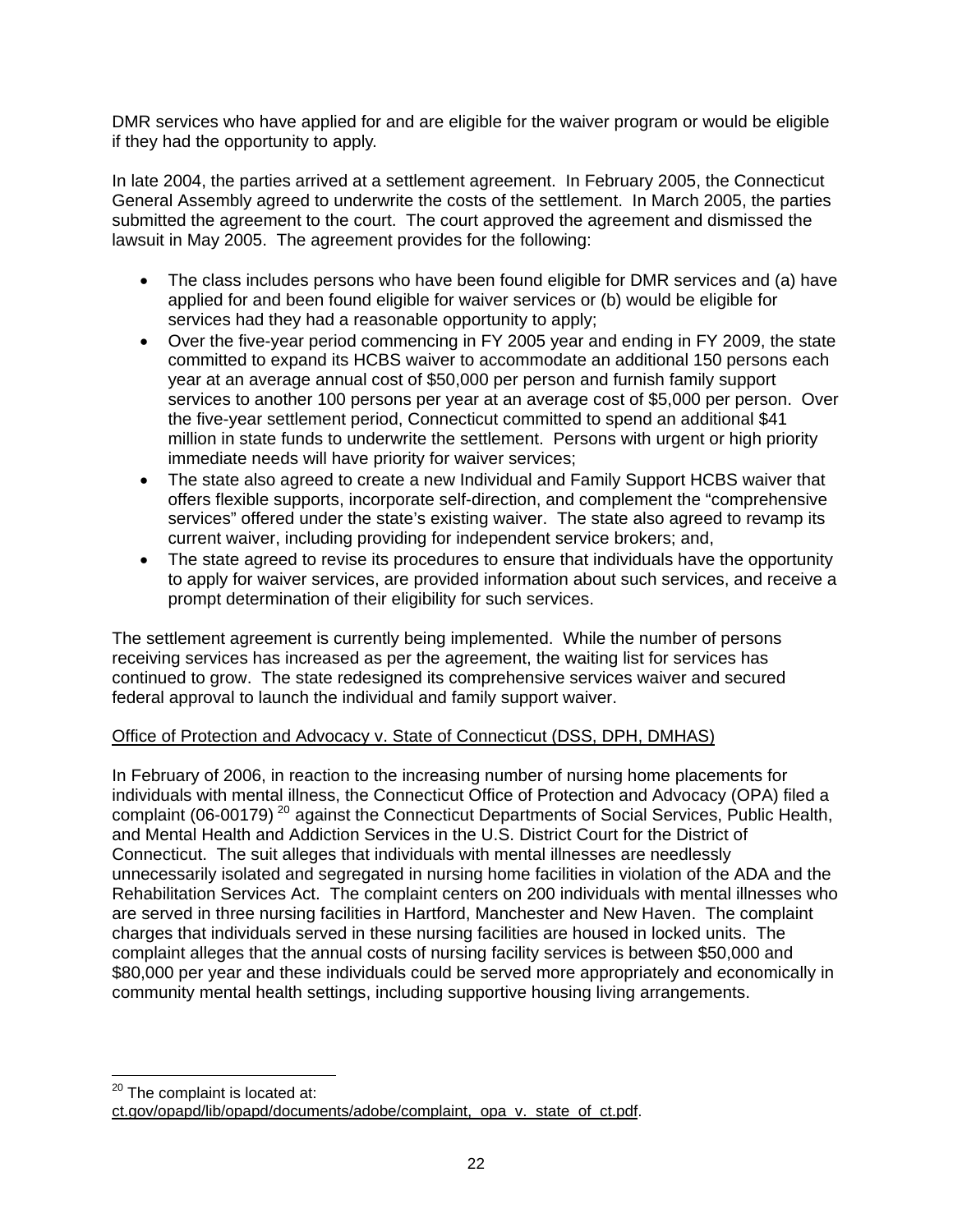In part, a 2004 report of the Lieutenant Governor's Mental Health Cabinet<sup>[21](#page-28-0)</sup> provides the basis of this lawsuit. Based on the report, the lawsuit notes that there are more than 2,700 individuals with psychiatric disabilities housed in Connecticut nursing facilities and that the number is growing at a rate of between 5 and 10 percent annually. Many of these persons are placed in nursing homes solely to obtain mental health care that could easily be provided in an integrated, community-based setting. The high rate of placement to nursing facilities is attributed to the state's failure to expand community services in the wake of its shrinking state mental health hospital services. The lawsuit contends that Connecticut has no comprehensive working plan to meet the needs of these individuals in the community, as required by the *Olmstead* decision.

In May 2006, the state agencies filed motions to dismiss. These motions challenged the legal standing of OPA to bring a lawsuit of this nature. In September, the parties informed the court that they are making progress in arriving at a settlement. As a result, the court has put further proceedings on hold.

# **K. Service provider environment[22](#page-28-1)**

The providers of direct care and other related services represent another key piece of Connecticut's long-term care context. Connecticut has a wide variety of long-term care service providers in community and institutional settings, as noted in Table 5.

<span id="page-28-0"></span><sup>&</sup>lt;sup>21</sup> Located at: ct.gov/ltgovksullivan/lib/ltgovksullivan/Connecticut\_Mental\_HealthKBS2\_-\_FINAL.pdf.

<span id="page-28-1"></span><sup>22</sup> A portion of [the following discussion is from the Connecticut Long-Term Care Plan, January, 2007](http://www.ct.gov/ltgovksullivan/lib/ltgovksullivan/Connecticut_Mental_HealthKBS2_-_FINAL.pdf).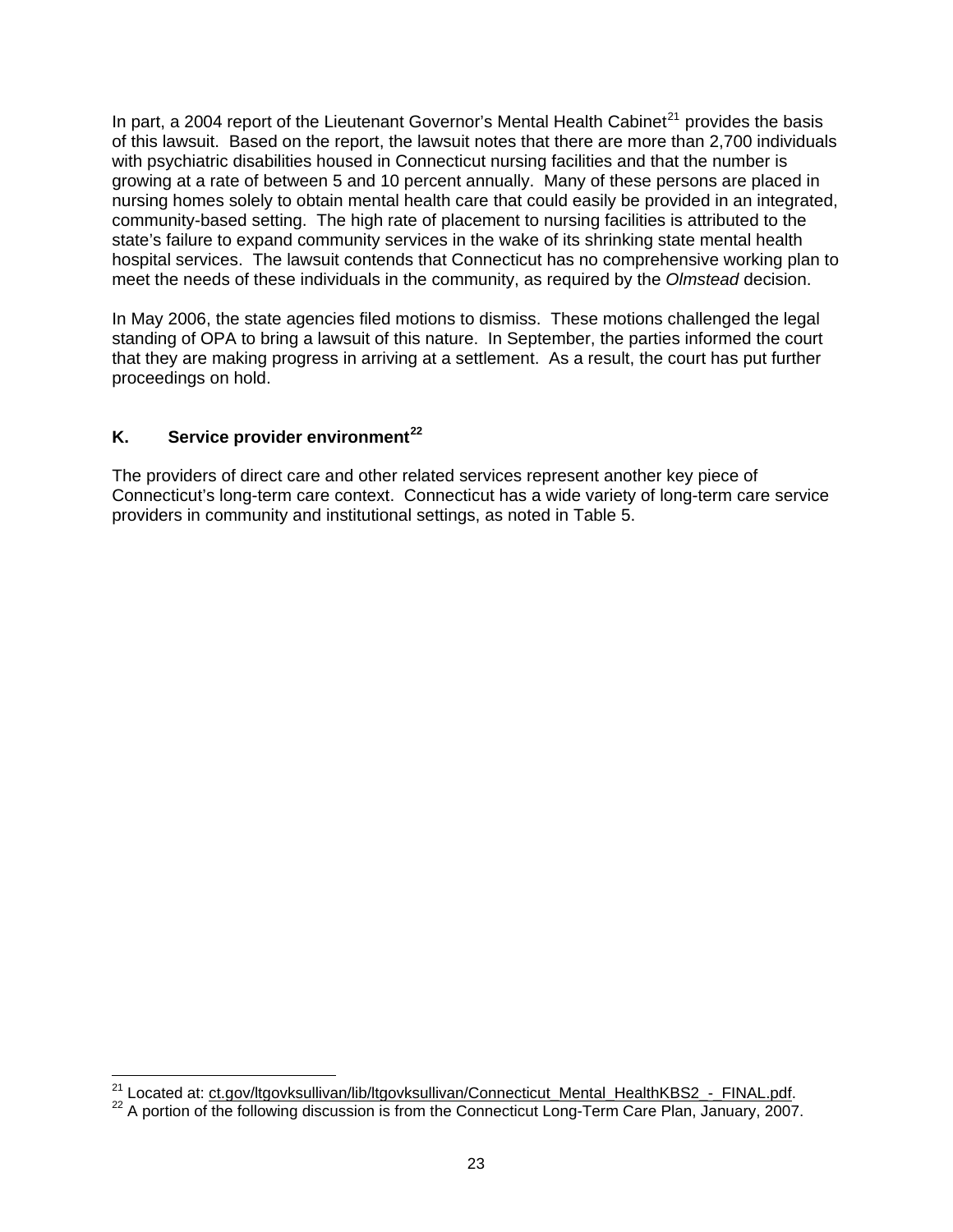|                                                 | Approximate number of<br>persons served <sup>24</sup> |
|-------------------------------------------------|-------------------------------------------------------|
| Home Health Care Agencies                       | 32,000                                                |
| <b>Adult Day Centers</b>                        | 3,200                                                 |
| Senior Centers <sup>25</sup>                    | ÷                                                     |
| Assisted Living Services Agencies <sup>26</sup> | 4,700                                                 |
| Managed Residential Communities <sup>26</sup>   | 6,500                                                 |
| <b>Residential Care Homes</b>                   | 2,800                                                 |
| <b>Nursing Facilities</b>                       | 27,700                                                |
| <b>Chronic Disease Hospitals</b>                | 800                                                   |
| <b>Continuing Care Retirement Communities</b>   | 3,200                                                 |
| <b>State-funded Congregate Housing</b>          | 950                                                   |
| Supported Living Arrangements/DMR               | 1,300                                                 |
| <b>Community Living Arrangements/DMR</b>        | 3,600                                                 |
| <b>Community Training Homes/DMR</b>             | 400                                                   |
| <b>Residential Setting/DMR</b>                  | 800                                                   |
| <b>Group Homes/DMHAS</b>                        | 325                                                   |
| <b>Supervised Housing/DMHAS</b>                 | 1,000                                                 |
| <b>Supported Housing/DMHAS</b>                  | 2,500                                                 |
| Residential Setting/DMHAS <sup>27</sup>         | 700                                                   |

Table 5. Connecticut Facilities Providing Long-Term Care<sup>[23](#page-29-0)</sup>

# *Home health care agencies*

 $\overline{a}$ 

In Connecticut, the majority of formal home care services are provided by home health care agencies. These agencies provide professional nursing services and other related services that help people stay in the community including: homemaker-home health services, physical, occupational or speech therapy, and medical social services. As of June 30, 2006, there were 89 agencies licensed by the Department of Public Health to provide home health care services in Connecticut.<sup>[28](#page-29-5)</sup> Approximately one-third of the services provided by home health agencies are paid for by Medicaid under the state plan.<sup>[29](#page-29-6)</sup> In Connecticut, there is a second type of home health agency defined as homemaker-home health aide agency. These agencies provide assistance with activities of daily living to 'chronic and stable' private pay clients in their home or similar environment. Types of supportive services include assistance with personal hygiene,

<span id="page-29-0"></span> $23$  The table does not include family homes where many people receive services funded through waivers or state funds, e.g. the DMR Individual and Family Support waiver and Elder waiver.<br><sup>24</sup> Number of persons served for the first two categories estimated from provider responses to the 2007

<span id="page-29-1"></span>Connecticut Long-Term Care Needs Assessment Part I: Survey Results. Estimates for the remaining 15 categories taken from the Connecticut Long-Term Care Plan, January, 2007.

<span id="page-29-2"></span><sup>25</sup> Estimates for Senior Centers could not be reasonably determined as responses were inconsistent among daily, weekly, monthly and yearly census.<br><sup>26</sup> See discussion of assisted living/managed residential communities below.

<span id="page-29-4"></span><span id="page-29-3"></span><sup>&</sup>lt;sup>27</sup> Of this number, some are women with addiction who are pregnant or have children and are pursuing employment and educational goals.<br><sup>28</sup> Connecticut Department of Public Health, 2006.

<span id="page-29-6"></span><span id="page-29-5"></span><sup>29</sup> Connecticut Long-Term Care Needs Assessment Part I: Survey Results, 2007.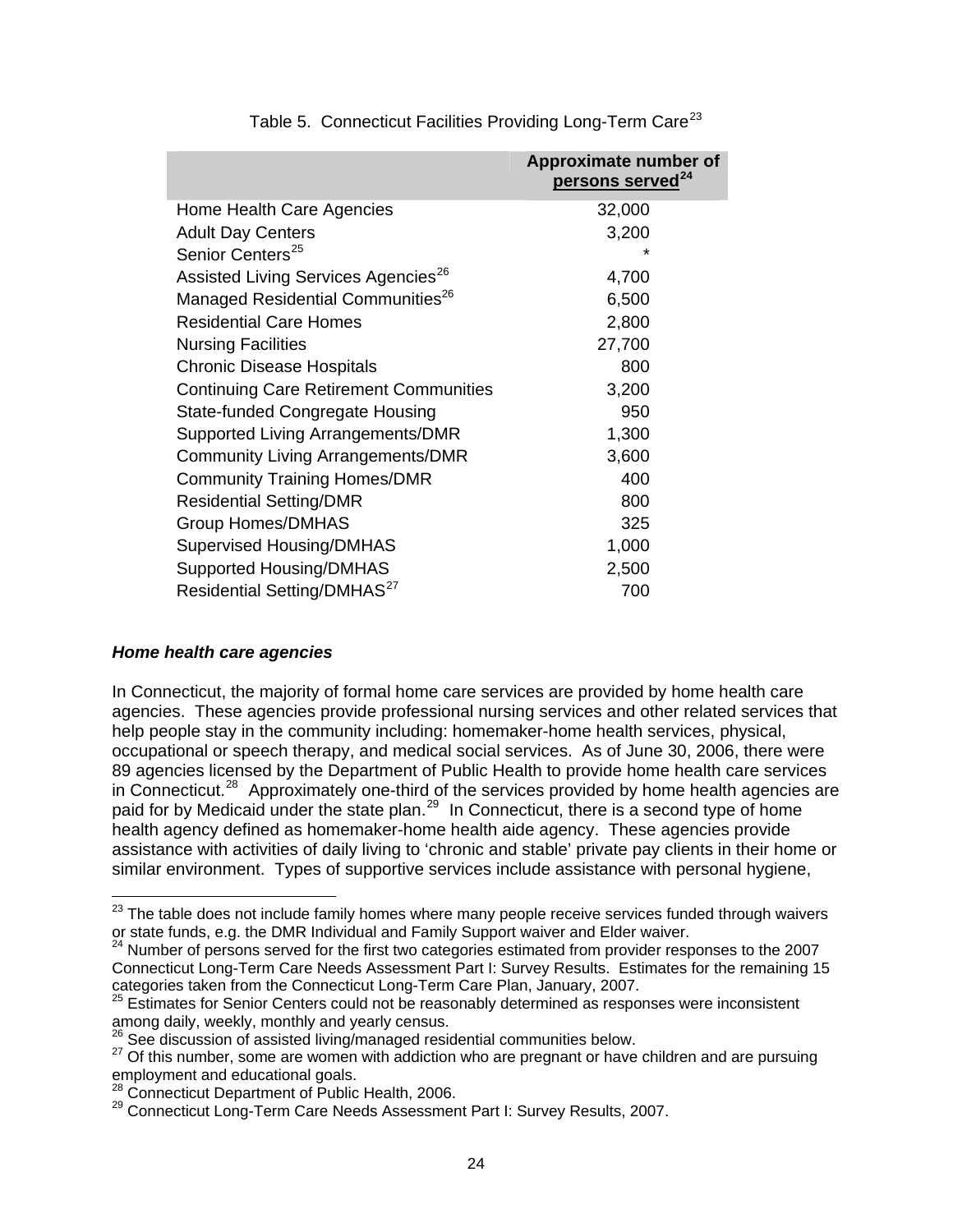dressing, feeding and incidental household tasks essential to achieving adequate household and family management. These services must be provided under the supervision of a registered nurse and various specialists as determined by the nurse (such as social worker, physical therapist, speech therapist or occupational therapist). Supervision may be provided directly or through contract. (Connecticut Department of Public Health, 2006d).

# *Adult day centers*

Adult day services are an option for frail older adults who want to remain in their homes. The 51 licensed adult day centers in Connecticut provide respite to family caregivers as well as therapeutic care for cognitive and physically impaired older adults. Individuals receive professional services ranging from social activities and therapeutic recreation to nursing care and rehabilitation services, representing a blend of traditional health and social services.<sup>[30](#page-30-0)</sup> The average cost to care for an individual in an adult day center is \$69 per day,  $31$  and approximately 40 percent of services provided are paid for by Medicaid as a waiver service under the CHCPE.<sup>[32](#page-30-2)</sup> Adult day care centers are not regulated by the Department of Public Health. Instead, the Connecticut Association of Adult Day Centers (CAADC) is authorized by DSS to provide a program of peer review and certification, which is required in order for an adult day center to receive state funds.

#### *Senior centers*

 $\overline{a}$ 

Senior centers are not providers of long-term care services in the traditional sense, as many center clients and members are in good health and use the centers primarily for social and educational purposes. However many centers assist frail older adults to remain in their home by providing services such as recreation, information and referral, health screenings, transportation, and congregate meals. Connecticut's 155 senior centers provide services to nearly every town, although they range in size from small centers with limited hours and volunteer staff to large full-service centers.

# *Assisted living services/Managed residential communities*

Assisted Living Services Agencies (ALSAs) are an alternative for older adults who need assistance with activities of daily living (e.g. bathing, dressing), but who do not require the intensive medical and nursing care provided in a nursing facility. In Connecticut, ALSAs are licensed to provide assisted living services in managed residential communities (MRC). Assisted living services can be provided in a number of different settings, such as continuing care retirement communities or elderly housing, as long as the facility provides the services to qualify as a MRC. Services provided by the MRC include laundry, transportation, housekeeping services, meals, and recreational activities. Individuals choosing to live in an MRC may purchase long-term care services from the ALSA allowing them to live in their own apartment. Medicaid payment for assisted living services is quite limited. Except in the pilot programs, coverage does not include room and board, and slightly less than ten percent of the total cost of services is paid for by Medicaid as a waiver service through the CHCPE.<sup>[33](#page-30-3)</sup>

<sup>&</sup>lt;sup>30</sup> The Connecticut Association of Adult Day Centers, [www.canpfa.org](http://www.canpfa.org/), October 2006.

<span id="page-30-2"></span><span id="page-30-1"></span><span id="page-30-0"></span><sup>&</sup>lt;sup>31</sup> Connecticut Partnership for Long-Term Care, Cost of Care in Connecticut, April 2006.<br><sup>32</sup> Connecticut Long-Term Care Needs Assessment Part I: Survey Results, 2007.<br><sup>33</sup> Connecticut Long-Term Care Needs Assessment Par

<span id="page-30-3"></span>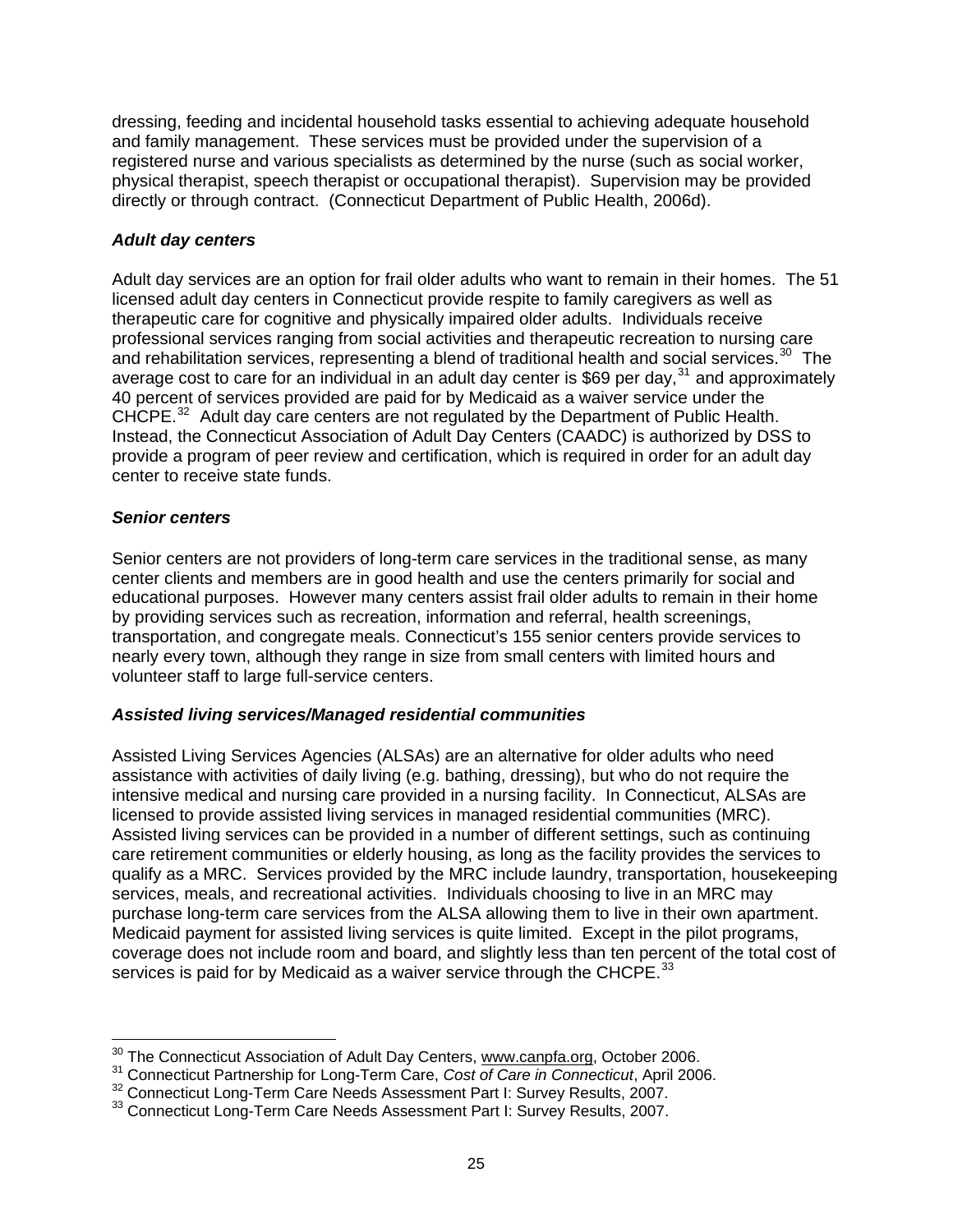As of September 2006, there were 68 ALSAs licensed in Connecticut providing services in 109 managed residential facilities.<sup>[34](#page-31-0)</sup> There were 5,977 assisted living units in Connecticut as of January 2003, with an additional 88 under construction. The Connecticut Assisted Living Association estimates that there are approximately 4,700 individuals living in assisted living apartments. Assisted living residents are typically older adults, with 75 percent of residents over the age of 85. Approximately two-thirds of residents are female and almost all are white (98 percent).<sup>[35](#page-31-1)</sup>

Since the cost of living in the MRC and the assisted living services purchased are virtually all paid out of pocket, these community living arrangements are available to individuals who can afford the cost of both room and board and services. Through a collaborative effort of the DECD, DPH, OPM and DSS, Connecticut is making assisted living services available to lowerincome individuals through the Assisted Living Demonstration Project, state-funded congregate housing, HUD complexes and the Private Pay Assisted Living Pilot, discussed in more detail in Section III below.

# *Residential care homes*

Residential care homes are facilities that provide a room, meals and supervision, but no nursing services, for individuals whose limitations prevent them from living alone. Services vary from facility to facility but may include dietary and housekeeping services, monitoring of prescription medication, social and recreational opportunities, transportation, and assistance with activities of daily living. One hundred and two residential care homes in Connecticut are licensed by the Department of Public Health, with a total of 2,826 beds. The majority of people residing in a residential care home are supported through the State Supplement to the Aged, Blind and Disabled.

#### *Continuing care retirement communities*

Continuing care retirement communities (CCRC), sometimes called life care communities, offer lifetime living accommodations and a wide variety of services, including a specified package of health and nursing services for older adults. People usually enter these living arrangements while living independently, but are able to receive services at every level of care as they age. These living arrangements are paid for privately and usually require a substantial monetary investment. Each CCRC is mandated to register with DSS. Although CCRCs are not licensed, various components of their health care packages, such as residential care beds, assisted living services, and nursing facility care are licensed by the Department of Public Health.

As of June 30, 2006 there were 17 CCRCs operating in Connecticut, offering a total of approximately 3,200 units. All CCRCs offer personal care services, assisted living services, and skilled nursing care. Only 3 CCRCs offer intermediate care beds and three offer residential care beds. $36$ 

 $\overline{a}$ 

<span id="page-31-1"></span><span id="page-31-0"></span><sup>&</sup>lt;sup>34</sup> Connecticut Department of Public Health, 2006.<br><sup>35</sup> The Connecticut Assisted Living Association, 2003.<br><sup>36</sup> Connecticut Department of Social Services, 2006.

<span id="page-31-2"></span>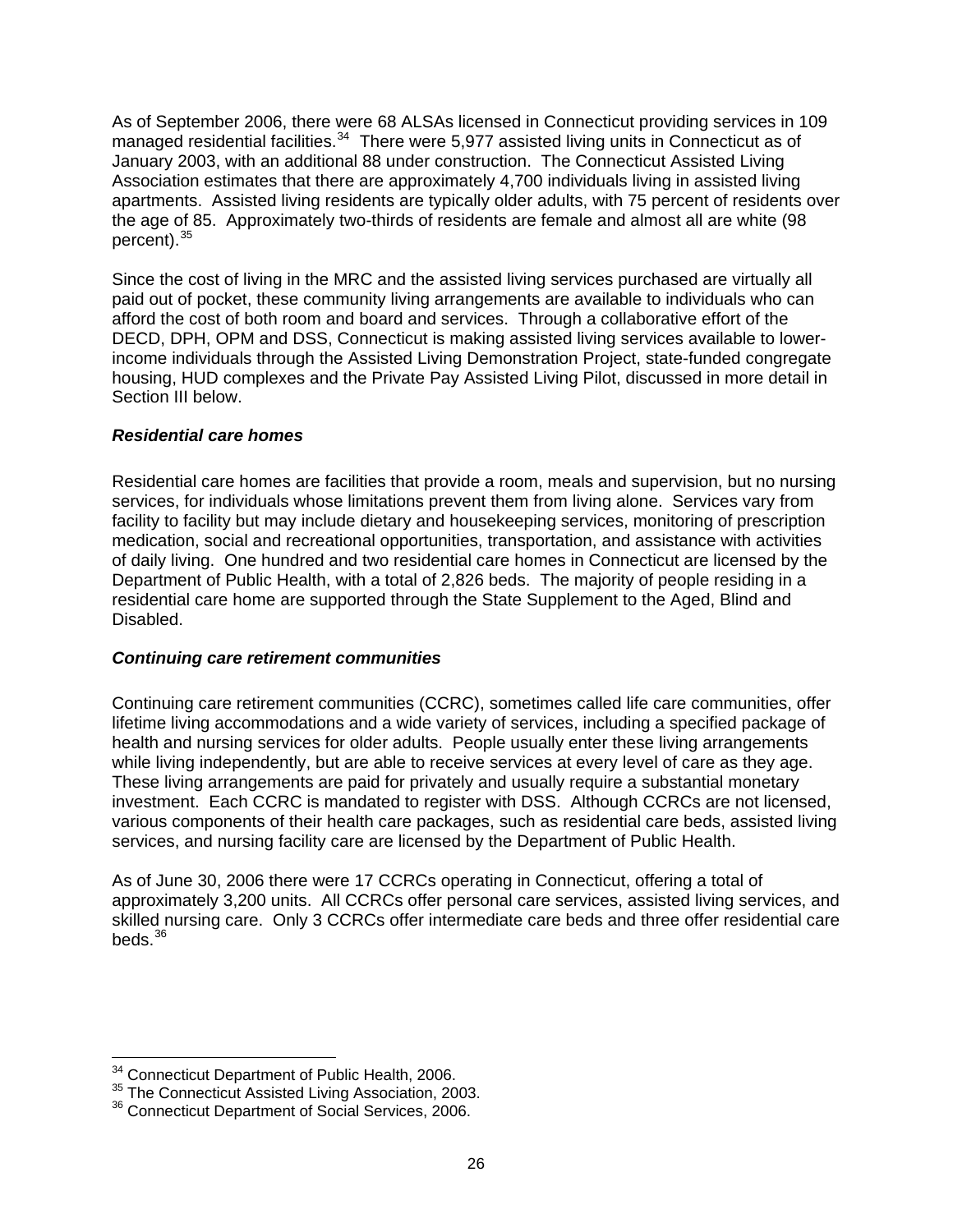# *Nursing facilities*

Nursing facilities provide personal and skilled nursing care 24 hours a day. This level of care is often used when an individual has a condition that requires 24-hour supervision, substantial needs based on activities of daily living (ADL) or cognitive status, inadequate informal support, or insufficient financial resources to pay for home and community- based services. There are two types of nursing facilities licensed in Connecticut: Chronic and convalescent nursing homes and rest homes with nursing supervision

On September 30, 2006, there were 27,689 individuals residing in 246 Connecticut nursing homes and a total of 29,657 licensed nursing facility beds. Since 1991, efforts have been made to reduce the number of residents in Connecticut's nursing facilities by placing a moratorium on additional beds. From 1991 to 1994, the total number of licensed beds increased from 29,391 to 32,149, due to the addition of beds that had been approved before the moratorium went into effect. From 1994 to 2006, the total number of licensed beds decreased by 2,492, or 7.8 percent. Approximately 69 percent of nursing home residents are covered by Medicaid. <sup>[37](#page-32-0)</sup>

# *Chronic disease hospitals*

On June 30, 2006, there were six chronic disease hospitals in Connecticut with a total of 804 beds. Medicaid covered a monthly average of 722 individuals in SFY 2005. Medicare provides coverage using the same criteria used for nursing facilities. These hospitals provide diagnosis, care and treatment of a wide range of chronic diseases.

# *Congregate housing*

Congregate housing provides frail older adults with private living arrangements, moderate supportive services, and common areas of dining, socialization and other activities. These facilities furnish at least one daily meal, which is usually included in the monthly fee, housekeeping services and a variety of social and recreational activities. They are generally meant for individuals who are basically self-sufficient but need a few services to help them to live independently. Most are federal or state-funded.

As of June 30, 2006, 951 people age 62 and over lived in state-funded congregate housing in Connecticut. Residents were all low-income and had a minimum of one ADL limitation. Beginning in 2001, DECD and DSS introduced assisted living services within state-funded congregate housing facilities. Fifteen of the 23 congregate facilities are participating in this service expansion. As of February 2007, 165 congregate housing residents were actively enrolled in the assisted living program.

# *Residential settings for individuals with intellectual disabilities*

The Department of Mental Retardation administers or contracts for residential services from independent living, supported living arrangements, community living arrangements, community training homes, and residential center settings. The majority of people served by DMR live at home with their families. [38](#page-32-1)

<span id="page-32-0"></span> $\overline{a}$  $37$  State of Connecticut Nursing Facility Registry, September 1995 and Annual Nursing Facility Census, Office of Policy and Management, Policy Development and Planning Division, September 2006.

<span id="page-32-1"></span><sup>&</sup>lt;sup>38</sup> Department of Mental Retardation website, Residential Services: [www.dmr.state.ct.us/ssdesc.htm#res-](http://www.dmr.state.ct.us/ssdesc.htm#res-cla)<u>cla</u>.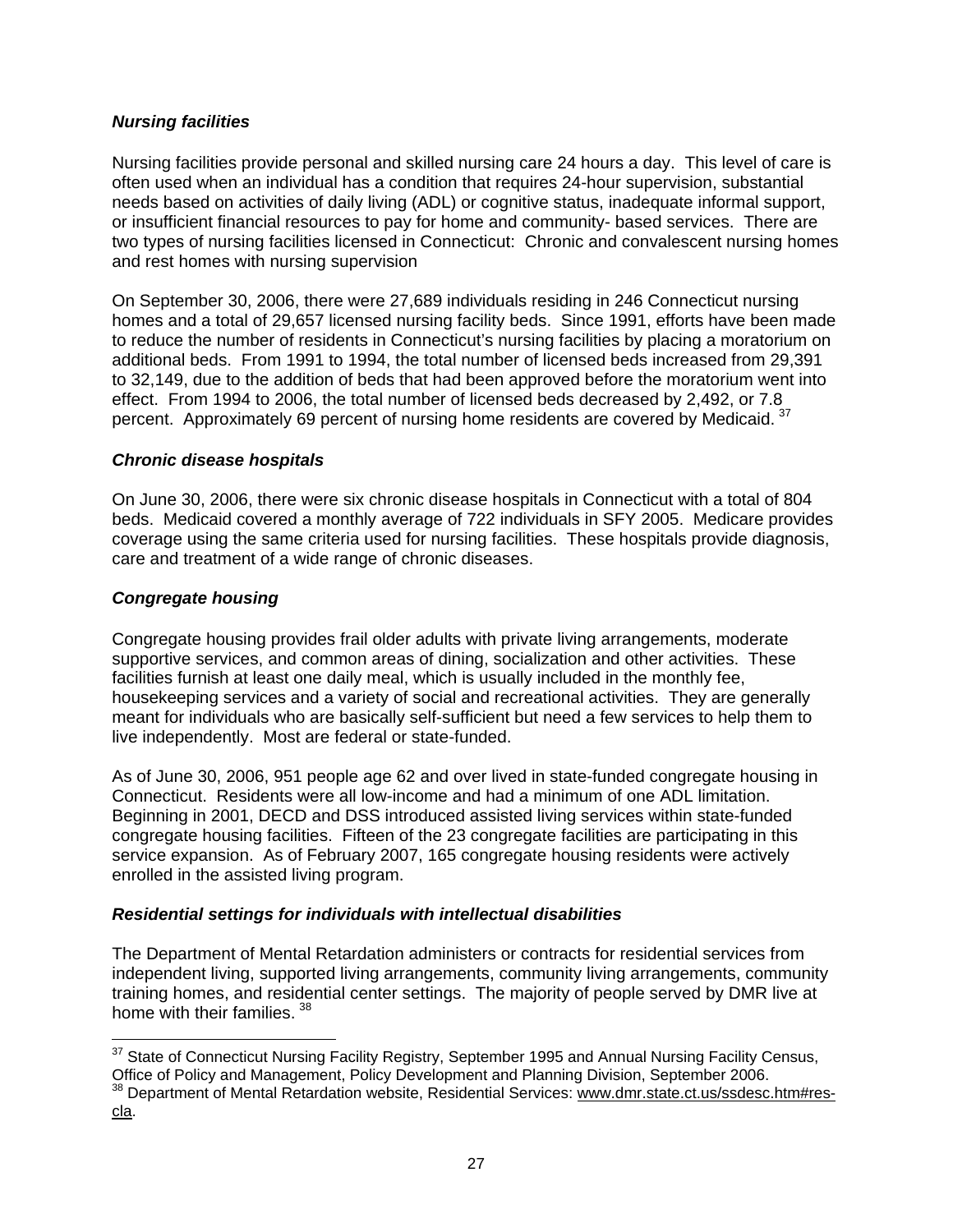- *Independent Living --* Some people with intellectual disabilities need no staff support to manage a household on their own. They live in apartments, houses, and condominiums and manage their residential life just like any person without intellectual disabilities. On September 30, 2006, 278 individuals lived independently and an additional 300 individuals lived independently with some minimal individualized supports.
- *Supported Living Arrangements (SLA) --* Some people need minimal hours of support to live in their own place. This staff support may be in the form of assistance with budgets, shopping and/or leisure activities. People living in SLAs get staff support from a few hours a day to only a few hours a month, depending on the needs of the person. On September 30, 2006, 1,272 individuals lived in SLAs.
- *Community Living Arrangements* -- People who need 24 hour support are provided with staff in group home settings. Usually, two to six people will share an apartment or house and will have staff available to them 24 hours a day. On September 30, 2006, 3,634 individuals lived in Community Living Arrangements.
- *Community Training Homes* -- People with intellectual disabilities live in a family setting that is not within their own family. People in these settings live with a family that has received training and licensing from DMR. On September 30, 2006, 408 individuals lived in Community Training Homes.
- *Residential Center Settings* -- Residential centers are facilities with over 16 people. Connecticut has eight residential centers that provide 24 hour staffing for the people who live there. Usually, a person living in a residential center also receives their day services at the same facility. On September 30, 2006, 269 individuals lived in Residential Center Settings and 541 individuals reside at the Southbury Training School, one of the three largest such facilities in the country.

The Medicaid state plan funds DMR Residential Centers, Southbury Training School, and community living arrangements (private ICF/MR group homes). Waiver funding covers the direct support costs for staffing in all other settings. DSS state supplemental payments cover room and board costs for community living arrangements and community training homes. Personal income, and for some individuals some DMR state funds called rent subsidy, covers the costs of other independent living situations' room and board.

# *Residential settings for individuals with psychiatric or addiction disorders*

The Department of Mental Health and Addiction Services funds several types of residential settings for individuals age 18 and older with psychiatric or addiction disorders.<sup>[39](#page-33-0)</sup>

# Psychiatric disorders

- *Group Homes* A community-based residence with on-site staffing 24 hours per day, seven days a week. In SFY 2005, 327 individuals lived in these group home settings.
- *Supervised Housing* Services are provided in intensively managed housing where individuals live in private or shared apartments with staff co-located 24 hours per day, seven days a week. In SFY 2005, 1,008 individuals lived in supervised housing.

<span id="page-33-0"></span> $\overline{a}$  $39$  Connecticut Department of Mental Health and Addiction Services, 2006.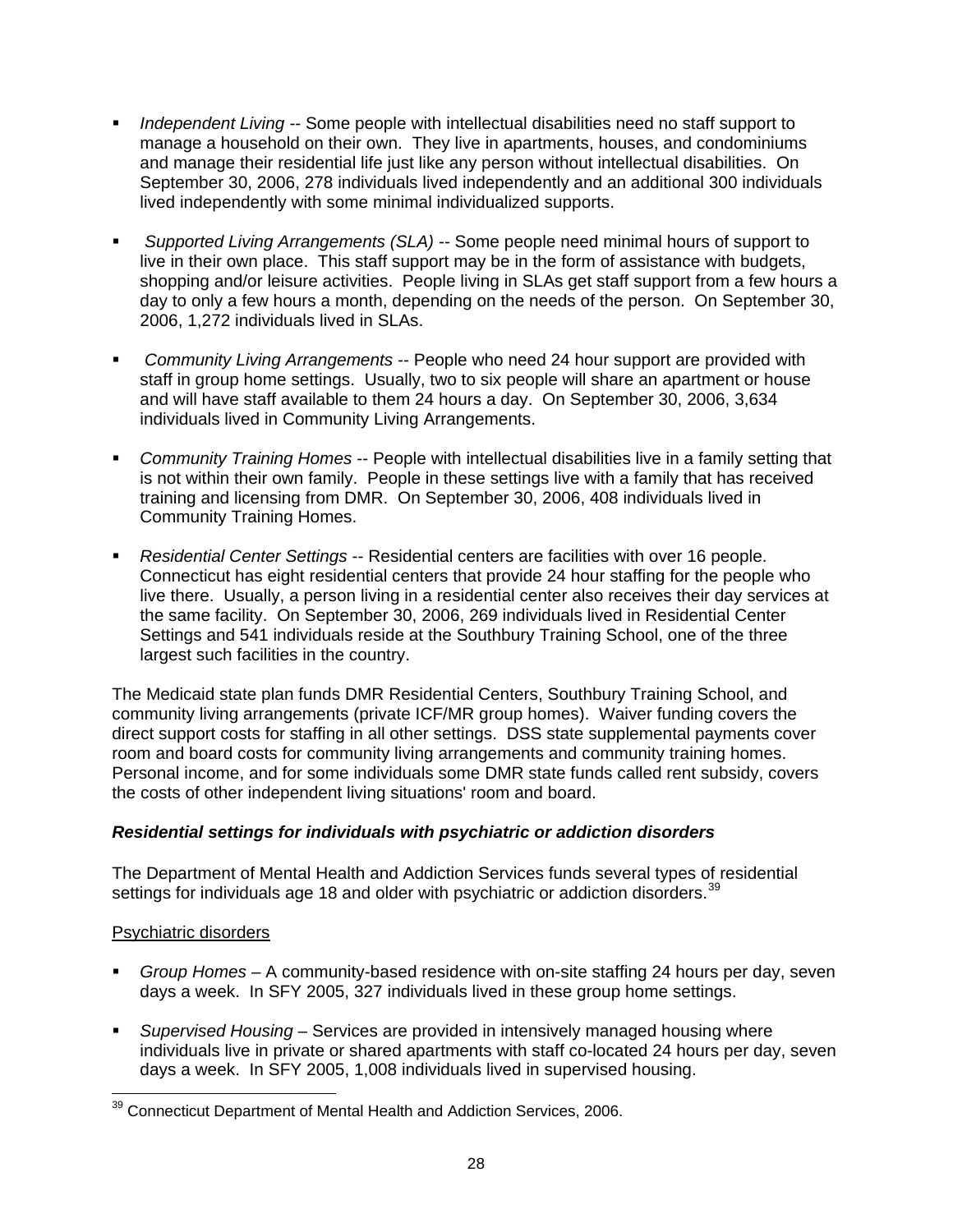*Supported Housing* – Community-based private or shared apartments with weekly visits and support services. Staff is on call 24 hours per day, seven days a week, although they are not necessarily located on site. In SFY 2005, 2,480 individuals resided in supported housing

# Addiction disorders

- *Long-term care* A 24 hour per day, seven days a week staffed residence with a structured recovery environment providing substance abuse intermediate and long-term residential treatment or care. In SFY 2005, 199 individuals participated in this program.
- *Short and long-term residential treatment for women with alcohol and/ or drug addiction who are pregnant and/ or have children* -- The program allows women to continue treatment in a gender-specific program while pursuing employment and educational goals. Since October 2004, 491 women have been admitted to the residential programs.

# *Provider advocacy*

Well-organized unions representing workers in nursing facilities, as well as state employee unions in areas including the Department of Mental Retardation, also exert significant efforts in their role as advocates. The former have been strong advocates on issues concerning the displacement of individuals in nursing homes or leaving residents without care. Strike threats have often been effective in obtaining enhancements to nursing home reimbursement rates. Similarly, the nursing facility industry groups have been a vocal influence on rebalancing issues, often supporting increasing home and community-based service funds while not decreasing funds for nursing homes.

# **L. Nursing home rate setting**

While all states set rates for Medicaid nursing home services, they use different approaches such as case mix, cost-based, fixed rates and various forms of incentives. Under Connecticut's Medicaid program, payment rates for nursing homes are cost-based, that is, based on the "allowable" (defined by the state) cost of providing care, and are specific to each facility (this is in contrast to the acuity-based case mix system used by most states). Rates are set on a prospective basis and are determined annually. The rate setting formula is defined in state statute (CGS 17b-340), and requires rates to be recalculated (also known as 'rebasing') every 2 to 4 years.

Nursing home costs are categorized into five major components: direct resident care, indirect care, administration, capital, and property. Direct resident care includes nursing staff salaries, wages and benefits. Indirect care includes dietary, medical supplies, laundry, social services and other professional fees. Administration includes administrative salaries and expenses, maintenance and plant operations. Capital costs are taxes, insurance and equipment expenses. Property costs represent a fair rent value yielding a contact amount each year. Rates are based on costs in the direct care, indirect care and administrative categories, and are capped by statute, not to exceed a specified percentage of median costs. It should be noted that the nursing home providers report that allowable costs defined through this process frequently do not reflect the *actual* costs of care. The last partial rebasing was done on July 1, 2005, and in 2006 there was a fixed 3% increase in rates.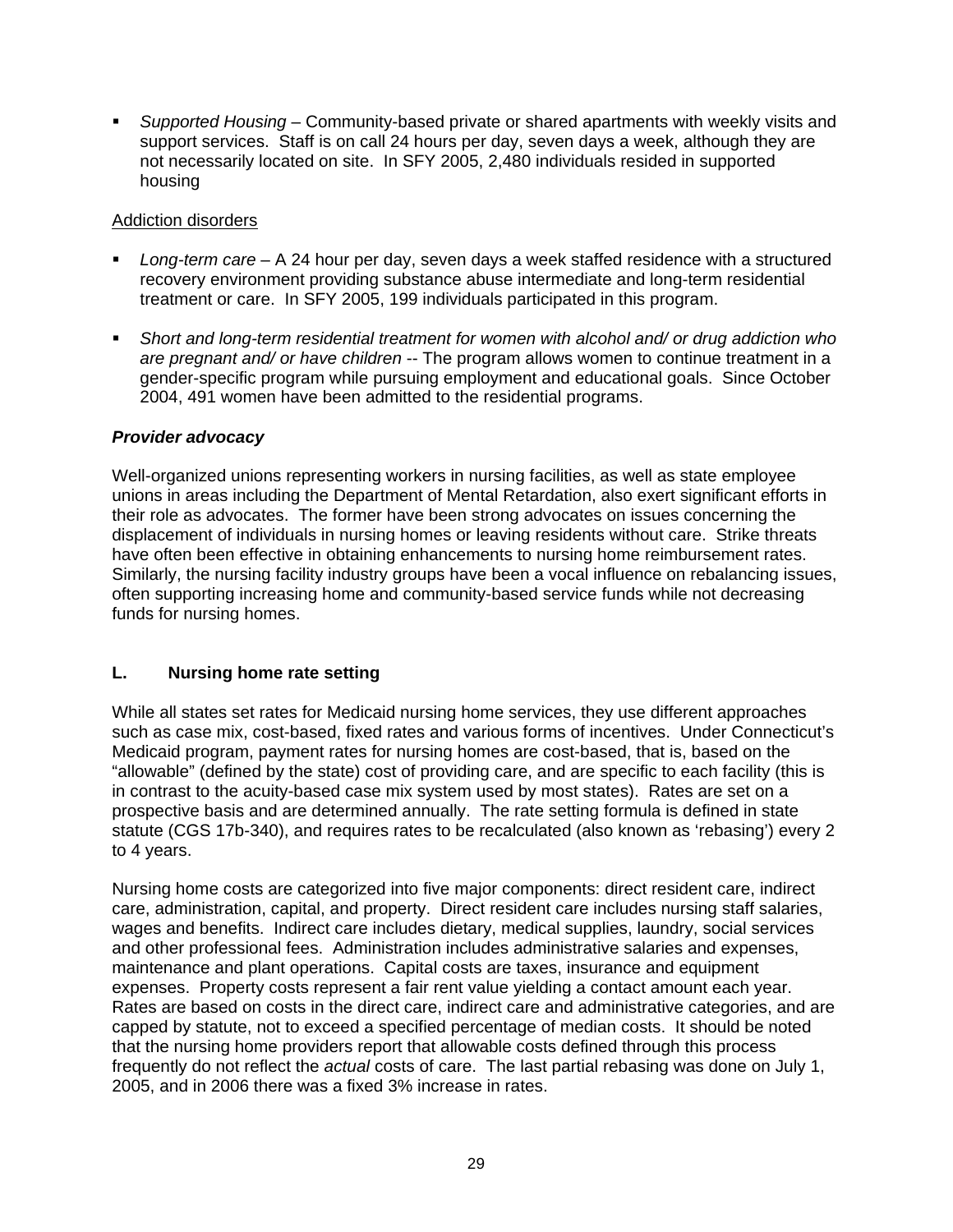The payment method incorporates incentives to encourage homes to target spending toward direct resident care and to be as efficient as possible. For example, the direct resident care ceiling is set at 135 percent of the median direct resident care costs, while the ceiling for indirect care is 115 percent and the administrative ceiling is set at 100 percent. Rate increase adjustments are given to facilities with lower costs in the indirect and administrative categories; rates are increased by 25% of the difference between the facility's cost and the statewide median cost. It is important to note that nursing home providers report that incentives are not generally included in rates.

Like most states, Connecticut classifies homes into peer groups, or categories, based on characteristics such as location, and sets separate cost-center ceilings for each peer group. Connecticut's peer groups include two geographic regions (Fairfield county and the rest of the state, reflecting the higher wages in that area) and two license types (Chronic and convalescent nursing homes and rest homes with nursing supervision) (Program Review and Investigations Committee, 2001). Since the early 1990s, a number of cost containment features have been in place, such as the cost categories and caps described above. Other notable provisions include a year to year increase limit (also known as "stop gain/stop loss") that caps how much a rate can increase each year, and the use of an occupancy standard of 95% to set rates. Nursing home providers indicate that these cost-containment features, particularly the year-to-year increase limit implemented in 1995, are the primary reason for Medicaid underpayments to providers.

There are statutory provisions for the DSS Commissioner to issue interim rates and make special adjustments for facilities that incur extraordinary or unanticipated costs, change ownership, or change licensed bed capacity. Nearly half (45 percent) of facilities in the state have received such individual adjustments since 1998, and it is typical for the Department to issue 30 to 50 interim rates annually related to major capital projects, ownership changes and hardship situations (DSS, 2006). Problems with the interim rate-setting process include: a lack of criteria for requesting, or granting these rates; inequities in reimbursement that result from interim reviews; and substantial administrative costs associated with case by case rather systematic, statewide rate setting (Ad Hoc Task Force, 2002).

In an effort to increase federal funding for the state's Medicaid program, Connecticut passed legislation establishing a nursing facility user fee ("provider tax") effective July 1, 2005. The user fee is a tax and reimbursement system designed to redistribute funds to nursing homes and other providers in the Medicaid system, such as community-based programs and services. As a result of the federal formula, there was a substantial range in the net increases in funding, with some nursing homes receiving no increase, and others receiving a net increase of up to 8%. The return of money to the nursing homes is not guaranteed, and the industry association reports that while some facilities received additional funds, many did not recover their actual or allowable costs. It is anticipated that some nursing homes will find it necessary to increase their charges for private-pay residents in order to compensate for these losses. In 2005, the average cost of a semi-private room was \$284 a day, an eight percent increase over the average daily rate of \$263 in 2004. The annual percentage change over the last five years was five percent for private pay rates (OPM, 2006).

# *Current rates*

Connecticut's Medicaid average nursing home per diem rates are fifth highest in the nation and second highest in the Northeast. In the rate period, July 1, 2006 through June 30, 2007, the average Medicaid rate is \$209.23 per day and rates range from \$121.01 to \$255.13 per day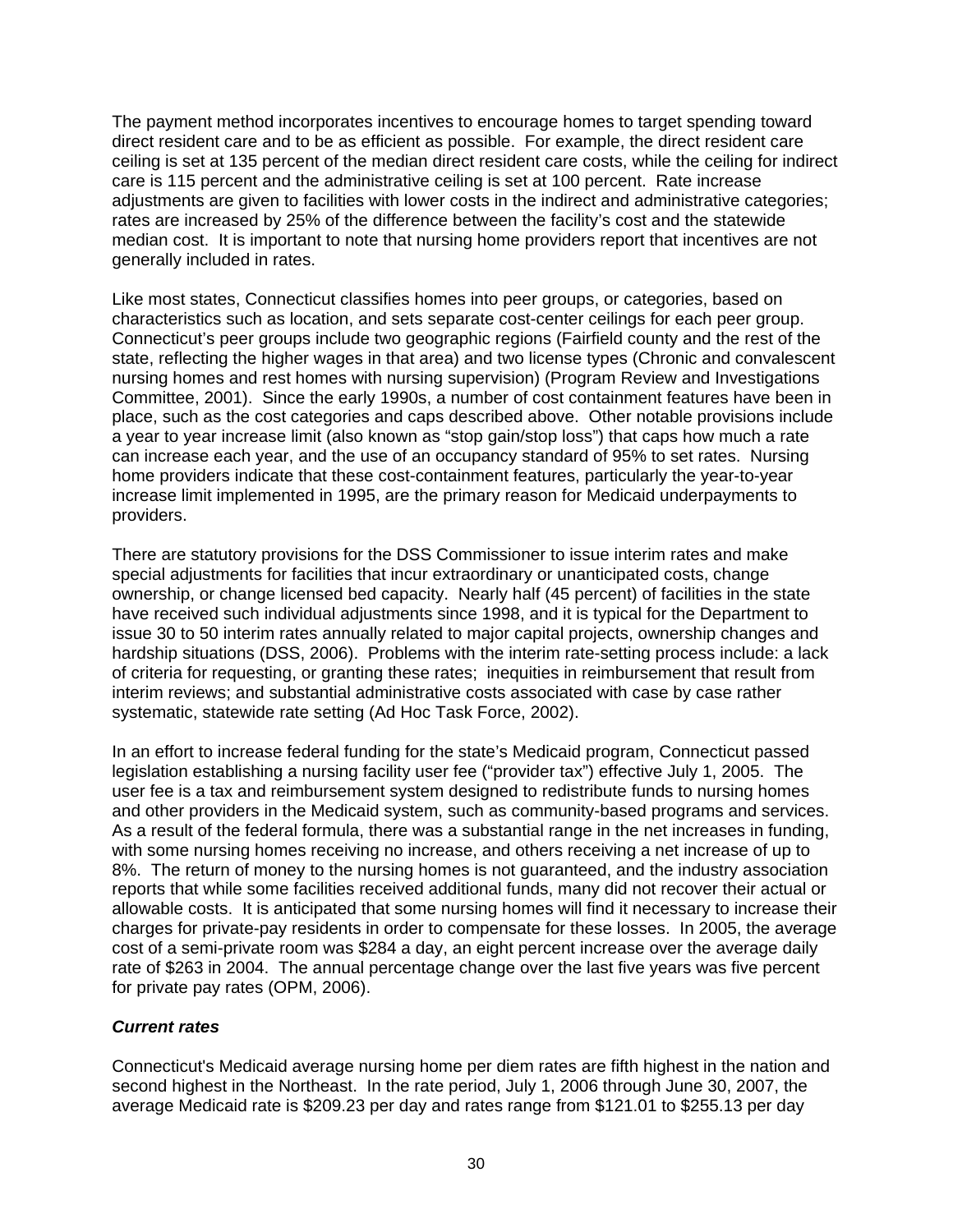(DSS, 2006). However, while these rates are high, the average Medicaid per diem rate is substantially less than the other primary payers (Medicare and private pay). The Medicaid rate is nearly \$100 a day less than Medicare and \$75 less than the average private pay rate (Medicare rates for sub-acute short stays are significantly higher than the Medicaid rate for longterm care). In addition, there is great variability in the Medicaid rates paid across facilities. This variation is related to profit status (average rates in non-profit facilities are \$15.72 higher than for-profit), and union status (unionized homes received \$8.15 a day more than non-unionized homes; non-profit, unionized received \$24.49 more per day for each Medicaid resident than forprofit, unionized homes) (Program Review and Investigations Committee, 2002).

Despite the fact that Connecticut's average per diem rates are higher than in most states, shortfalls in Medicaid funding for nursing home care persist. An analysis done for the American Health Care Association found that, in 2003, Connecticut experienced a \$14.30 per patient day shortfall in Medicaid funding. This shortfall occurred despite many states implementing or expanding the use of provider tax programs to help improve nursing facility reimbursement (BDO Seidman, 2006).

# *Policy implications*

Connecticut's nursing home rate system has received a great deal of attention in recent years (Program Review and Investigations Committee, 2001; Ad Hoc Task Force, 2002; U.S. General Accounting Office, 2003). A number of recommendations for improvement have been offered. The need for an overarching, coordinated framework for long-term care financing has been stressed, as the current reimbursement system does not "adequately reflect the actual costs of wages, benefits and staffing" (Ad Hoc Task Force, 2002). The cumulative effect of stopgain/stop-loss ceilings, infrequent rebasing and a high discretionary interim rate process has limited the effectiveness of Connecticut's rate setting system (Ad Hoc Task Force, 2002). Consequences have been greatest for those facilities that serve primarily Medicaid-pay residents. These nursing homes are less able to shift un-reimbursed Medicaid costs onto other sources (Medicare and private payers) due to increasing numbers of Medicaid-only residents, lower Medicare reimbursement rates, and declining numbers of private pay residents associated with increased community-based long-term care alternatives (BDO Seidman, 2003). It has been recommended that nursing homes caring for primarily Medicaid-pay residents receive supplemental disproportionate share payments to address the additional costs of taking care of low-income persons and the fact that Medicaid rates are lower than that of any other payor (Ad Hoc Task Force, 2002).

# **M. Programs for long-term care in Connecticut**

### *Medicaid institutional and HCBS programs and services*

It is well documented that at the national level most Medicaid long-term care expenditures pay for institutional services in nursing facilities, intermediate care facilities for the mentally retarded (ICF/MRs) and other institutional settings. Federal Medicaid law (Title XIX of the Social Security Act) requires that every state cover nursing facility services in its Medicaid program. States also have the option to offer ICF/MR services.

Despite the fact that institutional spending dominates Medicaid services, spending for home and community-based services has been growing rapidly. For more than a decade, national HCBS spending has risen more rapidly than institutional services. Between 1996 and 2005, HCBS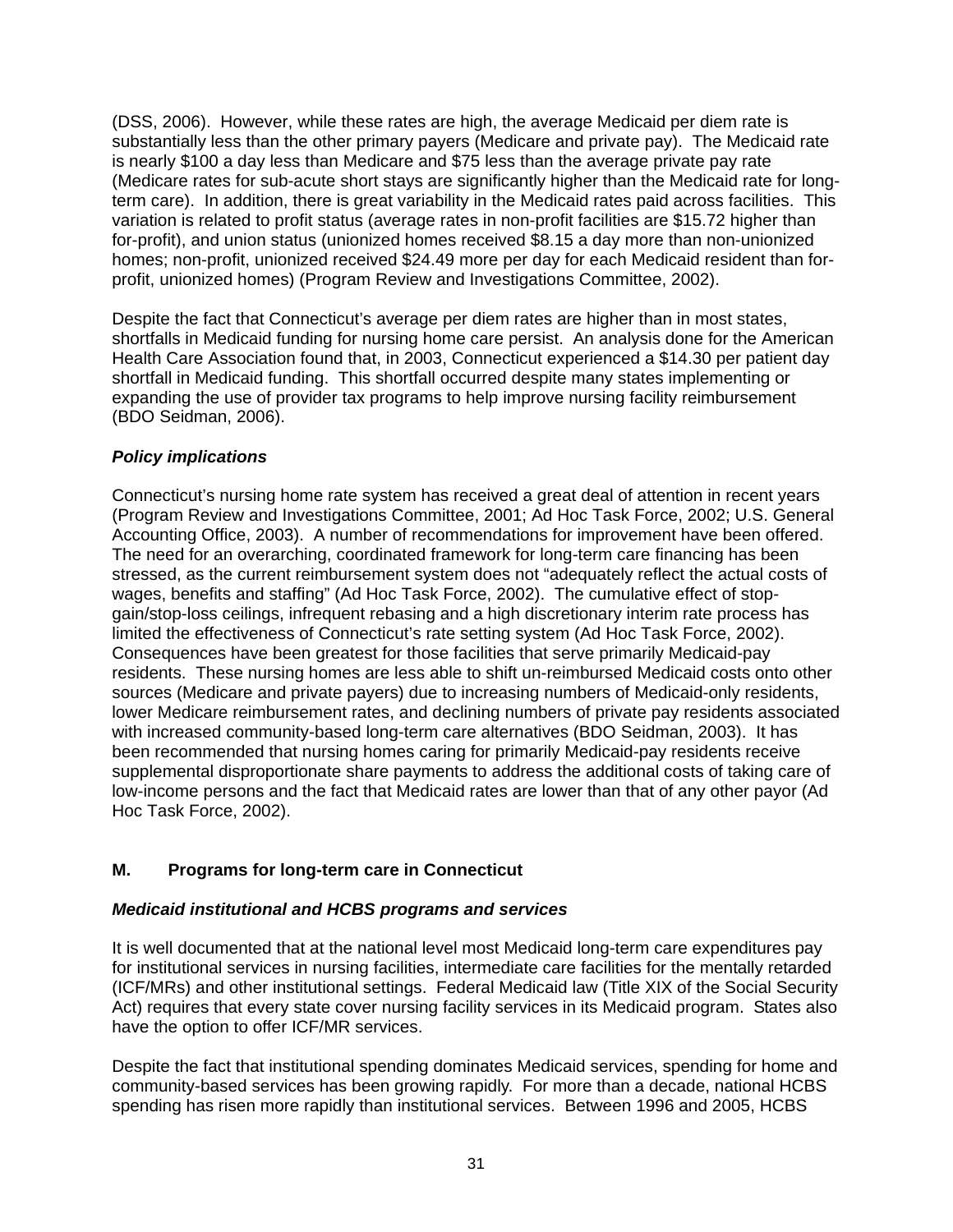waiver expenditures grew nearly four-fold, reaching \$22.7 billion. In 2005, the share of Medicaid services expenditures devoted to HCBS reached 37% compared to a little over 10% in 1990. $40$ 

Medicaid home and community-based services include home health care, personal care/assistance provided as a Medicaid state plan benefit, and home and community-based services (HCBS) furnished under federal waivers. All states must cover home health in their Medicaid programs. States may elect to provide personal care/assistance and/or operate HCBS waivers. States may provide community services as an alternative to institutional services under the HCBS waiver.

### *Connecticut state plan and state-funded services[41](#page-37-1)*

Connecticut's Medicaid state plan covers the cost of institutional services including nursing homes, ICF/MRs, and chronic disease hospitals. There are also a limited number of home and community-based services funded through state sources, including home health care, durable medical equipment, and rehabilitation options for adults and children. The majority of the formal home care services are provided by home health care agencies. Services offered include skilled nursing, physical therapy, speech therapy, occupational therapy, homemaker/home health aide service and medical social services.

Durable Medical Equipment (DME) is equipment that can be used repeatedly for medical purposes. Medicaid will only pay for equipment that meets the definition of DME and is medically necessary. Although DSS has a list of DME for which it routinely pays, additional items may be approved for coverage and are considered on an individual need basis.

Rehabilitation Option for Psychiatric Rehabilitation Services:

*Adults:* Connecticut currently covers rehabilitation services provided in mental health group homes of 16 or fewer beds as well as targeted case management services to individuals with chronic mental illness. Services help clients to access medical, social, educational and other benefits to ameliorate their symptoms and improve personal functioning.

*Children:* Through the Behavioral Health Partnership, Connecticut provides case management and rehabilitation services through Early Periodic, Screening, Diagnosis and Treatment (EPSDT) authority when medically necessary to link medical, social, educational, and other services. Services include a variety of psychiatric home-based rehabilitation and emergency mobile benefits.

### *Connecticut Medicaid waivers[42](#page-37-2)*

Home and community-based waiver programs in Connecticut are administered by two different agencies, DSS and DMR, with DSS being the lead Medicaid agency. A brief description of each of the HCBS waivers is noted in Table 6:

<span id="page-37-0"></span> $\overline{\phantom{a}}$  $40$  For information concerning Medicaid services spending nationwide and by state, see [hcbs.org/moreInfo.php/type\\_tool/129/ofs/40/doc/1637/.](http://hcbs.org/moreInfo.php/type_tool/129/ofs/40/doc/1637/)<br><sup>41</sup> Money Follows the Person Rebalancing Demonstration Proposal submitted to the Center for Medicare

<span id="page-37-1"></span>and Medicaid Services by the Connecticut Department of Social Services, November 1, 2006.

<span id="page-37-2"></span><sup>&</sup>lt;sup>42</sup> Monev Follows the Person Rebalancing Demonstration Proposal submitted to the Center for Medicare and Medicaid Services by the Connecticut Department of Social Services, November 1, 2006; Connecticut Long-Term Care Plan, January 2007.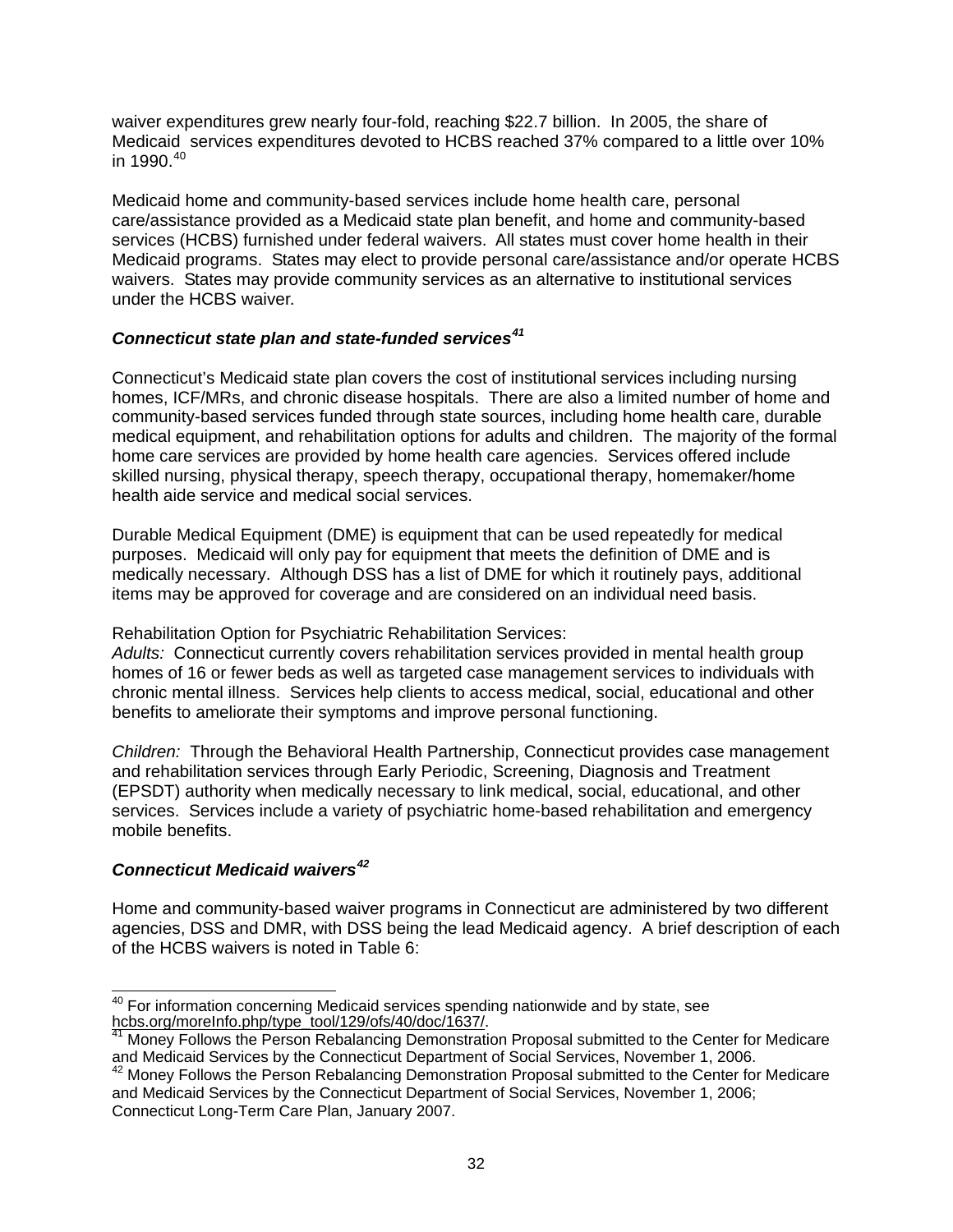#### Table 6. Connecticut's System of Medicaid Home and Community-Based Service Waivers as of April 2007

# **CT Home Care Program for Elders**

| Participants:              | Serves approximately 14,000 Older adults age 65+ with a minimum of three critical needs<br>(the same criteria as required for nursing homes). Includes both Medicaid waiver clients<br>(9,000) and state-funded clients who do not meet either the financial or functional<br>qualification for the waiver. No wait list for waiver or state-funded PCA pilot; wait list for<br>state-funded pilot that funds ALSA services in private MRCs.                            |
|----------------------------|-------------------------------------------------------------------------------------------------------------------------------------------------------------------------------------------------------------------------------------------------------------------------------------------------------------------------------------------------------------------------------------------------------------------------------------------------------------------------|
| Settings:                  | Personal residences, adult day care centers, congregate housing, elderly housing,<br>residential care homes, CCRC and MRC assisted living, Alzheimer's facilities with private<br>assisted living.                                                                                                                                                                                                                                                                      |
| Services:                  | Adult day programs, adult day health care, assistive devices, assisted living services, care<br>management, chore services, companion services, home health aide services, home<br>delivered meals, homemaker services, hospice services, information & referral, mental<br>health counseling, nursing services, nutritional services, PCA services, personal emergency<br>response, physical, speech, respiratory & occupational therapy, respite care, transportation |
|                            | <b>Personal Care Assistance Waiver</b>                                                                                                                                                                                                                                                                                                                                                                                                                                  |
| Participants:              | Serves up to 698 adults with physical disabilities, self-direction. Waiting list begun in<br>February 2007 when maximum number of slots reached.                                                                                                                                                                                                                                                                                                                        |
| Settings:                  | Personal residences                                                                                                                                                                                                                                                                                                                                                                                                                                                     |
| Services:                  | Personal assistance services, personal emergency response                                                                                                                                                                                                                                                                                                                                                                                                               |
|                            | <b>Acquired Brain Injury Waiver</b>                                                                                                                                                                                                                                                                                                                                                                                                                                     |
| Participants:              | Serves up to 369 adults with acquired brain injury. Currently at or near capacity on financial<br>cap and number of slots                                                                                                                                                                                                                                                                                                                                               |
| Settings:                  | Personal residences, group residences                                                                                                                                                                                                                                                                                                                                                                                                                                   |
| Services:                  | Case-management, chore, cognitive behavioral program, community living supports,<br>companion, day habilitation, durable medical equipment, family training, homemaker<br>services, home delivered meals, independent living training, personal care assistance,<br>personal emergency response, pre-vocational services, respite care, substance abuse,<br>supported employment, transportation and vehicle modification                                               |
| Katie Beckett Model Waiver |                                                                                                                                                                                                                                                                                                                                                                                                                                                                         |
| Participants:              | Serves up to 180 individuals (primarily children) with physical disabilities. Waiting list of over<br>100.                                                                                                                                                                                                                                                                                                                                                              |
| Settings:                  | Personal residences                                                                                                                                                                                                                                                                                                                                                                                                                                                     |
| Services:                  | Assistive devices, care management, durable medical equipment, home health aide<br>services, information & referral, mental health counseling, nursing services, physical,<br>speech, respiratory, occupational therapy, prescription drug assistance, transportation                                                                                                                                                                                                   |
|                            | <b>DMR Individual/Family Support Waiver</b>                                                                                                                                                                                                                                                                                                                                                                                                                             |
| Participants:              | Serves 3,245 individuals with intellectual disabilities. (Current waiting list because budget<br>cap reached.)                                                                                                                                                                                                                                                                                                                                                          |
| Settings:                  | Personal residences                                                                                                                                                                                                                                                                                                                                                                                                                                                     |
| Services:                  | Supported living, personal support, individual habilitation, adult companion, respite care,<br>personal emergency response, home and vehicle modifications, supported employment,<br>group day programs, individual day programs, behavior/nutritional consultation, specialized<br>equipment and supplies, transportation, family consultation/support, individual consultation/<br>support                                                                            |
|                            | <b>DMR Comprehensive Waiver</b>                                                                                                                                                                                                                                                                                                                                                                                                                                         |
| Participants:              | Serves 4370 individuals with intellectual disabilities. (Current waiting list because budget<br>cap reached.)                                                                                                                                                                                                                                                                                                                                                           |
| Settings:                  | Personal residences, community living arrangement, community training home, assisted<br>living                                                                                                                                                                                                                                                                                                                                                                          |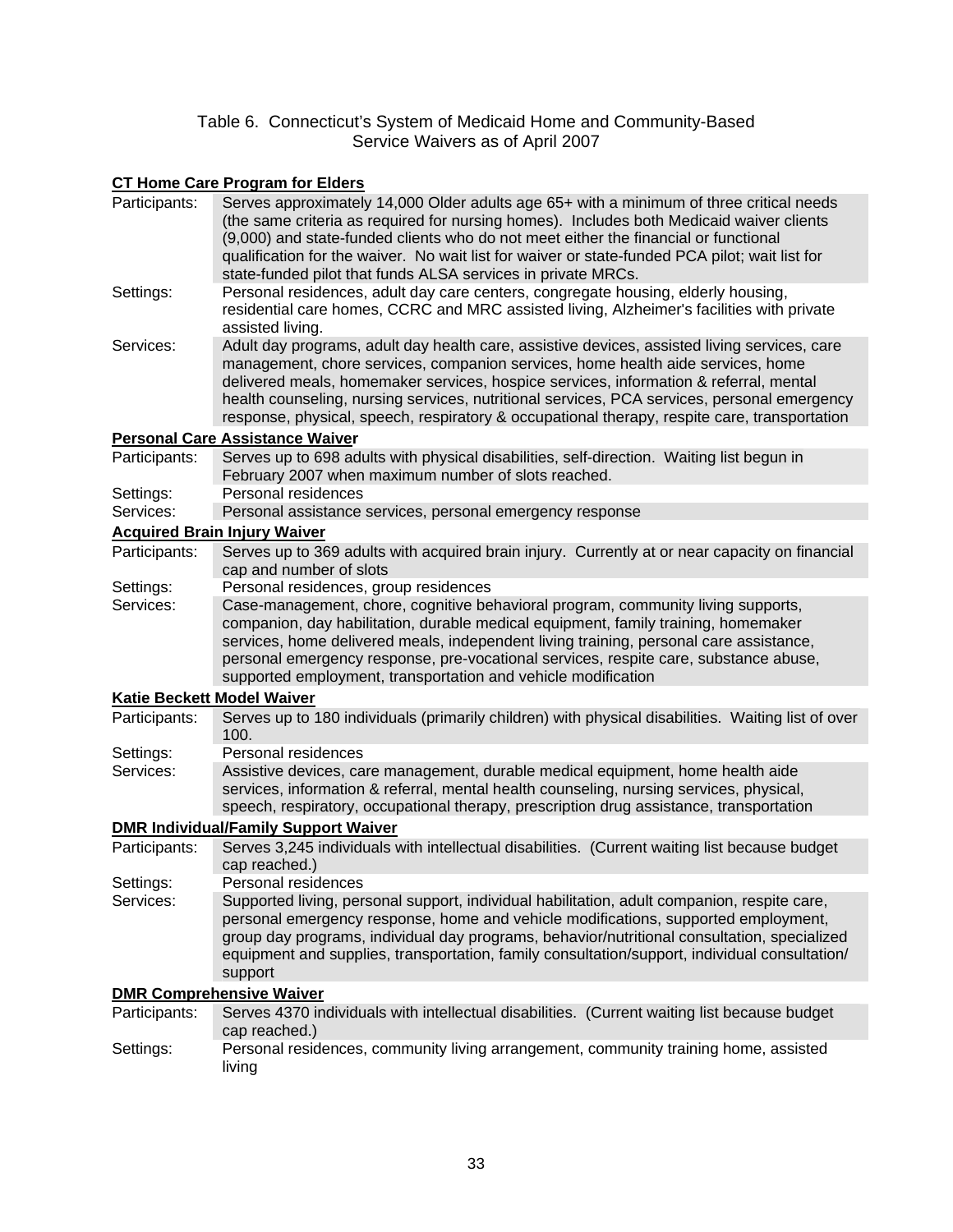Services: Supported living, personal support, individual habilitation, adult companion, respite care, personal emergency response, home and vehicle modifications, supported employment, group day programs, individual day programs, behavior/nutritional consultation, specialized equipment and supplies, transportation, family consultation/support, individual consultation/ support

### Connecticut Home Care Program for Elders (CHCPE)

The CHCPE is the state's largest HCBS waiver program. For the CHCPE, funding was increased by \$2.1 million in SFY 2005 in recognition of the continued growth of the program. For SFY 2007, \$900,000 was appropriated to increase the asset limit. As of April 1, 2007, asset limits for the state-funded components of the program were expanded such that a single person may now have assets of up to 150 percent of the Community Spouse Protected Amount (CSPA) (amount established annually by DSS), and a couple may have assets of up to 200 percent of the CSPA. In order to continue the state-funded CHCPE program, including maintaining the nowaiting list policy and continuing the new Personal Care Assistance Pilot initiative begun in SFY 2005, funding was increased by \$4.6 million in SFY 2006 and \$9.7 million in 2007, for a total appropriation of \$43.8 million in SFY 2006 and \$50.2 million in SFY 2007.

#### State-funded Personal Care Assistance (PCA) Pilot

The state-funded PCA Pilot within the CHCPE was expanded from 50 to 100 slots in September 2004 by DSS. In SFY 2006, the program was repealed and replaced by a less restrictive pilot program that allows recipients' relatives, other than a spouse, to act as a PCA. The number of people who may participate in the PCA Pilot was increased from 100 to 150 in SFY 2006 and from 150 to 250 in SFY 2007. In SFY 2007, \$2.1 million was appropriated for the program expansion to 250 slots. During the 2007 legislative session, the cap was eliminated.

#### Personal Care Assistance Waiver

The Personal Care Assistance Waiver for persons age 18 to 64 was renewed in September 2004, increasing the amount of hours a PCA may work for a single client from 25 ¾ hours a week to 40 hours. Program capacity was expanded by 200 slots, from 498 to 698. If a PCA works more than 25 ¾ hours for one client then the client (the employer) is required to purchase Workers Compensation insurance. In SFY 2007, the program extended eligibility to include individuals age 65 and older. As of April 2007, there were approximately 90 people on a waiting list with about 200 in the process of being assessed for eligibility.

#### Acquired Brain Injury (ABI) Waiver

The Acquired Brain Injury waiver was implemented effective in January, 1999 to address the needs of persons disabled by acquired brain injuries who currently receive, or would otherwise receive, services in an institutional setting. The waiver serves people between the ages of 18 and 64 who meet all other home and community-based Medicaid eligibility requirements. The waiver applies the principles of person-centered planning to develop an adequate, appropriate and cost-effective plan of care from a menu of twenty-one home and community-based services to meet the person's needs in the community. The program is capped at 369 persons. The number of participants as of December 1, 2006 was 290, but in early 2007, the program was fast approaching its cap and the need for a waiting list.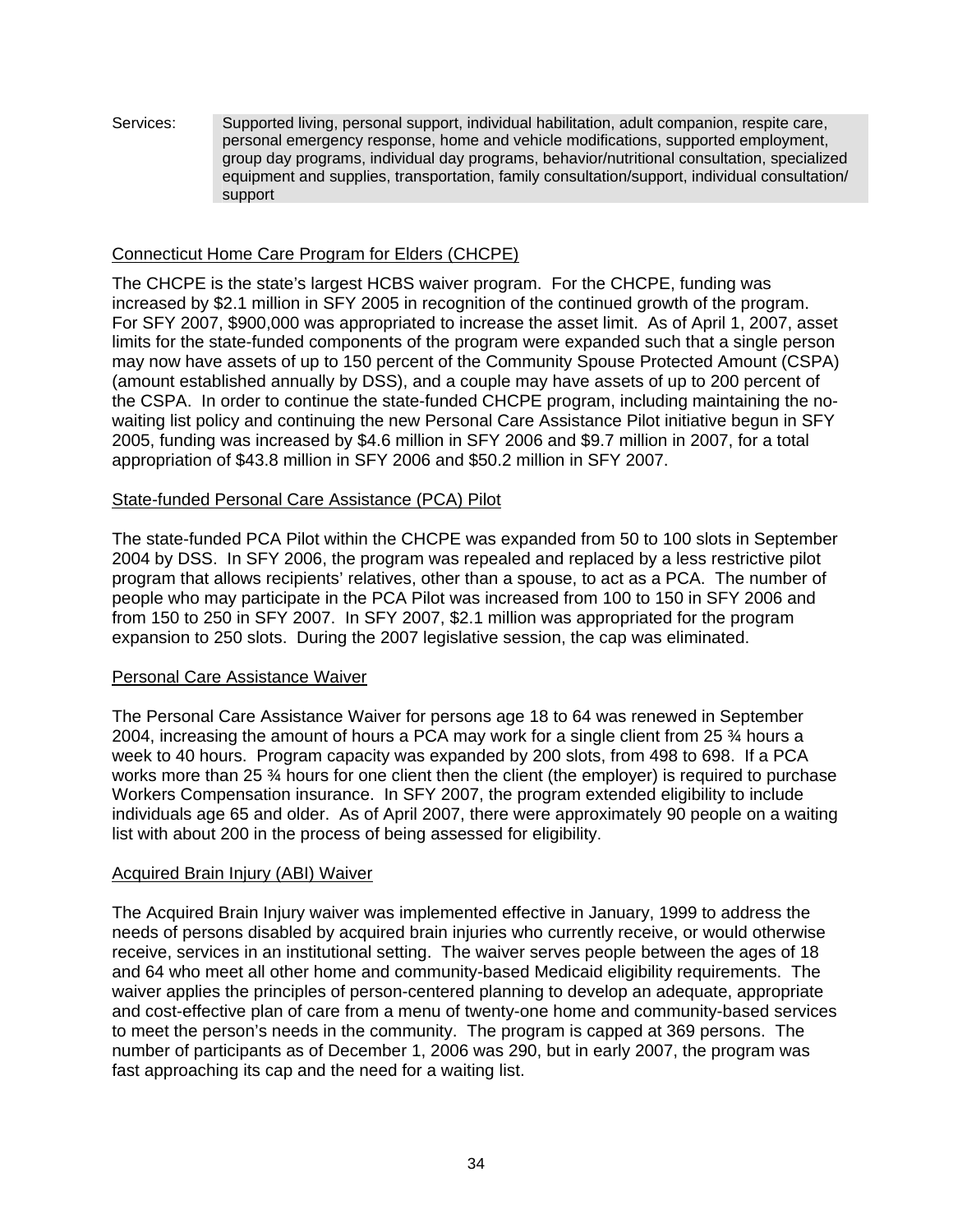### Katie Beckett Medicaid Waiver

The Katie Beckett Medicaid Waiver was expanded from 125 to 180 slots. The program offers case management and home health services primarily to disabled children who would normally only qualify for Medicaid in an institution. An appropriation of \$1.5 million was made in both SFY 2006 and 2007 to support the expansion.

#### DMR Individual and Family Support (IFS) Waiver

This waiver provides in home, day, vocational and family supports services for people who live in their own or family home. In SFY 2006, the monthly average number of participants was 2,383.

#### DMR Comprehensive Supports Waiver

This waiver provides for the vocational and in-home services needed for people who need a more intensive level of support to remain in the community. These services are delivered primarily in licensed settings (community living arrangements, community training homes and assisted living) and include residential and family support services, vocational and day services and specialized and support services. In SFY 2006, the monthly average number of participants was 4,890.

#### Additional HCBS efforts

In addition to the existing waivers, legislative activity reflects a continued commitment to explore other home and community-based options within the state. There are four population-specific pilots under discussion or development, which include individuals with autism, with mental illness, with multiple sclerosis and with HIV:

*Autism Spectrum Disorders Pilot Program* 

Funds were appropriated by the General Assembly in SFY 2007 (\$1 million) to establish a pilot autism spectrum disorders program for individuals who do not have a diagnosis of mental retardation. The pilot program, which began in October 2006 and will run through October 2008, will serve a maximum of 50 people and provide a coordinated system of supports and services.

- *Program for Adults with Severe and Persistent Psychiatric Disabilities*  In SFY 2007, \$1,725,000 was appropriated to support the development and implementation of a Medicaid HCBS Program for Adults with Severe and Persistent Psychiatric Disabilities who are discharged or diverted from nursing home residential care.
- *Program for People with AIDS and People with Multiple Sclerosis*  In SFY 2007, \$400,000 was appropriated for the development of two HCBS Medicaid waiver programs for people with AIDS and people with multiple sclerosis.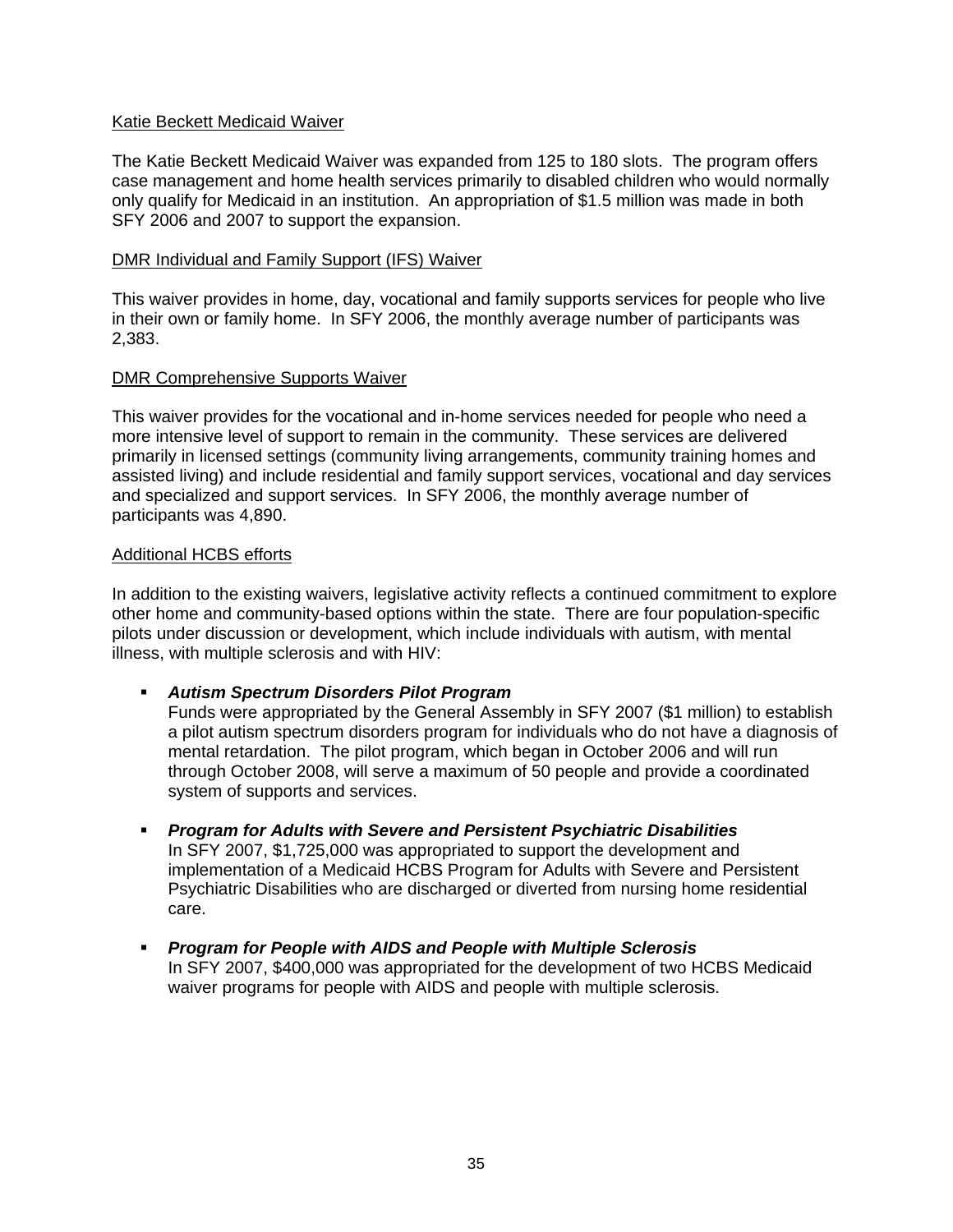# **N. Progress toward rebalancing goals**

For the first time in Connecticut, more individuals are receiving Medicaid long-term care services in the community<sup>[43](#page-41-0)</sup> than are receiving institutional care<sup>[44](#page-41-1)</sup>. This is a significant milestone in achieving one of the primary recommendations first stated in Connecticut's 2004 Long-Term Care Plan. That plan proposed that by 2025, 75 percent of Medicaid long-term care clients will be receiving services at home or in the community, with only 25 percent receiving institutional care. To achieve this goal, the 2004 Plan recommended a one percent increase per year. Connecticut has exceeded this goal by shifting the balance by five percent over the last three years.

# *Medicaid long-term care clients*

 $\overline{a}$ 

- The proportion of Medicaid long-term care clients receiving services in the community has increased from 46 percent in SFY 2003 to 51 percent in SFY 2006 – an increase of almost two percent a year. Table 7 and Figure 1 provide a breakdown by program. (Note that Connecticut does not have a personal care option in the state Medicaid plan, so all the HCBS services shown in the table are financed through various HCBS waivers.) During that three-year period, all community care programs showed an increase in percent of Medicaid clients served. The largest decrease was in nursing facilities, which declined from 51 percent to 45 percent.
- The total number of people receiving long-term care services through Medicaid has increased by 10 percent between SFY 2003 and SFY 2006, increasing from 37,969 to 41,773 individuals (Table 7; see also Figure 1).
- Rebalancing has occurred primarily through a 23% increase in the number of individuals served by home and community-based care, with only a slight 1% decrease in the number of those receiving institutional care.

<span id="page-41-0"></span> $^{43}$  Medicaid long-term care community services include home health services, home and communitybased waiver programs, and targeted case management for mental health.

<span id="page-41-1"></span><sup>44</sup> Medicaid long-term care institutional services include nursing facilities, intermediate care facilities for persons with mental retardation, and chronic disease hospitals.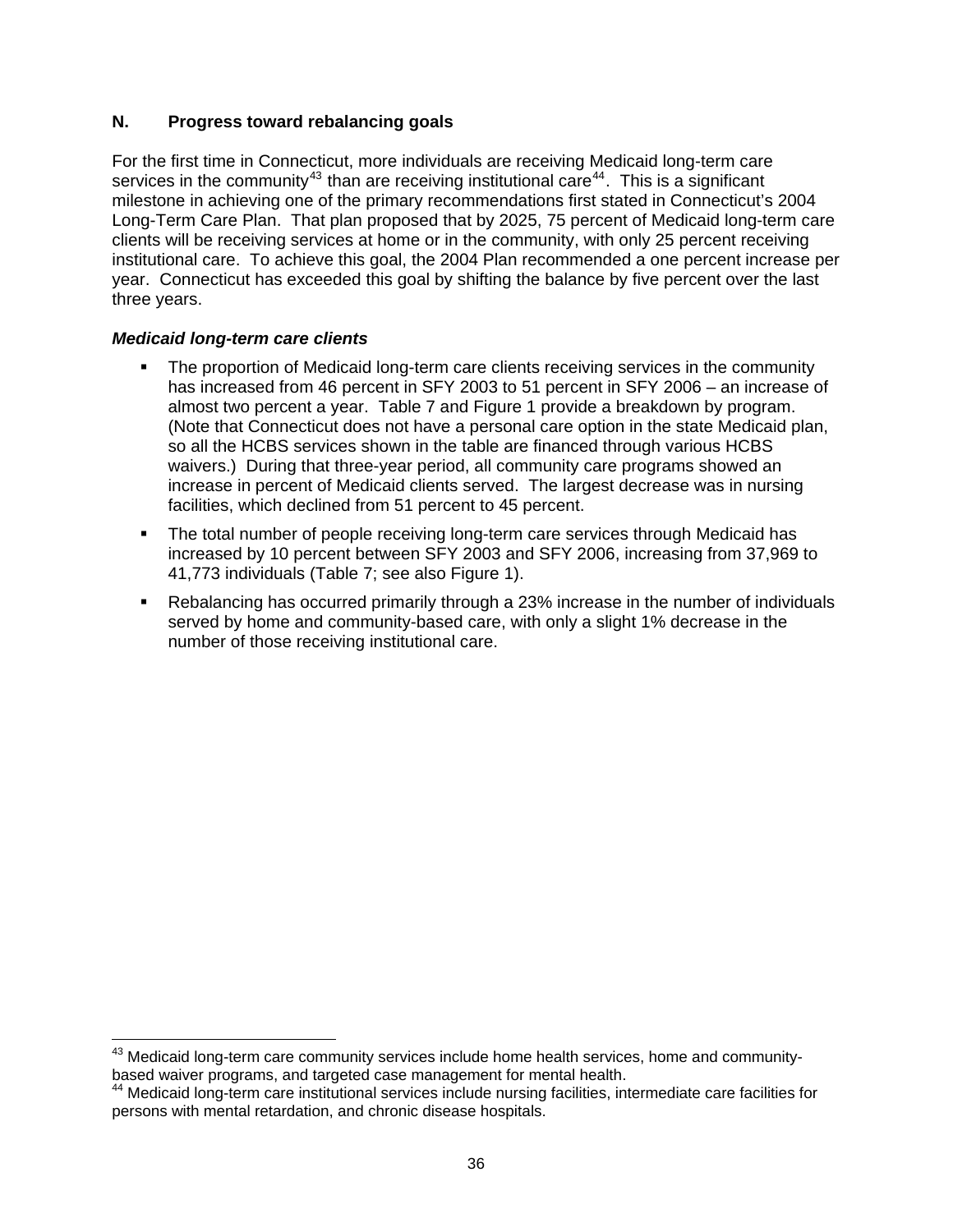Table 7. Proportion of CT Medicaid LTC Clients: Monthly Average SFY 2003 and 2006<sup>[45](#page-42-0)</sup>

|                                                             | <b>SFY 2003</b><br><b>Medicaid</b><br><b>LTC</b><br>clients | <b>Percent</b><br>distribution | <b>SFY 2006</b><br><b>Medicaid LTC</b><br>clients | <b>Percent</b><br>distribution | <b>Percent</b><br>change<br>2003-2006 |
|-------------------------------------------------------------|-------------------------------------------------------------|--------------------------------|---------------------------------------------------|--------------------------------|---------------------------------------|
| <b>Home and Community</b><br>Care                           |                                                             |                                |                                                   |                                |                                       |
| CT Home Care Program<br>for Elders                          | 8,794                                                       | 23.16%                         | 10,326                                            | 24.72%                         | 17%                                   |
| <b>Personal Care Assistance</b><br>Waiver                   | 410                                                         | 1.08%                          | 555                                               | 1.33%                          | 35%                                   |
| Katie Becket Model<br>Waiver                                | 125                                                         | 0.33%                          | 160                                               | 0.38%                          | 28%                                   |
| <b>Acquired Brain Injury</b><br>Waiver                      | 144                                                         | .038%                          | 261                                               | 0.62%                          | 81%                                   |
| <b>Mental Retardation</b><br>Waivers <sup>46</sup>          | 5,857                                                       | 15.43%                         | 7,273                                             | 17.41%                         | 24%                                   |
| <b>Targeted Case</b><br>Management/<br><b>Mental Health</b> | 1,985                                                       | 5.23%                          | 2,765                                             | 6.62%                          | 39%                                   |
| <b>Home and Community</b><br><b>Care Subtotal</b>           | 17,315                                                      | 45.60%                         | 21,340                                            | 51.09%                         | 23%                                   |
| <b>Institutional Care</b>                                   |                                                             |                                |                                                   |                                |                                       |
| <b>Nursing Facility</b>                                     | 19,373                                                      | 51.02%                         | 18,732                                            | 44.84%                         | (3%)                                  |
| <b>ICF/MR</b>                                               | 981                                                         | 2.58%                          | 979                                               | 2.34%                          | 0%                                    |
| <b>Chronic Disease Hospital</b>                             | 300                                                         | 0.79%                          | 722                                               | 1.73%                          | 141%                                  |
| <b>Institutional Subtotal</b>                               | 20,654                                                      | 54.40%                         | 20,433                                            | 48.91%                         | (1%)                                  |
| <b>Total LTC Clients</b>                                    | 37,969                                                      | 100%                           | 41,773                                            | 100%                           | 10%                                   |

Source: Connecticut Office of Policy and Management

Figure 1 reflects the numbers of clients served in institutions including nursing homes, chronic disease hospitals and ICF/MRs, as well as those served under various waiver programs in Connecticut between 2002 and 2006. The number of individuals receiving services in nursing homes dropped over this time frame, while those served under the Elder, MR and targeted CM/MH waivers increased. The number of clients in ICF/MR and other settings remained relatively stable.

 $\overline{a}$ 

<span id="page-42-1"></span><span id="page-42-0"></span><sup>&</sup>lt;sup>45</sup> Long-term care beds in the state psychiatric hospital are not included.<br><sup>46</sup> In SFY 2006, this number comprises both the Comprehensive Waiver for Mental Retardation (4,890) and the Individual/Family Support Waiver for Mental Retardation (2,383).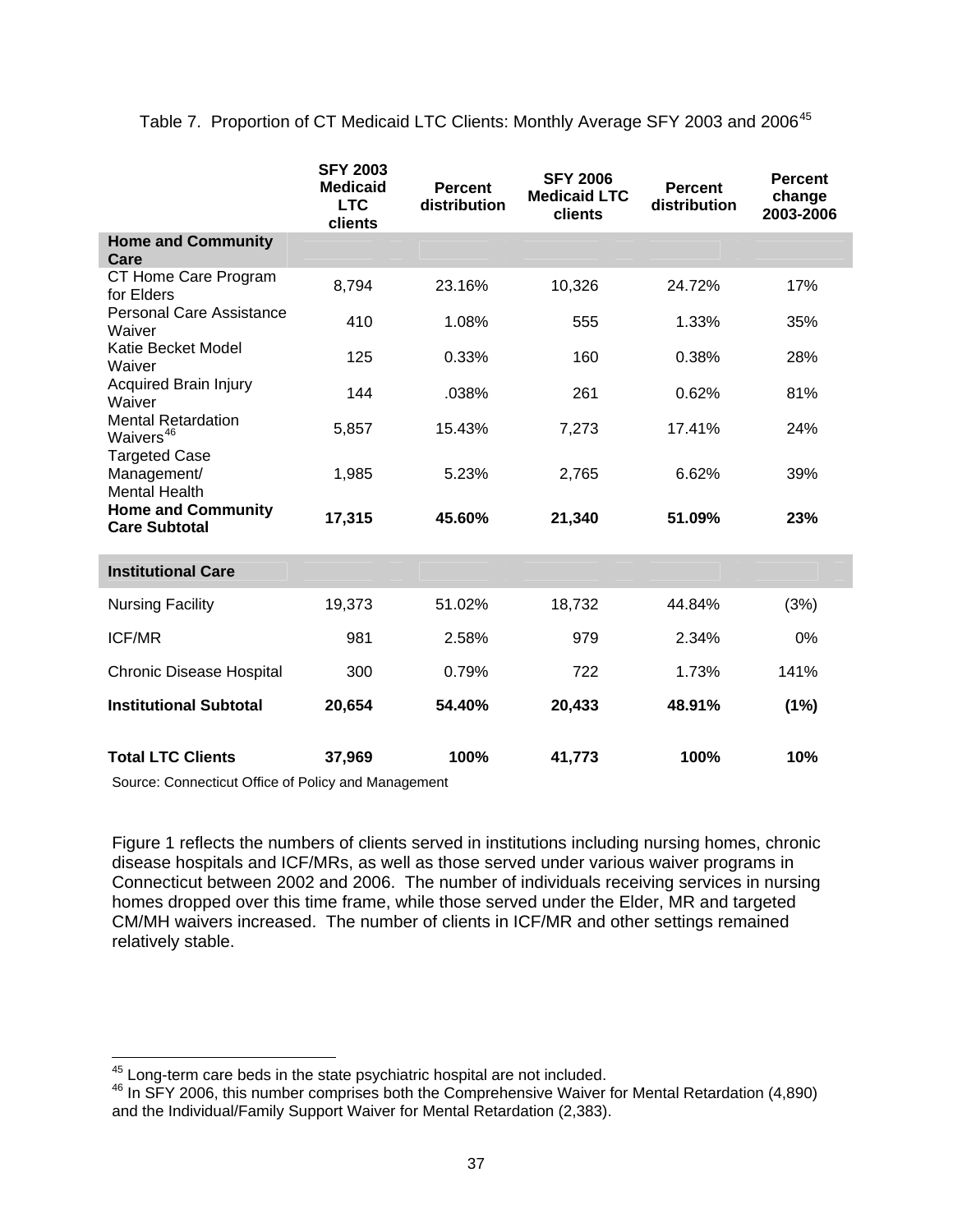

Figure 1. CT Medicaid Long-term Care Clients 2002-2006

Breaking down Medicaid long-term care clients by age, Table 8 indicates that while about threequarters of recipients are age 65 or older, that age group receives community-based services at a far lower rate than younger age groups. More than half of persons 65 and over receive institutional services, compared to a third of adults 22 to 64 and only six percent of those 21 and under.

|              | Number of<br>recipients | <b>Percent of</b><br>people with<br><b>HCBS services</b> | <b>Percent of</b><br>people with<br>institutional<br>services |
|--------------|-------------------------|----------------------------------------------------------|---------------------------------------------------------------|
| Birth to 21  | 548                     | 94%                                                      | 6%                                                            |
| Age 22 to 64 | 9,914                   | 68%                                                      | 32%                                                           |
| Age $65+$    | 30,764                  | 46%                                                      | 54%                                                           |

Table 8. Type of Medicaid LTC Service by Age, 2006

Source: Connecticut Department of Social Services, based on claims paid as of December 2006.

#### *Medicaid long-term care expenditures*

- **Between SFY 2003 and SFY 2005 the proportion of Medicaid long-term care** expenditures received in the community increased by four percent, rising from 31 percent to 35 percent of all Medicaid long-term care expenditures.
- In SFY 2006, the proportion of Medicaid funds spent on community-based care dropped to 32 percent – a decrease primarily due to a significant Medicaid rate increase to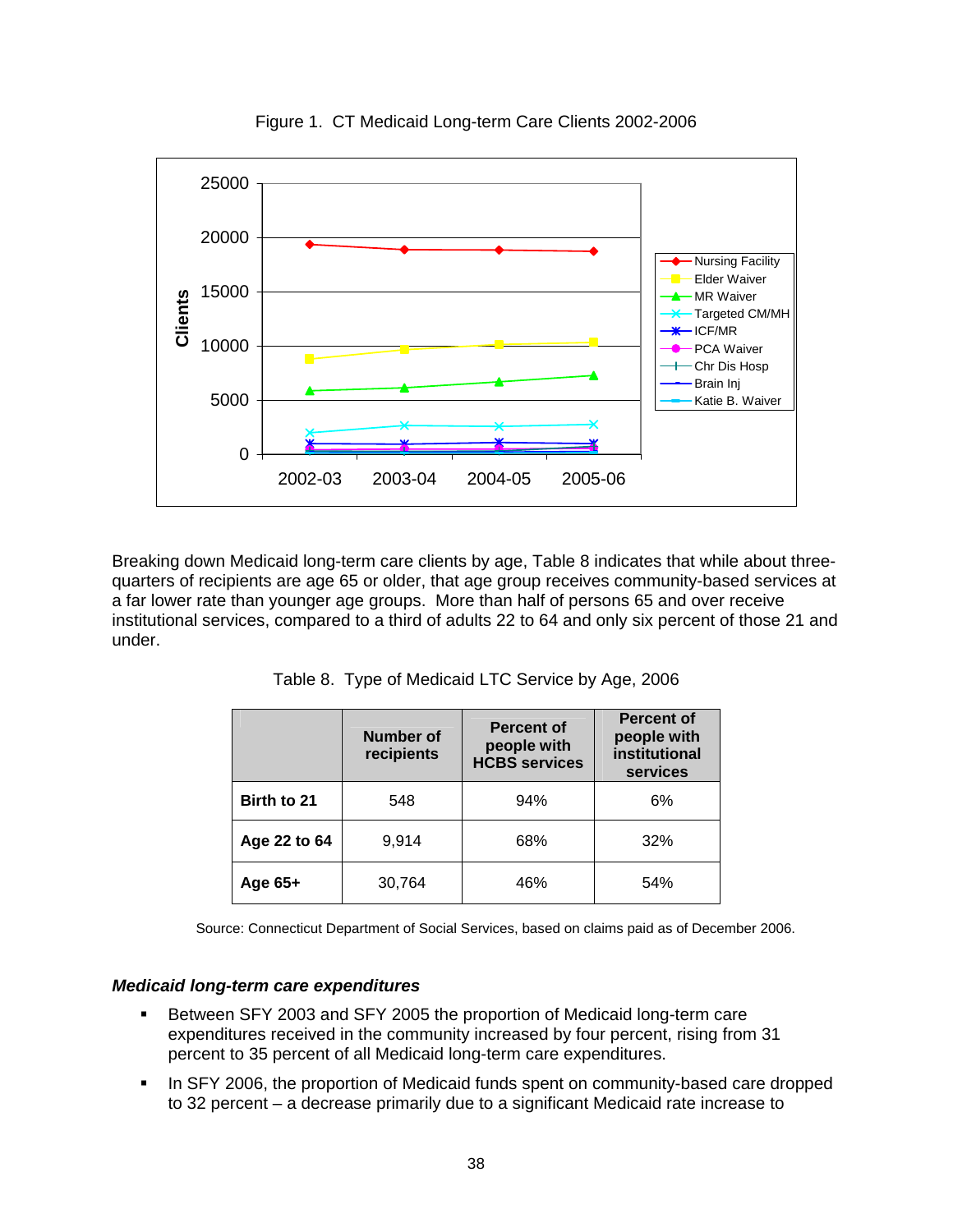- nursing home providers in the fall of 2005. (It should be noted that the rate increase reflected the cost of the nursing facility provider tax that was imposed at the same time and used to finance a four percent rate increase for community providers.)
- Overall, total Medicaid long-term care expenditures increased by 16 percent between SFY 2003 and SFY 2006, from \$1.9B to \$2.2B (Table 9, Figure 2).
- In SFY 2006, Medicaid long-term care expenditures, both community-based and institutional, represented 14 percent of total state expenditures in Connecticut and 56 percent of total Medicaid expenditures.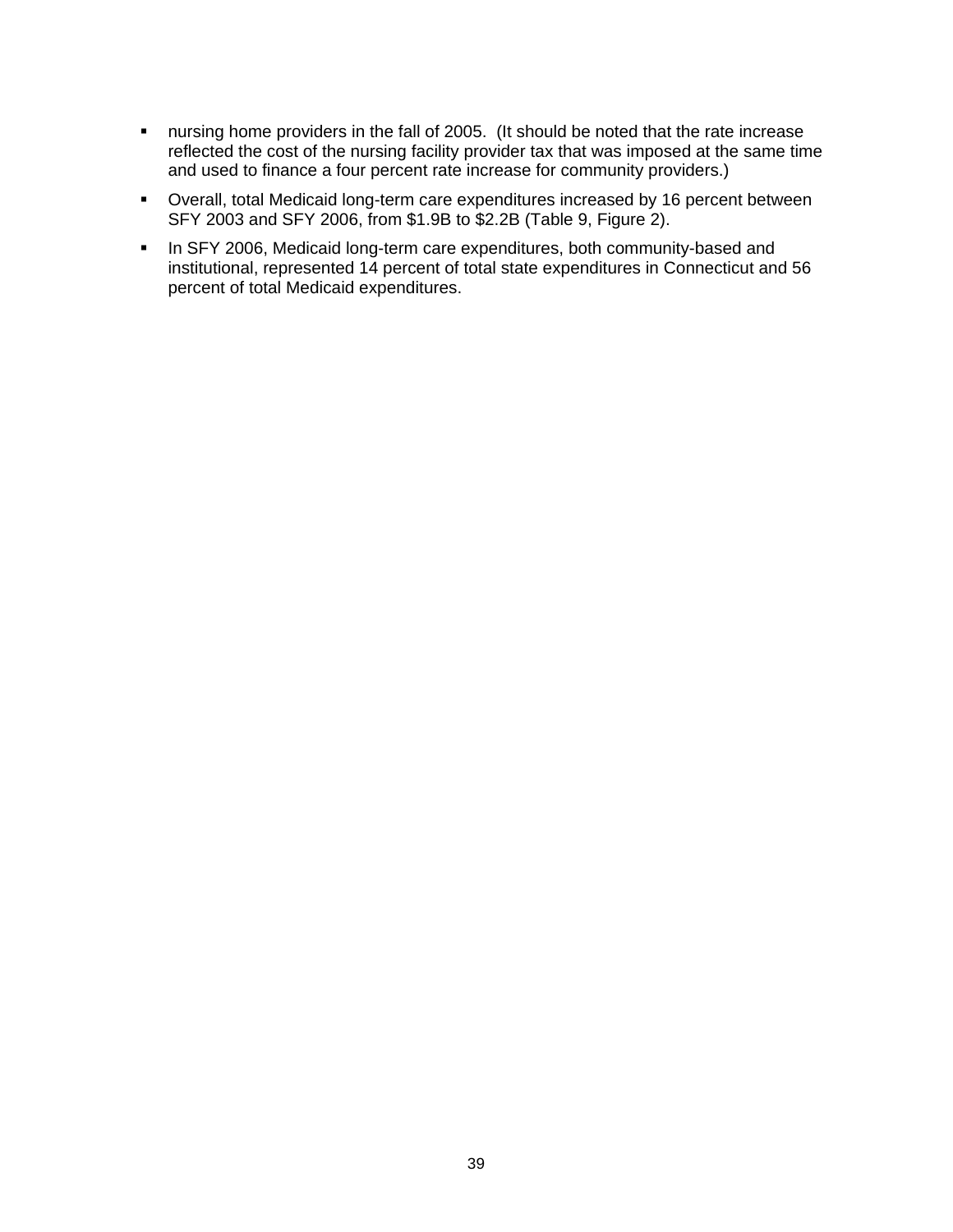Table 9. Proportion of CT Medicaid LTC Expenditures: Yearly Average SFY 2003 and 2006<sup>[47](#page-45-0)</sup>

|                                                    | <b>SFY 2003</b><br><b>Medicaid LTC</b><br>expenditures | <b>Percent</b><br>distribution | <b>SFY 2006</b><br><b>Medicaid LTC</b><br>expenditures | <b>Percent</b><br>distribution | <b>Percent</b><br>change<br>2003-2006 |
|----------------------------------------------------|--------------------------------------------------------|--------------------------------|--------------------------------------------------------|--------------------------------|---------------------------------------|
| <b>Home and Community</b><br>Care                  |                                                        |                                |                                                        |                                |                                       |
| Home Health Care <sup>48</sup>                     | \$108,824,193                                          | 5.68%                          | \$116,236,565                                          | 5.22%                          | 7%                                    |
| CT Home Care Program<br>for Elders                 | \$75,790,031                                           | 3.96%                          | \$96,951,560                                           | 4.35%                          | 28%                                   |
| <b>Personal Care</b><br>Assistance Waiver          | \$8,716,194                                            | 0.46%                          | \$13,539,732                                           | 0.61%                          | 55%                                   |
| Katie Becket Model<br>Waiver                       | \$9,680                                                | 0.00%                          | \$14,297                                               | 0.00%                          | 48%                                   |
| <b>Acquired Brain Injury</b><br>Waiver             | \$11,501,481                                           | 0.60%                          | \$24,182,363                                           | 1.09%                          | 110%                                  |
| <b>Mental Retardation</b><br>Waivers <sup>49</sup> | \$367,302,861                                          | 19.19%                         | \$420,338,318                                          | 18.87%                         | 14%                                   |
| <b>Targeted Case</b><br>Management                 | \$29,194,592                                           | 1.53%                          | \$30,906,934                                           | 1.39%                          | 6%                                    |
| <b>Home and Community</b><br><b>Care Subtotal</b>  | \$601,339,032                                          | 31.41%                         | 702,169,769                                            | 31.53%                         | 17%                                   |
| <b>Institutional Care</b>                          |                                                        |                                |                                                        |                                |                                       |
| <b>Nursing Facility</b>                            | \$1,023,182,228                                        | 53.45%                         | \$1,174,641,952                                        | 52.74%                         | 15%                                   |
| <b>ICF/MR</b>                                      | \$227,496,382                                          | 11.88%                         | \$281,766,774                                          | 12.65%                         | 24%                                   |
| <b>Chronic Disease</b><br>Hospital                 | \$62,256,089                                           | 3.25%                          | \$68,658,647                                           | 3.08%                          | 10%                                   |
| <b>Institutional Subtotal</b>                      | \$1,312,934,699                                        | 68.59%                         | \$1,525,067,373                                        | 68.47%                         | 16%                                   |
| <b>Total LTC</b><br><b>Expenditures</b>            | \$1,914,273,731                                        | 100%                           | \$2,227,237,142                                        | 100%                           | 16%                                   |

Source: Connecticut Office of Policy and Management

Figure 2 indicates the change in total long-term care expenditures during the time frame 2002- 2006. ICF/MR expenditures rose substantially (24%) between 2002 and 2006, while nursing home expenditures grew by 15 percent. The biggest percentage increases in expenditures among the large home and community-based waiver programs were the elder waiver (28%) and the mental retardation waivers (14%). The smaller programs grew by greater amounts.

<span id="page-45-0"></span><sup>&</sup>lt;sup>47</sup> The cost of long-term care beds in the state's psychiatric hospital is not included.

<span id="page-45-1"></span><sup>&</sup>lt;sup>48</sup> Home health care expenditures are based on an estimate of the percentage of Medicaid recipients receiving long-term home health care as opposed to short-term care. It is estimated that long-term home health care services comprise 60% of total Medicaid home health care costs.

<span id="page-45-2"></span> $49$  In SFY 2006, this number comprises the State Waiver for Mental Retardation (\$345,452,683), the Comprehensive DMR Waiver (\$48,794,421) and the Individual/Family Support Waiver for Mental Retardation (\$26,091,214).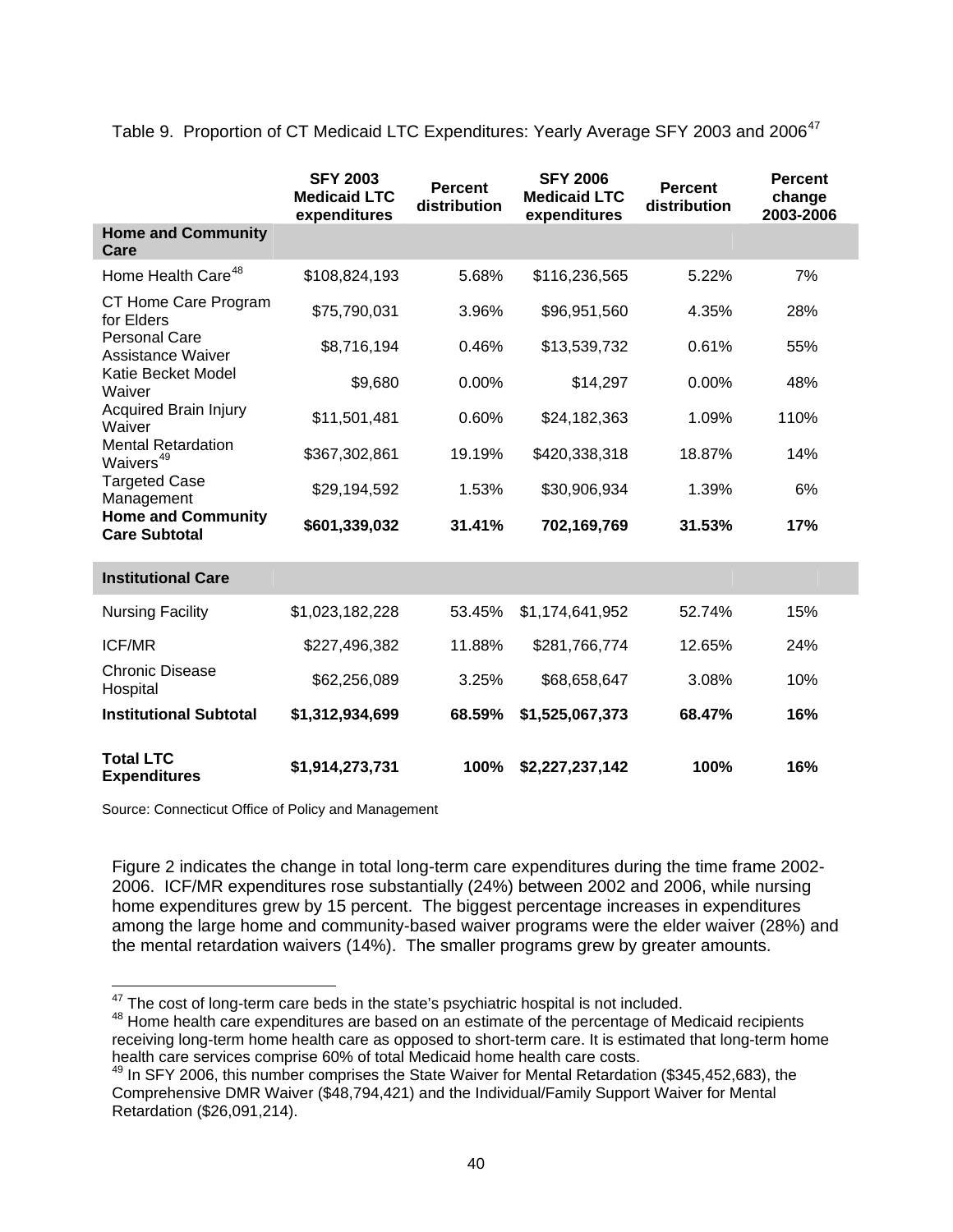

Figure 2. CT Medicaid LTC Expenditures 2002-2006

A breakdown of Medicaid long-term care expenditures by age (see Table 10) reveals significant differences by age. Roughly half of Medicaid long-term care expenditures for those 21 and under, and nearly two-thirds of expenditures for adults age 22 to 64 are for community-based services. By contrast, less than 20 percent of Medicaid long-term care expenditures for adults 65 and over are for community services. For all age groups, the average per client cost of community services is less than for institutional services. The difference is most pronounced for the youngest age group and least pronounced for adults 22 to 64. Part of the reason for the disparity is that Medicaid does not pay for items such as food, laundry, housekeeping and rent for HCBS clients, while those are generally covered for institutional clients.

|  |  | Table 10. Medicaid LTC Expenditures by Age, 2006 |  |  |  |
|--|--|--------------------------------------------------|--|--|--|
|--|--|--------------------------------------------------|--|--|--|

|              | <b>Number of</b><br>recipients | <b>Percent of</b><br>expenditures<br>for HCBS<br>services | Average<br>monthly<br><b>HCBS cost</b><br>per client | <b>Percent of</b><br>expenditures for<br>institutional<br>services | Average<br>monthly<br>institutional<br>cost per client |
|--------------|--------------------------------|-----------------------------------------------------------|------------------------------------------------------|--------------------------------------------------------------------|--------------------------------------------------------|
| Birth to 21  | 548                            | 52%                                                       | \$1,754                                              | 48%                                                                | \$27,247                                               |
| Age 22 to 64 | 9,914                          | 62%                                                       | \$5,551                                              | 38%                                                                | \$7,172                                                |
| Age $65+$    | 30,764                         | 18%                                                       | \$1,352                                              | 82%                                                                | \$5,112                                                |

Source: Connecticut Department of Social Services, based on claims paid as of December 2006.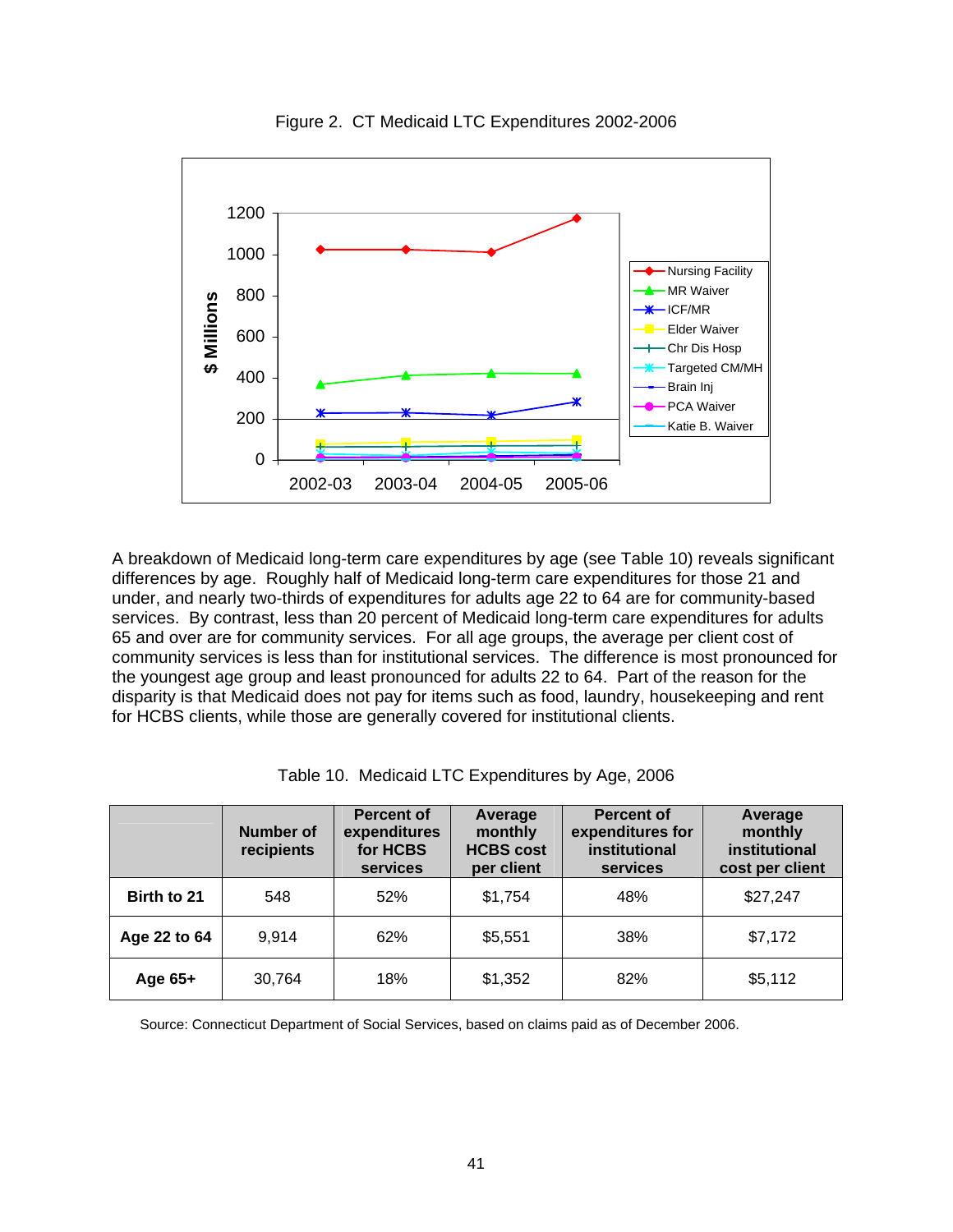Figure 3 demonstrates the change in Medicaid cost per client for various institutions and waiver programs in Connecticut during the time frame 2002-2006. The cost per client for ICF/MR care is the most expensive, in part because it offers a more extensive array of services such as vocational supports, and it is trending higher. The per client expenditures for the Elder waiver are substantially less than those for the MR waiver (greater than a ten-fold difference).



Figure 3. CT Medicaid LTC Cost per Client Served, 2002-2006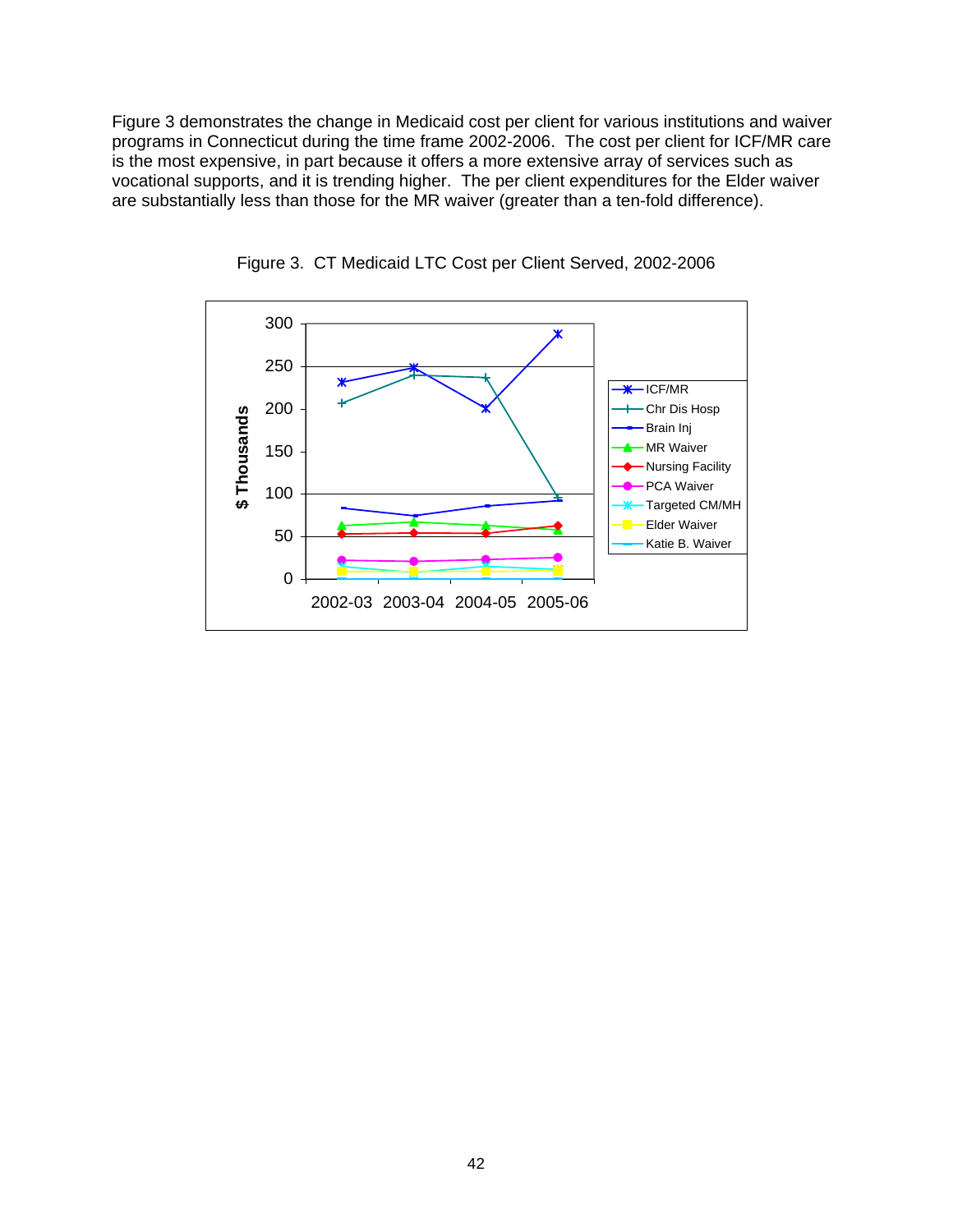### **II. System Assessment**

This section briefly profiles selected system functions, including access to long-term care services, the range of services available, the regulatory and quality assurance approaches, aspects of consumer direction, and data capacity.

# **A. Access to services[50](#page-48-0)**

Connecticut was one of the earlier states to incorporate a comprehensive assessment model into the CHCPE program, and it was and remains demonstrably successful in diverting many older adults into supported community-based care. The current screening method for the CHCPE is a two-step process, with a "quick screen" at the DSS Alternate Care Unit, followed by referral to access agencies for a comprehensive in-home assessment. There are several problematic issues, however, with the screening process as it is currently conducted. There is no universal screening of all individuals regardless of age or payor source. Furthermore, the assessment is unique to nursing home admissions and does not apply to other care settings. Some people may be inappropriately turned away at the initial quick screen since it relies on self-reported functional deficits, which is a potentially faulty measure of actual deficits. In addition, the value of a two-step process is unclear.

Another issue related to effective screening concerns the role and duties of conservators. Until two years ago, Connecticut law did not require conservators to consider less restrictive settings when placing a ward in a nursing facility. In many cases people may have been inappropriately placed for reasons of expedience, ignorance, or over-concern for safety. There is currently a legislative effort to enhance conservator obligations in this area. Effective screening requires conservators and Probate Court judges to be fully conversant in home and community-based service options.

Even where people have the means, private or public, to pay for services, they still may struggle to receive them because of inadequate staffing. There is widespread inability of home care providers to staff care plans as ordered because of unfilled home health aide/homemaker positions and high staff turnover rates. Staff recruitment and retention have been significantly affected by 1) higher wage opportunities and vacancies in other service fields; 2) lack of health insurance and other employee benefits; 3) the physical and emotional challenges of the job; and 4) low social valuation of this essential work.

Also of relevance with respect to access are barriers faced by members of minority groups. Despite significant growth in the Hispanic population in Connecticut, many programs do not have the capacity to respond effectively to a person whose first language is Spanish, either through primary staff contact or through written material.

Most states have an Aging Disability Resource Center (ADRC), which provides information and referral regarding long-term care issues. Connecticut is one of the few states without an ADRC. While there are multiple models of ADRCs, one particularly appealing model that exists in some states provides an integrated, one-stop point of entry into the long-term care system, often called a "single point of entry" (SPE). A similar model is known as "no wrong door" (NWD). The vision of NWD is to have resource centers in every community serving as highly visible and

<span id="page-48-0"></span> $\overline{a}$  $50$  Discussion taken in part from Money Follows the Person Rebalancing Demonstration Proposal submitted to the Center for Medicare and Medicaid Services by the Connecticut Department of Social Services, November 1, 2006; and the Connecticut Long-Term Care Plan, January 2007.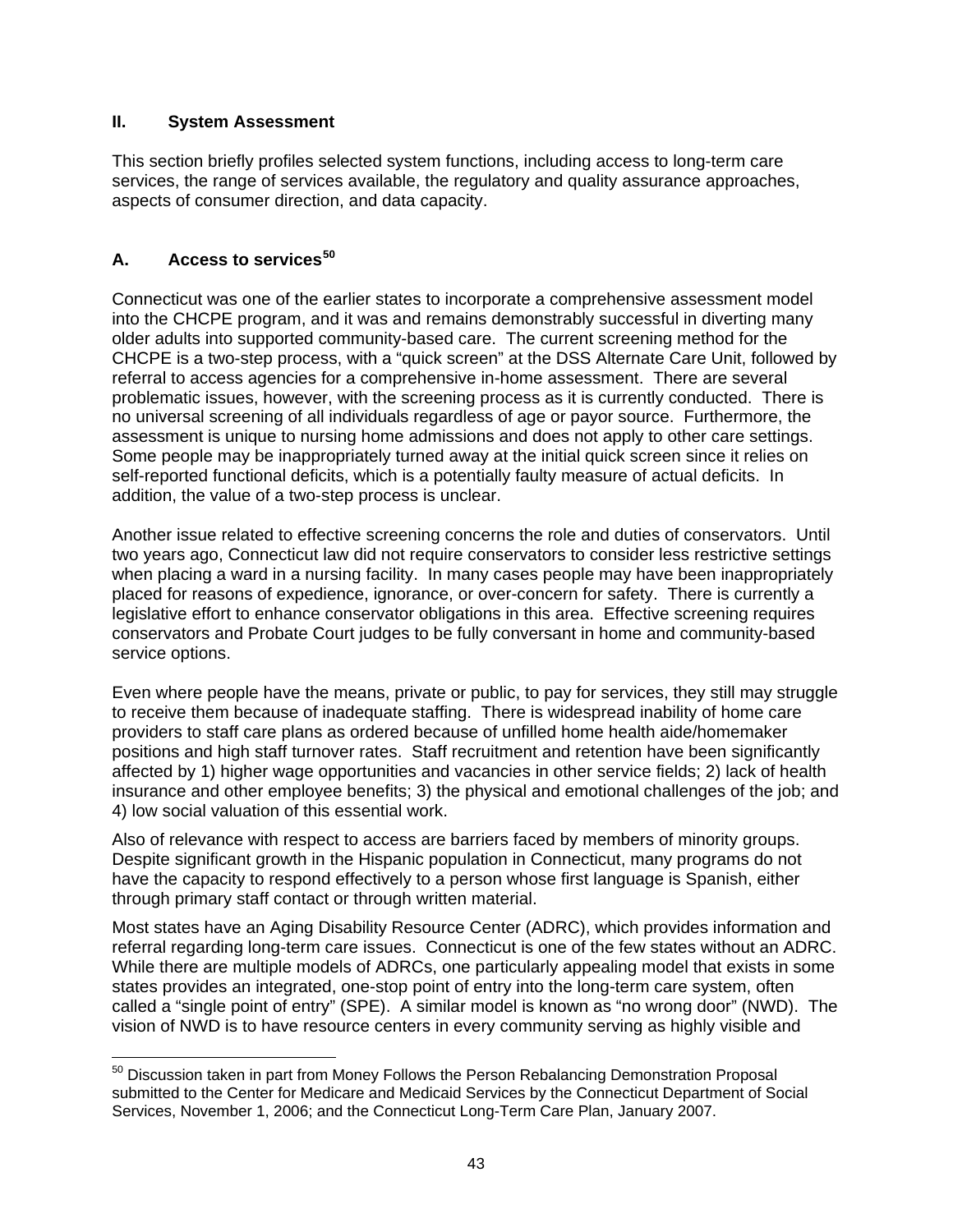trusted places where individuals can turn for information on the full range of long-term support options and entry to public long-term support programs and benefits. Connecticut has nothing comparable to the SPE or NWD. However, the state DSS, in partnership with the AAAs, operates the CHOICES<sup>[51](#page-49-0)</sup> Program, which provides a "one-stop shopping" information source for services available to persons age 60 and older. The program makes referrals to appropriate agencies, which enables individuals to access needed services. The five AAAs provide direction to local service providers who can specifically address numerous problems or concerns that older persons and their families may be encountering.

In the absence of a formal ADRC with an SPE/NWD model, the CHOICES program could potentially be expanded to perform the role of a one-stop access center. It is already established statewide, serves older adults on a wide range of issues, and also assists younger adults with disabilities with issues related to Medicare. Such a model would require new expertise in responding to the needs of people with disabilities under age 60, perhaps with input from the current Independent Living Centers (ILCs). One difficulty to overcome is the common misperception in many state departments and legislative offices that CHOICES is limited to its original charge (Medicare counseling), rather than the expansive range of information and referral for older people that it has become.

The state's recent "Money Follows the Person" (MFP) grant from the Center for Medicare and Medicaid Services also presents an opportunity to improve coordination and capacity between the AAAs and the ILCs as entry points. Both community-based organizations receive federal funding to provide information and referral regarding the long-term care system. The MFP will fund full time transition coordinators, provide technical assistance and support monthly collaborative sessions. The plan will create a stronger entry point with dedicated staff providing systems navigation to aid people in making their choice to move to the community through successful implementation of a care plan. Though this increased access is limited to those who are interested in transitioning out of a nursing home, the increased capacity and coordination between ILCs and AAAs has a broader application for the future development of a comprehensive SPE or NWD model.

At the Department of Mental Retardation, a new Single Point of Entry provides a centralized intake and eligibility determination process that gives Connecticut residents a consumeroriented entry point to access DMR services. This ensures timely and consistent response to families. Regional case managers who previously performed this function have returned to case management providing more service coordination for people at home. The system offers English and Spanish speaking capacity.

In addition, for consumers and family members with access to the Internet, Connecticut offers a wide range of information on long-term care. DSS, the Connecticut Commission on Aging, and the five AAAs, among others, maintain websites with information about long-term care or links to other sites. In particular, the Connecticut Long-Term Care Services and Supports website was completed and released to the public in 2006 ([www.ct.gov/longtermcare](http://www.ct.gov/longtermcare) ). The goal was to develop a website that provides easy access to comprehensive information on private and public long-term care services and supports in Connecticut, including home care, community care, housing and institutional/ nursing home care. The website provides information to all individuals in need of long-term care services and supports, regardless of age or disability. It is the lack of such information that was cited by respondents to the Connecticut Long-Term Care

 $\overline{a}$ 

<span id="page-49-0"></span><sup>&</sup>lt;sup>51</sup> Connecticut's program for Health insurance assistance, Outreach, Information and referral, Counseling, and Eligibility screening.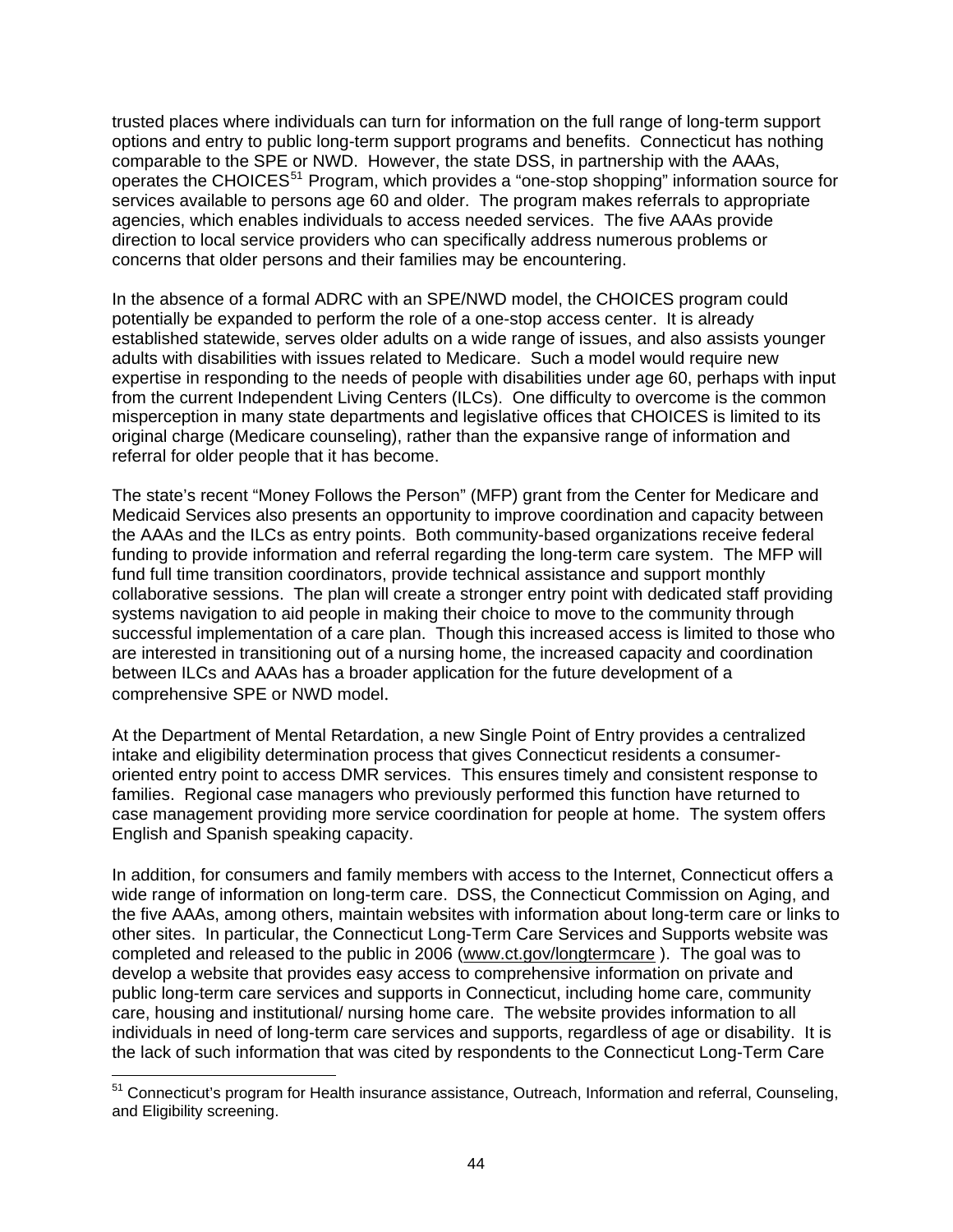Needs Assessment as the number two reason for not getting the services they need, and this is an area in need of improvement.

# **B. Array of services**

Connecticut has a wide array of long-term care services available for those who can afford them, but it is quite constrained for low-income clientele. For those who cannot afford to purchase services, Medicaid and its state waiver programs provide some assistance. However, the waivers are limited and not well coordinated to serve the entire population in need. Many potential clients are currently experiencing waiting lists for some waiver programs.

The state's case management model for long-term care services under the CHCPE has strengths and weaknesses. Many consider a major strength to be that case management is performed by neutral access agencies and not by potentially self-interested home care agencies.<sup>[52](#page-50-0)</sup> Case management obligations are strictly regulated by DSS, providing safeguards for clients that support consumer preference. In addition, access agencies can take a global look at a complete care plan that includes not only home health services but meals, transportation, emergency response, etc. On the other hand, home health agencies have argued that it would save money and recognize what they do for their clients to pay them directly for care management.

While the state's case management model for the CHCPE is rich and professionally oriented, combined with professionally oriented home health care it is a very expensive model. Home health services in Connecticut in general are dominated by nursing services and supervision. Even homemaker services must be under the supervision of a registered nurse. Though case management is not the preferred model for younger adults with disabilities, there remains some demand for such services among this population. For example, the Multiple Sclerosis Society has led efforts in recent legislative sessions to create a pilot for people ages 18-64 so that they can receive services that mirror the CHCPE, primarily due to the benefits of case management.

# **C. Consumer direction[53](#page-50-1)**

The terminology regarding "consumer self-direction" in Connecticut encompasses two distinct concepts. The first is the commonly-understood definition employed in other states, whereby consumers truly direct their own services and supports. Connecticut's HCBS waiver programs provide a number of opportunities for this type of self-direction. A brief description of these opportunities follows:

- **PCA Waiver:** Participants hire and manage their own PCA staff with a fiscal intermediary who administers the PCA's payroll; the consumer establishes salary within budget caps. Training on managing PCAs is available for consumers.
- **ABI Waiver:** Participants or their conservators hire and manage their own PCA staff just as in the PCA program. Participants are responsible for managing up to 20 additional home

<span id="page-50-0"></span> $\overline{a}$  $52$  For those self-directing care with DMR funding, there is little or no case management oversight by a neutral access agency.

<span id="page-50-1"></span><sup>&</sup>lt;sup>53</sup> A portion of this discussion taken from the Money Follows the Person Rebalancing Demonstration Proposal submitted to the Center for Medicare and Medicaid Services by the Connecticut Department of Social Services, November 1, 2006.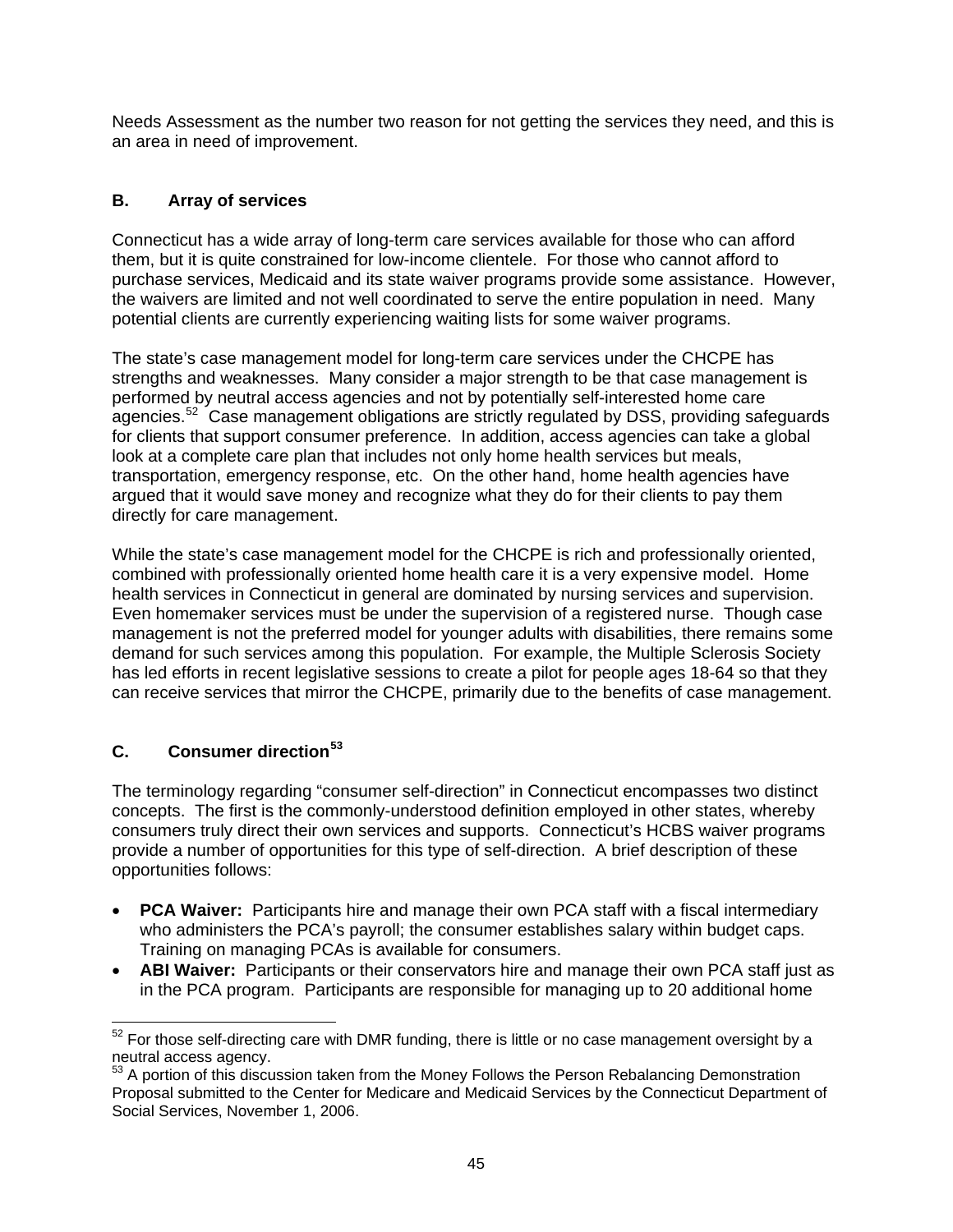and community supports, depending on their level of need. Services are determined with the individual, a neuropsychologist, social worker and consumer-designated circle of support.

• **DMR Waivers:** Waivers permit consumers to hire people directly for many services, such as supported living and employment, respite, personal care, etc. Participants are provided with a fiscal limit where they can choose services in their customized package. DMR does not tell participants what services they can have and in what amounts as long as it stays within the budget limit and basic health and welfare needs are met. The DMR self-direction process and quality system are highlighted in more detail in Section III below.

For those choosing to receiving home health care, Connecticut regulations can make it difficult to achieve true consumer direction. Public Health Code regulations concerning homemaker home health aide agencies require supervision by a registered nurse or other professional as determined by the nurse (Connecticut Department of Public Health, 2006d). This prohibition on delegated activities contributes to a highly professionalized and licensed workforce, but inhibits consumer direction.

A second, less-common notion of consumer direction is used in connection with the CHCPE. In this instance, consumer direction refers to care without a care manager but still in the hands of an agency provider. This usage is a distortion of the usual meaning and has added some confusion in discussions of self-direction.

• **CHCPE:** The elder participant undergoes a holistic assessment conducted by a professional to identify unmet needs and recommend supports. Whenever possible, the person is regarded as "self-directed" and is empowered to make adjustments in the frequency, duration and intensity of their services without prior approval. However, care is still delivered via agency staff. Connecticut has also offered a small group of 250 older adults the option of self-directing personal care assistance which mirrors the PCA and ABI Waivers. During the 2007 legislative session, the cap of 250 was eliminated.

### **D. Regulation and quality approaches**

### *Regulatory oversight: system components*

Most long-term care providers are regulated, including nursing homes, home health agencies, and assisted living service agencies. The regulatory programs are administered by the Health Care Systems Branch within DPH, in accordance with federal standards issued by CMS. The DPH Health Care Systems branch regulates access to the health care professions and provides regulatory oversight of health care facilities and services. There are three major sections: facility licensing and investigations, practitioner licensing and investigations and a legal office. The DPH has authority to investigate complaints and take disciplinary action against providers found to have violated the law or otherwise pose a risk to public health and safety. The regulation of intermediate care facilities for persons with a diagnosis of mental retardation is shared between DPH (which carries out the federal certification for ICF/MR facilities) and the Department of Mental Retardation (which administers the licensure program).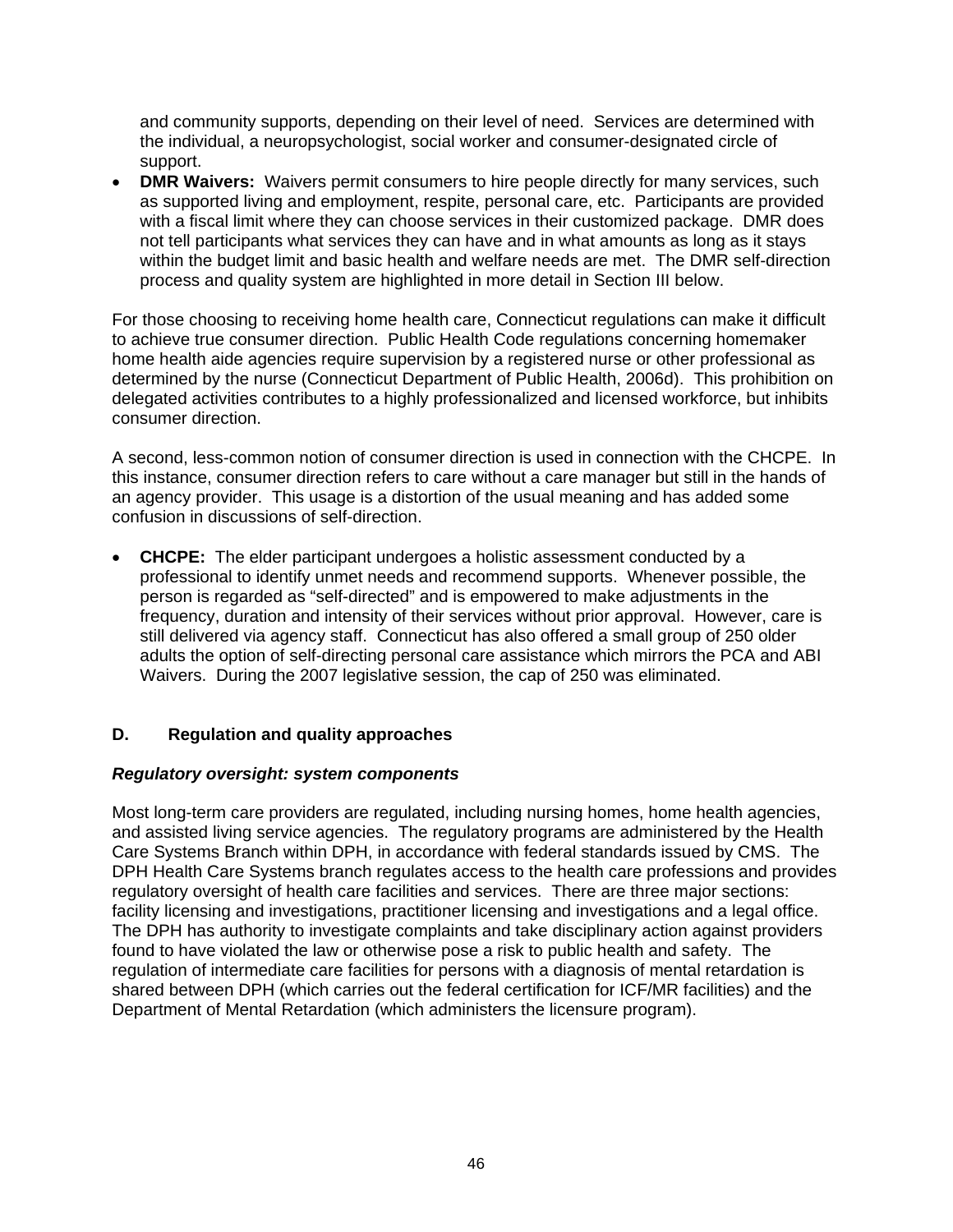### Nursing homes

Nursing homes participating in the Medicare or Medicaid programs are inspected approximately once a year. A standard inspection involves a team of state surveyors spending several days on site in the nursing home to evaluate compliance with federal long-term care facility requirements defined by CMS. Surveyors determine whether adequate care and services are being provided to meet residents' needs and whether the home is providing adequate quality care (GAO, 2003). Though CMS establishes specific protocols, states have the primary responsibility for conducting the on-site inspections and recommending plans of correction for nursing homes providing a poor quality of care.

The DPH licenses two categories of nursing facilities in Connecticut -- (1) chronic and convalescent nursing homes (CCNH) for skilled or rehabilitative care, and (2) rest homes with nursing supervision (RHNS) for custodial care. DPH surveyors are highly trained and develop expertise in these categories: nursing homes, home health/assisted living and residential care. The nursing home unit is the largest and most active, with 42 nurses and 6 supervisors. The majority of surveyors (71%) have more than 2 years of experience, and for RN surveyors a minimum of 4 years of nursing experience is required, which is higher than most states (GAO, 2003). Predictability of individual facility surveys is addressed in federal regulations. In Connecticut, in 2002, about 30 percent had predictable surveys, and 16 percent were surveyed within 15 days of prior year anniversary (GAO, 2003).

Waivers to the regulations are granted on a case by case basis by a committee established within DPH. The nursing home submits a request for a waiver, presenting the rationale and any alternatives in place to protect the resident's health, welfare and safety. Most requests have to do with the physical plant and its operations. Most requests are granted, and the review process typically takes four to six weeks (University of Minnesota School of Public Health, 2007; Connecticut Department of Public Health, 2006b).

#### Assisted living

Connecticut has had licensed assisted living services agencies (ALSAs) since 1994, in accordance with regulations administered by DPH. The regulations address service agencies rather than licensing both a building and services as a single entity. Managed residential communities (MRCs) may offer assisted living through ALSAs. MRCs are not regulated by DPH, though they must meet local zoning ordinances and building codes. (Mollica, 2002). Residents receiving ALSA services must have chronic and stable conditions as determined by a physician or health care practitioner at least on an annual basis and as needed. Chronic and stable conditions are not limited to medical or physical conditions, but also include chronic and stable mental health and cognitive conditions. Each ALSA agency develops its own admission criteria but the regulations do not allow the ALSAs to impose unreasonable restrictions and screen out people whose needs may be met by the ALSA.

As is the case nationally, one major challenge in assisted living in Connecticut is balancing the residents' preference to remain living in their home even in the face of declining physical or cognitive functioning that may threaten their own health and safety or that of other residents. Increasingly, residents in assisted living have more complex needs that may be difficult to meet adequately with available services and supports. Connecticut regulations do not provide guidance on how best to balance resident autonomy with protecting the well-being of other residents. A related area of concern is the great variability in the types of residency agreements between the ALSA and the resident. A resident agreement is developed on admission and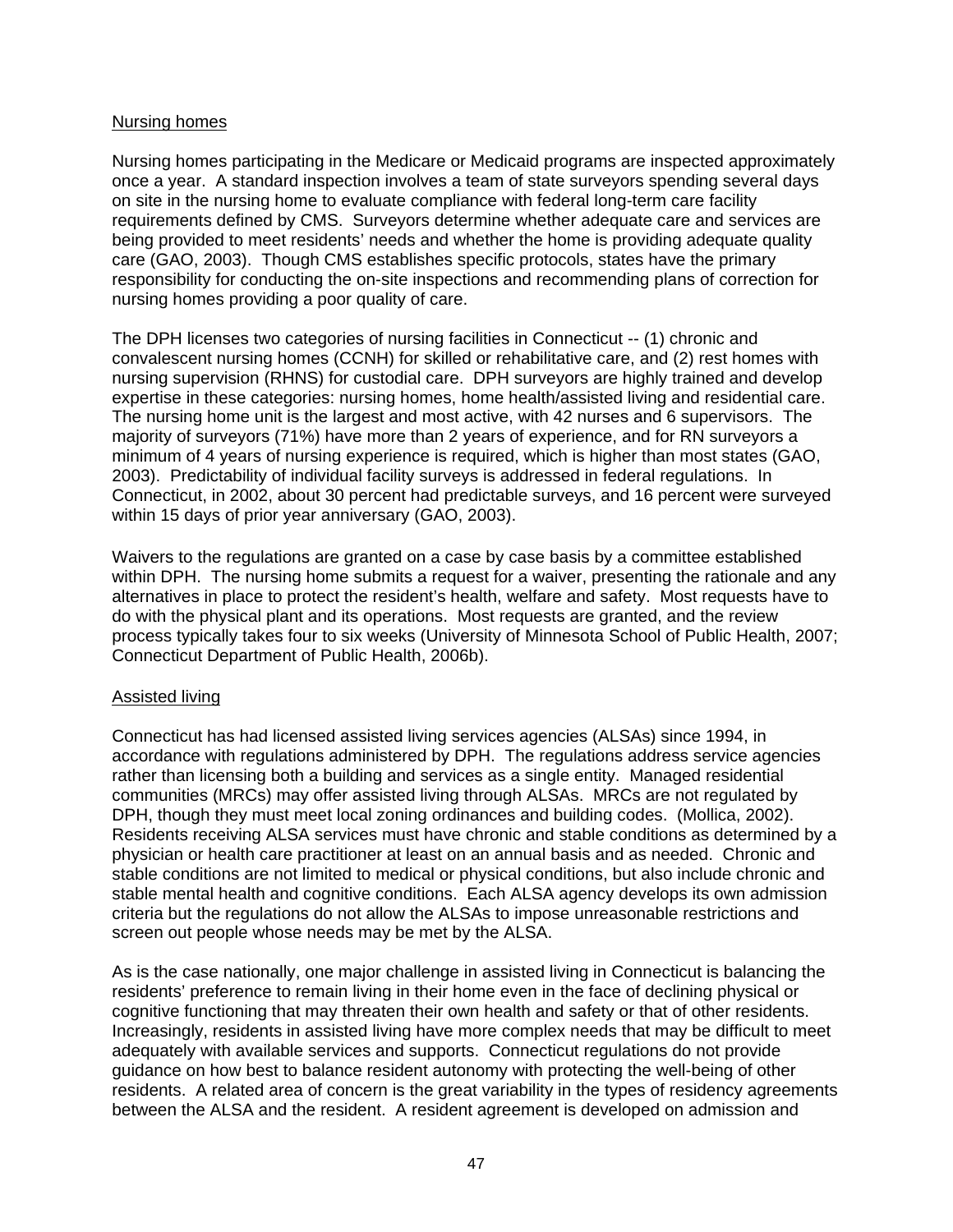includes: basic and additional services provided, costs to the resident for these services, provisions for payment and rate changes, criteria for admission, resident's rights to participate in service planning; and aging in place policies including circumstances for discharge. Despite the requirement for such agreements, admission and continued stay criteria are often not clear to residents, presenting further challenges to negotiating transitions when they may need to occur (Mollica, 2002).

Regulations for ALSAs specify minimum numbers of nursing and aide staff (at least one RN in addition to an on-site supervisor whose hours are determined by the number of nurses or assisted living aides providing services). All aides must be certified nurse aides or home health aides and must complete 10 hours of orientation and one hour of in-service training every two months. An RN must be available on-call, 24-hours a day. ALSAs are required to establish a quality assurance committee to conduct ongoing review of the agency's policies including assessment and referral criteria, data systems, evaluation of client satisfaction, standards of care, and professional issues relating to the delivery of services. The committee submits annual reports to the ALSA summarizing findings and recommendations. The report and actions taken to implement recommendations are made available to the state Department of Public Health. Agencies are inspected biennially. Penalties include revocation, suspension, or censure; letter of reprimand; probation; a restriction on acquisition of other entities; a consent order compelling compliance; and civil monetary penalties. (Connecticut Department of Public Health, 2006a).

### Residential care homes

Adult Residential Care Homes are also known as Rest Homes or Homes for the Aged in Connecticut. The Connecticut Department of Public Health licenses all residential care homes in Connecticut, pursuant to Public Health Code section 19-13-D6. (Connecticut Department of Public Health, 2006e). State law requires that residential care homes provide three meals per day, housekeeping and laundry services, recreational activities, 24 hour supervision and emergency services. Some homes, which are part of extended care facilities, may have a nurse available; other facilities may assist residents in arranging for community-based nursing services when necessary. The regulations address: a) physical plant specifications for resident rooms, baths, common areas, dietary and laundry facilities, b) administrator licensure requirements, c) mandatory services such as physician services in case of illness, d) attendant/resident staff ratio (minimum of one attendant for each 25 residents), e) staff training regarding resident rights, behavioral management, personal care, nutrition, safety, and f) medication administration requirements for non-prescription topical medications, with additional requirements for administration of all other types of medication.

### Adult day centers

The Connecticut Association of Adult Day Centers is authorized by DSS to conduct and administer a program of peer review and certification. This certification is required for programs to qualify to receive state funding under the Connecticut Home Care Program (centers not receiving any state funding are not required to be certified). Requirements for certification are specified in DSS agency regulations (Regulations of Connecticut State Agencies, 2006). The Connecticut Association of Adult Day Centers, Inc. is a statewide organization of proprietary and not-for-profit adult day providers. CAADC is a non-profit corporation, and represents nearly all the adult day centers in Connecticut.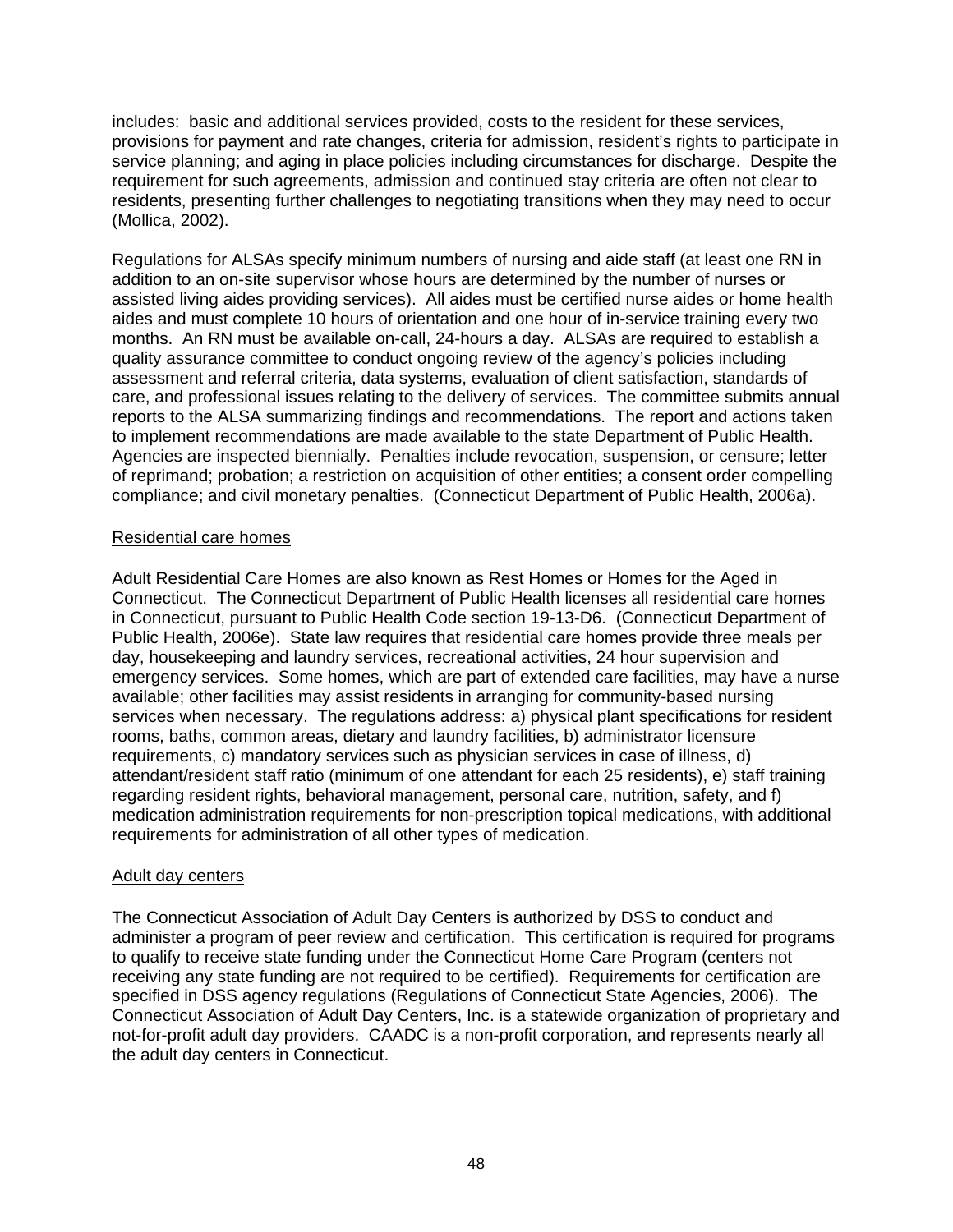The regulations address the following: a) physical space requirements for zoning, licensing, sanitation, fire and safety; b) mandatory personnel to provide administration, nursing and social work consultation services, dietary services, personal care services, recreational therapy, and transportation services; c) direct care staff/client ratio (a minimum of one staff member for every seven clients); and d) specifications for staff training and recordkeeping. Programs seeking to qualify as a medical model of adult day health must meet additional requirements, such as nursing services for medication administration, advanced training for direct care staff individual therapeutic and rehabilitation services such as physical therapy, occupational therapy and speech therapy.

#### Intermediate care facilities for people with mental retardation

Regulation of the intermediate care facilities for people with mental retardation is complex and is shared between DPH and DMR. There are seven ICF/MR locations across the state (including Southbury Training School) and sixty-nine privately owned and operated group homes serving approximately 1,163 people over the age of 18. The licensing of group homes is administered by DMR, while DPH oversees the regulations contained in the Code of Federal Regulations, section 483.400 – 483.480, Conditions of Participation for Intermediate Care Facilities for the Mentally Retarded. These regulations establish the minimum health and safety requirements that ICF/MR providers must meet in order to participate in the Medicare and Medicaid programs. The health and safety requirements address topics such as the provider's governing body, client protections, facility staffing, facility environment, and services provided.

#### Home health care agencies

Home health care agencies are also regulated by the DPH. These agencies provide professional nursing services and other related services including: homemaker-home health services, physical, occupational or speech therapy, or medical social services. Agencies are required to be available to enroll new clients and to provide services seven days a week, twenty-four hours per day in the client's home or similar setting. The DPH surveyor team is very active, monitoring home care as well as assisted living services. There are 5 staff nurses and a nursing supervisor.

In addition, CMS develops conditions of participation and coverage that agencies must meet in order to begin and continue participating in the Medicare and Medicaid programs. These minimum health and safety standards are the foundation for improving quality and protecting the health and safety of beneficiaries. The conditions address a wide range of organizational and programmatic components, for example, client rights, comprehensive assessment, types of services and personnel qualifications, records and reporting through OASIS and compliance with state and local laws (Connecticut Department of Public Health, 2006c).

### *Quality of care issues*

There is no single agency or set of regulations or guidelines that define overarching quality of care for individuals using long-term care services, regardless of care setting. Rather, quality assurance is idiosyncratic in nature, developed within the context of a specific care setting. The nursing home industry is far more heavily regulated than most home and community-based services, and there is no similar level of oversight designed to ensure that home care recipients are getting high quality care.Quality measures are not explicitly tied to individual outcomes and preferences across settings. The following section describes various quality initiatives within the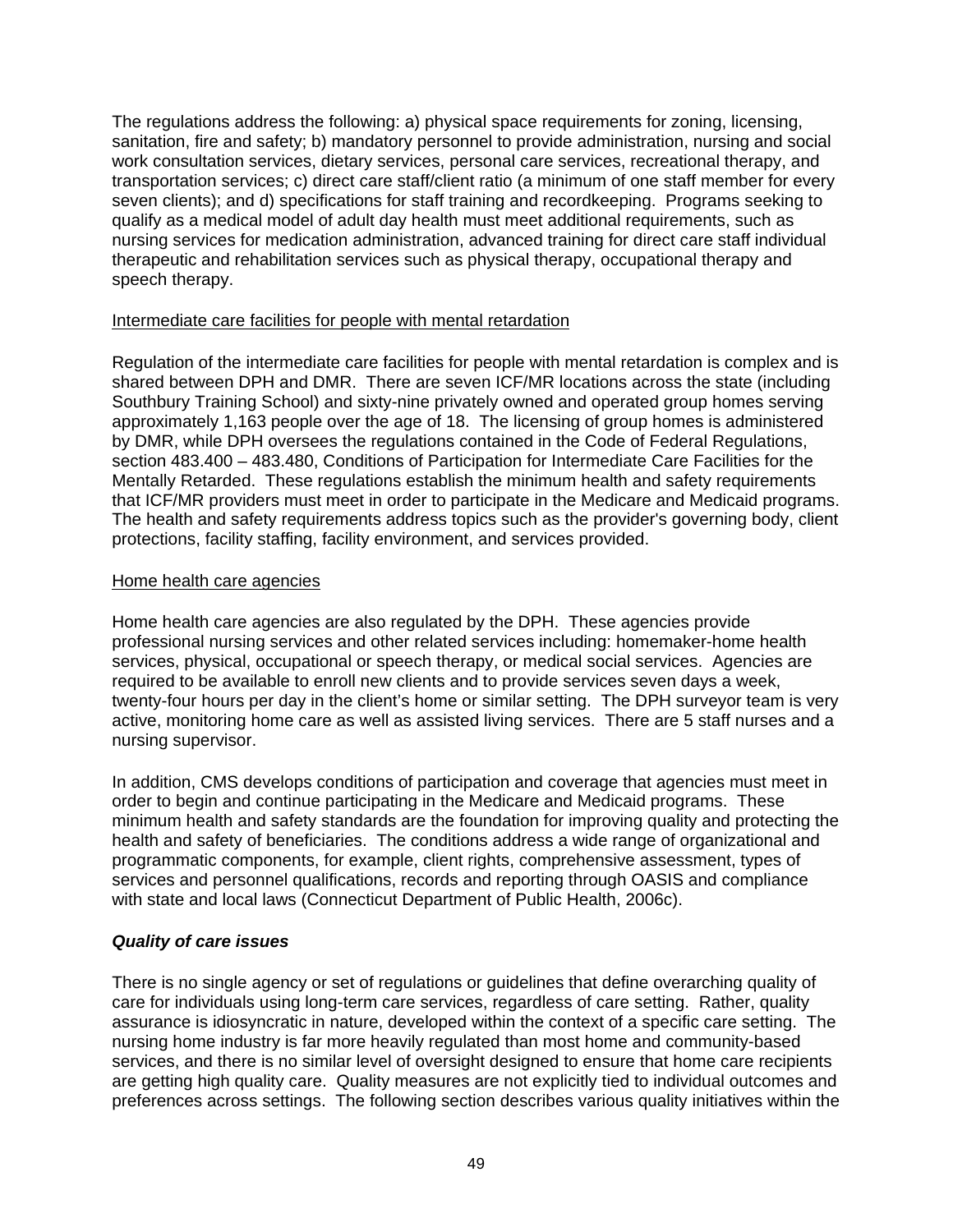range of care settings; some are supported and coordinated through state agencies (such as DPH) and others through ombudsman offices.

Nursing home quality of care is evaluated and monitored through systems developed by CMS and implemented by DPH. Results of DPH inspections are complied and reported through the On-Line Survey, Certification, and Reporting system (OSCAR). Pursuant to CMS guidelines, quality is also measured and tracked using national chronic and post acute care quality indicators such as decline in activities of daily living, pressure sores, infections, and rehospitalization rates. These quality indicators are based on nursing home resident assessment information (data on each resident that homes are required to report periodically to CMS). Quality indicators are derived from nursing homes' assessments of residents and are used to rank a facility in 24 areas compared with other nursing homes in the state. Connecticut nursing homes are included in CMS' Nursing Home Compare website intended to make standard quality information available to the general public. There is no quality improvement section within DPH, such as exists in Washington or Florida, to assist nursing homes with quality improvement initiatives.

Complaints regarding quality of care in nursing homes may be filed by nursing home residents, family members or nursing home employees. The proportion of nursing homes cited for actual harm or immediate jeopardy has declined nationally from 29 percent to 20 percent since mid-2000. However, in 2002, Connecticut had the highest rate of nursing homes with deficiencies for actual harm or immediate jeopardy of residents in 2002, at 49% as compared to a rate of 7% in Wisconsin (GAO, 2003). It is not clear whether these significant variations are due to actual higher rates of substandard care, more active enforcement by certain states' surveyors, or inconsistencies in the definition of "actual harm" and "immediate jeopardy." Connecticut officials said that the growing volume of complaints, combined with limited resources, is a concern. Connecticut indicated that 90 percent of the complaints it receives allege actual harm and require investigation within 10 days, but that with fairly stagnant budget allocations from CMS, its ability to initiate investigations of so many complaints within 10 days was limited. In 2001, CMS's state performance review found that Connecticut did not investigate about 30 percent of actual harm complaints in a timely manner (GAO, 2003).

#### Enhancing quality through culture change in nursing homes

Culture change in nursing homes refers to the process of transforming a traditionally institutional approach to nursing home care into one that is home-like and person-directed. There are a number of national and state level culture change initiatives underway, including the "green house" model, the Eden alternative and others.

Early evaluations of these models show positive outcomes being self-reported in staff turnover, resident and family satisfaction, census, and clinical outcomes. While providers and advocates often report that state nursing home regulations impede progress in culture change, there is no evidence to show whether and how regulations either impede or may in fact serve to foster desirable nursing home culture change (University of Minnesota School of Public Health, 2007). Advocates and experts include coalitions such as the Nursing Home Pioneer Network, the National Citizen's Coalition for Nursing Home Reform and the Connecticut Breaking the Bonds Coalition. CMS is supportive of many aspects of culture change, and recently issued a lengthy memorandum intended to clarify interpretations of regulatory compliance in the context of a wide range of culture change practices (CMS, 2007). In Connecticut, DPH reports that there appears to be growing interest among nursing home providers in culture change efforts. They have had an increase in requests for waivers, for example a recent request to waive the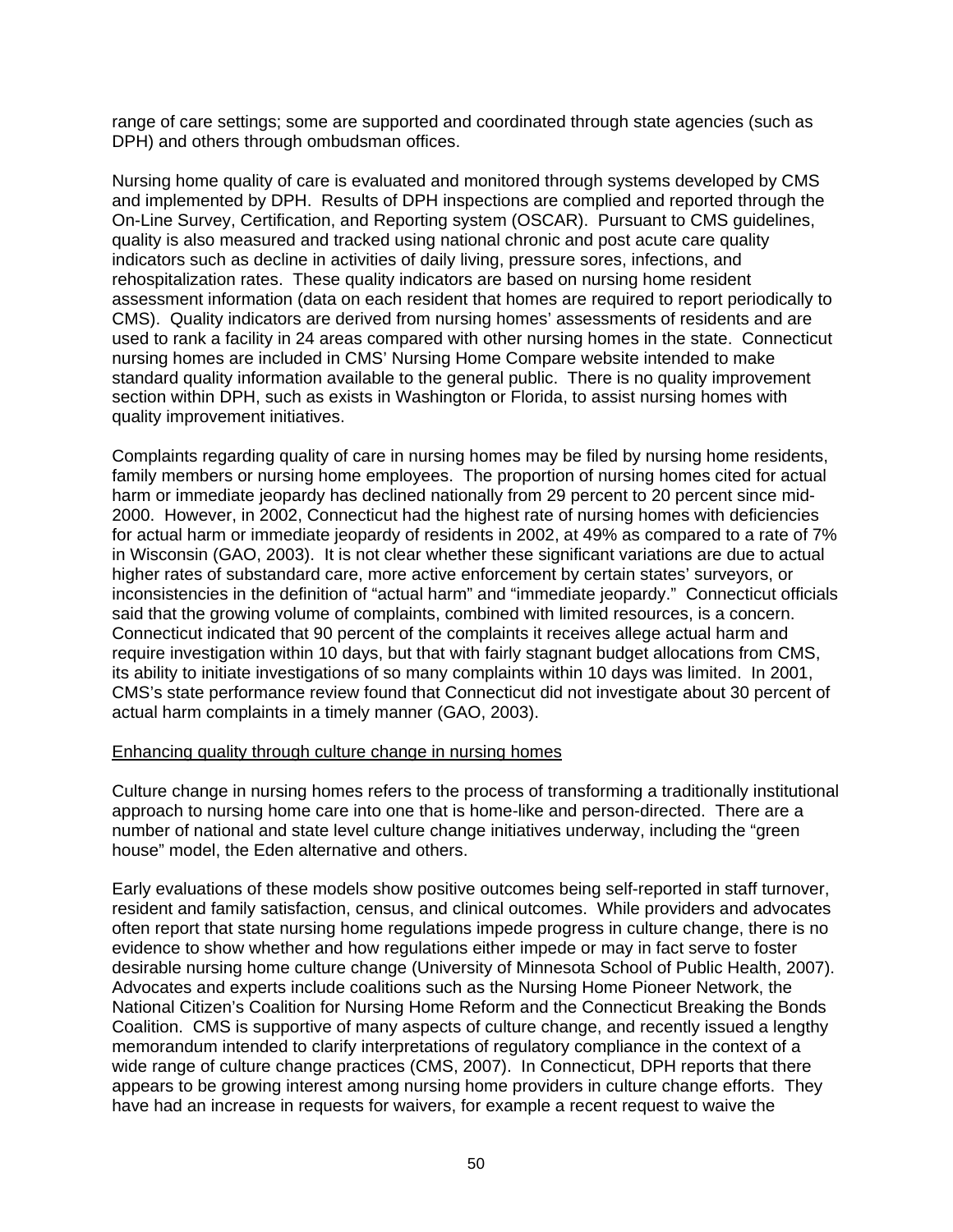requirement for three feet surrounding a resident's bed. They indicate that the Public Health Code does have flexibility within it, and the DPH can exercise discretion to enable change efforts provided they do not pose a risk to residents.

### Long-Term Care Ombudsman Program (LTCOP)

The Connecticut LTCOP is an independent program structurally located under the umbrella of DSS, with the state Ombudsman reporting directly to the Commissioner of DSS. The state Ombudsman has complete responsibility over the program's administration, operation, budget, and oversees all employees associated with the program. It was established by Congress by the Older Americans Act (OAA) of 1965 with a federal mandate requiring all states to create and develop ombudsman programs in order to address the poor quality of care found within longterm care settings and to address specific shortcomings of the nursing home regulatory system. The 1992 amendments to the OAA facilitated an important shift in philosophy and focus, calling for the LTCOP to become a more resident-centered program, to provide advocacy services, and to become a community presence within long-term care settings. Currently the OAA stipulates that the LTCOP must identify, investigate, and resolve individual and systems-level grievances of those residing in long-term care facilities including residential care homes, skilled nursing and assisted living facilities. Though primary responsibilities include investigating and resolving complaints made by constituents, ombudsmen are also responsible for educating residents and families about their rights, providing information and resources regarding various long-term care services, as well as lobbying for program initiatives in state and federal government forums.

Ombudsman responsibilities include: 1) receiving, investigating, and resolving complaints made by or on behalf of residents in long-term care facilities (Chelimsky 1991; Netting, Paton, and Huber 1992), 2) bringing residents to the forefront to voice their concerns directly to public officials on issues affecting their lives and 3) supporting residents in shaping their own legislative agenda. In Connecticut the LTCOP also administers the Volunteer Resident Advocate Program in which community volunteers are trained by Ombudsman staff in resident's rights, problem solving, interviewing skills, negotiating, working with nursing home staff, and the health care system (Connecticut LTC Ombudsman program, 2007).

#### Independent Office of the Ombudsperson for Persons with Mental Retardation

The Independent Office of the Ombudsperson for Mental Retardation works on behalf of consumers and their families. The office addresses complaints or problems regarding access to services or equity in treatment and provides information regarding rights and methods of dispute resolution concerning consumers and/or their families. Concerns include dissatisfaction with placement, waiting list issues, comprehensive waivers, and other quality of care and access issues. The nature and resolution of complaints are communicated to the Mental Retardation Council, the state General Assembly and the DMR Commissioner in order to better direct the resources of the department and to improve service to our consumers and/or their families. The Office of the Ombudsperson addressed over 520 issues involving complaints or concerns regarding the DMR for calendar year 2005, an increase of 17% from 2004 (Independent Office of the Ombudsperson, 2007).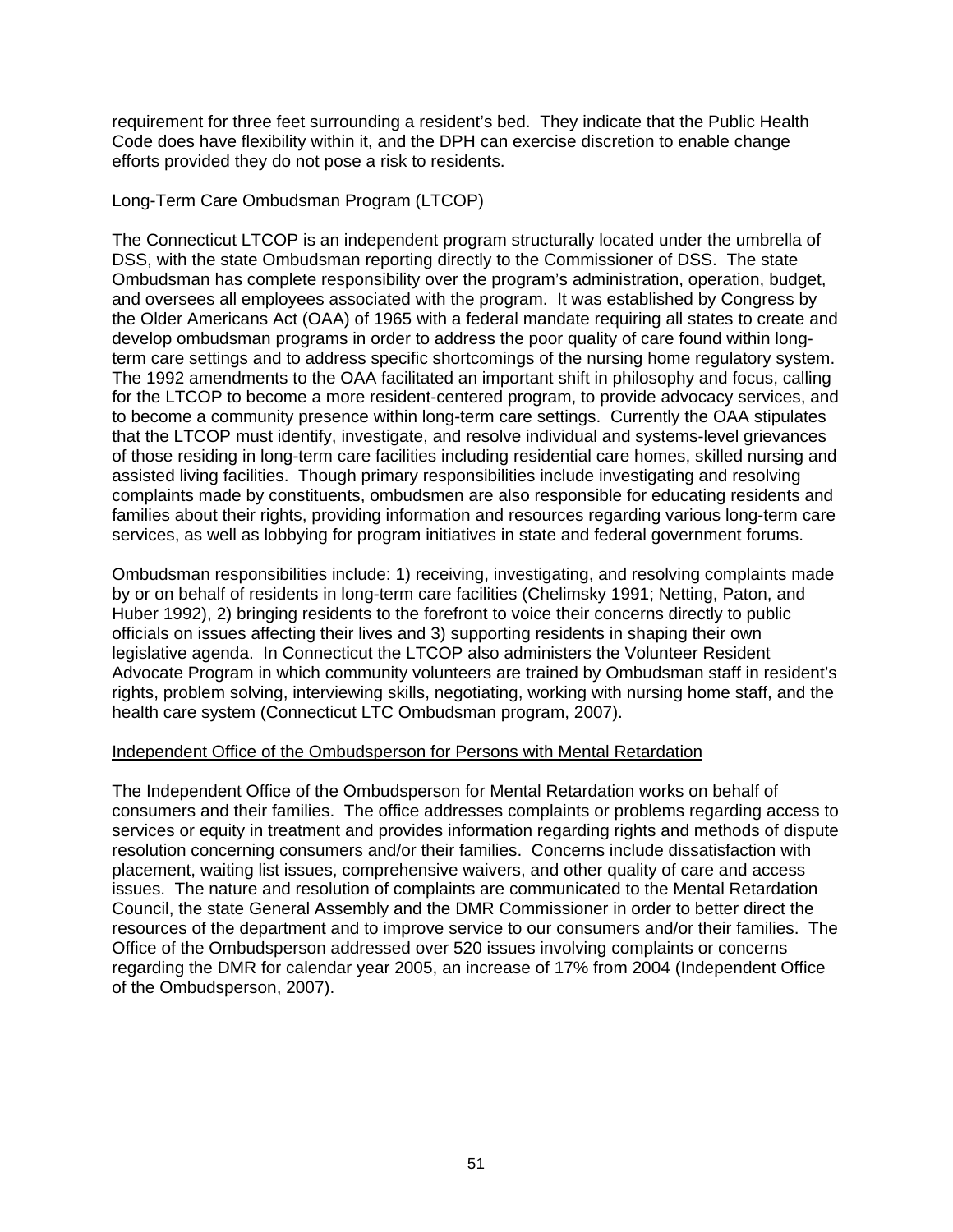## Quality issues for Medicaid waivers*[54](#page-57-0)*

The DSS Medical Care Administration is responsible to assure that the waivers meet the federal requirements and expectations for the quality operation of the HCBS waivers in the state. DSS has had in place a long-standing system of quality assurance to address service planning, service delivery, health and welfare, participant rights and safeguards and financial accountability for service delivered by providers. The waiver programs are at varying levels of transition between the traditional quality system and the newer quality framework. With the current expansion of multiple waiver programs in the state, DSS is in the process of reassessing all waiver programs with respect to the quality framework.

All waiver programs reflect a values-driven approach to quality designed to assure that individual participants achieve meaningful personal outcomes, have the supports necessary to make choices, informed decisions, experience community opportunities and individual relationships, benefit from system safeguards and experience satisfaction with their services, supports and desired lifestyle.

# **E. Data capacity**

Information technology is inextricably linked to quality management and to improving access to services and streamlining eligibility. Connecticut considers it essential to develop state of the art information technology, with an automated system to collect, warehouse, analyze, and report information to guide program development and monitor quality.

DSS houses the Information Technology Services (ITS) Division. The ITS Division has two distinct sections, Information Technology Technical Services and Support Services. ITS manages two major mainframe computer systems—the Eligibility Management System (EMS) and the Connecticut Child Support Enforcement System (CCSES). The EMS system provides fully integrated data processing support for the determination of client eligibility, benefit calculation and issuance, financial accounting, and management reporting. EMS supports many of the agency's major programs such as Temporary Family Assistance (TFA), Medical Assistance (Medicaid and State Medical Assistance), Food Stamp, State Supplement to the Aged, Blind, and Disabled, and the State Administered General Assistance (SAGA) and Refugee Assistance Cash and Medical assistance programs. EMS also supports the Managed Care Program and the TFA Diversion Program. A separate Medicaid Management Information System (MMIS) is also located within DSS, and requests for MMIS data must be submitted to DSS.

Many other agencies, bureaus and departments have developed elaborate database systems that operate separate and removed from DSS. Further, many private providers have invested heavily in platforms that allow for sophisticated data collection techniques. However, the autonomous development of these myriad systems has resulted in extremely limited crossfertilization of data within and between agencies.

Web-based technology for the purpose of collecting information relating to plan of care, service delivery, and case information is currently used in a very limited fashion in the state system. One extremely promising endeavor, funded through a CMS QA/QI grant is the Department of

<span id="page-57-0"></span> $\overline{a}$ <sup>54</sup> Money Follows the Person Rebalancing Demonstration Proposal submitted to the Center for Medicare and Medicaid Services by the Connecticut Department of Social Services, November 1, 2006.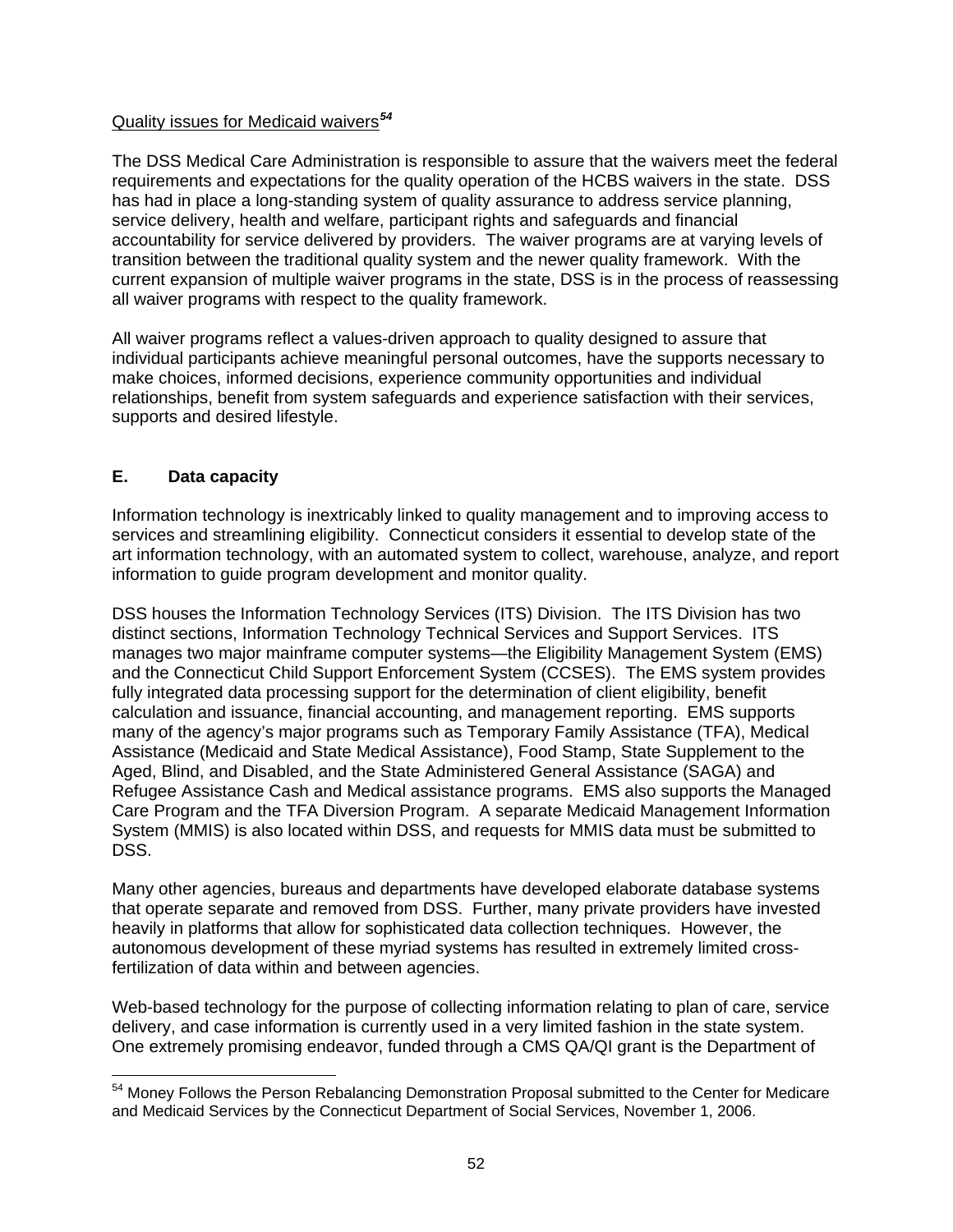Mental Retardation's quality management system which systemically addresses all outcomes identified in the HCBS Quality Framework. Key areas of interest include: access, service planning and delivery, safeguards, rights, outcomes and satisfaction, and system performance. The goal is to have a flow of information between DMR, providers, case managers, clients, and families. See discussion in Section III below.

Another promising initiative is a data capacity-building and systems integration initiative currently being funded under Connecticut's Medicaid Infrastructure Grant. Though still in the analysis stage, it appears that the primary change would be the development of a federated data network that can draw from several different agency databases without compromising individual privacy/confidentiality and without disrupting existing agency business practices. Numerous state agencies, including DSS, DMHAS, DMR, DCF, and DOL, in conjunction with the state's Office of Workforce Competitiveness, are currently discussing methods of data sharing that will allow analysis of client demographics, service patterns, and outcome data to determine program effectiveness, aid in policy analysis, and support continuous improvement. Proposed data sharing would also enhance direct service provision, and could include the sharing of client characteristic and case histories, as well as information on past and current service provision to the client.

Once legal and confidentiality hurdles have been overcome, the major task for the planned implementation stage will be to design and build the kind of system that can provide both the data needed for frontline case managers and other staff who deal with clients, and the insight needed for policymakers and planners.

# **F. Links to and availability of housing**

# *Community housing options[55](#page-58-0)*

A number of housing options with long-term care supports are available in Connecticut, allowing individuals with long-term care needs the opportunity to avoid entering an institution. The community housing options in table 11 provide some common meals, housekeeping, and some degree of personal services, but vary with respect to the extent and range of services and staffing provided, the types of accommodations available, and requirements for residency.

|                                           | <b>Facilities</b> | Units, beds, or<br>residents | Age          |
|-------------------------------------------|-------------------|------------------------------|--------------|
| State-funded<br>congregate housing        | 23                | 951 residents                | 62 and older |
| Assisted living                           | 109               | (not available)              | Adults       |
| Residential care homes                    | 102               | 2,826 units                  | Adults       |
| Continuing care<br>retirement communities | 17                | 3,200 units                  | Older adults |

Table 11. Community Housing Options in Connecticut, June 30, 2006

<span id="page-58-0"></span> $\overline{a}$ <sup>55</sup> Based in part on Connecticut Long-Term Care Plan, January 2007.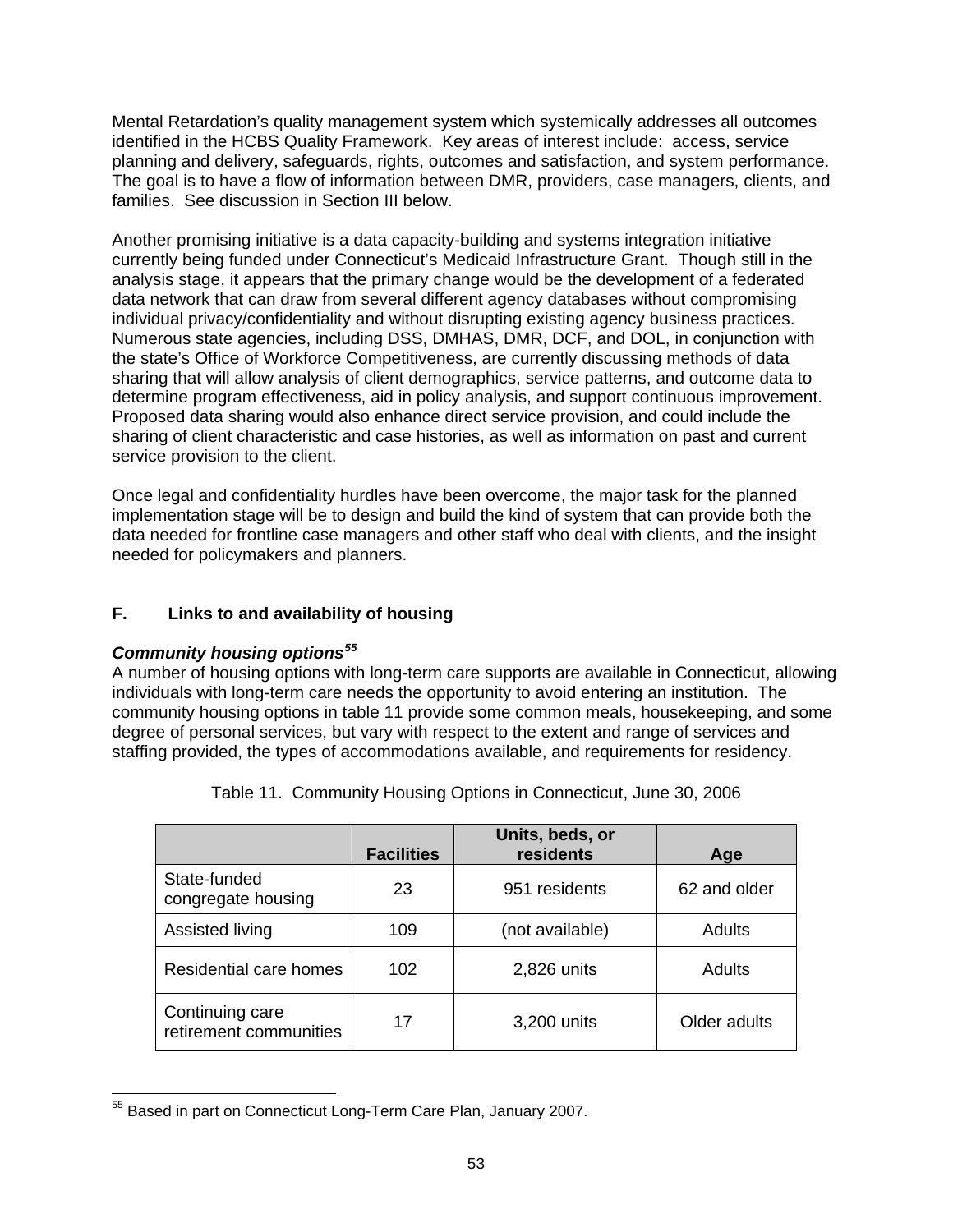Housing options for those transitioning from or wishing to avoiding institutional placement, however, can be limited, particularly for those with few financial resources. Some waiver options are capped. Connecticut does have a number of innovative pilots and means of providing assistance outside of institutional settings. These are described more fully in Section III.

# **G. Links to mental health care**

Long-term care for people with mental illness is provided through a variety of public and private programs. Historically, the state provided psychiatric inpatient services at three state hospitals with more than 9,000 beds. During the 1960s and 1970s, improved medications, federal court rulings acknowledging rights to less restrictive settings, and changing Medicaid policies resulted in the transition of most people from institutional settings to community-based care.

Two of the three state psychiatric hospitals closed in the mid-1990s, and today only Connecticut Valley Hospital (CVH), operated by DMHAS, provides care for long-term psychiatric residents. CVH currently has 170 beds for mental health in addition to beds designated for substance abuse and forensic cases. Four other facilities operated by DMHAS and four private psychiatric facilities located throughout the state provide only acute and intermediate care. Every other general hospital in Connecticut also has psychiatric beds for acute care.

DMHAS provides community psychiatric rehabilitation services, including case management and vocational services, through 15 Local Mental Health Authorities (LMHAs) throughout the state. These provide a broad range of therapeutic programs and crisis intervention services. Private and non-profit agencies can also be accessed through each of the LMHAs, which are located in each of five regions. DMHAS operates under the principle that people with mental illness should receive services in community settings, and that inpatient treatment should be used only when absolutely necessary to meet a person's best interests.<sup>[56](#page-59-0)</sup> Approximately 5,000 people with mental illness receive psychiatric visiting nurse services, primarily for medication management, under the state's Medicaid plan, at a cost of about \$60 million per year.<sup>[57](#page-59-1)</sup>

Private mental health services have also undergone a transformation with changes in managed care, provider incentives, and mental health coverage. Connecticut passed a law in 1999 requiring private health insurance plans to cover mental health disorders in the same manner as physical disorders, with some exceptions.

Through its Mental Health Transformation Grant, Connecticut completed a needs assessment and comprehensive state mental health plan in September 2006.<sup>[58](#page-59-2)</sup> The plan aims to transform mental health services to a recovery-oriented system of care that will offer citizens meaningful choices from an array of services.

A new Medicaid waiver is under development for this population, the Medicaid Home and Community-based Services (HCBS) Program for Adults with Severe and Persistent Psychiatric

<span id="page-59-0"></span> $\overline{a}$  $56$  A Comprehensive Mental Health Plan for the State of Connecticut, September 2006, available at <http://www.ct.gov/DMHAS/site/default.asp>.<br><sup>[57](http://www.ct.gov/DMHAS/site/default.asp)</sup> Source: Connecticut Association for Home Care, Inc.

<span id="page-59-2"></span><span id="page-59-1"></span><sup>58</sup> A Comprehensive Mental Health Plan for the State of Connecticut, September 2006, available at <http://www.ct.gov/DMHAS/site/default.asp>.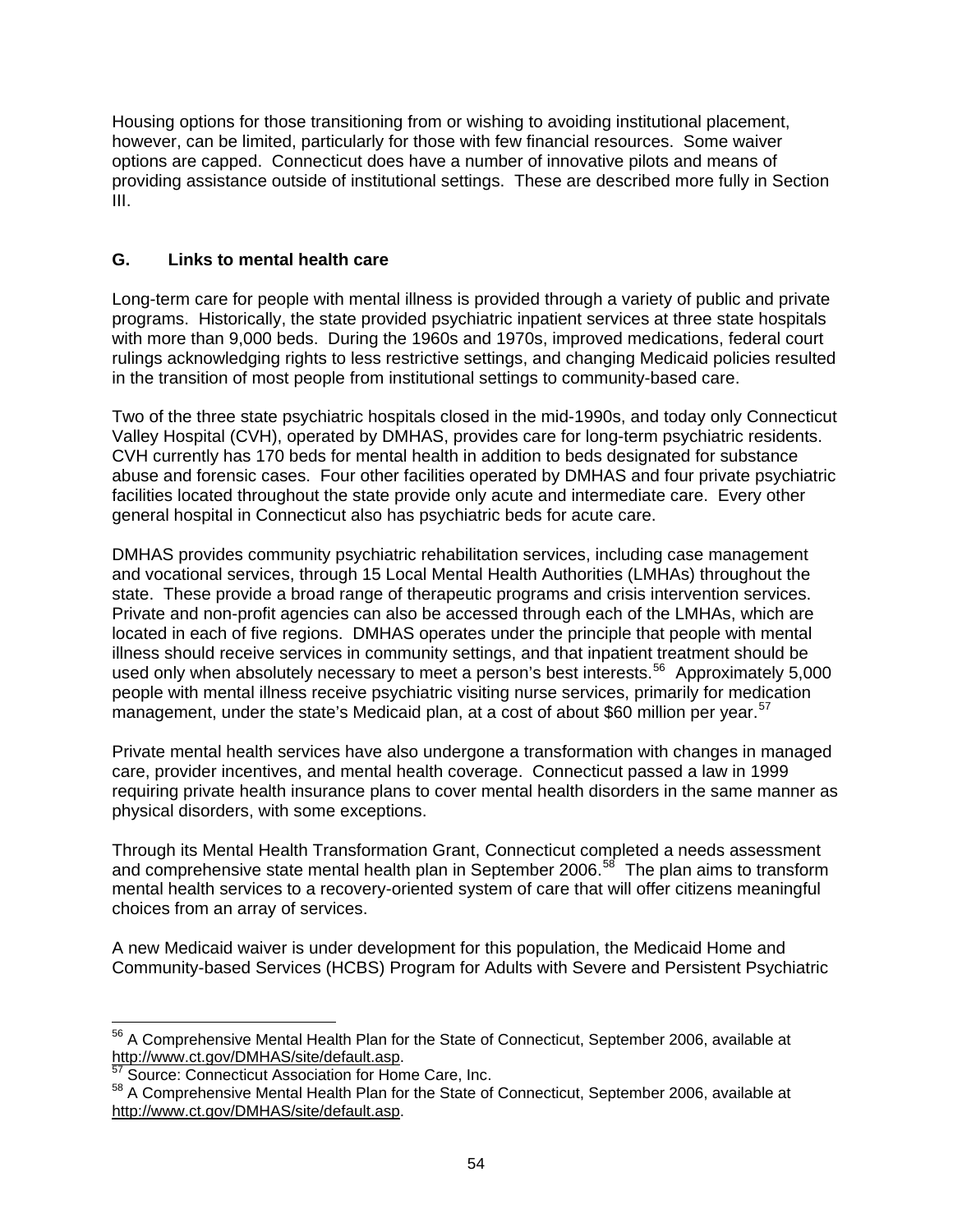Disabilities who are discharged or diverted from nursing home residential care. This waiver is expected to be operational in 2008.

To eliminate the major gaps and barriers that exist in the behavioral health delivery system for children, adolescents and families with behavioral health challenges who rely on public funding, DCF and DSS in 2006 formed the Behavioral Health Partnership (BHP). The BHP is designed to provide enhanced access to and coordination of a more complete and effective system of community-based behavioral health services and supports and to improve individual outcomes. It links medical, social, educational and other services with a variety of psychiatric home-based rehabilitation and emergency benefits.

# **H. Links to primary/acute care**

Connecticut currently has no state-wide integrated program for delivery of acute and long-term care. It lacks a PACE program (Program of All-Inclusive Care for the Elderly), which in many states serves as a comprehensive service delivery system of acute and long-term care services. There are, however, two demonstration projects that have been in place since 2004 that allow chronic disease hospitals to operate long-term acute care hospitals (LTACHs) or satellite facilities. The purpose of these demonstration projects is to enable a study of service quality, patient outcomes and cost effectiveness for medically complex patients in need of long-term hospitalization within an acute care setting. (Office of Health Care Access, 2007). A preliminary evaluation in 2007 concluded that while there was insufficient data to measure acute care discharges and intensive care days, there were significant savings associated with transferring eligible patients to LTACHs, and varying levels of improved clinical outcomes. (Office of Health Care Access, 2007).

In Connecticut, as in many states, one issue for Medicaid recipients is the difficulty of finding access to primary care because many providers decline to accept new Medicaid patients due to low reimbursement rates. The issue is particularly acute with respect to behavioral health, dental care, and podiatry.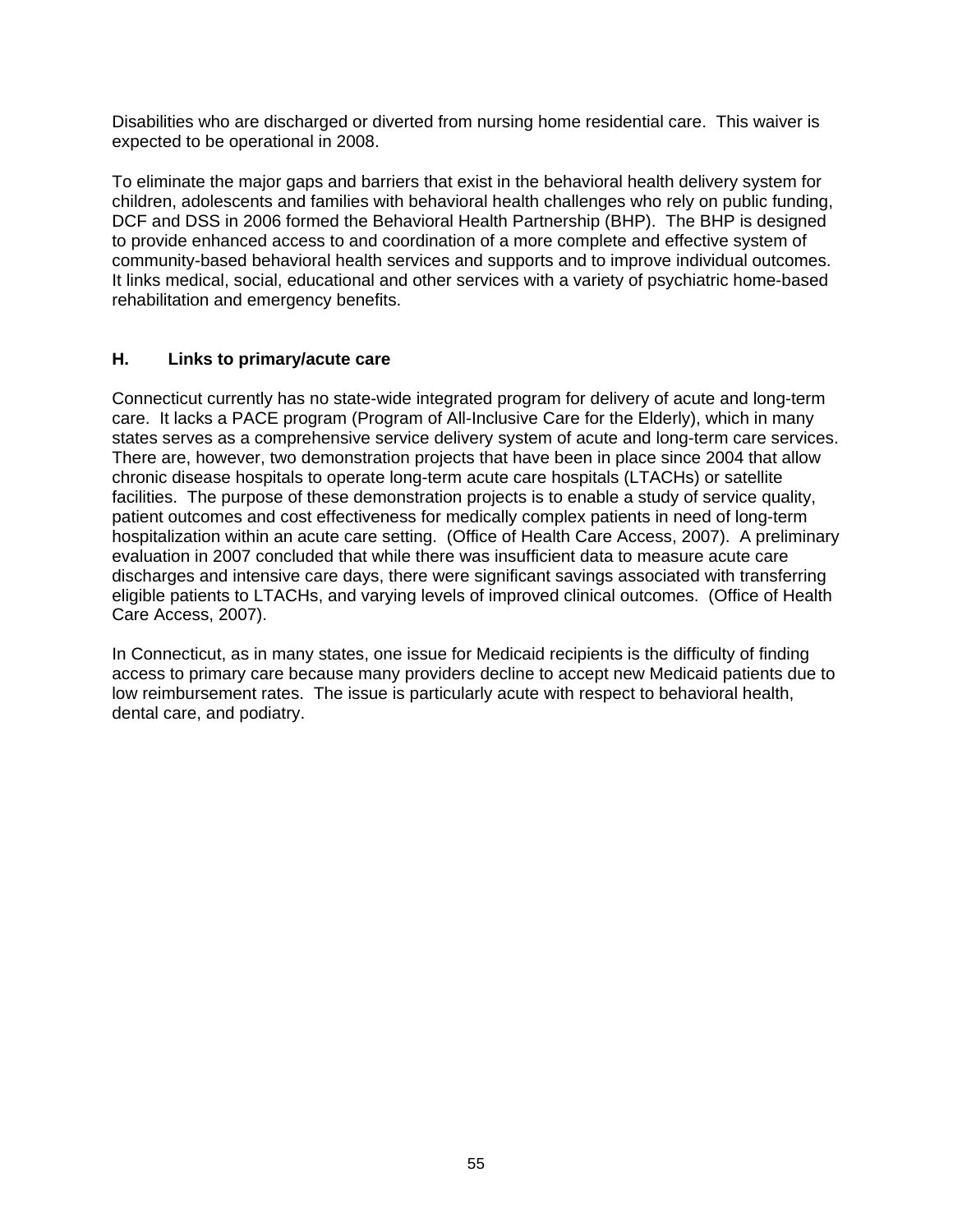### **III. Featured Management Approaches**

This section highlights three strategies employed in Connecticut that are deemed helpful in facilitating rebalancing between institutional and home and community-based care. It also describes the Connecticut Partnership for Long-Term Care, an innovative means of encouraging citizens to protect their assets through long-term care insurance while saving the state Medicaid long-term care costs.

# **A. Nursing home transition/Money follows the person**

Connecticut received a 3-year \$800,000 Nursing Facility Transition Grant from CMS in 2001 to help transition individuals out of nursing homes and back to the community. Through the efforts of the grant staff, 101 people were transitioned from residing in a nursing home to the community between 2002 and 2005. The project was estimated to save nearly \$2.8 million annually in Medicaid nursing home expenditures, and the average daily saving per person after transition was \$95.90 per day. These results were so compelling that after the grant ended, the governor requested state funds to continue the project. The General Assembly appropriated \$267,000 in state funds for SFY 2006 and \$375,000 in SFY 2007 to support the transition of individuals wishing to move from a nursing home to the community. These appropriations funded transition coordinators and a project manager, as well as additional PCA waiver slots for home and community-based services.

Two keys to the project's success were: a governing committee and infrastructure with the proper knowledge, authority and robust stakeholder communication; and an independent evaluation process. The project involved key policy and budget decision makers in both the design and implementation phases. The evaluation aided project staff in understanding both how consumer characteristics affected the transition process and the amount of time and assistance required to help people make successful transitions. The evaluation also measured consumer satisfaction and tracked the progress of transitioned persons over time. It identified characteristics of consumers that either facilitated or delayed successful transitions.

Partly as a result of the success of the nursing facility transition program under the CMS waiver and as a state-funded project, in January 2007, Connecticut was awarded a \$24.2 million fiveyear grant from CMS to participate in the Money Follows the Person (MFP) Rebalancing Demonstration. Under this program, Medicaid funding is allowed to follow Medicaid eligible individuals living in a nursing home or other institution as they move out to live in the community and receive community-based services. The MFP grant aims to assist states in rebalancing their long-term care systems. A primary goal is to transition 700 individuals over the five-year period.

The lead agency for Connecticut's MFP will be DSS. The state plans to operate the MFP through a team approach involving nearly all units of the DSS reflecting the high level of coordination and collaboration needed for successful implementation. Connecticut has essential components in place to implement the MFP demonstration including a strong transition program, flexible funding, a rebalancing goal, quality management, strong involvement of stakeholders and an excellent foundation of HCBS. Building on this strong foundation, Connecticut plans to enhance what already exists. Connecticut will address service gaps such as housing, assistive technology and information, and provide broader choices for persons who would like to receive long-term care in the community.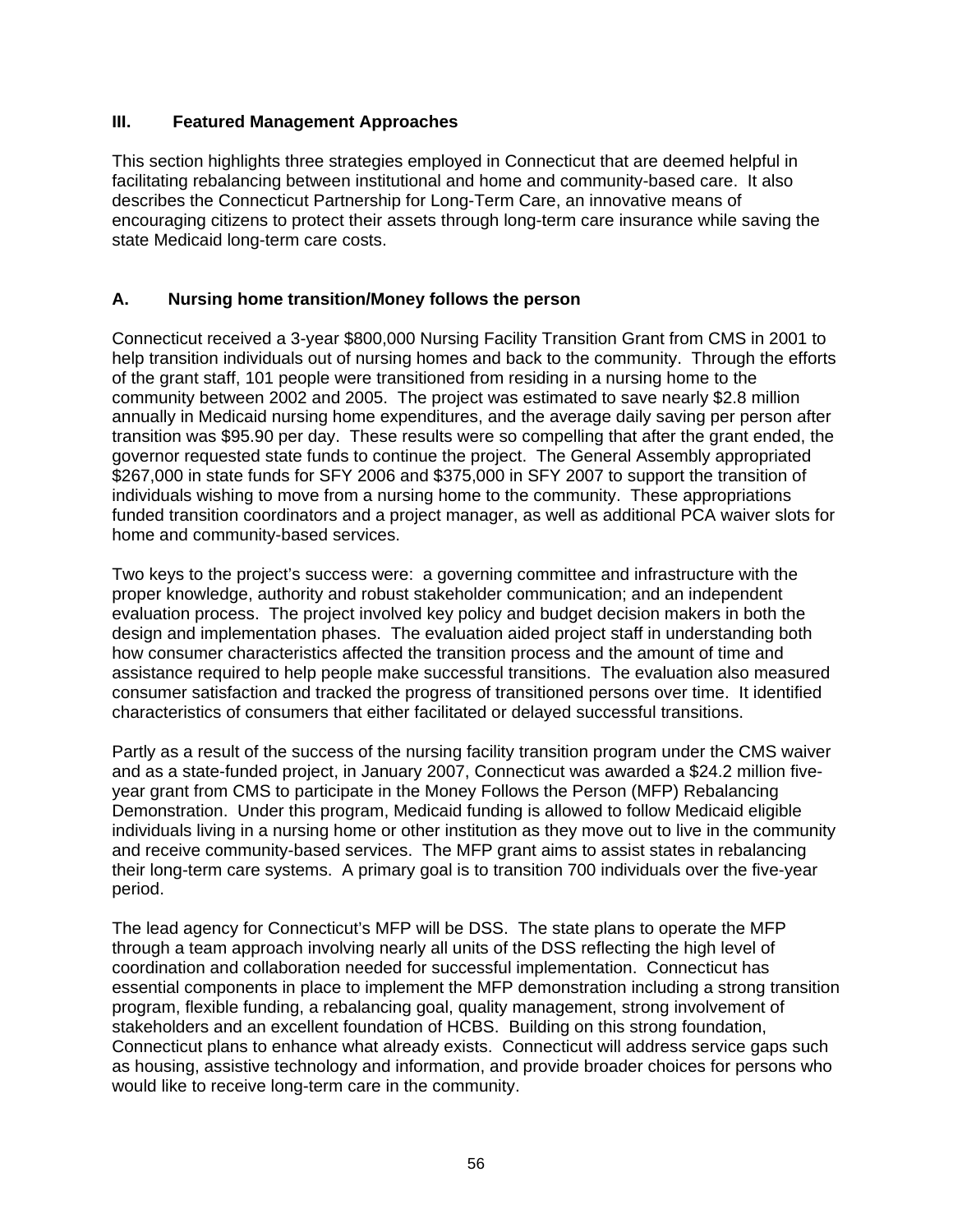# **B. Housing/Assisted living pilot programs**

Connecticut has developed a number of innovative housing options for persons with various long-term care needs.

### *Expanded assisted living options*

Over the past several years, DECD, DSS, OPM, and the Connecticut Housing Finance Authority have been developing the Assisted Living Demonstration Project, which, when fully operational, will provide 224 subsidized assisted living units in four communities. The first units became available in Glastonbury in 2004. Since then, the projects in Hartford, Middletown and Seymour have all been completed and are being occupied by clients of the CHCPE.

In addition to the Assisted Living Demonstration Project, assisted living options have been extended to state-funded congregate housing, federally-financed Housing and Urban Development (HUD) complexes and private pay assisted living facilities, described below.

# *Congregate housing*

Beginning in 2001, DECD and DSS introduced assisted living services within state-funded congregate housing facilities. Fifteen of the 23 congregate facilities are participating in this service expansion. As of February 2007, 165 congregate housing residents were actively enrolled in the assisted living program. From when the program was implemented in May 2001, to February 2007, a total of 526 residents have received assisted living services through the program.

The development by DECD of 95 new congregate units with enhanced core services and the option to provide assisted living services is currently underway. These new units, which are expected to be completed within the next three years, will be built in Bridgeport, Waterbury and New Haven.

### *HUD complexes*

In addition to congregate settings, assisted living services are also being offered in four federally financed HUD complexes in Hartford, New Haven and Mansfield. As of February 2007, 203 residents in the four HUD facilities were actively receiving assisted living services. From when the program was implemented in May 2001, to February 2007, a total of 395 residents have received assisted living services in federally financed HUD complexes.

### *Private pay assisted living pilot*

In August of 2002 the General Assembly authorized the development of two private pay assisted living pilot programs to help residents in private pay assisted living facilities avoid entrance to a nursing home once they have exhausted their personal resources. There was a 50-person Medicaid pilot and a 25-person state-funded pilot through the CHCPE. Subsequent to the program beginning implementation, the General Assembly combined the two pilots so that there is one pilot that can accommodate up to 75 clients of the CHCPE, regardless of whether they are Medicaid or state-funded.

The pilot allows persons residing in private pay assisted living facilities to receive support from Medicaid or the state-funded component of the CHCPE, for their assisted living services once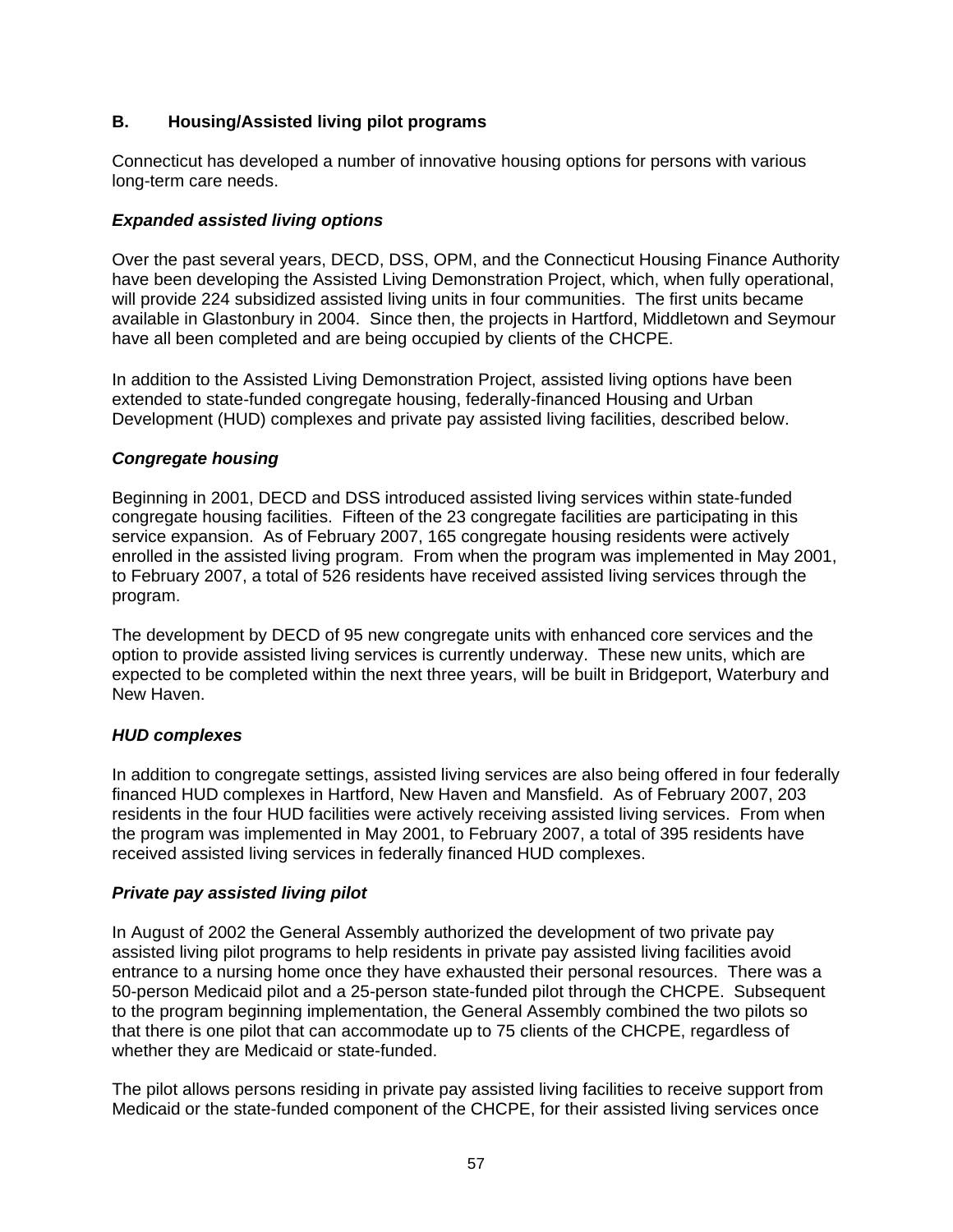they have exhausted their resources. While the pilot will not pay for any room and board charges, it will help subsidize the costs for services, which may help residents to meet the overall cost of staying in their assisted living apartments. From time to time there have been legislative proposals addressing the issue that Medicaid funds cannot be used to pay for room and board. One solution would allow SSI funds to be used for these costs, but there has been no change to date.

The pilots began implementation in January 2003. As of February 2007, 67 individuals were receiving services under the pilots, with an additional 90 individuals having applied for the program.

# **C. DMR quality system[59](#page-63-0)**

DMR has had in place a long-standing system of quality assurance to address service planning, service delivery, health and welfare, participant rights and safeguards, and financial accountability for services delivered by licensed residential providers, and contracted supported living, facility day services, and supported employment services to all individuals supported by DMR. With the expansion of the DMR service system to include periodic support and in-home services, DMR re-assessed its quality system, prepared a quality improvement plan and completed a number of initiatives designed to address weaknesses in the traditional quality system.

DMR has structured its quality management system to systematically address all outcomes identified in the Home and Community-based Services (HCBS) Quality Framework promulgated by CMS in 2003. Through the HCBS Quality Framework, which outlines the major focus areas in the design of an HCBS program and the quality management functions used to assess its goals, CMS encourages states to change from a look-back method of managing quality to designing quality throughout the system. DMR regional offices have assumed the responsibility for substantial elements of the quality system through the provision of Targeted Case Management, and the maintenance of state administrative functions. Specifically, focus areas addressed by the quality management system include: access, service planning and delivery, safeguards, rights, system performance, and outcomes and satisfaction.

Quality activities and processes evaluate and monitor case management and regional administrative roles in each focus area. Additional system monitoring, enhancement and analysis is carried out by the central office through licensing inspections, provider certification reviews, state and independent Mortality Review Boards, independent analysis of data, audits, and contracting with outside consultants to complete special studies.

# **D. Connecticut Partnership for Long-Term Care**

The Connecticut Partnership for Long-Term care (the "Partnership") is a unique alliance between state government and the private insurance industry developed to provide individuals with a way to plan for their long-term care needs without the risk of impoverishment. It also enhances the standards of private long-term care insurance, provides public education about long-term care, and conserves state Medicaid funds. Connecticut was the first state to implement a Partnership. Since 1992, when the Partnership was first launched, New York,

<span id="page-63-0"></span> $\overline{a}$  $59$  A portion of this discussion is from the Connecticut DMR 2006 Quality Management Plan.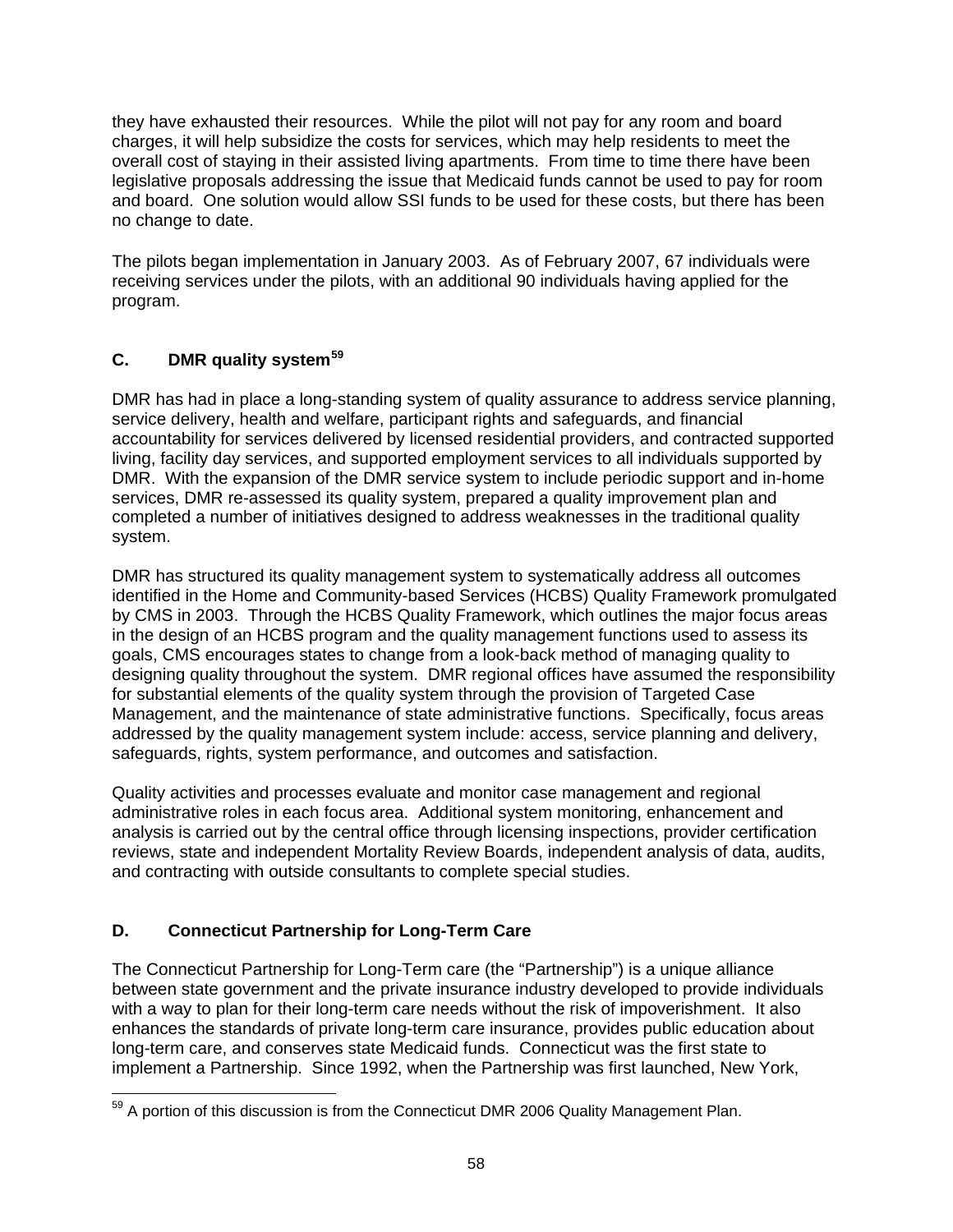Indiana and California have developed similar Partnership programs. Recently, the federal government has allowed additional states to develop Partnership programs and a number of states have taken advantage of this opportunity and have received approval to implement a Partnership program.

The most unique aspect of a Connecticut Partnership policy is the Medicaid asset protection feature. This feature provides dollar-for-dollar asset protection: for every dollar that a Partnership policy pays out in benefits, a dollar of assets can be protected from Medicaid spend down rules. When determining Medicaid eligibility, any assets held by the policyholder up to the amount the Partnership insurance policy paid in benefits will be disregarded. For example, if the policyholder receives \$200,000 in policy benefits, he/she may then apply to Connecticut's Medicaid program for assistance and still keep \$200,000 in assets (in addition to the small amount everyone is allowed to keep and any other asset allowances under Medicaid, including any assets a spouse may be allowed to keep). The Partnership Medicaid asset protection feature is **not** available under non-Partnership policies.

As of March 31, 2007, over 54,000 Partnership applications had been submitted, and more than 44,000 policies purchased. $^{60}$  $^{60}$  $^{60}$  Active in-force policies as of that date numbered approximately 35,000. To date, 654 Partnership policyholders qualified to receive benefit payments, of who 36 accessed Medicaid. The total amount of asset protection earned by all policyholders totaled nearly \$35 million, and the Partnership has saved the Connecticut Medicaid program more than \$4 million in long-term care costs since inception.

 $\overline{a}$ 

<span id="page-64-0"></span> $^{60}$  Extensive evaluation statistics concerning the Partnership since its 1992 inception can be found at [http://www.opm.state.ct.us/pdpd4/ltc/consumer/stats.htm.](http://www.opm.state.ct.us/pdpd4/ltc/consumer/stats.htm)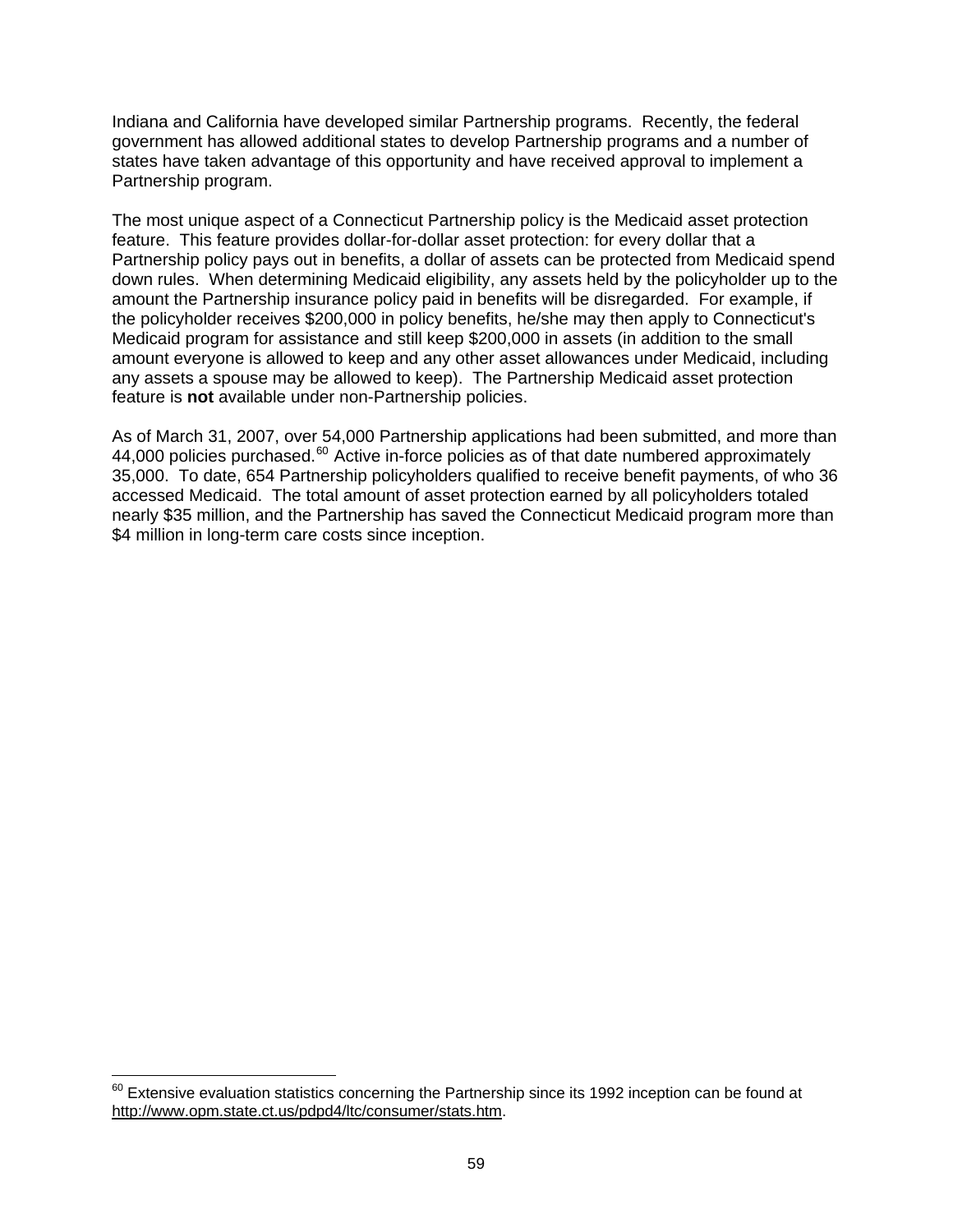# **IV. Connecticut in a National Context**

 $\overline{a}$ 

When comparing Connecticut to the eight states whose rebalancing efforts were studied in depth by the University of Minnesota in its Rebalancing Research Project<sup>[61](#page-65-0)</sup>, the following factors should be considered:

- All eight states were actively working to shift their utilization and expenditures for long-term care further towards the community. CMS invited the states to participate in part because they collectively demonstrate wide variation in circumstances, programs, and baseline rebalancing accomplishments.
- The programmatic data for the eight state studies were gathered more than two years before the data collected for Connecticut. Each state continues to make improvements and experiment with models for change.
- The comparisons are instructive. While Connecticut compares favorably on some measures, it lags on many others, and policymakers can learn from the success of other states.

The figures below present a quantitative comparison of Connecticut over time and with the other eight states on many rebalancing measures. Figure 4 reports comparisons between Connecticut and the eight selected states in terms of the numbers of clients served in various programs. Connecticut is similar to most of these states with regard to the proportion of clients supported in various settings. In all but two states (WA and MN), the number of individuals receiving care in nursing homes is far greater than the number of those enrolled in HCBS waivers. In most of the selected states, the number of nursing home clients is double the number being served through waivers, and in Florida and Texas, for example, the number of nursing home residents is more than three times as large as the number of clients living in the community.

<span id="page-65-0"></span> $61$  Abbreviated versions of the 8 case studies and an executive summary can be found on the CMS New Freedom Website at [http://www.cms.hhs.gov/NewFreedomInitiative/035\\_Rebalancing.asp#TopOfPage](http://www.cms.hhs.gov/NewFreedomInitiative/035_Rebalancing.asp#TopOfPage). Six of the long reports following the format described are found on the website of the University of Minnesota's LTC Resource Center at

[http://www.hpm.umn.edu/ltcresourcecenter/on\\_going\\_research/Rebalancing\\_state\\_ltc\\_systems\\_case\\_stu](http://www.hpm.umn.edu/ltcresourcecenter/on_going_research/Rebalancing_state_ltc_systems_case_studies.htm) [dies.htm.](http://www.hpm.umn.edu/ltcresourcecenter/on_going_research/Rebalancing_state_ltc_systems_case_studies.htm)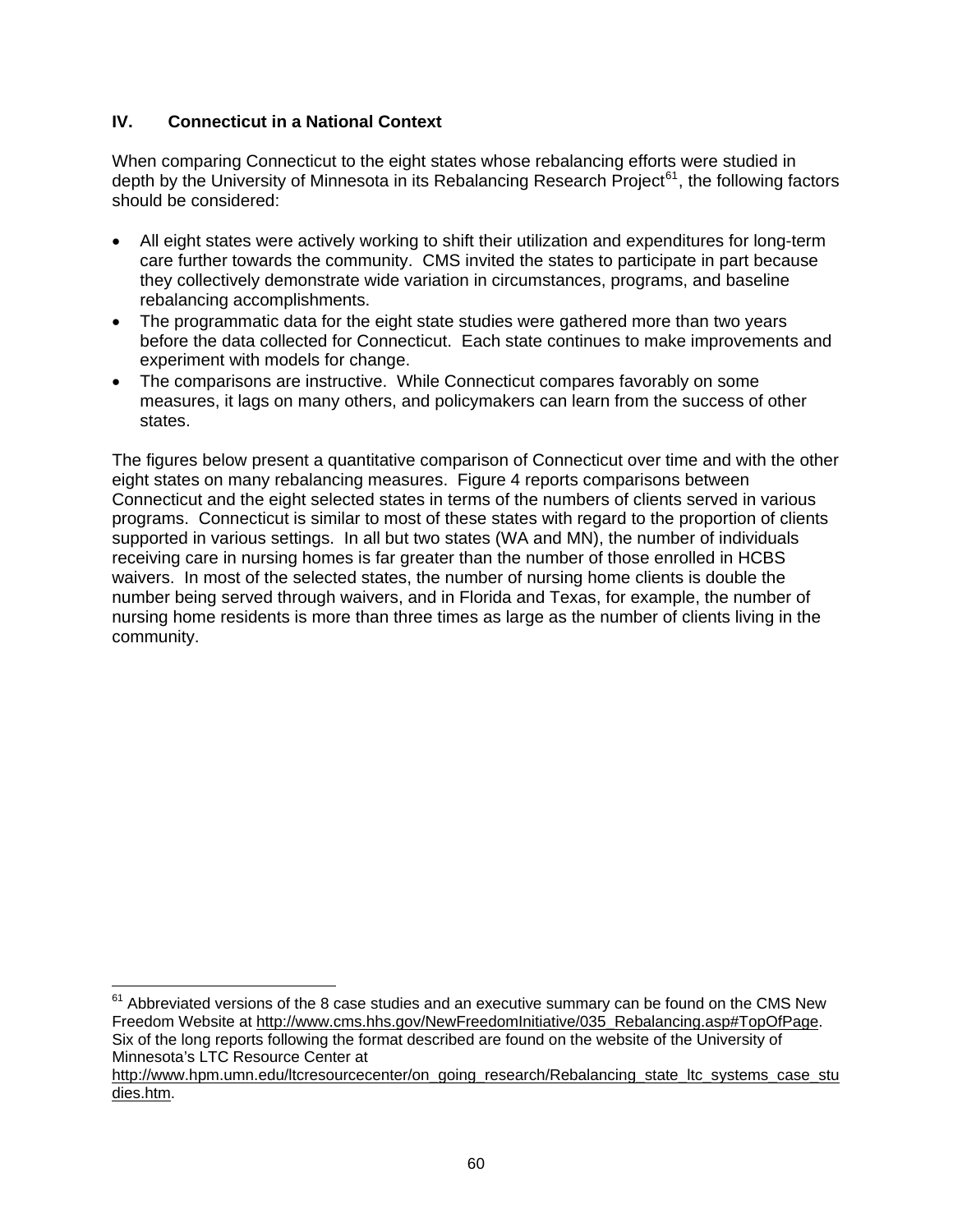

# Figure 4. State Comparisons re Number of Clients Served, 2005

**Numbers of Clients Served, 2005**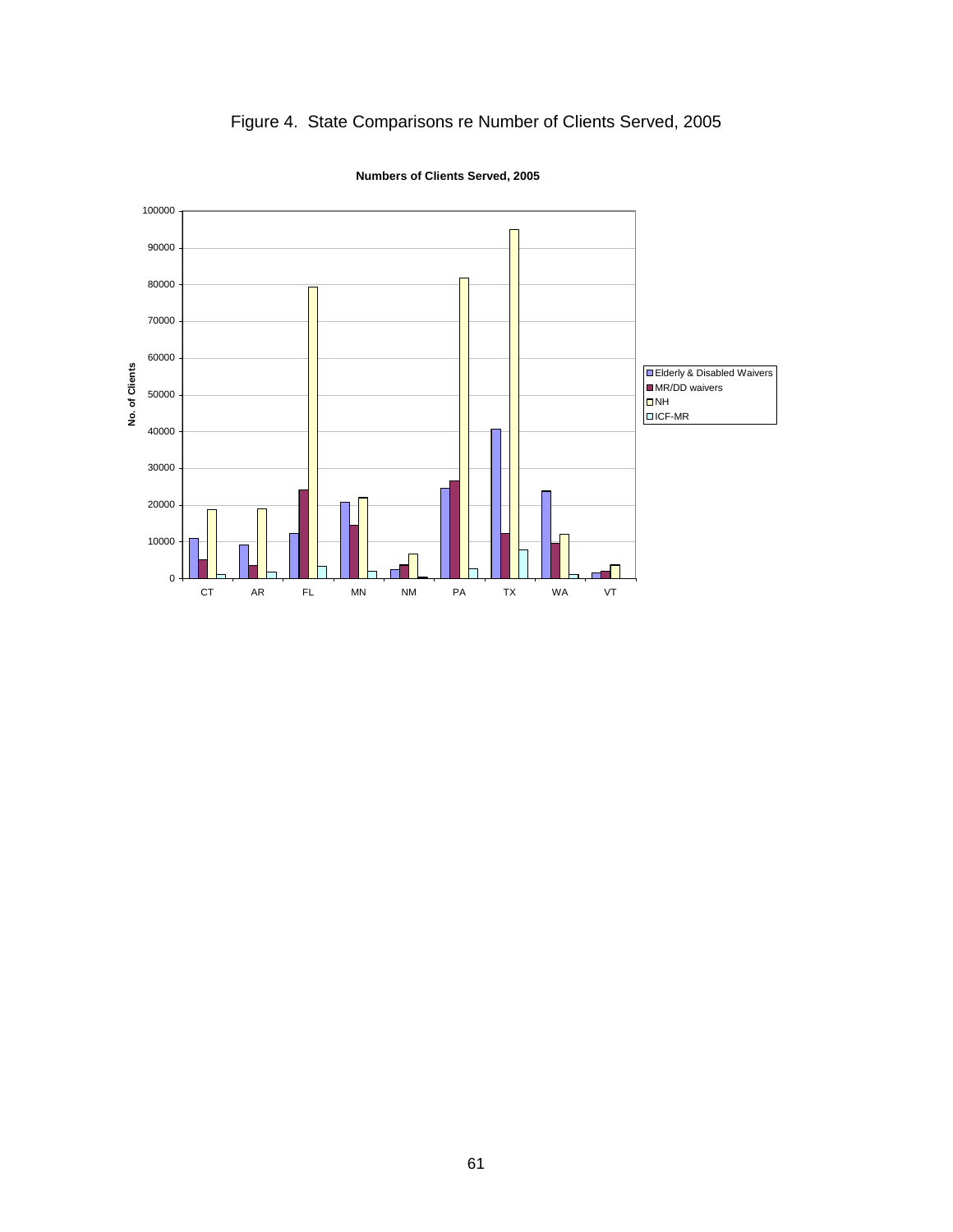Figure 5 compares Connecticut to other selected states in terms of their long-term care expenditures. In all states except New Mexico, the majority of expenditures are for nursing home care. Connecticut is similar in expenditure patterns to Arkansas, Florida, Pennsylvania and Texas, where nursing home costs are more than four times as high as costs for waiver programs.



# Figure 5. State Comparisons re LTC Expenditures, 2005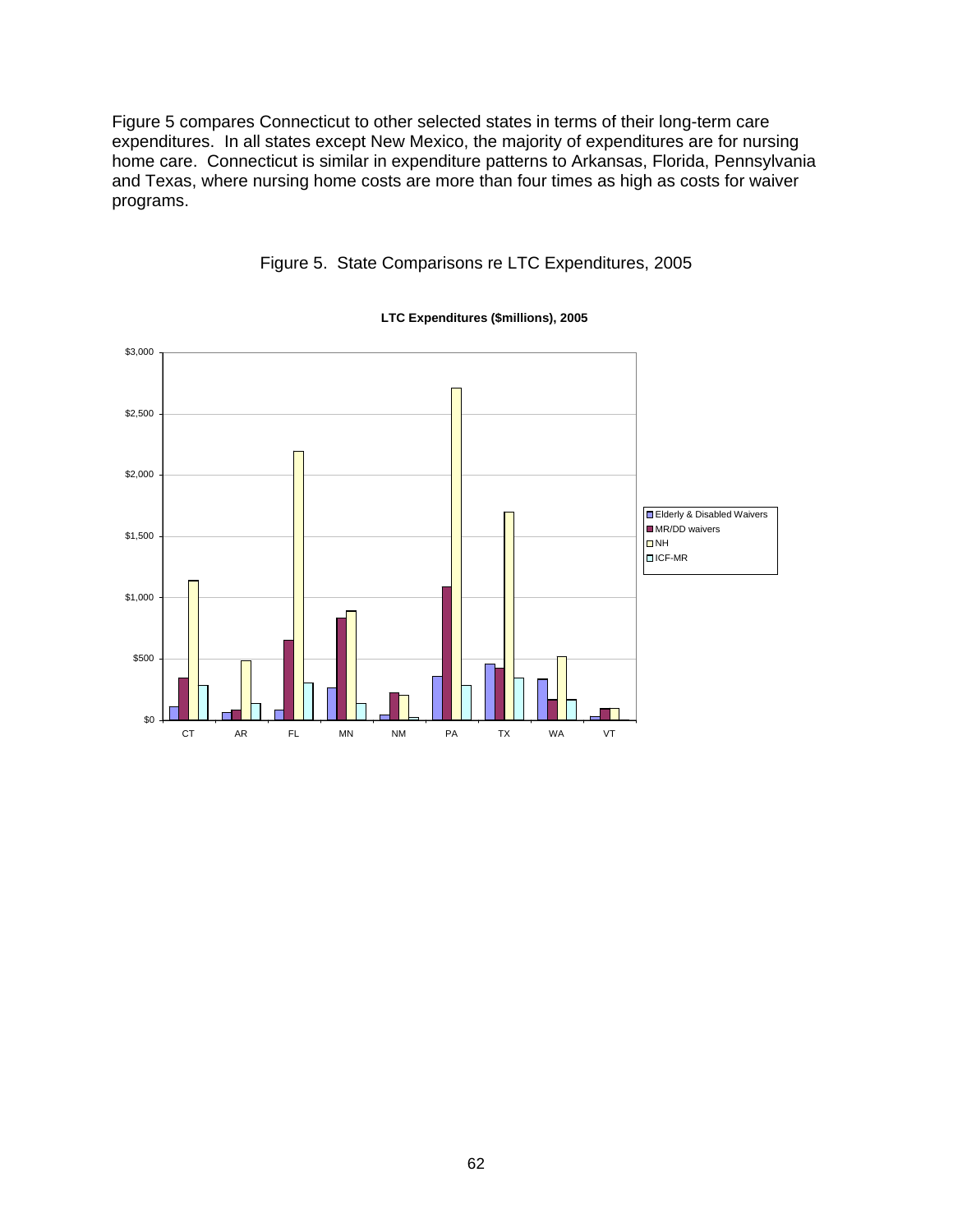Figure 6 reports comparisons among selected states in terms of the costs per client served in various programs. As is the case in all of the selected states, ICF/MR costs per client are the highest. In terms of MR/DD clients, Connecticut's per client costs are roughly equal to those found in New Mexico and Minnesota. For nursing home clients, Connecticut's per client cost is the highest among these selected states. The per client cost for elderly and disabled waiver programs are fairly equivalent across these states.



#### Figure 6. State Comparisons re Costs per Client Served, 2005

Other measures of rebalancing progress cannot be captured as easily in charts and figures, but are more qualitative and policy-driven.

#### *State organization*

In six of the eight states, there has been a noted a trend towards consolidating and integrating government functions across target disability populations, including aging, across functions (budgeting and planning, service delivery, and quality assurance) and across community care and institutional care. Connecticut has not followed this trend towards consolidation.

States with the greatest success in rebalancing -- Texas, Vermont, and Washington -- have moved to a substantial amount of cross-age, cross-disability consolidation at the state level. New Mexico created a new cabinet level Department of Aging and Long-Term Services. Two other cabinet level agencies (Health and Human Services) are also involved with long-term care, but these three agencies coordinate frequently and closely. Consideration is being given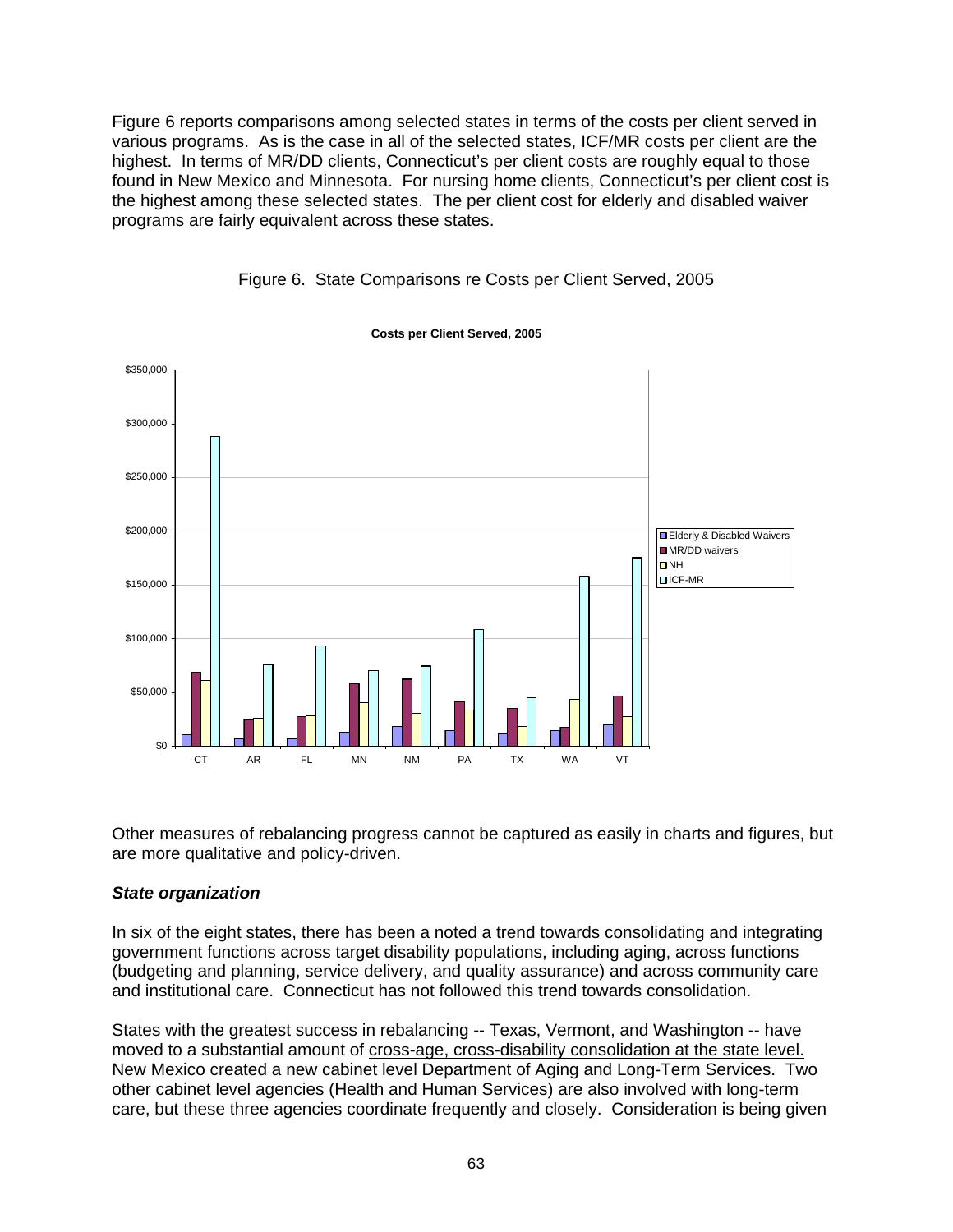to move MR/DD (currently in the state Health Department) to the new department. Minnesota also has substantial consolidation among all programs for people under age 65, though aging is administered separately. In contrast to Minnesota, Arkansas has achieved considerable consolidation in aging and physical disability, but MR/DD tends to be viewed separately. Florida and Pennsylvania are fragmented and poorly coordinated. Both have responsibility for aging matters separately at the cabinet level.

Only two of the eight states, Florida and Pennsylvania, have a cabinet level agency dedicated to aging, and this organizational structure has tended to isolate aging programs. If Connecticut proceeds with its legislatively-mandated plan to create a separate department for aging, it will "buck" the trend seen in these states and others.

Certainly, the experience of these eight states show that great strides towards community care for seniors can be made when the State Unit on Aging, the repository of Older Americans Act Programs, is housed within an umbrella agency.

# *Developmental disability*

Compared to some states, Connecticut has made good inroads into reducing institutional care for persons with developmental disabilities. Still, other states are models for further improvement. For example, of the eight states, Minnesota, New Mexico, and Vermont have eliminated all of their state institutions for persons with mental and developmental disabilities. They also tend to have very small ICF/MRs. Vermont stands out with an average population of 1.3 in its group homes, meaning that many house one person in a companion model.

Florida and Washington are trying to close their state facilities but like Connecticut still maintain some. Washington is finding it difficult to downsize about 1,000 beds because of family member and union concerns. Arkansas and Texas face similar, even more pronounced challenges. Furthermore, Arkansas, Florida, and Texas still have numerous ICF/MRs with well over 16 beds.

Connecticut has a problem similar to Pennsylvania's because its HCBS waiver is for mental retardation only, and people with developmental disabilities without accompanying mental retardation (such as people with cerebral palsy without MR) are not covered. Several of the states also emphasize the development of community programs under Medicaid or other funding for autism spectrum disorders, and strengthening advocacy networks for persons with autism. Connecticut's activities are consistent with this trend.

# *Aging*

Programs for older adults tend to have a heavier case management presence than do programs for younger persons. Connecticut has a very strong tradition of case management. In fact in some ways, Connecticut Community Care, Inc provides models for case management to the rest of the country. Connecticut's programs appear to reflect a higher degree of case management professionalization than do many states. This is especially true since home care providers with whom case management agencies contract also mandate high requirements for professional personnel.

In aging services, a "front door" approach to community care involves preventing use of nursing homes and a "back door" approach involves active transitions from nursing homes. Of the eight states, Washington has the longest history of active assistance to move individuals out of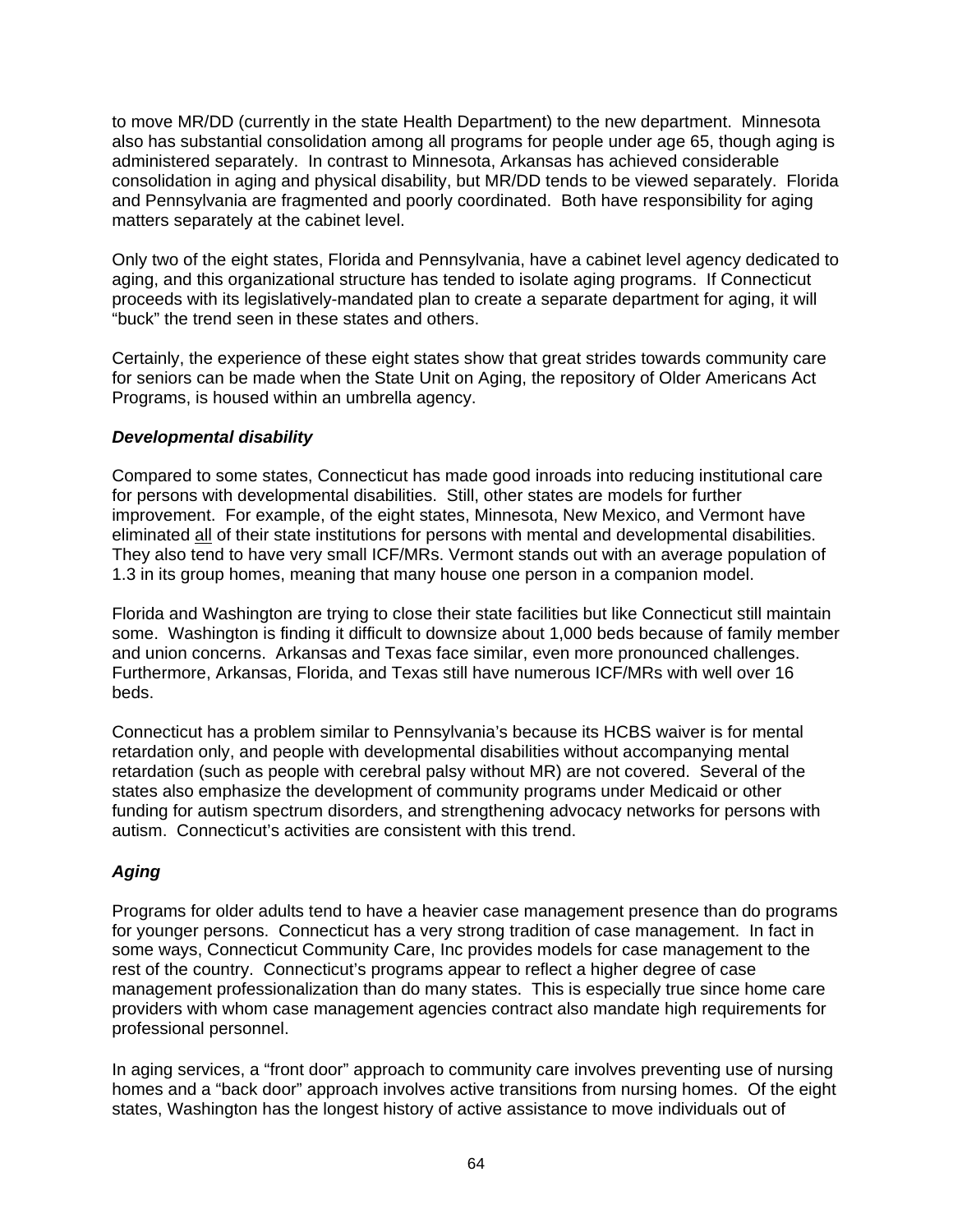nursing homes. In the last five years, Texas has also mounted a vigorous effort to move people from nursing homes to the community. Texas actually pioneered the concept of Money Follows the Person and utilized state contracts with independent living centers as a vehicle for transition counseling. Pennsylvania, a state that resembles Connecticut in terms of a longstanding and highly professional case management capability, is energetic in its work to help consumers leave nursing homes, provides roles for Area Agencies on Aging (AAAs), and has identified a need to re-educate AAAs and traditional case managers on the possibilities for community care. Connecticut similarly has been energetic in modeling a nursing home transition program, which is an important building block for its Money Follows the Person demonstration.

Another approach is to downsize the supply of nursing homes. Looking at states that serve as models of systemic efforts to downsize the nursing home sector, Minnesota was the most active (and also the most highly bedded with nursing homes), followed by Pennsylvania.

The role of assisted living and other group residential care as a vehicle for community supports for seniors is also of interest. The challenge here is to ensure that assisted living does not become another institution, albeit with slightly better amenities. Minnesota tries to prevent this from occurring with its "housing-with-service" model of assisted living apartments. Connecticut seems progressive in this regard with the same feature that allows elders in assisted living to maintain a great deal of control.

Each state is challenged to allocate HCBS services to older people in a way in which people with nursing-home levels of need truly have options for community care, including assisted living. They all battle fixed (erroneous) attitudes that community care can substitute only for very light nursing home care. In this area, Pennsylvania has encountered a real catch-22 situation. The waivers cover residential care services for nursing home-certifiable people, but state licensing does not allow nursing home-certifiable people to live in personal care homes (Pennsylvania's version of assisted living). Connecticut is similarly challenged to develop ways to refrain from pre-empting the decision by enforcing professional preferences for consumer safety.

#### *Consumer direction*

Consumer-directed models of care and flexible consumer controlled services appear to be at the heart of how many of these states have enabled increased community care for all populations. Connecticut has room for significant improvement in this area. For example, Connecticut has a program called "self-directed care," which would not be recognized as selfdirected care in any other state because it merely moves waiver dollars to a provider agency rather than to a case manager. In a state with a great deal of flexibility in care arrangement such as Washington, case management is stronger because many clients receive services from independent providers rather than agencies.

As non-agency models develop, states also decide how (or if) they will pay family members for services. Washington, Texas, Vermont and New Mexico all have well-developed consumerdirected programs. All allow the consumer to choose a family member as paid care provider within certain parameters. In Washington, such family members must join the union. Arkansas has extremely innovative programs in consumer direction, beginning with its original cash and counseling demonstration. Minnesota offers consumer-directed options for all populations, but at the time of the case studies, seniors' participation was low, as is true in many states.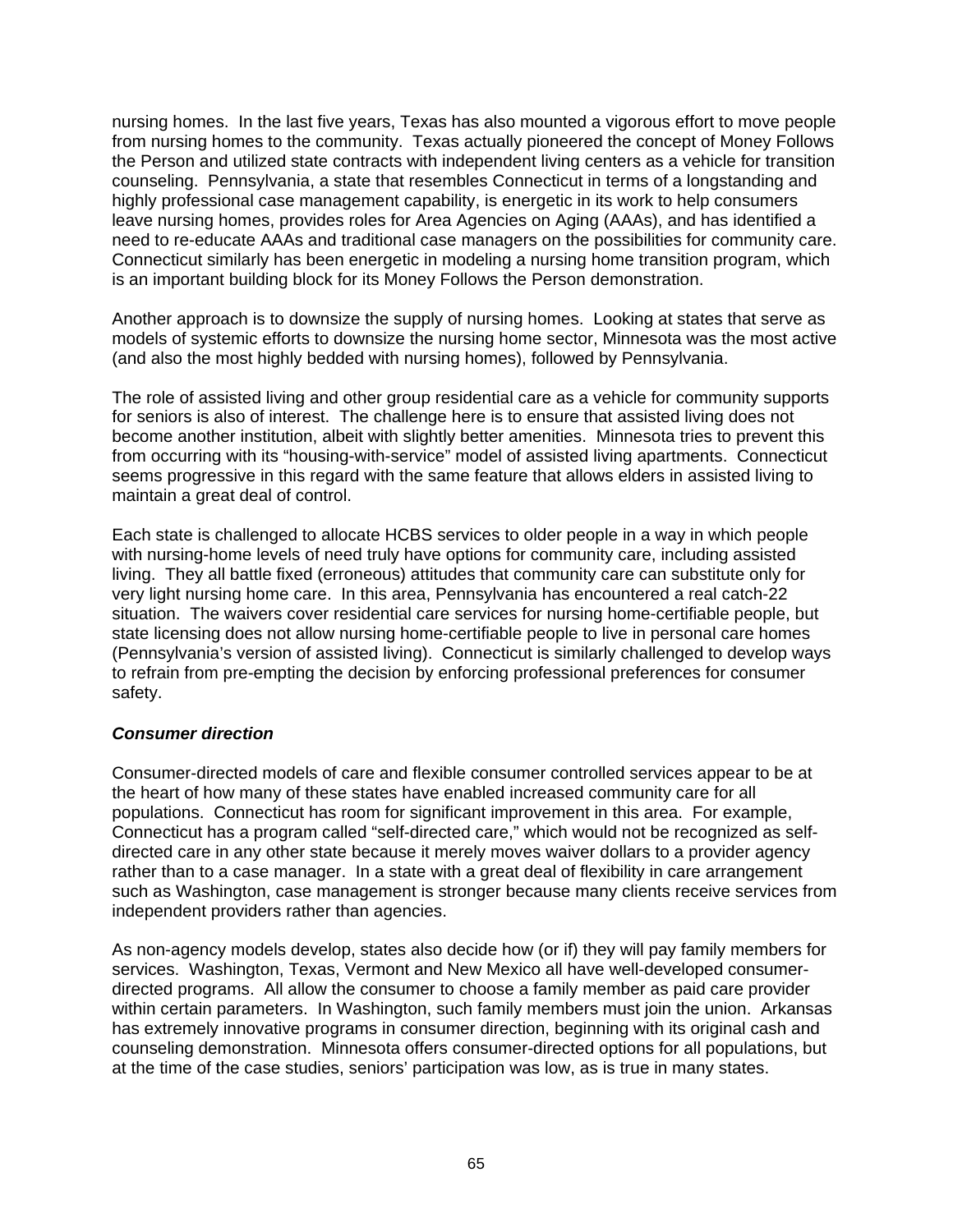Many states have revised their nurse practice acts to enhance flexible in-home services to specify that certain nurse functions can be delegated by a nurse to unlicensed assistive personnel, or that certain programs can be exempted from nurse practice entirely. Arkansas, Washington, and Texas have all been active in this regard.

#### *Other areas*

Finally, Washington is viewed as a model in two additional areas. Its excellent data system drives assessment and quality assurance and is superior in this area to other states. Washington is also a leader in ease of access to services, avoidance of roadblocks and delays for financial aid and functional disability because of its presumptive eligibility. Pennsylvania established a similar system in several counties but has not taken it statewide.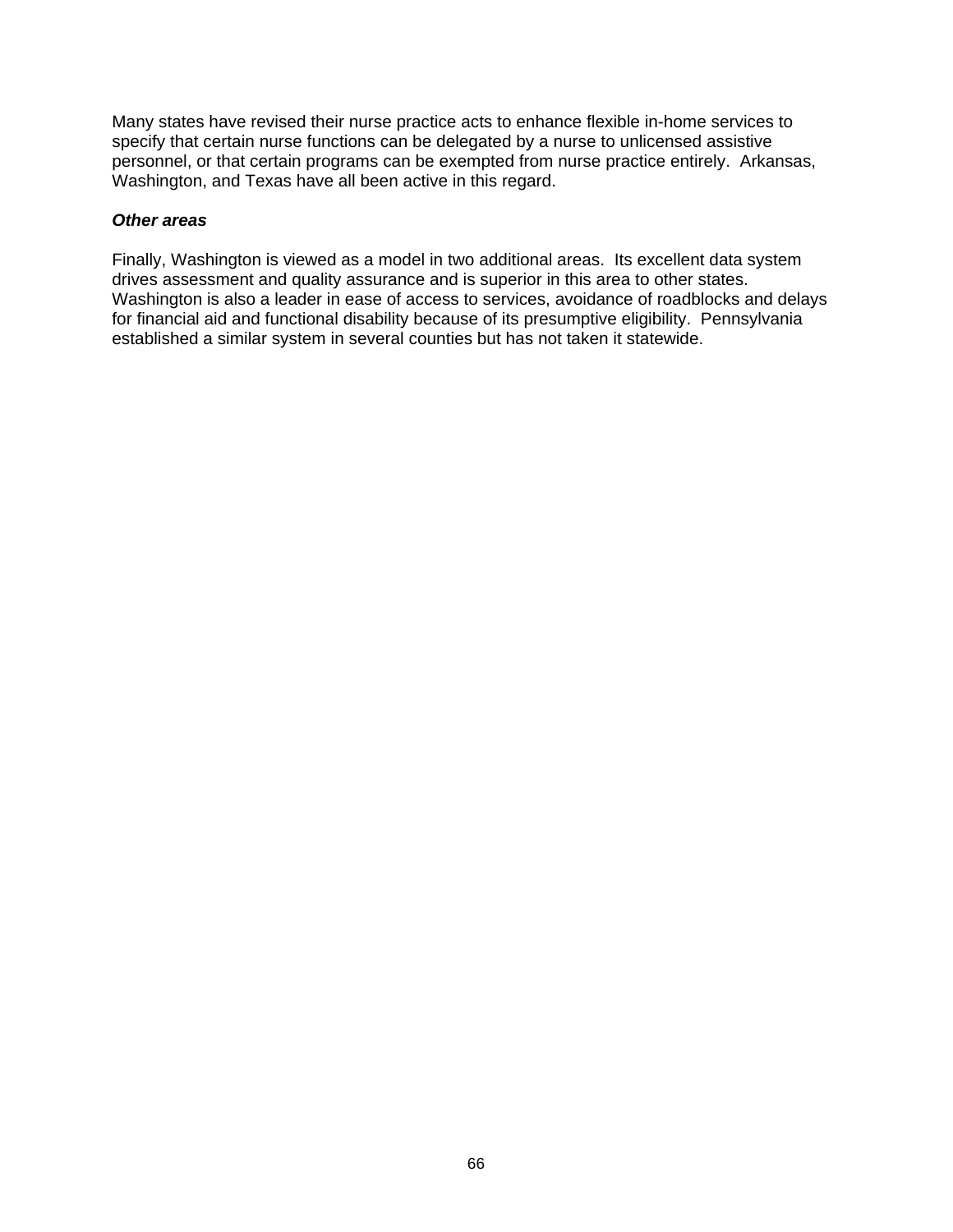### **V. Conclusions and Recommendations for Connecticut**

## **A. Conclusions**

**While major progress has been made nationally in rebalancing the long-term care system, through the expansion of home and community-based services and a reduction in the number of people living in long-term care institutions, Connecticut has not achieved its full potential.** Numerous opportunities and incentives for states to achieve their rebalancing goals have been provided by federal developments including the Olmstead Supreme Court decision (1999), the New Freedom Initiative (2000), and the Deficit Reduction Act (2006). Many states have responded to these opportunities and have made comprehensive changes to the way they provide and finance long-term care.

**Over the last 15 years, Connecticut has made a number of important strides in improving and rebalancing long-term care services and supports.** The state developed a number of Medicaid home and community-based waivers, and eliminated the waiting list for the CHCPE. While progress has been made on other waiver waiting lists, such as DMR and Katie Beckett, long waiting lists remain for both. State policymakers and agencies developed assisted living demonstration projects, placed a moratorium on nursing home beds, and assumed funding for the Nursing Home Transition Program when federal funds ran out. The state also codified into law the broad philosophical statement that "individuals with long-term care needs have the option to choose and receive long-term care and support in the least restrictive, appropriate setting." Connecticut has instituted a comprehensive Long-Term Care Planning process that sets and tracks progress against ambitious goals. For the first time, more Connecticut residents are receiving long-term care services in the community than in institutions, although more than two-thirds of Medicaid long-term care dollars are still spent on institutional care.

**However, the state is not a leader of systems change in terms of long-term care rebalancing.** Though important progress has been made, a number of reforms to long-term care organization, financing and delivery are warranted in order to achieve rebalancing goals. At this time, Connecticut:

- Serves 49 percent of its Medicaid long-term care clients in institutional settings;
- Spends 68 percent of its Medicaid long-term care dollars on institutional care;
- Is one of 18 states that do not have a personal care option in their Medicaid state plan;
- Is one of 2 states with no program for adults with developmental disabilities who are not mentally retarded;
- Is one of 10 states without an Aging and Disability Resource Center (ADRC) or other mechanism to provide a "single point of entry" or "no wrong door" model of entry into the long-term care support system.

**Connecticut provides publicly-financed long-term care services and supports through a somewhat fractured governance structure consisting of a vast array of departments and programs that often operate in silos serving narrowly-defined segments of the population.** This organizational complexity poses significant challenges for both consumers and providers of long-term care services. By contrast, the most progressive states in terms of long-term care rebalancing have restructured their state governments by consolidating most or all of their long-term care programs into a single agency within an umbrella organization, creating an efficient all-ages human services approach specifically linking long-term care and Medicaid. Some leading examples of states with these government structures are Vermont,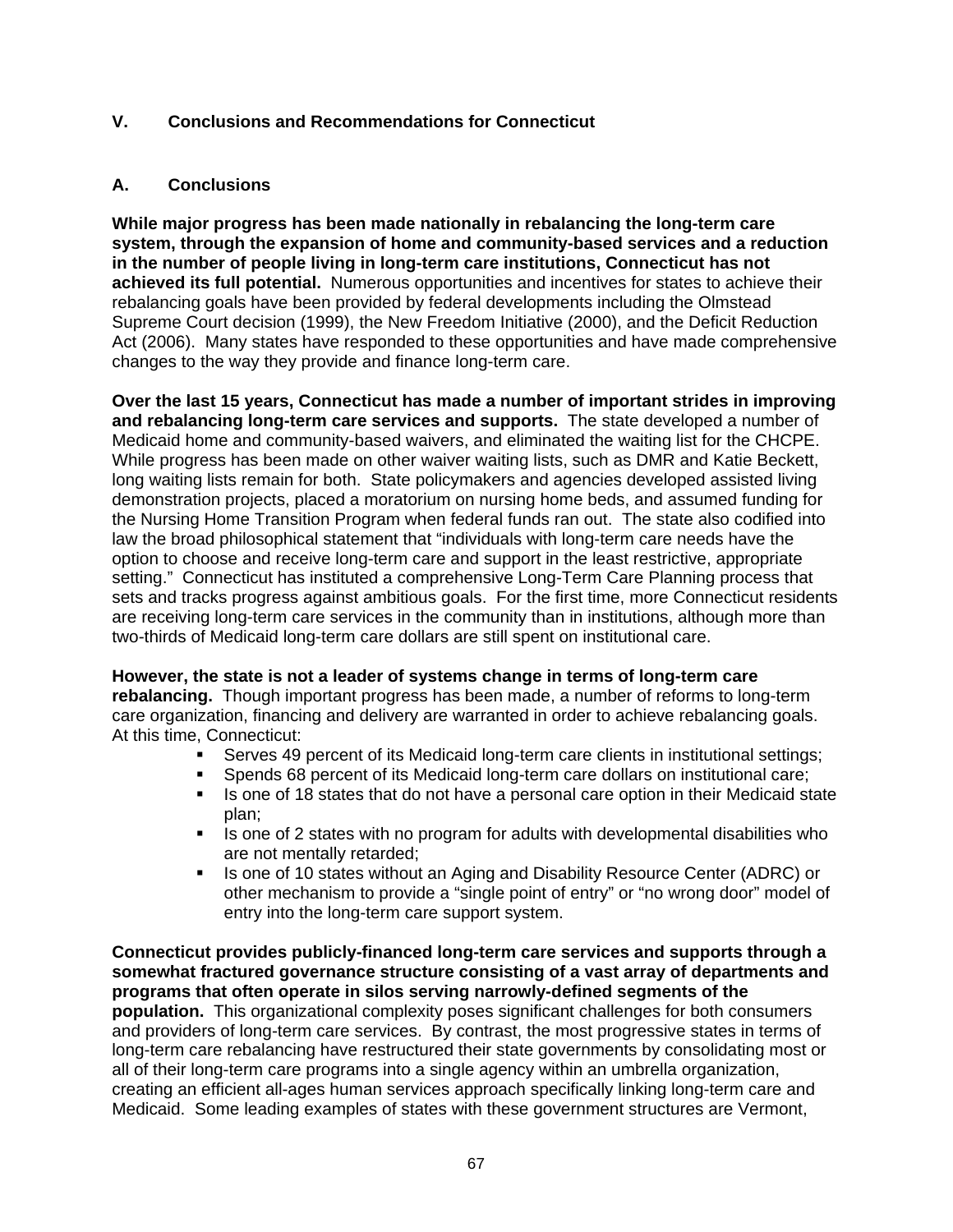Washington, Oregon, and Wisconsin; many other states are also moving in this direction. Connecticut appears to be moving in the opposite direction, having voted to create a cabinetlevel Department on Aging that would split responsibilities even further.

**The Connecticut Long-Term Care Needs Assessment demonstrates that residents need improved access to long-term care information and services, and increased coordination among state agencies.** The proposal to establish a cabinet-level Department on Aging has generated concerns regarding further splitting of responsibilities and lack of coordination between Medicaid waivers and Older Americans Act (OAA) programs. Separating OAA money from other Medicaid programs in a cabinet-level Department on Aging is likely to make the system more complex and confusing and thus be counter-productive for older people. Generally, the interests of older people are not served well when they are isolated from other groups and from the primary funding source, Medicaid.

**Once a pioneer in case management, Connecticut lacks a single point of entry into its long-term care system that would serve to standardize information, referral and screening.** The state's CHOICES program does have some of the desirable features of a single point of entry, although it is run out of five separate Area Agencies on Aging. It provides information and referral services to adults age 60 and over and assistance on Medicare issues to younger persons with disabilities, and performs at least some of the functions of a single point of entry for certain segments of the population. The CHCPE performs an assessment and screening function that diverts many older adults into community-based care. However, it is unique to nursing home admissions, does not conduct universal screening regardless of age or payor source, and its two-step process can be cumbersome.

**Connecticut has achieved only partial success in implementing a self-direction model, which involves the development and implementation of methods of consumer-directed care.** Evidence from consumer-directed care programs in other states indicates this model can be highly effective, particularly when the formal caregiving labor force is limited, as it is in Connecticut. In such models, beneficiary autonomy and control serves as the guiding programmatic priority; consumers hire, train, supervise, and pay workers of their choice. The option to hire PCAs is an important aspect of self-direction in long-term care. In Connecticut, self-direction and access to PCA services are currently permitted only for participants in the Acquired Brain Injury waiver (369 people), the Personal Care Attendant waiver (698 people), and the Department of Mental Retardation's Comprehensive and Family Support waivers (approximately 7,500 people). People enrolled in these waivers can all self-direct, although all DMR clients have a case manager. By contrast, while participants of the CHCPE can, if they wish, opt for what is called "self-direct" status, this is operationalized as only allowing consumers to choose their agency providers and determine the service schedule and service options. Consumers in the CHCPE do not control their individual budget and are required to use a provider agency. The exception within the CHCPE is the state-funded PCA pilot which has allowed true self-direction of PCAs for a maximum of 250 people. That cap was recently eliminated.

Connecticut has a highly diverse population in terms of economic resources with concomitantly wide variation in access to health care. Though individuals with private resources can access care in whatever setting they choose, persons of every socioeconomic status often lack good advice and education about existing options. Long-term care services are not always equally available to all, or of similar high quality. Many potential clients are experiencing waiting lists for some of the state's Medicaid waiver programs, including Department of Mental Retardation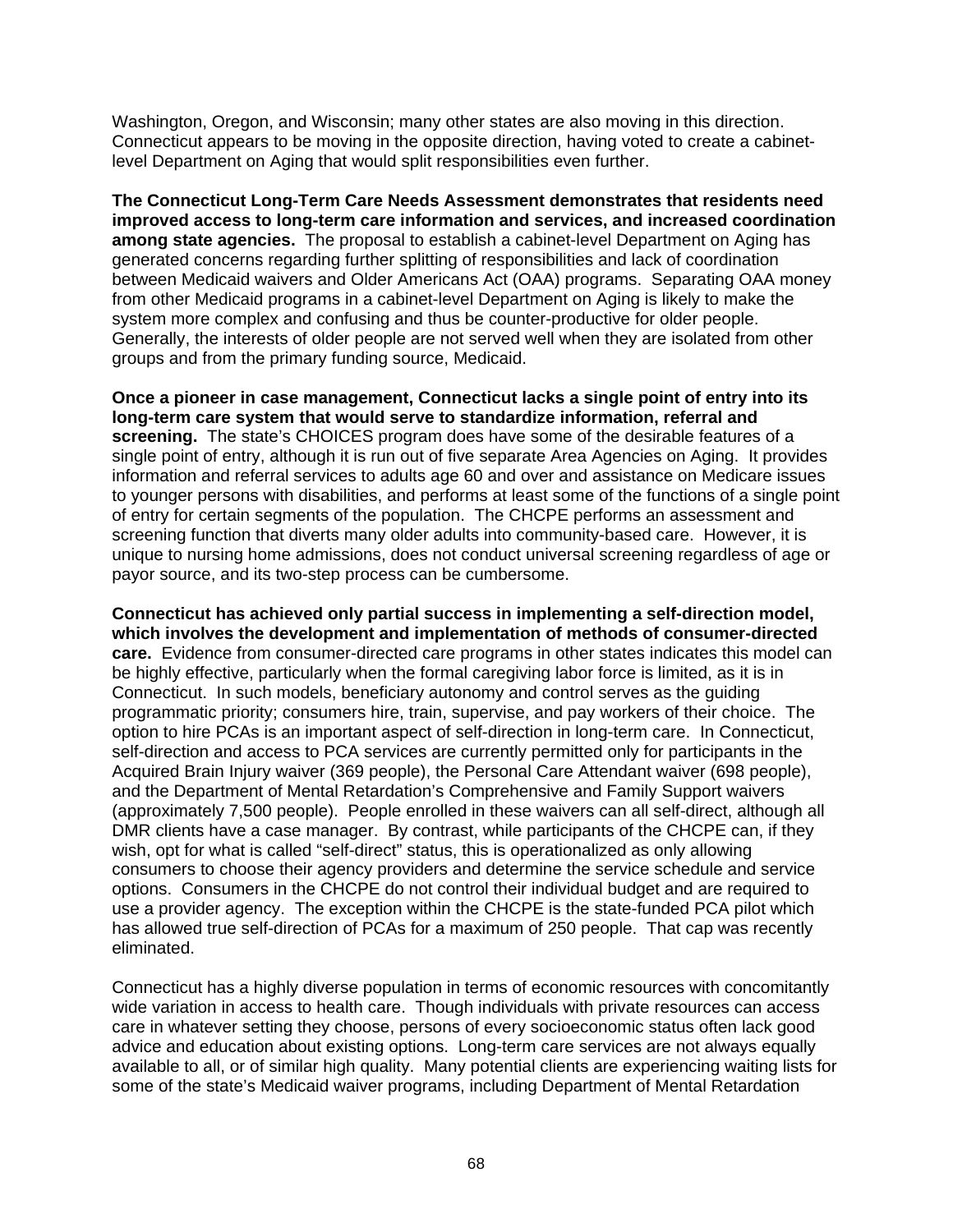waivers, the Katie Beckett waiver, and the Personal Care Assistance Waiver. The Acquired Brain Injury waiver is also nearing full capacity.

**The state's numerous consumer advocacy organizations are highly engaged and committed, though often fragmented between aging and disability issues and across disability groups.** They are not always unified on issues concerning long-term care. Many represent primarily older adults or primarily persons with particular disabilities, though there has been a recent trend to join efforts on many long-term care issues. An organized voice for consumer advocates is still lacking. There is, however, an organized voice for provider issues, as the state's nursing home industry and state employee unions are strong and well-organized.

**There is a significant lack of knowledge regarding long-term care services, planning and financing, among the general public as well as among those who currently need or use services.** People currently receiving or needing services often lack knowledge regarding available choices, services and funding sources. Those who most frequently advise people seeking services, such as medical personnel, social workers, and hospital discharge planners, are not themselves aware of all the choices that exist. Connecticut residents of all ages have not adequately planned for their future long-term care needs, and have limited understanding about the likelihood of requiring long-term care services and potential sources of payment.

**Connecticut has procedures in place for establishing and revising nursing home reimbursement rates.** The state's Medicaid average per diem rates are fifth highest in the nation. Yet the Medicaid rate is nearly \$100 a day less than Medicare and \$75 less than the average private pay rate (Medicare rates for sub-acute short stays are significantly higher than the Medicaid rate for long-term care), and has no quality incentives. Connecticut's Medicaid reimbursement rates for nursing homes are cost-based, in contrast to the acuity-based case mix system used by many states (4 of the 6 New England states use a case mix approach). A report by the Connecticut Legislative Program Review and Investigations Committee noted that although the adoption of a case mixed rate setting approach has been opposed by the nursing home industry and the New England Health Care Employees Union District 1199, the disparity between resident acuity and Medicaid reimbursement results in substantial inequities across the system. The current rate setting model lacks effective incentives for quality improvement and has been generally ineffective, with greater adverse consequences for facilities that serve primarily Medicaid residents.

**Compared with other states, Connecticut has a very rigid, highly professionalized model of case management and home care delivery in which both agencies and individual providers are subject to extensive licensing requirements and regulations**. Case management is performed by access agencies, which brings the advantages of neutrality and global planning, but also high cost. Home health services in Connecticut in general are dominated by nursing services and supervision, such that even homemaker services must be under the supervision of a registered nurse. Such requirements make home care expensive and limit access.

**While there is some shortage of skilled nursing personnel in institutions, in Connecticut there is a greater shortage of home-based care workers**, including home health aides, personal care assistants and homemaker assistants. Projections indicate continuing and increasing shortages in the coming years.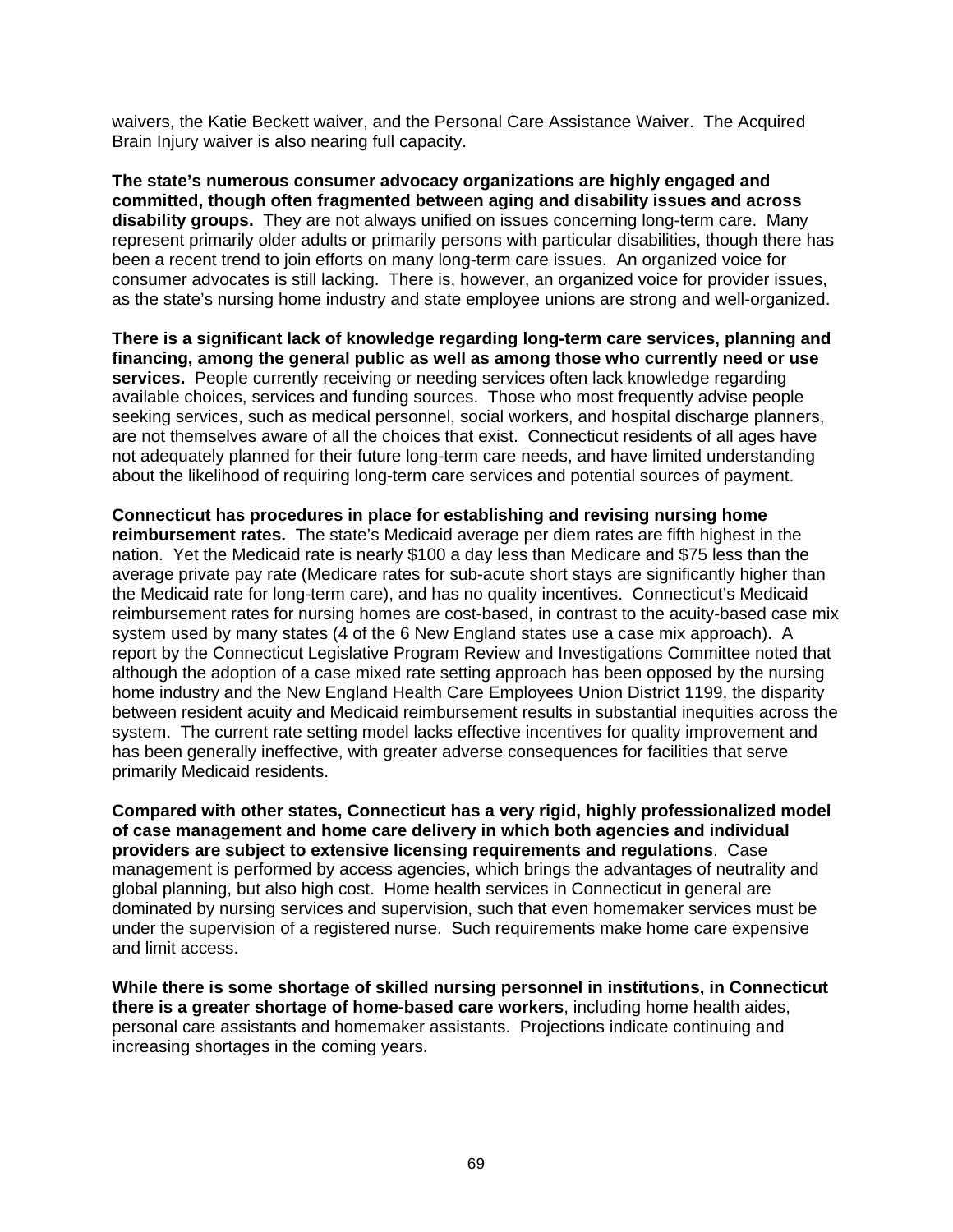**Connecticut lacks a robust data capacity and systems integration capability to manage clients served by multiple programs.** Agencies, bureaus and departments have each developed elaborate database systems that operate separate and removed from each other. Further, many private providers have invested heavily in platforms that allow for sophisticated data collection techniques. However, the autonomous development of these myriad systems has resulted in extremely limited cross-fertilization of data within and between agencies. The issue has begun to be addressed in limited areas.

# **B. Recommendations for Connecticut**

The following recommendations are offered for consideration by Connecticut lawmakers and policymakers. They are based on:

- Analysis of the results of the long-term care needs assessment surveys of Connecticut residents and service providers;
- A comprehensive review of the current system of organization, financing and delivery of long-term care in Connecticut; and
- A comparison of Connecticut's long-term care services, organization and financing with those of other states, several of whom are leaders in this field.

The recommendations are also based on two guiding principles, which should be considered in connection with any policy or program changes developed to implement the recommendations:

- Create parity among age groups, across disabilities, and among programs through allocating funds equitably among people based on their level of need rather than on their age or type of disability.
- Break down silos that exist within and among state agencies and programs. Use the model of systems change grants such as the Money Follows the Person Grant and the Medicaid Infrastructure Grant to foster integration of services and supports.

## **1. Create a statewide Single-Point of Entry (SPE) or No Wrong Door (NWD) long-term care information and referral program across all ages and disabilities.**

Survey respondents, providers and state agency staff all reported that it is difficult for Connecticut residents who need long-term care to find basic information about the types of care that are available to them and who will provide this care. An expert team comprised, for example, of State Unit on Aging staff, members of the Long-Term Care Planning Committee and Advisory Council, consumers and providers should develop a plan to implement a centralized SPE/NWD in Connecticut. The SPE/NWD should encourage equity in allocation of services and supports across ages and across disabilities. Many of the 43 jurisdictions throughout the U.S. with existing Aging and Disability Resource Centers (ADRCs) present models for doing so. The SPE/NWD should also inform the hospital discharge planning process to avoid unnecessary institutionalization, and should consider the creation of common applications for program eligibility to avoid the necessity of giving the same information multiple times.

Another promising avenue would be to consider modeling a Connecticut SPE/NWD on certain features of the existing CHOICES program, which currently provides referral services through each of the five AAAs. If CHOICES is used as the most appropriate model for Connecticut, it would require centralization of at least the initial point of contact, an increase in the capacity to include Centers for Independent Living or other community-based organizations, additional staff training on all long-term care options across ages, disabilities and income, across all entry point agencies, and increased visibility of its services. Whatever method is chosen, provide a wide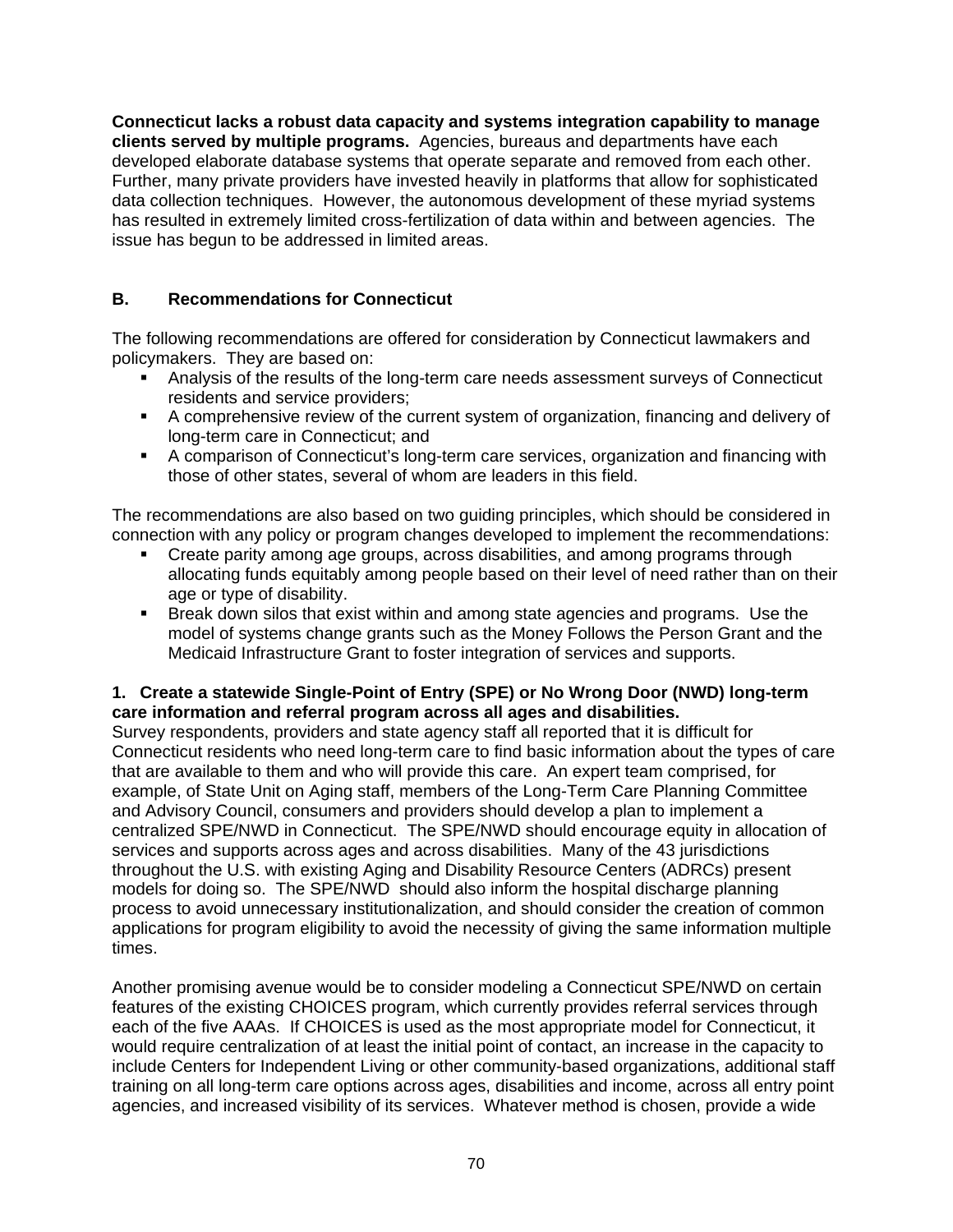range of access (e.g. face-to-face, telephone, and web) that will help individuals and their families: first, identify the most appropriate type of long-term care services and supports and second, select specific providers that will meet their needs. Utilize standard assessments and programmatic coordination to increase equity in access, enhance residents' knowledge of options, enable better decision-making, and encourage better discharge planning.

## **2. Provide a broader range of community-based choices for long-term care supports.**

Major policy and financing efforts should be undertaken to develop a broadly integrated infrastructure for community-based services including home health, homemaker and adult day services. Reduce restrictions on who can provide this care. States such as Oregon and Washington can serve as useful models. Both diversion and transition strategies must be improved in order to maximize opportunities for individual choice. Comprehensive, coordinated pre-admission screening for need and eligibility is necessary in order for these strategies to work. In addition, systematic attention must be directed toward expanding available slots in pilot programs for assisted living and other supportive community-based residence settings, and making these programs permanent. Combine HUD and other housing programs to cover housing costs for those whose assisted living services are covered by Medicaid.

## **3. Foster flexibility in homecare delivery.**

Develop increased flexibility in Connecticut's rigid, highly professionalized model of home care delivery. In the current model, both agencies and individual providers are subject to extensive and sometimes inflexible licensing requirements and regulations. Increase in-home delivery with more cost-effective models. Study, and implement where appropriate, initiatives such as nurse delegation of specific tasks in specific settings, and using lower cost alternatives (e.g. homemaker vs. home health care) while not compromising the quality of care. Review the current scope of practice definitions for the nursing professions, and develop options for refinement in order to promote flexibility. Consider allowing an independent provider model in which providers are not required to work for an agency, a model that is more cost-effective and flexible.

# **4. Address scope and quality of institutional care.**

Explore and establish effective incentives to encourage the downsizing of public and private institutions while at the same time improving quality in remaining institutions. Examples include single rooms, report cards, and creation of a reimbursement system for all institutional settings based on quality improvement indicators. Other alternatives should be sought when additional institutions are proposed. Facilitating national efforts to change the culture and quality of life in nursing homes, the Department of Public Health, in collaboration with Centers for Medicare and Medicaid Services, should assess and amend existing regulations to allow for continued development of individualized care and culture change models within this care setting. The long-term care Ombudsman Program and coalitions such as the long-standing Breaking the Bonds Coalition should be engaged in this process.

### **5. Provide true consumer choice and self-direction to all long-term care users.**

Develop policies and programs to: a) allow consumers/family members to choose their own care providers, including from within their own informal care network, particularly family members, b) allow consumers to control their own budgets, c) make case management optional for individuals who are able to manage their own care, d) use the DMR waivers as a model for selfdirected care, and e) make these options available across all ages and disabilities. Programs should operate with as much flexibility as possible, including the ability to arrange for as many care provider hours as necessary, in whatever configuration across providers is appropriate and preferred by the consumer. Since many consumers/family members come into a long-term care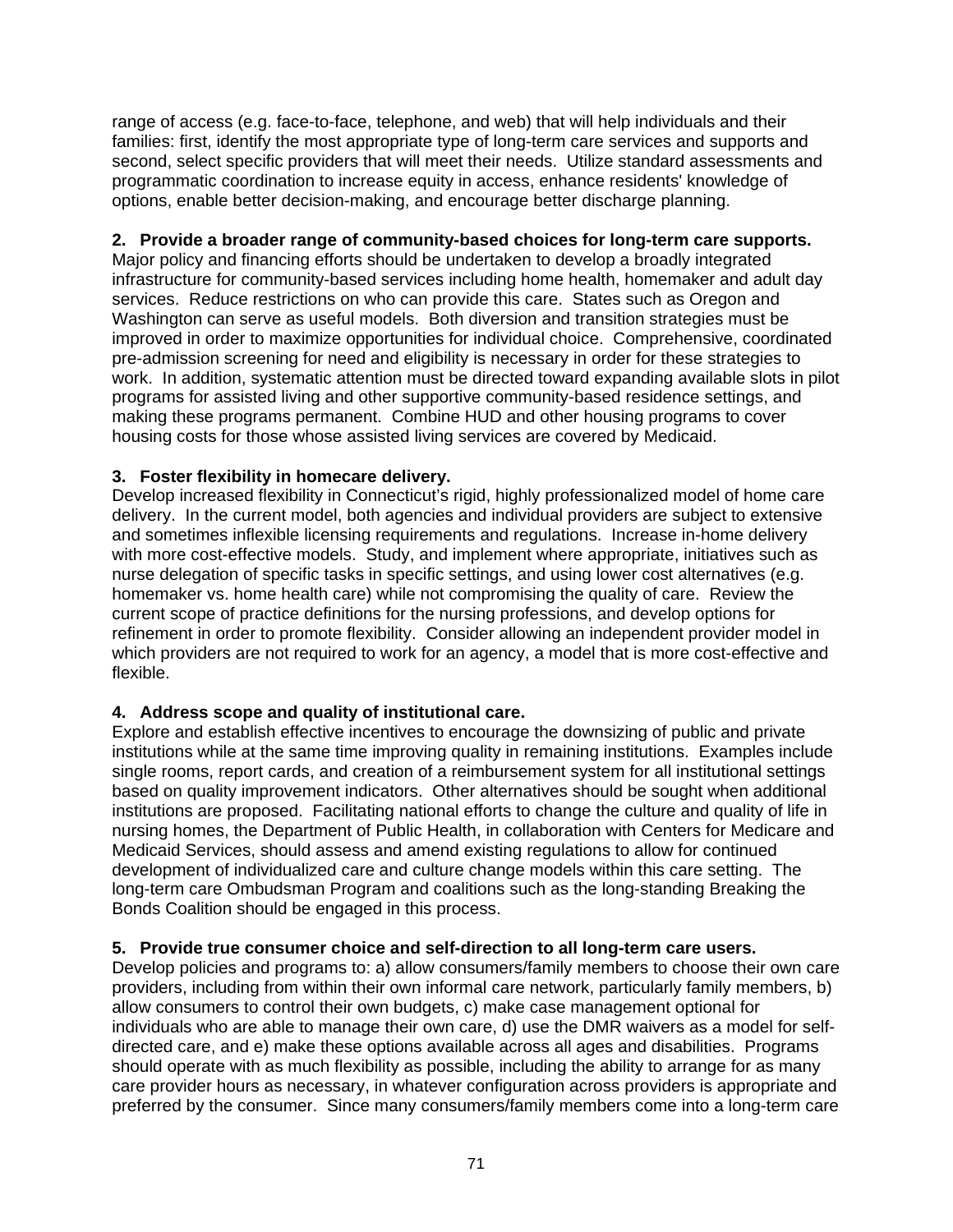situation without prior knowledge or experience, it is important that they have assistance in making choices and self-direction, and that the assistance be comprehensive and unbiased.

## **6. Simplify Connecticut's Medicaid structure.**

Strive for simplification in Connecticut's Medicaid structure, which is based heavily on waivers and pilot programs. Add essential community-based services such as personal care assistance options to the state Medicaid plan. Strive for a universal waiver with consistent requirements across ages and disabilities, or include HCBS services in the state plan, as was recently done in Iowa. Include programs for adults with developmental disabilities who are not mentally retarded. If it is determined that one waiver is not feasible, every effort should be made to ensure that consistent eligibility and level of need reporting forms are consistent across waivers. In addition, pilot programs that have proven successful should be made a permanent feature of the Medicaid program.

#### **7. Create greater integration of functions at the state level, and consider alternative configurations of state government structure in order to best meet the long-term care needs of Connecticut's residents.**

Establish a consolidated, efficient all-ages human services approach to long-term care in Connecticut that maximizes the impact of Medicaid dollars and Older Americans Act funds rather than dividing them. Reconsider the establishment of a separate cabinet-level State Department on Aging. Address the needs of persons with autism without the creation of a separate Board of Education and Services for Citizens with Autism Spectrum disorders. Study recent trends in states with successful long-term care and other programs that serve all age and disability groups. As appropriate, individual departments could function with some level of autonomy under one umbrella agency in order to maximize expertise about specific conditions.

# **8. Address education and information needs of the Connecticut public.**

In addition to establishing a highly visible SPE/NWD for people needing long-term care (as described in Recommendation #1), targeted information campaigns concerning long-term care services and supports should be developed in collaboration with high-visibility, convenient community partners, such as hospital discharge planning offices, community and senior centers, AAAs, and public libraries. These campaigns should integrate existing internet resources such as the long-term care website. Additional training and resources should be provided to those who are the most frequent sources of long-term care information and advice, such as social workers and heath care providers, as well as Probate Court officials and conservators.

More broadly, the state should consider investing in a public information and education campaign directed at educating the public about long-term care. All educational efforts should emphasize a broad public understanding of long-term care that combats misperceptions created by the traditional definition that relates solely to medical facilities. Connecticut should investigate the joint federal-state "Own Your Future" long-term care Awareness Campaign designed to increase consumer awareness about, and planning ahead for, longterm care needs. Another model for a public education campaign is the "Able Lives" series produced by Connecticut Public Television.

# **9. Increase availability of readily accessible, affordable transportation.**

In order to facilitate true choice in care and support alternatives, improve transportation options at the state and local level for persons who require additional assistance due to disability or other decline in physical or mental functioning. Encourage municipalities to work together to form regional plans that meet local and regional needs. Consider the formation of a broadly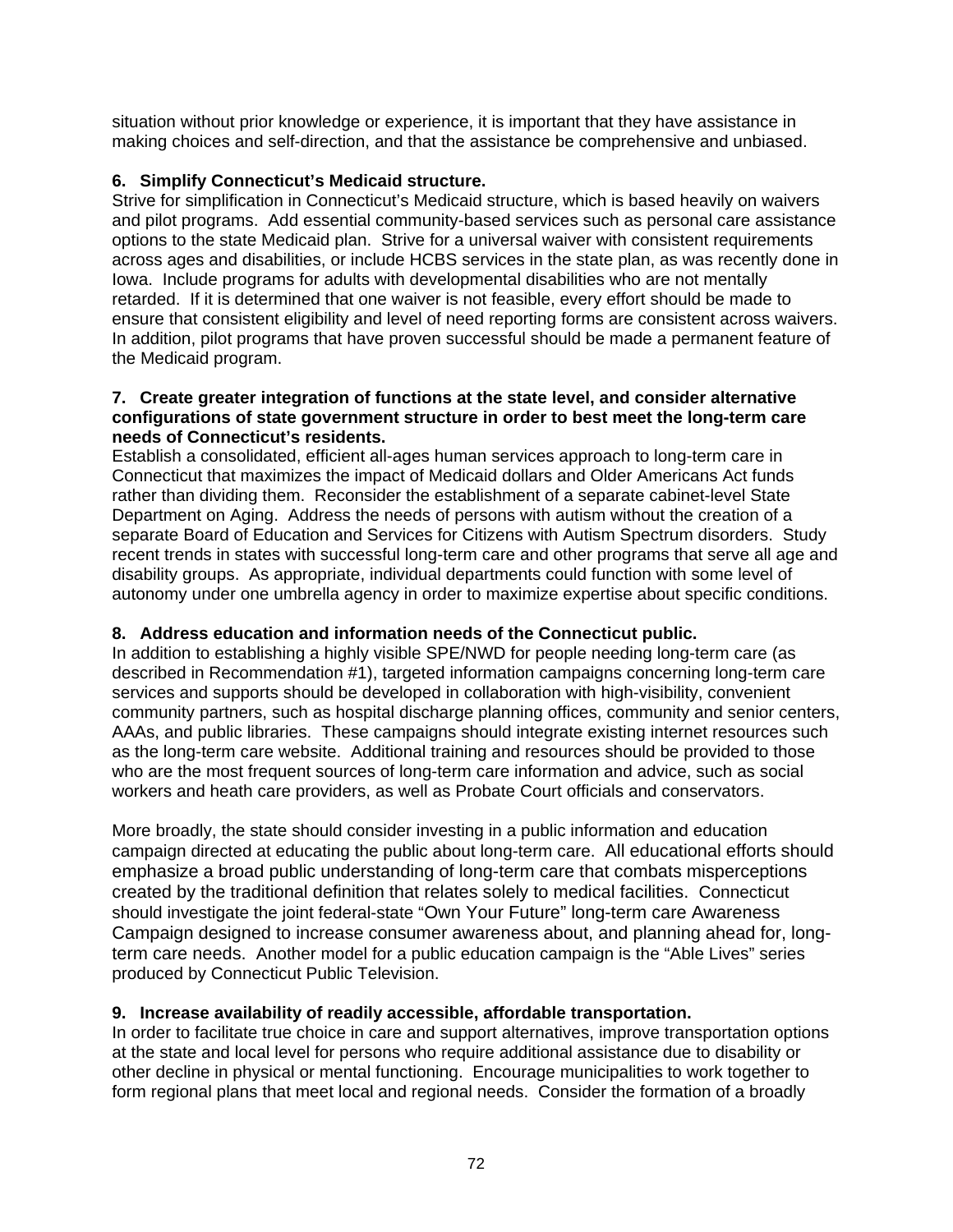representative task force, led by a state-wide liaison from the Department of Transportation, to fully investigate alternative approaches and resource needs to accomplish this goal. Coordinate with the Medicaid Infrastructure Grant (Connect-Ability) team which has identified transportation as a priority area.

### **10. Address long-term care needs of persons with mental health disabilities.**

It is noteworthy that approximately 25 percent of the Needs Assessment survey respondents reported symptoms of depression, and that persons with psychiatric disabilities stressed the difficulty in accessing mental health services. Therefore, it is imperative that, under the Mental Health Transformation Grant, and in the development of the Medicaid Home and Communitybased Services Program for Adults with Severe and Persistent Psychiatric Disabilities, state agencies work together to increase the financing and availability of comprehensive mental health services, including community-based care options, to meet the needs of Connecticut residents.

## **11. Address access and reimbursement for key Medicaid services.**

Psychiatric, dental, and podiatric services were identified in the Long-Term Care Needs Assessment survey as a particular problem for those receiving services through the Medicaid program. Difficulties involving access and financing persist. The Department of Social Services should assess the feasibility of increasing reimbursement rates to attract providers willing to serve this population. Several states, including Washington and Oregon, have already accomplished this critical component.

## **12. Expand and improve vocational rehabilitation for persons with disabilities.**

Connecticut has begun to address this identified need through its Medicaid Infrastructure Grant (Connect-Ability). The Connect-Ability project coordinators should review the findings from the Long-Term Care Needs Assessment. To the extent feasible, targeted analyses of relevant data should be conducted, based on needs identified by project coordinators.

### **13. Address the long-term care workforce shortage.**

Workforce Investment Boards should be engaged to develop approaches to increase the size of the formal long-term care workforce, including training, education and incentives. The wage gaps, including benefits, between public and private frontline workers and across those workers who care for different populations should be addressed. Increased flexibility in Connecticut's self-direction model, allowing consumers to choose their own care providers, will also help to address the workforce shortage.

# **14. Provide support to informal caregivers.**

Provide assistance with training, financing (including incentives) and information for informal caregivers, including family members. Respite and adult day programs should be available statewide without age and specified disability restrictions. Caregivers should be a target group for education about long-term care services availability and financing.

### **15. Continue and expand efforts to build data capacity and systems integration in the service of better management and client service.**

Build upon the web technology and systems integration efforts of DMR and the Medicaid Infrastructure Grant to enhance access to data for providers and policymakers.

### *This Long-Term Care Needs Assessment was charged with providing a broad overview of the existing long-term care system in Connecticut and projecting long-term care needs*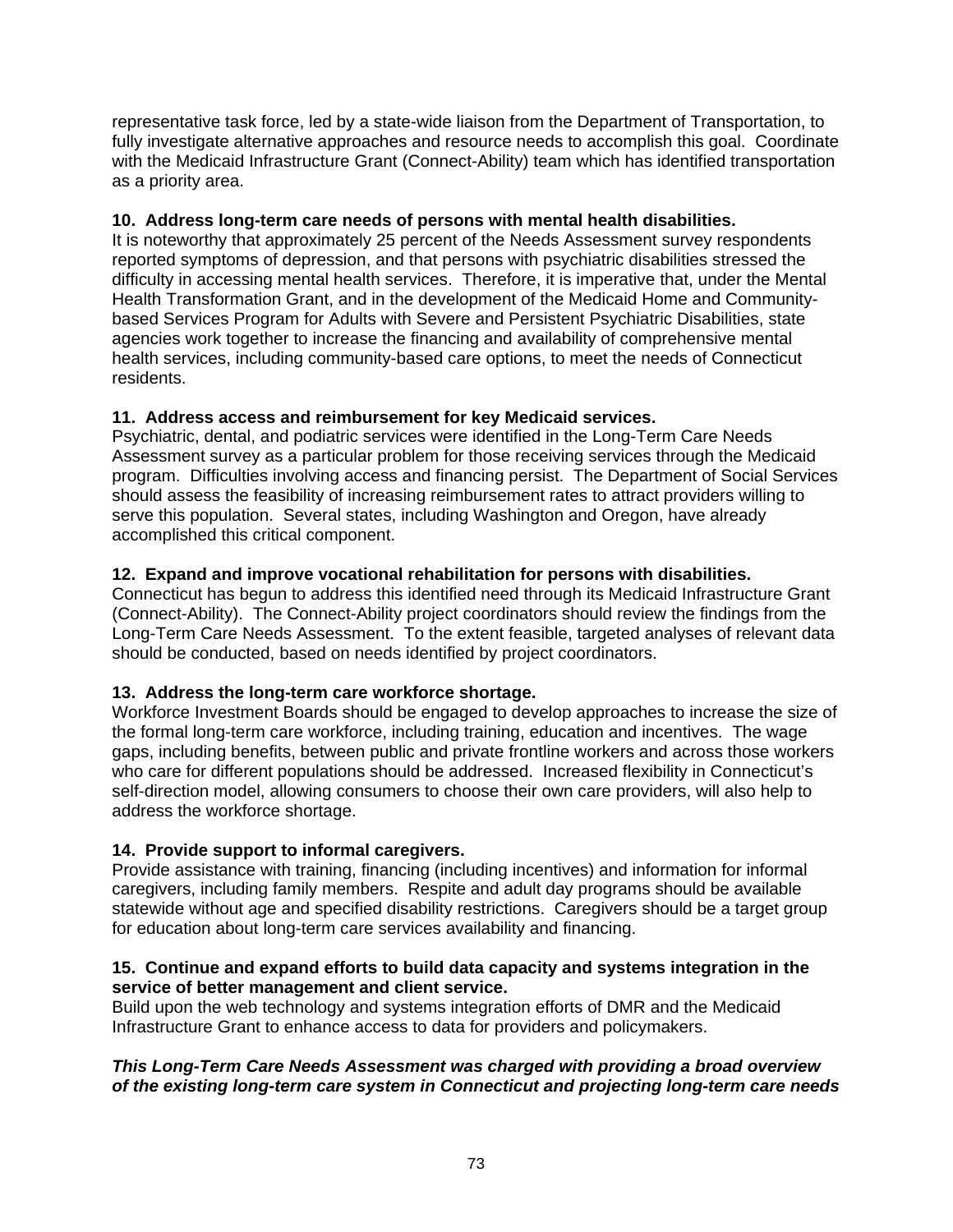*in the coming decades. These recommendations focus on the major areas where Connecticut's long-term care system must be improved in order to meet these needs.* 

*In implementing these recommendations, systematic review of successful models being used in other states is essential. As a result of federal developments such as the Olmstead Supreme Court decision, the New Freedom Initiative and the Deficit Reduction Act, a number of states have implemented innovative programs designed to achieve rebalancing goals. Whenever feasible, the successes, accomplishments and lessons learned from these states should be used to inform policy and planning efforts in Connecticut. Connecticut's lawmakers and policy-makers are well-positioned, with the assistance of expert advisors and the examples of leading states, to bring these recommendations to fruition.* 

*A planned series of in-depth issue briefs from the long-term care needs assessment survey data, which will address specific long-term care topics, will assist in this continuing endeavor.*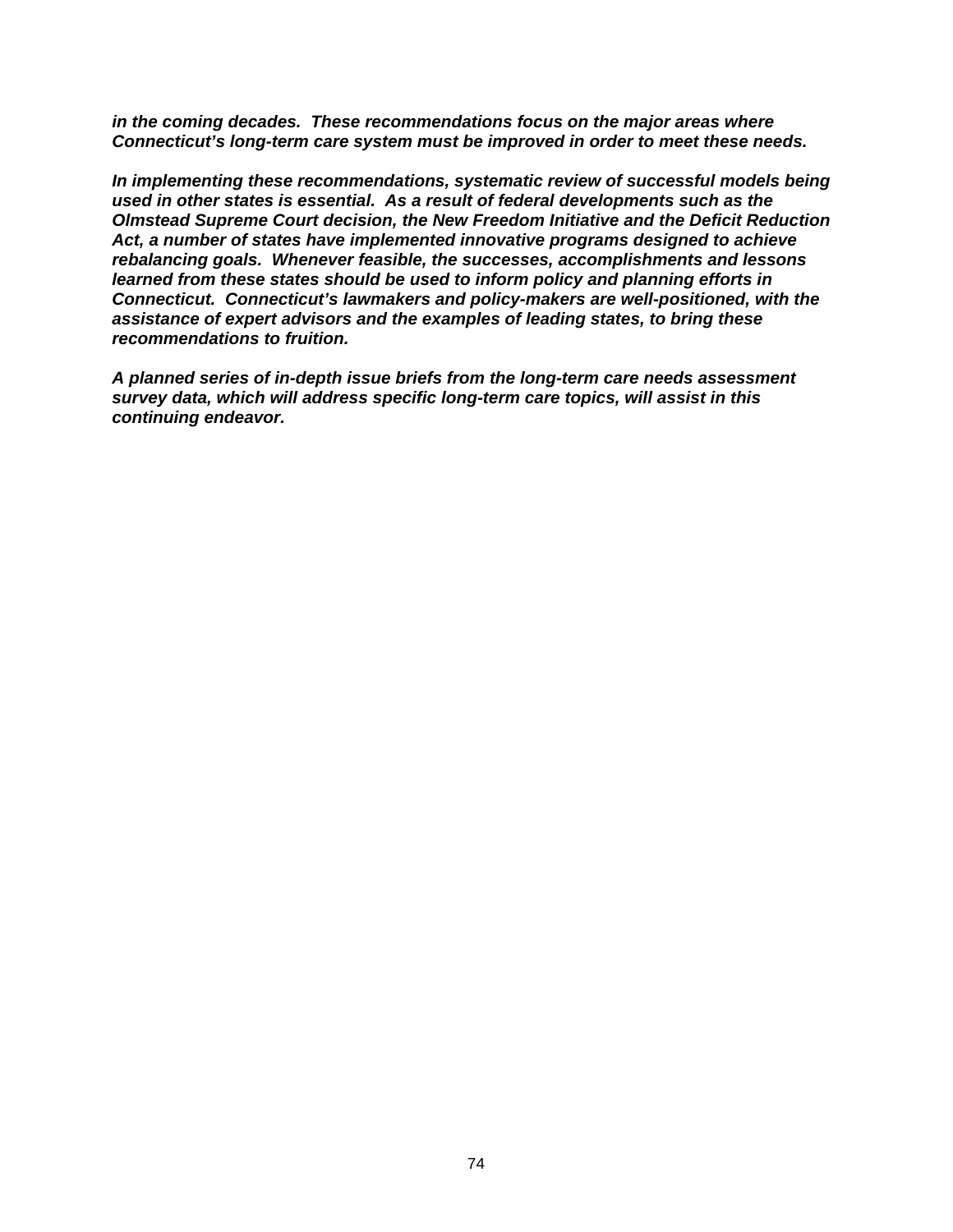### **VI. References**

- Ad Hoc Task Force (2002, February). *Nursing home costs in Connecticut: Final report*. Retrieved from: [http://www.cwcb.org/Documents/Policy/020215FinalReportOfTheAdHocTaskForceOnNu](http://www.cwcb.org/Documents/Policy/020215FinalReportOfTheAdHocTaskForceOnNursingHomeCostsInConnecticutCTGENERALASSEMBLY.pdf) [rsingHomeCostsInConnecticutCTGENERALASSEMBLY.pdf](http://www.cwcb.org/Documents/Policy/020215FinalReportOfTheAdHocTaskForceOnNursingHomeCostsInConnecticutCTGENERALASSEMBLY.pdf).
- BDO Seidman (2003, December). *A report on shortfalls in Medicaid funding for nursing home care.* Retrieved from: <http://ahca.org/brief/seidmanstudy0312.pdf>.
- BDO Seidman (2006, June). *A report on shortfalls in Medicaid funding for nursing home care.*  Retrieved from [http://www.ahca.org/brief/seidmanstudy0606.pdf.](http://www.ahca.org/brief/seidmanstudy0606.pdf)
- Burwell, B., Sredl, K., & Eiken, S. (2006). *Medicaid long term care expenditures FY 2005.*  Retrieved from:<http://www.hcbs.org/files/94/4693/FY2005InstComm.xls>.
- Centers for Medicare and Medicaid Services (2004a). *Progress in nursing home quality report 2004*. Retrieved from: [http://www.cms.hhs.gov/NursingHomeQualityInits/35\\_NHQIArchives.asp.](http://www.cms.hhs.gov/NursingHomeQualityInits/35_NHQIArchives.asp)
- Centers for Medicare and Medicaid Services (2004b). Request for Task Order Proposal Number CMS-04-0014 entitled *Research on program management techniques taken by states to rebalance their long term care systems.*
- Centers for Medicare and Medicaid Services (2006). *Nursing home culture change regulatory compliance questions and answers.* Retrieved from: <http://www.cms.hhs.gov/SurveyCertificationGenInfo/downloads/SCLetter07-07.pdf>.
- Connecticut Department of Mental Retardation (2005). *Independent Office of the Ombudsperson for Persons with Mental Retardation. Annual Report, 2005*. Retrieved from: [http://www.dmr.state.ct.us/centralofc/Ombud\\_Annual\\_Report\\_2005.pdf.](http://www.dmr.state.ct.us/centralofc/Ombud_Annual_Report_2005.pdf)
- Connecticut Department of Public Health (2006a). *Assisted living services agency*. Connecticut Public Health Code, 19-13-D105. Retrieved from: [http://www.dph.state.ct.us/phc/download.asp.](http://www.dph.state.ct.us/phc/download.asp)
- Connecticut Department of Public Health (2006b). *Chronic convalescent nursing homes/rest homes with nursing supervision.* Connecticut Public Health Code, 19-13-D8T. Retrieved from: [http://www.dph.state.ct.us/phc/download.asp.](http://www.dph.state.ct.us/phc/download.asp)
- Connecticut Department of Public Health (2006c). *Licensure of home health care agencies*. Connecticut Public Health Code, 19-13-D66-79. Retrieved from: [http://www.dph.state.ct.us/phc/download.asp.](http://www.dph.state.ct.us/phc/download.asp)
- Connecticut Department of Public Health (2006d). *Licensure of homemaker-home health aide agency*. Connecticut Public Health Code, 19-13-D80-92. Retrieved from: [http://www.dph.state.ct.us/phc/download.asp.](http://www.dph.state.ct.us/phc/download.asp)
- Connecticut Department of Public Health (2006e). *Residential care homes (homes for the aged and rest homes).* Connecticut Public Health Code, 19-13-D6). Retrieved from: [http://www.dph.state.ct.us/phc/download.asp.](http://www.dph.state.ct.us/phc/download.asp)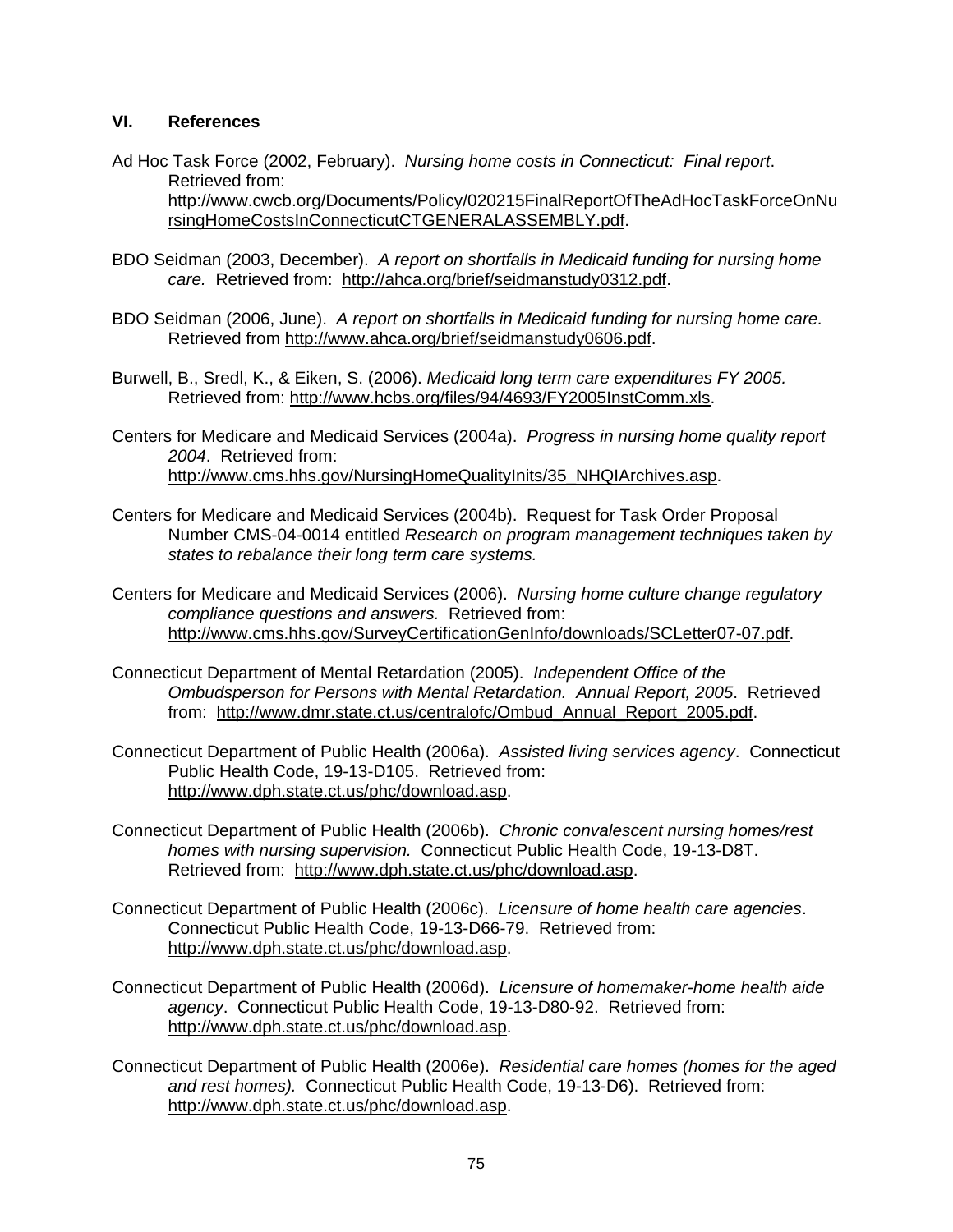- Connecticut Department of Social Services (2006). *Office of certificate of need and rate setting. Overview of nursing facility rate setting*. Retrieved from: <http://www.dss.state.ct.us/divs/cert.htm>.
- Connecticut Department of Social Services (2007). *Connecticut Long-Term Care Ombudsman Program*. Retrieved from: [http://www.ltcop.state.ct.us/.](http://www.ltcop.state.ct.us/)
- Connecticut Legislative Program Review and Investigations Committee (2001, October). *Nursing home Medicaid rate setting system*. Retrieved from: [http://www.cga.ct.gov/pri/archives/2001nhreport.htm.](http://www.cga.ct.gov/pri/archives/2001nhreport.htm)
- Connecticut Office of Policy and Management (2005, September). *Annual Nursing Facility Census*. Retrieved from:

[http://72.14.209.104/search?q=cache:Cry6BR-](http://72.14.209.104/search?q=cache:Cry6BR-L3XMJ:www.opm.state.ct.us/pdpd4/ltc/researcher/2006Feb_FactSheet.pdf+Connecticut+Office+of+Policy+and+Management+nursing+facility+census&hl=en&ct=clnk&cd=1&gl=us)[L3XMJ:www.opm.state.ct.us/pdpd4/ltc/researcher/2006Feb\\_FactSheet.pdf+Connecticut](http://72.14.209.104/search?q=cache:Cry6BR-L3XMJ:www.opm.state.ct.us/pdpd4/ltc/researcher/2006Feb_FactSheet.pdf+Connecticut+Office+of+Policy+and+Management+nursing+facility+census&hl=en&ct=clnk&cd=1&gl=us) [+Office+of+Policy+and+Management+nursing+facility+census&hl=en&ct=clnk&cd=1&gl](http://72.14.209.104/search?q=cache:Cry6BR-L3XMJ:www.opm.state.ct.us/pdpd4/ltc/researcher/2006Feb_FactSheet.pdf+Connecticut+Office+of+Policy+and+Management+nursing+facility+census&hl=en&ct=clnk&cd=1&gl=us)  $=$ us.

- Connecticut Long-Term Care Plan (2007, January). *Balancing the system: Working towards real choice for long-term care in Connecticut.* Retrieved from: <http://www.ct.gov/opapd/cwp/view.asp?Q=331942&A=1767>.
- Independent Office of the Ombudsperson for Persons with Mental Retardation. Annual Report, 2005. Access at: [http://www.dmr.state.ct.us/centralofc/Ombud\\_Annual\\_Report\\_2005.pdf](http://www.dmr.state.ct.us/centralofc/Ombud_Annual_Report_2005.pdf)
- Kitchner, M., Willmott, M., Wong, A. and Harrington, C. (2006). *Home and Community-based Services: Introduction to Olmstead Lawsuits and Olmstead Plans*. UCSF National Center for Personal Assistance Services. Retrieved from [www.pascenter.org/olmstead/.](http://www.pascenter.org/olmstead/)
- Mollica, R. (2002, November). *State Assisted Living Policy: 2002.* National Academy for State Health Policy Assisted Living. Retrieved from: [http://www.nashp.org/Files/CT.pdf.](http://www.nashp.org/Files/CT.pdf)
- Office of Health Care Access (2007, March). *Long term acute care hospital demonstration projects: Report to the Public Health Committee.* Retrieved from: [www.ct.gov/ohca/lib/ohca/common\\_elements/ltachdemonstrationreport\\_final.pdf](http://www.ct.gov/ohca/lib/ohca/common_elements/ltachdemonstrationreport_final.pdf).
- Regulations of Connecticut State Agencies (2006). *Requirements for Payment of Connecticut Home Care Program for Elders, Section 17b-342-1.* Department of Social Services.
- Smith, G.A. (2007). *Status Report: Litigation Concerning Home and Community Services for People with Disabilities.* Human Services Research Institute. Retrieved from [www.hsri.org/indez.asp?id-news.](http://www.hsri.org/indez.asp?id-news)
- Smith, V., & Moody, G. (2005, February). *Medicaid in 2005: Principles and proposals for reform*. Lansing, MI: Health Management Associates. Prepared for the National Governors Association. Retrieved April 28, 2005, from [http://www.healthmanagement.com/files/NGA-HMA-23Feb2005.pdf.](http://www.healthmanagement.com/files/NGA-HMA-23Feb2005.pdf)